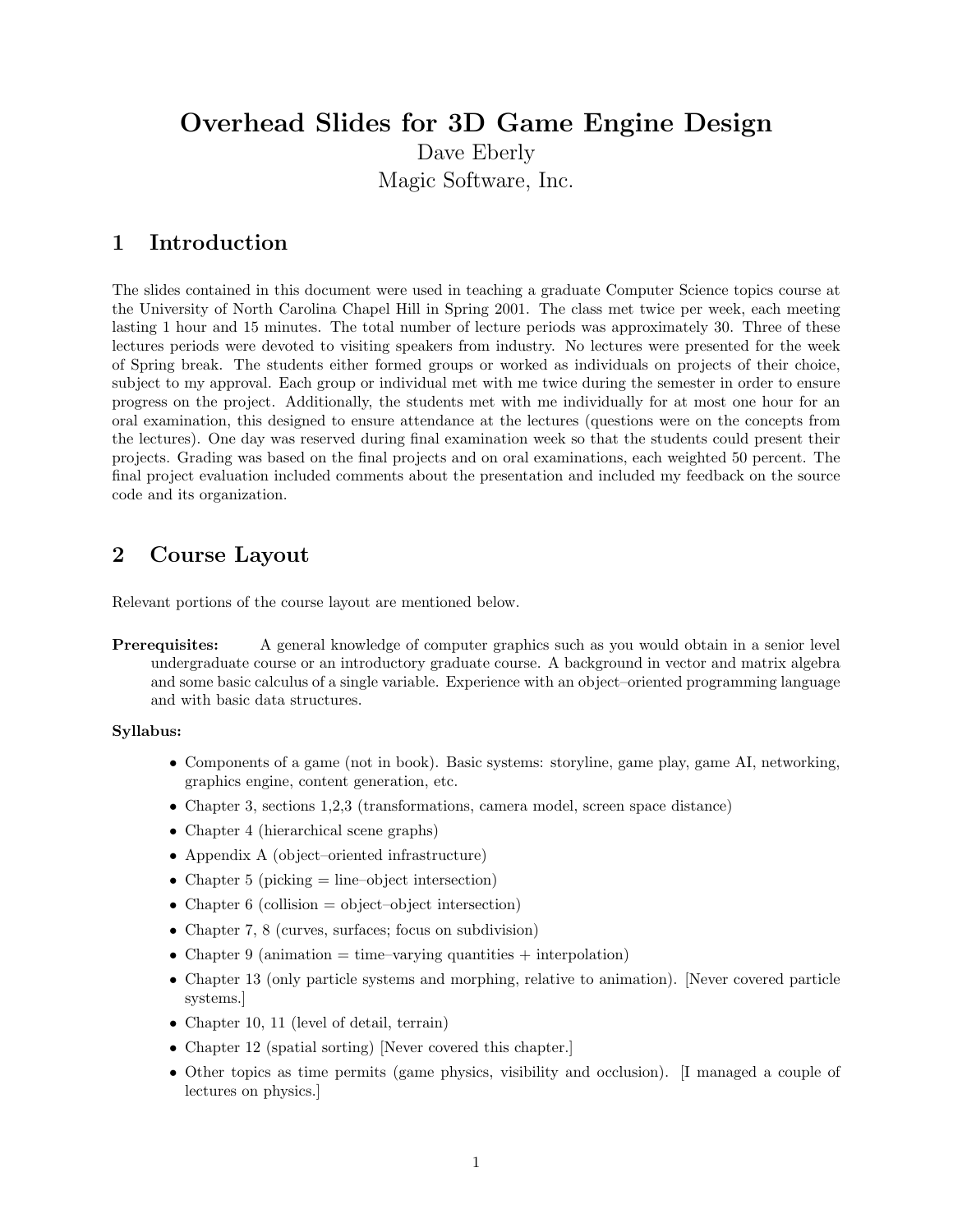I know the book has large portions that are heavily mathematical. And the book is written in a dry style. Can mathematics be written any other way? I do not plan on stressing the mathematical issues, although this does not mean there will be no mathematical discussion in the course. There will be a lot of discussion about algorithms that are used in 3D graphics engines, including trade offs that must be considered based on the underlying hardware on which the engine will run.

Grading and Evaluation: It will be very difficult to build from scratch a 3D graphics engine, the game content, and a playable demo, all in one semester. In fact, some companies who have attempted to build a demo over a period of 3 to 6 months using NetImmerse for the purposes of convincing a publisher to fund their games have failed considerably.

Given that many of you had already planning your projects, I am willing to let you try so that you get a better appreciation of the complexity of building an entire game. I will venture to say that some folks have chosen not to sign up for this course because of the antipated time sink. In order to encourage those folks to reconsider, I propose the following alternatives for work required in the course:

- For those folks already certain they want to build the whole system, please continue. As warned, prepare to spend a lot of time on this project. I recommend using the source code that is included with the book. However, the book code does not include an exporter for any modeling package. You will need to figure out a way to export models–you can always use the ASCII export capabilities of modelers and write a simple importer.
- For those folks less inclined to participate in an ambitious project, I also propose that you use the source code that is included with the book. Your assignments will be to add a component to it (or multiple components, if the size and complexity is small for them) or enhance already existing components. The final project, so to speak, should be a basic demonstration that shows how well your components work and integrate into the engine. Some examples:
	- Build a basic collision system using hierarchical bounding volume trees.
	- Build a cloth animation system.
	- Enhance the OpenGL–based renderer to support new features. Some examples: The multitexturing hooks are in the code, but the full system needs to be developed. Add bump mapping and environment mapping support. Add support for projected lights and shadows.
	- Build a 3D spatialized sound system.
	- Build an exporter for 3D Studio Max, possibly including optimization tools to produce a scene graph that is structured to allow the engine to process it as rapidly and efficiently as possible.
	- Build an occlusion culling system.
	- Add a page–based terrain manager on top of the terrain system to allow predictive loading/unloading of terrain pages at run time.

The list is somewhat endless...

In order to ensure progress and to give you feedback, each team (or individual if you choose not to work on a team) will meet with me three times during the semester. I will also suggest some problems over the course of the semester that you should take a look at. Part of the meetings will include discussions about how you would go about solving those problems. Each team (or individual if you choose not to work on a team) will present its final product to the class at the end of the semester.

Evaluation of your performance will be based on the meetings with me (50%) and the final product and presentation (50%).

### 3 The Slides

The slides are partitioned into 22 sections that correspond to the chunks in which I assembled them. I tended to generate the slides the night before the lectures. Listed below is a table indicating the dates on which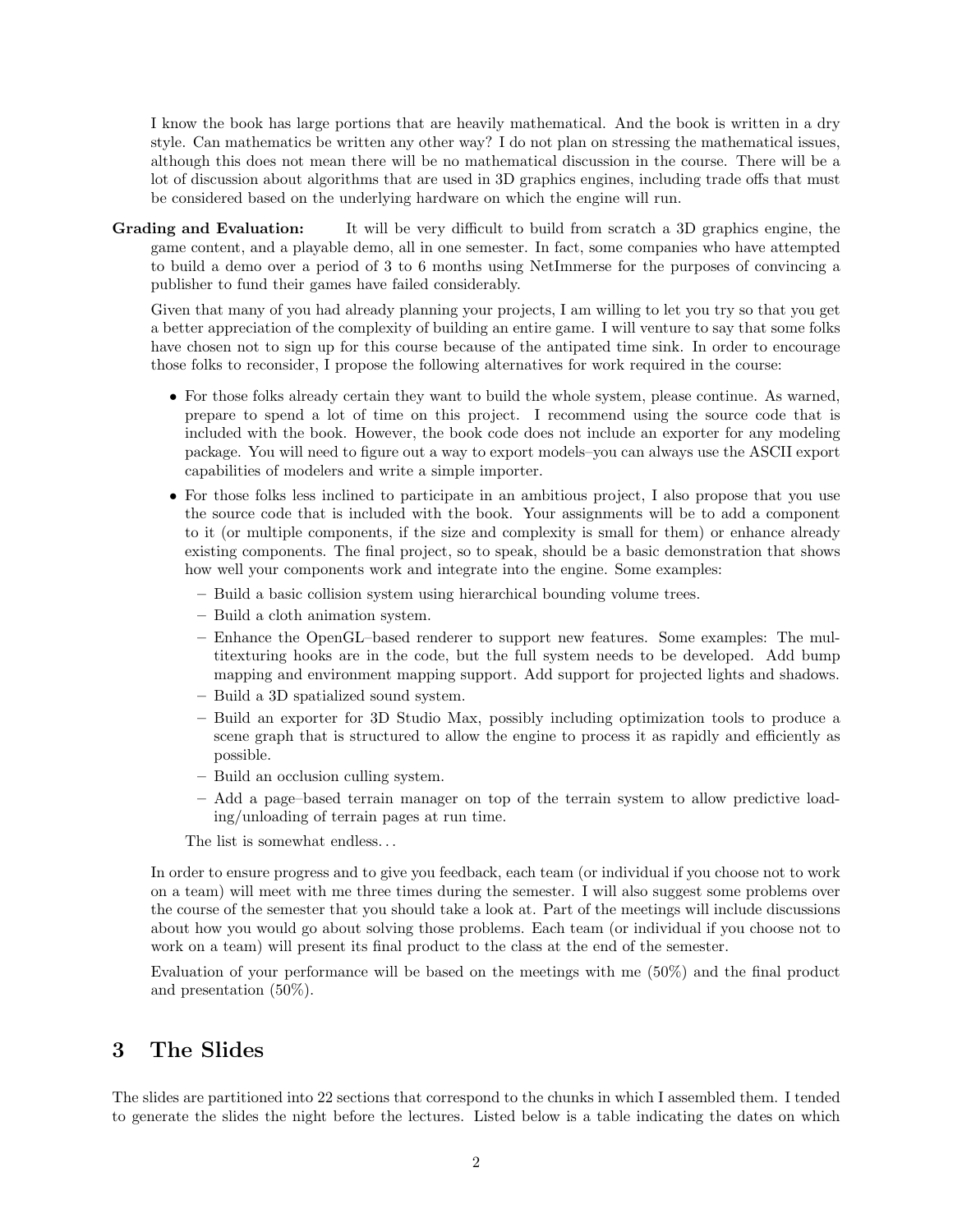the files were created. Of course the actual dates are unimportant, but the difference in file creation times should give you an idea of the pace at which I covered the slides. Spring break occurred in the first week of March. The time difference between sections 11 and 12 indicates this. Each section has a cover page with a summary of topics and references to relevant book sections.

| Section          | Topic                                | Date            | Page     |
|------------------|--------------------------------------|-----------------|----------|
| $\mathbf 1$      | coordinate systems and camera models | Jan $21$        | 4        |
| $\boldsymbol{2}$ | scene graph management               | Jan $21\,$      | 7        |
| 3                | scene graph management               | Jan $28$        | 11       |
| 4                | scene graph management               | Jan $30\,$      | 15       |
| 5                | object-oriented infrastructure       | Feb $04$        | 19       |
| 6                | object-oriented infrastructure       | Feb 07          | 24       |
| 7                | object-oriented infrastructure       | Feb 18          | 27       |
| 8                | intersections and collisions         | Feb 18          | $30\,$   |
| 9                | intersections and collisions         | Feb $20$        | $35\,$   |
| 10               | intersections and collisions         | $\rm{Feb}$ $25$ | 40       |
| 11               | intersections and collisions         | Feb 27          | 44       |
| 12               | curves                               | Mar $18$        | 49       |
| 13               | curves                               | Mar $20$        | 53       |
| 14               | surfaces                             | Mar $20$        | 57       |
| 15               | animation                            | Apr 08          | 61       |
| 16               | animation                            | Apr 08          | 65       |
| 17               | animation                            | Apr 16          | 68       |
| 18               | level of detail                      | Apr 23          | 72       |
| 19               | level of detail                      | Apr 24          | $79\,$   |
| $20\,$           | game physics                         | Apr 29          | 86       |
| $21\,$           | game physics                         | Apr 30          | 90       |
| $22\,$           | game physics                         | May $02$        | $\rm 95$ |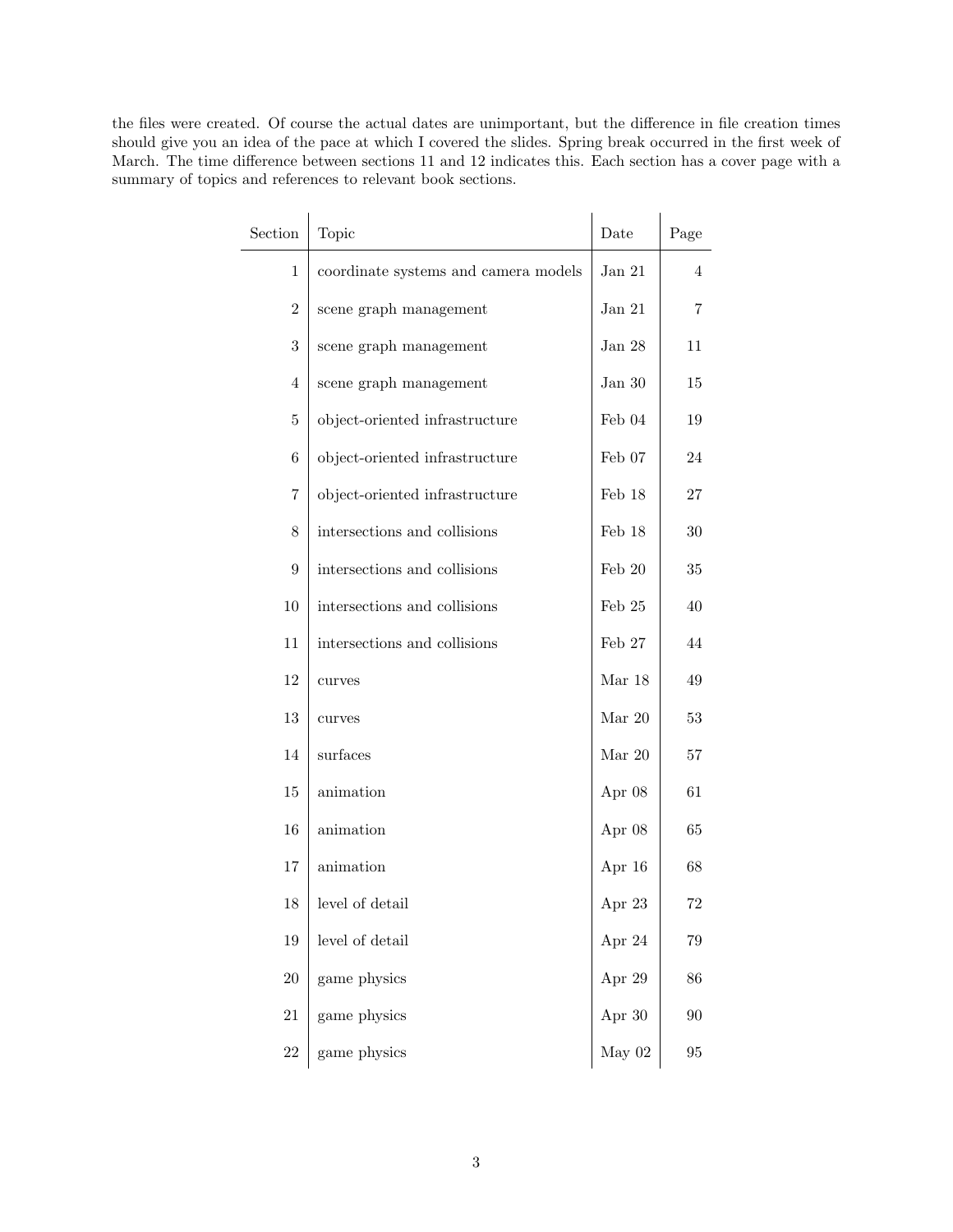SECTION 01. COORDINATE SYSTEMS AND CAMERA MODELS.

- Cartesian coordinates and other coordinate systems (2.2)
- Perspective projection  $(3.2)$
- Standard perspective and general camera models (3.3)
- Mapping from model space to screen space (3.3)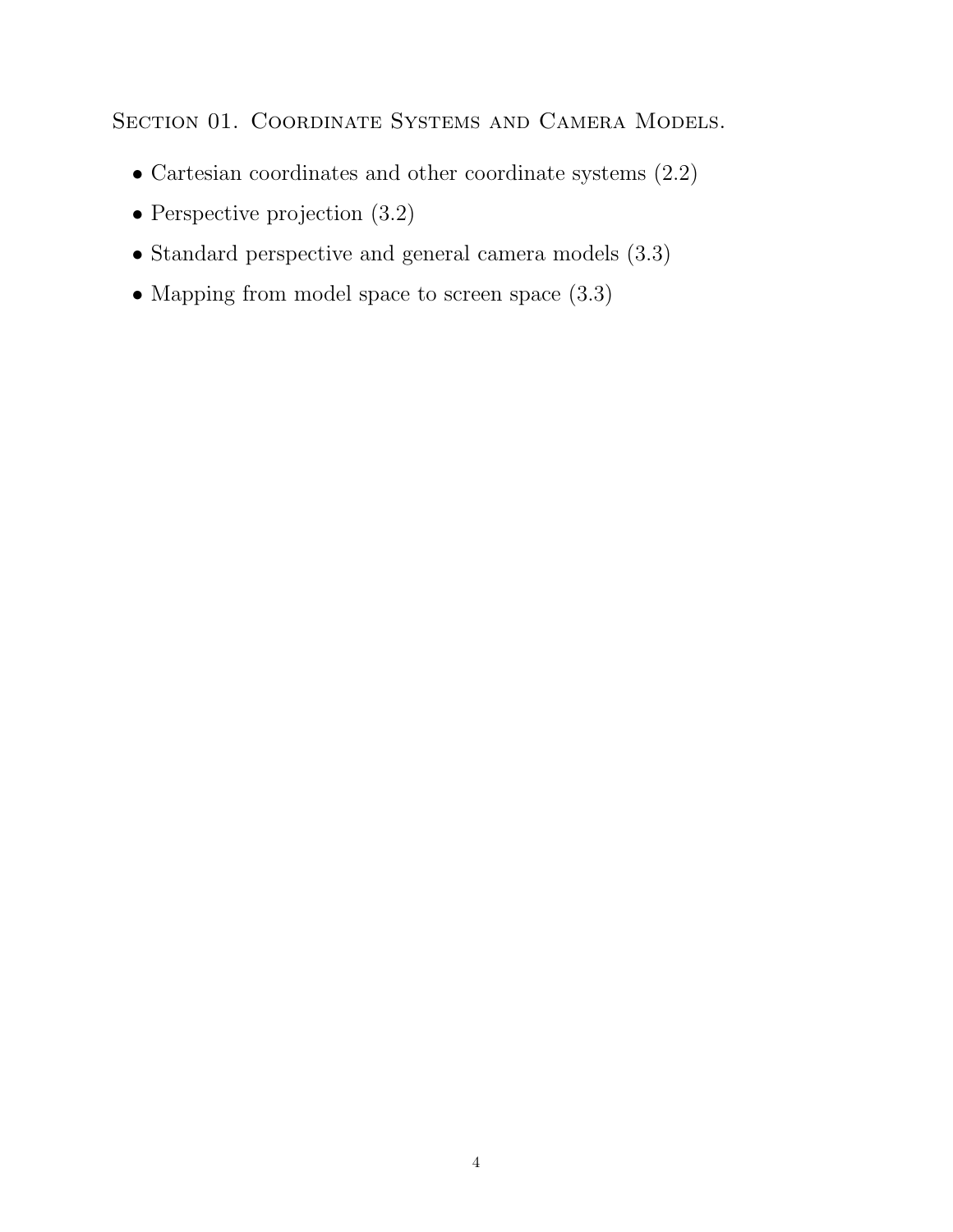• Standard Cartesian coordinates. origin  $\vec{0} = (0, 0, 0)$ ; axes  $\vec{i} = (1, 0, 0)$ ,  $\vec{j} = (0, 1, 0), \vec{k} = (0, 0, 1);$  points are  $(x, y, z) = x\vec{i} + y\vec{j} + z\vec{k}$ . The components are ordered. This system is right–handed,  $\vec{k} = \vec{i} \times \vec{j}$ .

• Other coordinate systems. origin  $\vec{P}$ ; axes are  $\vec{U}_0$ ,  $\vec{U}_1$ ,  $\vec{U}_2$ . The axes are mutually orthonormal. Set  $R = [\vec{U}_0 \ \vec{U}_1 \ \vec{U}_2]$ , columns of R are the axes. R is orthogonal. If  $det(R) = 1$ , coordinates are right–handed. If  $det(R) = -1$ , coordinates are left–handed. Points are  $\vec{X} = \vec{P} + R\vec{Y}$ .  $\vec{X}$  is Cartesian triple,  $\vec{Y}$  is the representation of  $\vec{X}$  in the coordinate system, determined by  $\vec{Y} =$  $R^{T}(\vec{X}-\vec{P}), \text{ or } y_{i}=\vec{U}_{i}\cdot(\vec{X}-\vec{P}).$ 

• Perspective projection. Decide what to draw in the world, convert to screen coordinates, send to renderer. Eye point is  $\vec{E}$  and view plane is  $\vec{N} \cdot \vec{X} = d$  with  $\vec{N} \cdot \vec{E} > d$  (eye point on "positive side" of view plane). Perspective projection of  $\vec{X}$  onto view plane is intersection of plane and ray starting at  $\vec{E}$  and containing  $\vec{X}$ . Projection is  $\vec{Y} = \vec{E} + t(\vec{X} - \vec{E})$  where

$$
t = \frac{\vec{N} \cdot \vec{E} - d}{\vec{N} \cdot (\vec{E} - \vec{X})}.
$$

• Standard perspective camera model. Camera is at eye point  $(0,0,0)$ . View plane is  $z = n > 0$ , called the near plane. Points far away are not considered, so limit  $z \leq f$ . Far plane is  $z = f$ . Only projections onto a viewport are allowed, so limit  $l \leq x \leq r$  and  $b \leq y \leq t$ . The region bounded by these constraints is the view frustum. Typically frustum is "orthogonal",  $l = -r$  and  $b = -t$ .

Camera has direction of view  $\vec{D} = (0, 0, 1)$  and "up" vector  $\vec{U} = (0, 1, 0)$ . Need one more vector  $\vec{L}$  so that camera has coordinate system with origin  $\vec{E}$ and axes  $\vec{L}, \vec{U}$ , and  $\vec{D}$ . Choose  $\vec{L} = (1, 0, 0)$  so that axes, in order specified, forms a right–handed system. Point  $(x, y, z)$  inside view frustum projects to near plane point  $(nx/z, ny/z, n) = (x/w, y/w, n)$  where  $w = z/n$ .

Axis of frustum contains eye point and center of frustum,  $((r+l)z/(2n),(t+$  $b)/(2n)$ , z) for  $z \in [n, f]$ . Map frustum to orthogonal frustum with viewport  $[-1, 1]^2$ . Do this by

$$
x' = \frac{2}{r - l} \left( x - \frac{(r + l)z}{2n} \right), \ \ y' = \frac{2}{t - b} \left( y - \frac{(t + b)z}{2n} \right)
$$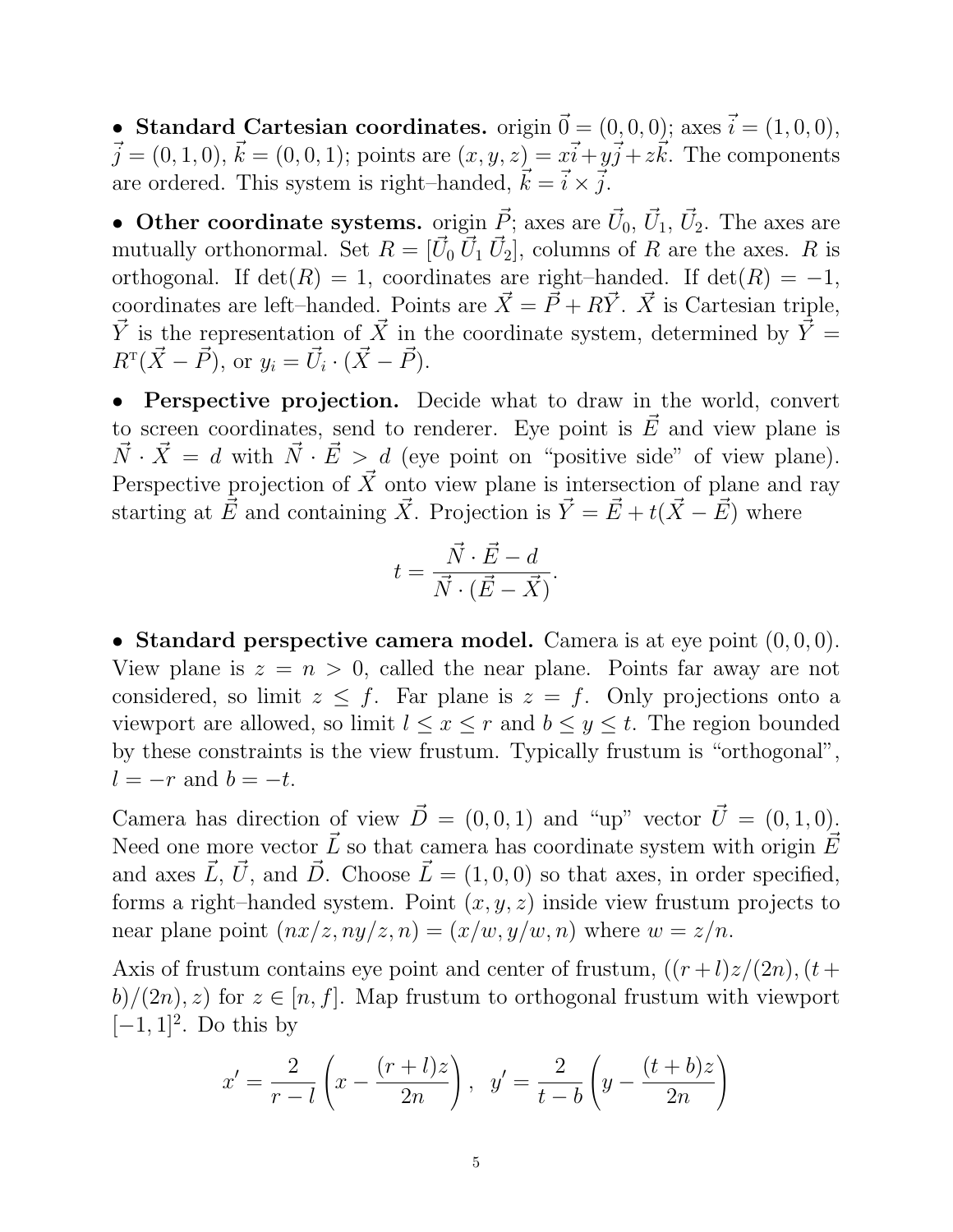Transform  $z$  values to [0, 1] by

$$
z' = \frac{f}{f-n} \left( 1 - \frac{n}{z} \right).
$$

Screen has pixels  $(x'', y'')$  with  $0 \leq x'' < S_x$  and  $0 \leq y'' < S_y$  and are lefthanded  $(y''$  increases from top row to bottom row,  $x''$  increases from left column to right column). Final conversion to screen coordinates is

$$
x'' = \frac{(S_x - 1)(x' + 1)}{2}, \ \ y'' = \frac{(S_y - 1)(1 - y')}{2}.
$$

• General camera model. Right–handed coordinate system for camera has origin  $\vec{E}$ ; axes  $\vec{L}$ ,  $\vec{U}$ ,  $\vec{D}$ . View plane has origin  $\vec{P} = \vec{E} + n\vec{D}$ . Viewport is defined by the four corners  $\vec{P} + \{\vec{r}, \vec{l}\}\vec{L} + \{\vec{t}, \vec{b}\}\vec{U}$ . World point  $\vec{X}$  is related to camera coordinates  $\vec{Y}$  by  $\vec{X} = \vec{E} + R\vec{Y}$  where  $R = [\vec{L}\vec{U}\vec{D}]$ , so  $\vec{Y} = R^{T}(\vec{X} - \vec{E})$ . This is the view tranformation.

• Mapping from model coordinates to the screen. Transform object from model coordinates to world coordinates. Transform from world coordinates to camera coordinates. Project points onto view plane. Convert to screen coordinates. (Discuss as homogeneous matrices.)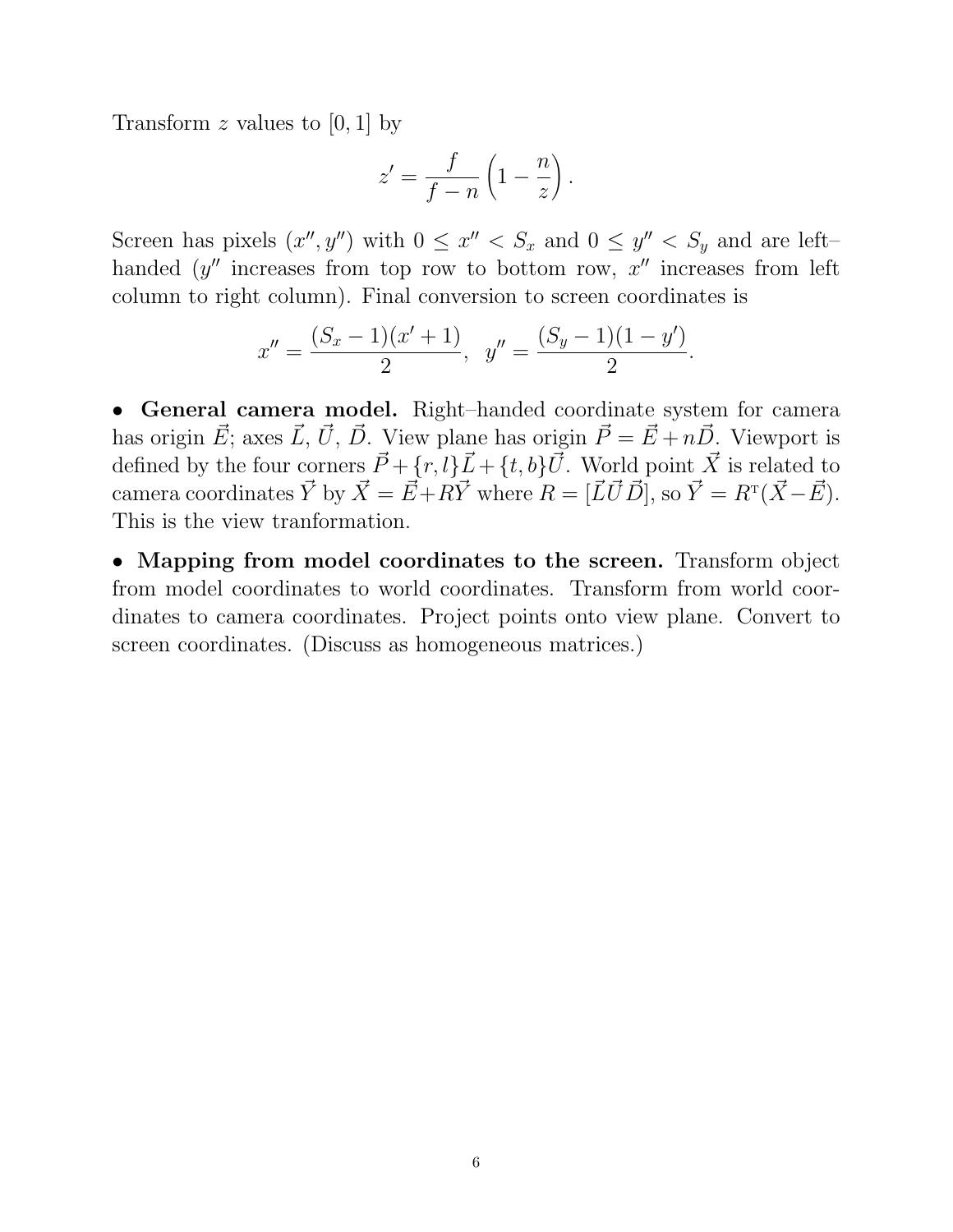SECTION 02. SCENE GRAPH MANAGEMENT.

- Scene graph management (4)
- Hierarchical transforms, local and world (4.1.1)
- Hierarchical culling (4.1.2, 4.3)
- Geometric update of scene (4.2)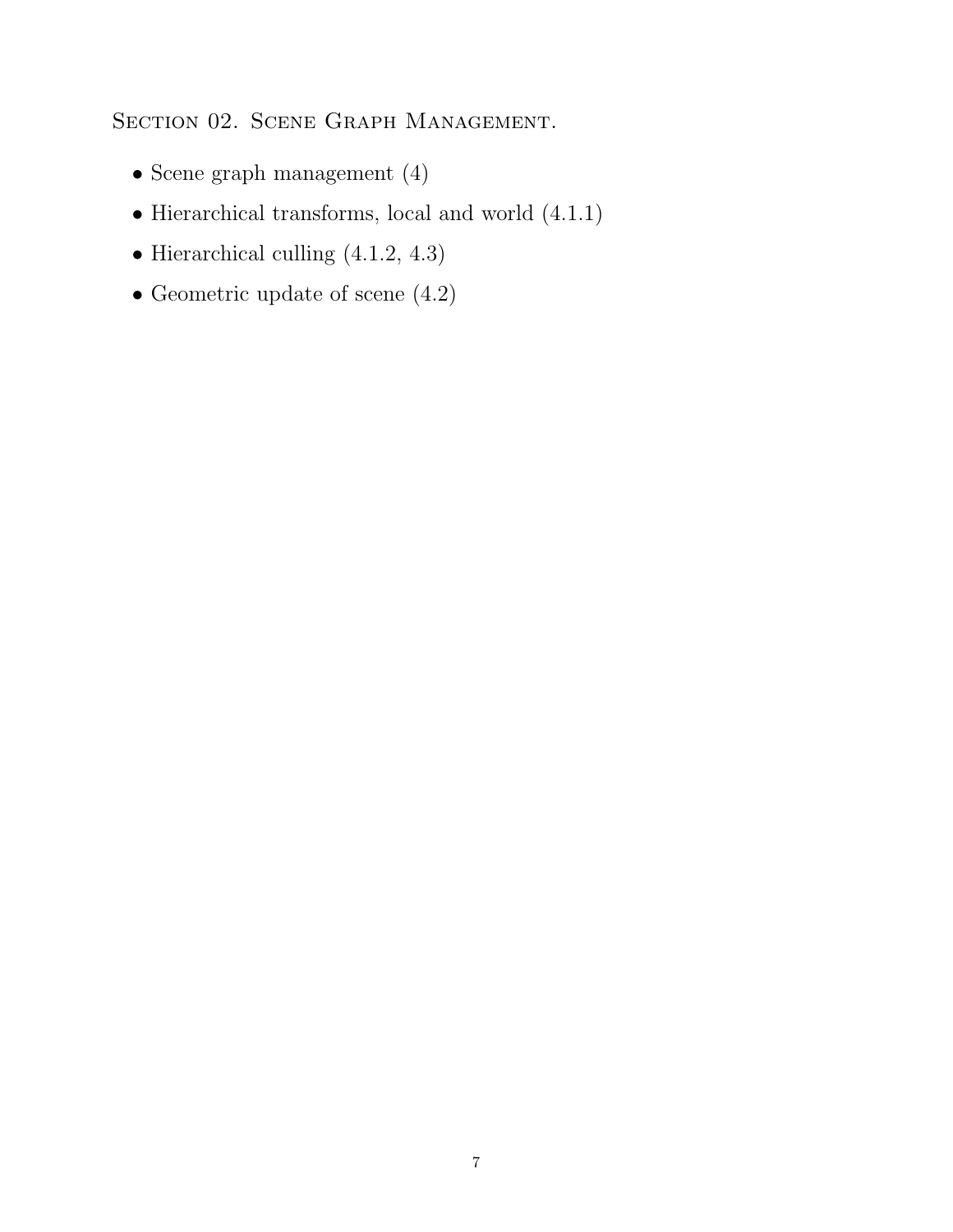- Scene graph management. For organization of the audible and visual data in the world. Typically the organization is hierarchical.
	- Allows construction of complex objects from simple objects. Articulated objects, for example, humanoid characters. Placement of objects within a level. Notions of model, local, and world transforms.
	- Allows rapid culling of nonvisible objects–minimize the data sent to the renderer. Notions of bounding volumes (model and world) and intersection testing between bounding volumes and view frustum.
	- Allows specification of render state at a single node in the hierarchy that affects an entire subtree. Indirectly supports drawing based on sorted render states.
	- Notion of controller for time–varying transforms and other data.
	- Shared data makes the management more complicated. Sharing via a directed acyclic graph (implicit sharing). Sharing of the raw data (explicit sharing).
- Hierarchical Transforms. Homogeneous transform without perspective projection is

$$
\vec{Y} = \langle M | \vec{T} \rangle \vec{X} = M\vec{X} + \vec{T}.
$$

Product is

$$
\left\langle M_1 | \vec{T_1} \right\rangle \left\langle M_2 | \vec{T_2} \right\rangle = \left\langle M_1 M_2 | M_1 \vec{T_2} + \vec{T_1} \right\rangle.
$$

Assuming M is invertible, inverse is

$$
\left\langle M \mid \vec{T} \right\rangle^{-1} = \left\langle M^{-1} \mid \ -M^{-1}\vec{T} \right\rangle.
$$

Allowing general M (rotation, scaling, shearing) confounds the situation. How to determine the primitive components? Inversion of  $3 \times 3$  can be expensive. Support only rotation R, translation  $\vec{T}$ , and uniform scaling s. Transform is  $\langle sR|\vec{T}\rangle$ . Inverse is

$$
\left\langle sR \mid \vec{T} \right\rangle^{-1} = \left\langle \frac{1}{s} R^{T} \mid -\frac{1}{s} R^{T} \vec{T} \right\rangle.
$$

Equation  $\vec{Y} = sR\vec{X} + \vec{T}$  inverts to  $\vec{X} = R(\vec{Y} - \vec{T})/s$ .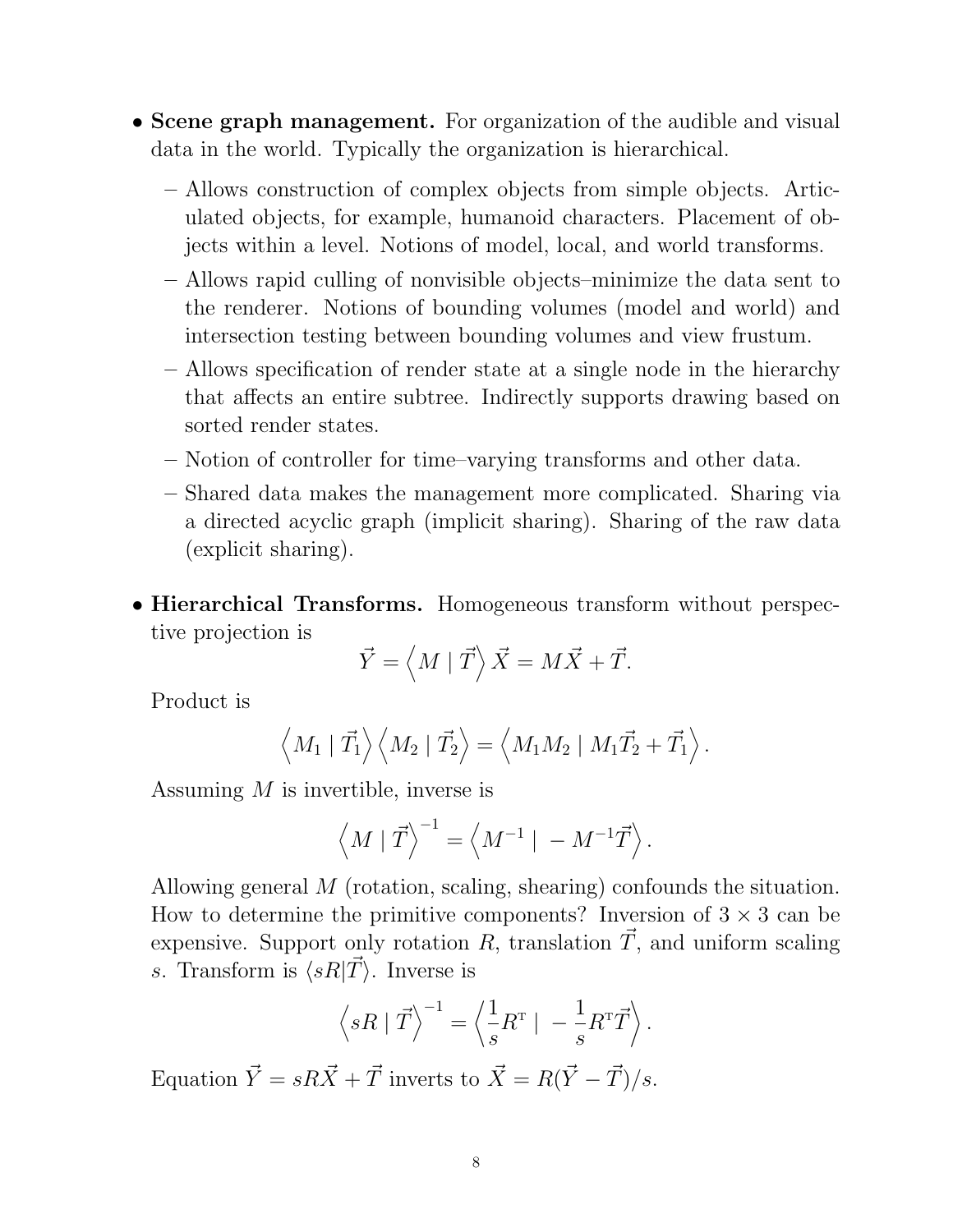• Local and World Transforms. Local transform at a node specifies how the node is positioned with respect to its parent. Given parent node P with child node  $C$ , the world transform of  $C$  is

$$
\left\langle M_{\text{world}}^{(C)} \mid \vec{T}_{\text{world}}^{(C)} \right\rangle = \left\langle M_{\text{world}}^{(P)} \mid \vec{T}_{\text{world}}^{(P)} \right\rangle \left\langle M_{\text{local}}^{(C)} \mid \vec{T}_{\text{local}}^{(C)} \right\rangle
$$
  
= 
$$
\left\langle M_{\text{world}}^{(P)} M_{\text{local}}^{(C)} \mid M_{\text{world}}^{(P)} \vec{T}_{\text{local}}^{(C)} + \vec{T}_{\text{world}}^{(P)} \right\rangle.
$$

(Draw picture illustrating this.)

- Hierarchical Culling. Determination if data is in the view frustum by testing a triangle at a time is expensive. If data is represented hierarchically, then attempt to cull large portions at a time by using bounding volumes. The idea is that testing a bounding volume against the frustum is inexpensive. The amortized cost of bounding volume comparisons and the reduced amount of drawing objects outside the frustum is less than drawing all triangles. Issues:
	- Which bounding volume to choose? Trade off between accurate fit of data by volume and cost of comparing volume to frustum.
	- Use plane–at–a–time culling or completely accurate comparison? First method is fast, but can lead to objects being drawn that are not in frustum. Second method is slower, but only objects inside (or partially inside) frustum are drawn. Trade off depends on the data.
	- Leaf nodes have model bounding volume. (Static construction off– line.) Transforms place the data in the world, so also need world bounding volume. Each node in scene graph needs world bounding volume. How to build them? (Dynamic construction at run time.)
- Geometric Update of Scene Tree. The process is the following. The idea is that transforms are propagated down the tree and bounding spheres are propagated up the tree.
	- Local transforms at various nodes are changed.
	- World transforms at all affected nodes must be recalculated. Affected nodes are in subtrees of nodes at which local transforms changed. Recalculate by recursive traversal. Can recalculate starting at root,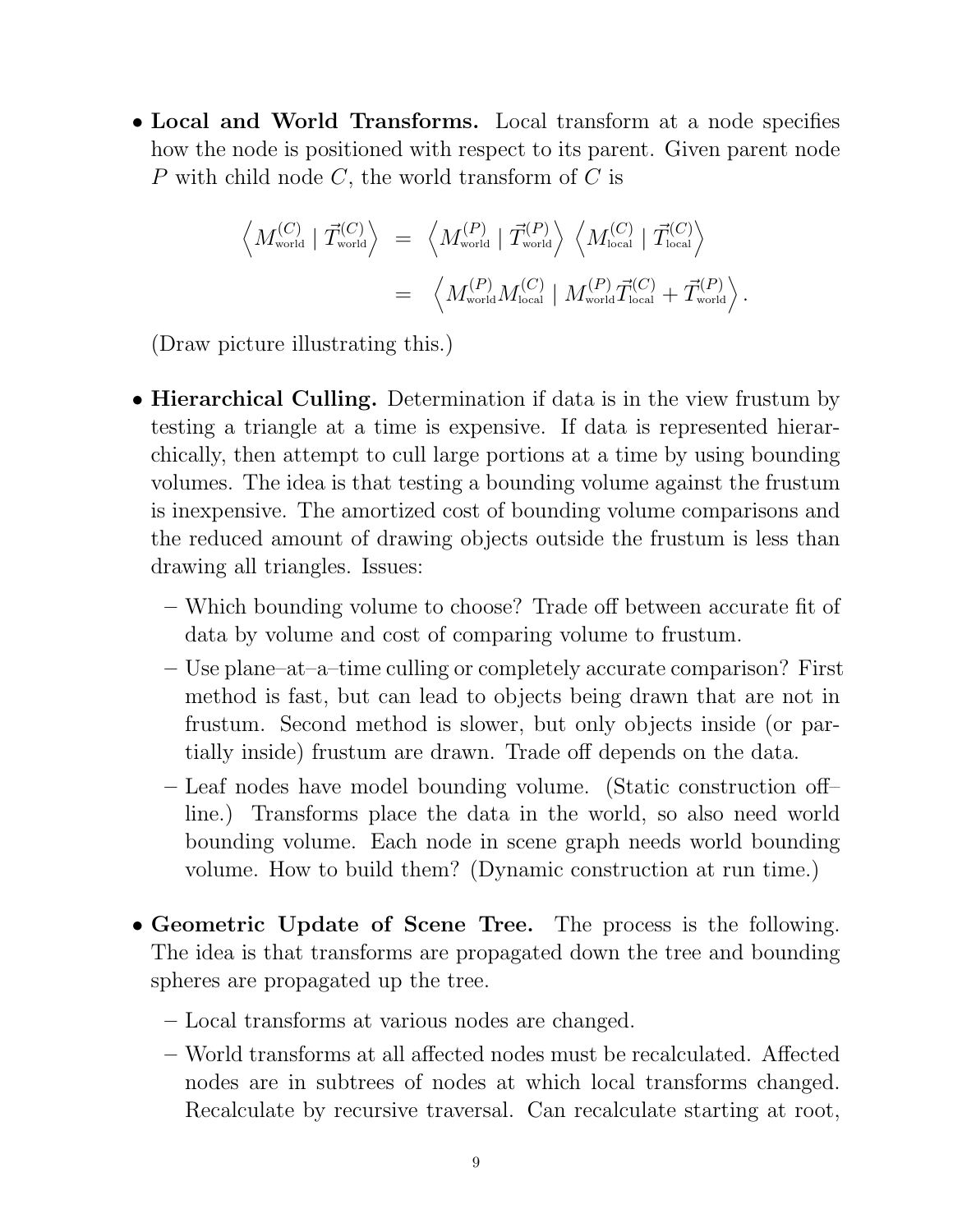but better is to maintain minimum set of nodes at which traversal is started.

- At leaf nodes, world transforms are now known. World bounding volumes must be calculated by transforming model bounding volumes. If model data was changed (morphing, skinning, etc.), then model bounding volume needs to be updated first.
- On recursive return, parent node now knows all world bounding volumes for child nodes. Compute world bounding volume that contains all the child world bounding volumes.
- When recursion returns to calling node, that node's world bounding volume is usually different than before the call. You need to propagate this change to the root of the tree.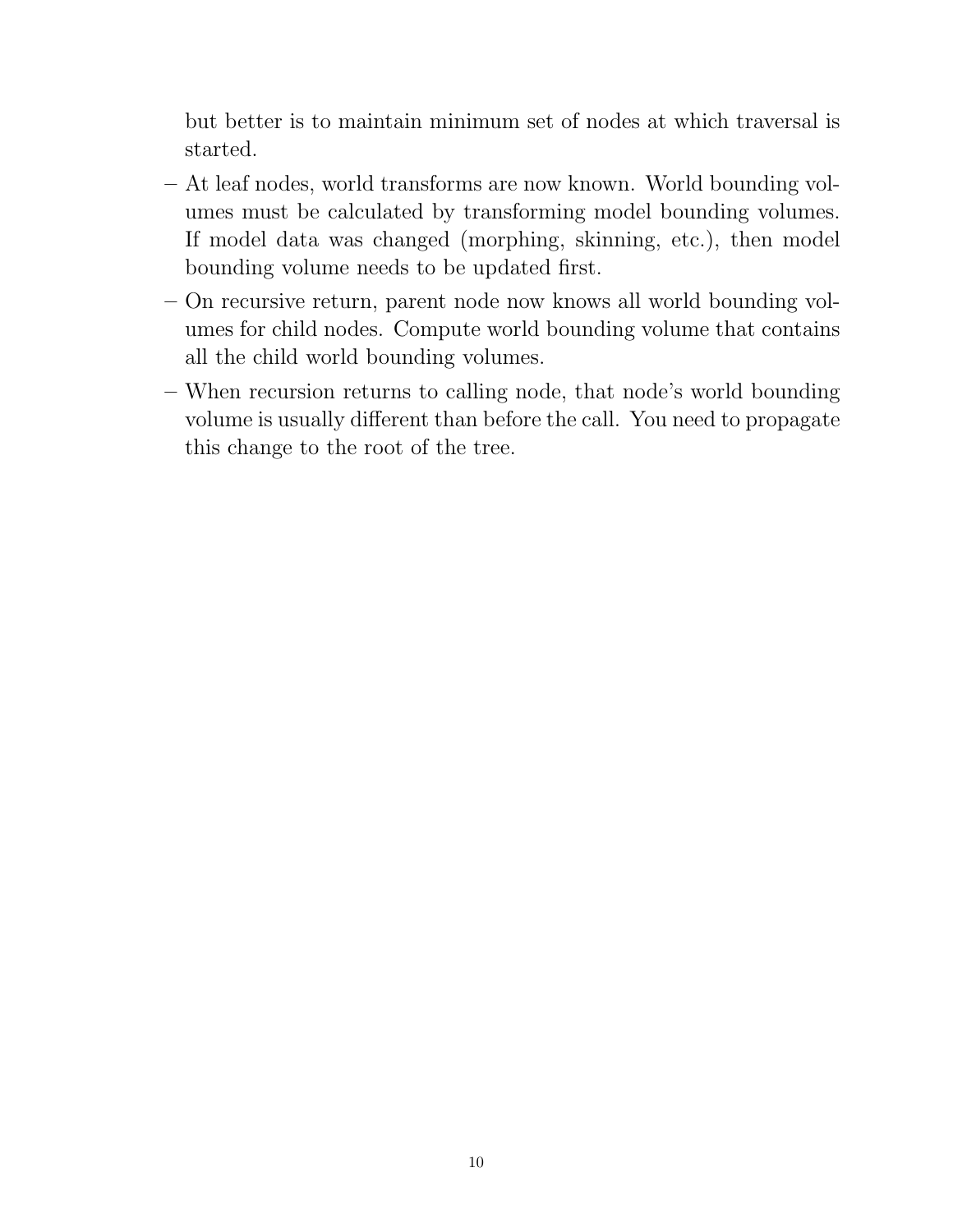SECTION 03. SCENE GRAPH MANAGEMENT.

- Scene tree data structures (classes in book source code)
- Geometric state update functions (4.2)
- $\bullet$  Render state update functions  $(4.2)$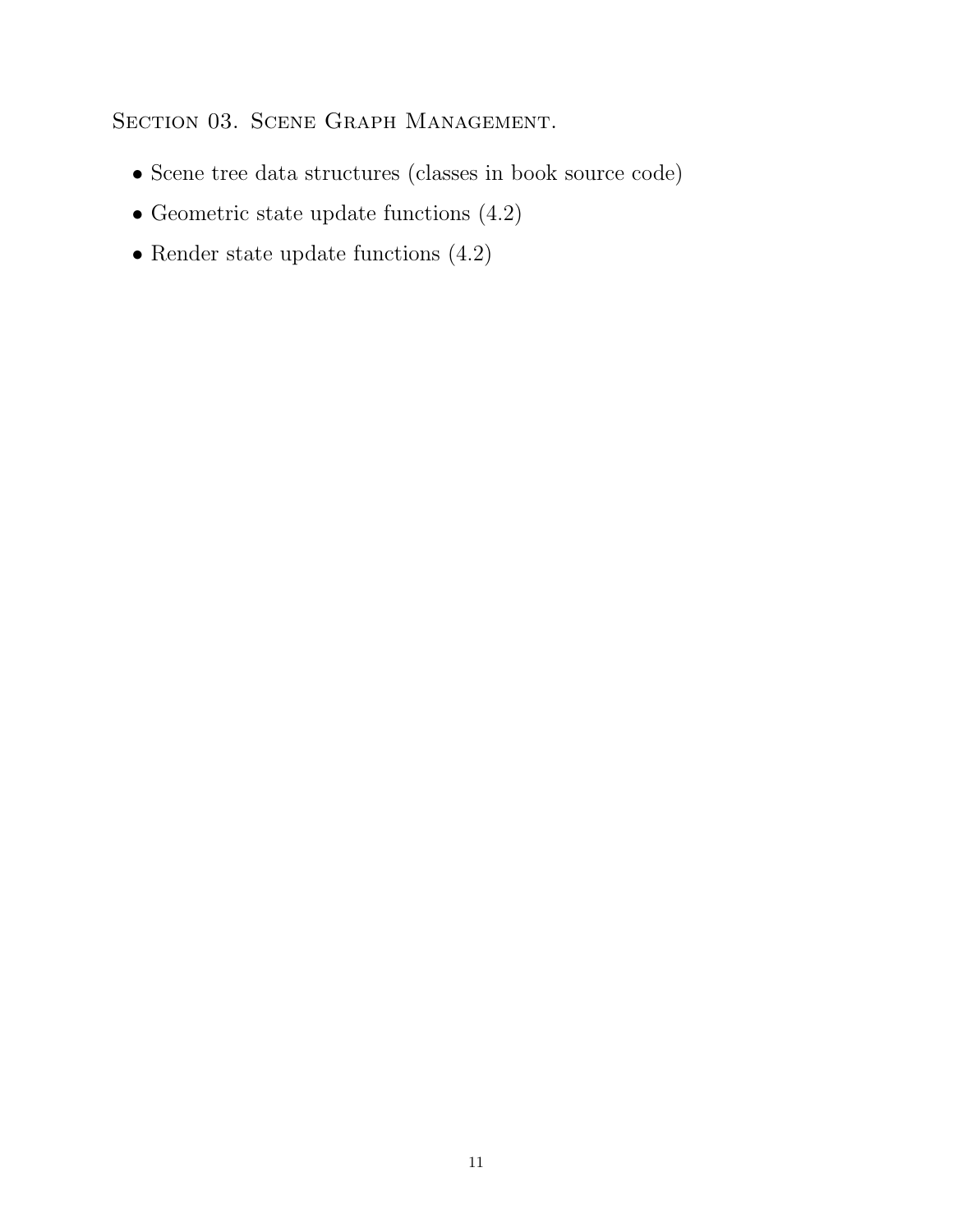• Scene tree structure. Spatial represents transforms and bounds, has parent links. Two types of derived classes. Node adds child links and recursive traversal. Geometry adds visual data and repository for visual render state. If 3D sound is part of system, Sound adds audio data and repository for audio render state. Update of geometric state:

```
void Spatial::UpdateGS (float time, bool initiator)
{ // virtual: Spatial handles transforms
    // Geometry-derived might do some work
    // Node handles recursion
    UpdateWorldData(time);
    // virtual: Geometry does model-to-world
    // Node does merging of bounds
    UpdateWorldBound();
    if ( bInitiator ) PropagateBoundToRoot();
}
void Node::UpdateWorldData (float time)
{
   Spatial::UpdateWorldData(time);
    for each child do
        child.UpdateGS(time,false);
}
void Node::UpdateWorldBound ()
{
    worldBound = firstChild.worldBound;
    for each additional child do
       Merge(worldBound,child.worldBound);
}
void Geometry::UpdateWorldBound ()
{ // derived class might require modelBound recalc
  worldBound = modelBound.TransformBy(worldTransform);
}
```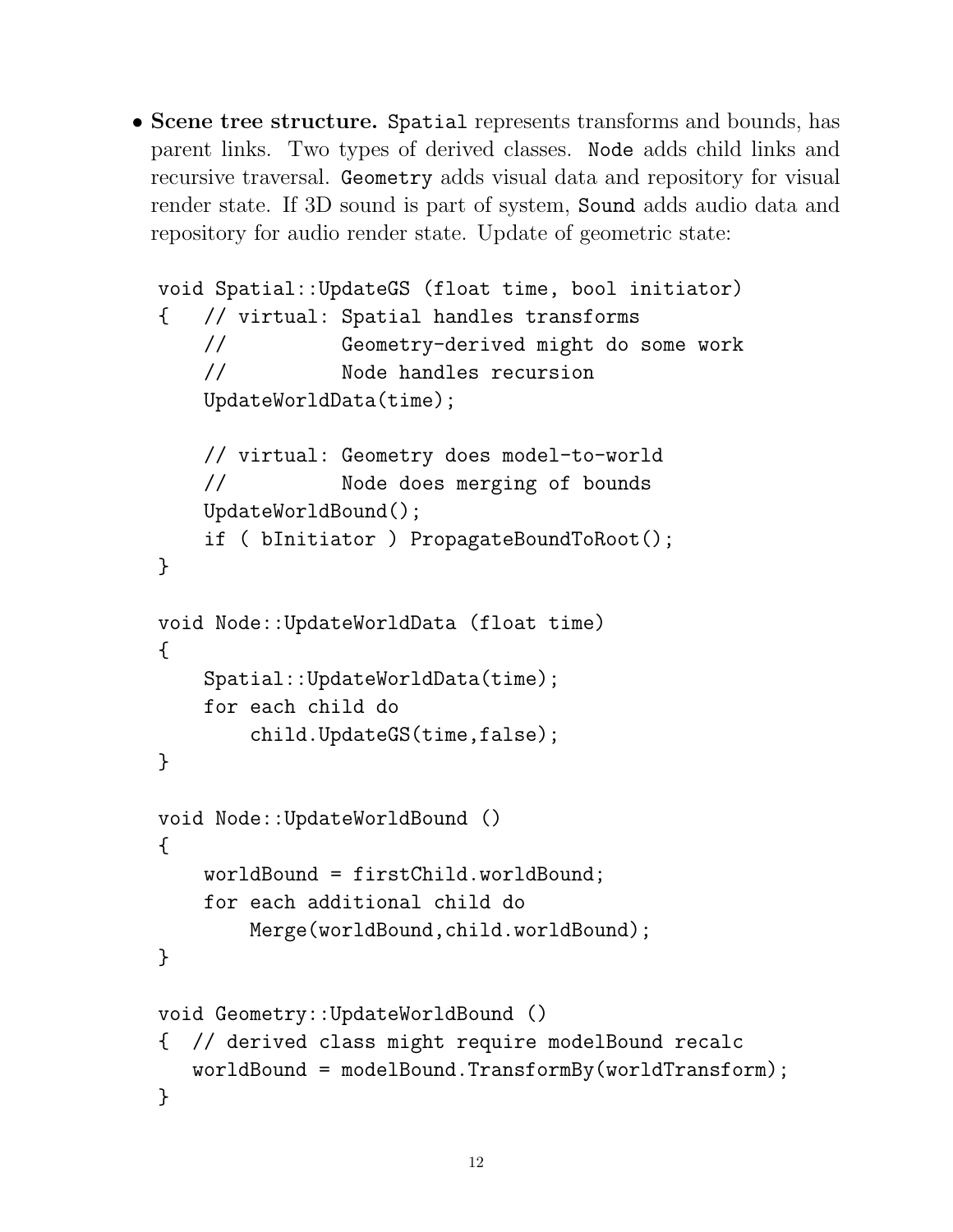```
void Spatial::UpdateWorldData (float time)
{
    // Update spatial controllers. Examples are
    // keyframe, inverse kinematics, skinning, morphing,
    // particle systems.
    bool computesWorldTransform = false;
    for each controller do
        computesWorldTransform = controller.Update(time);
    // update world transforms
    if ( !computesWorldTransform )
    {
        if has parent then
        {
            worldTransform =
                parent.worldTransform*localTransform;
        }
        else
        {
            worldTransform = localTransform;
        }
    }
}
```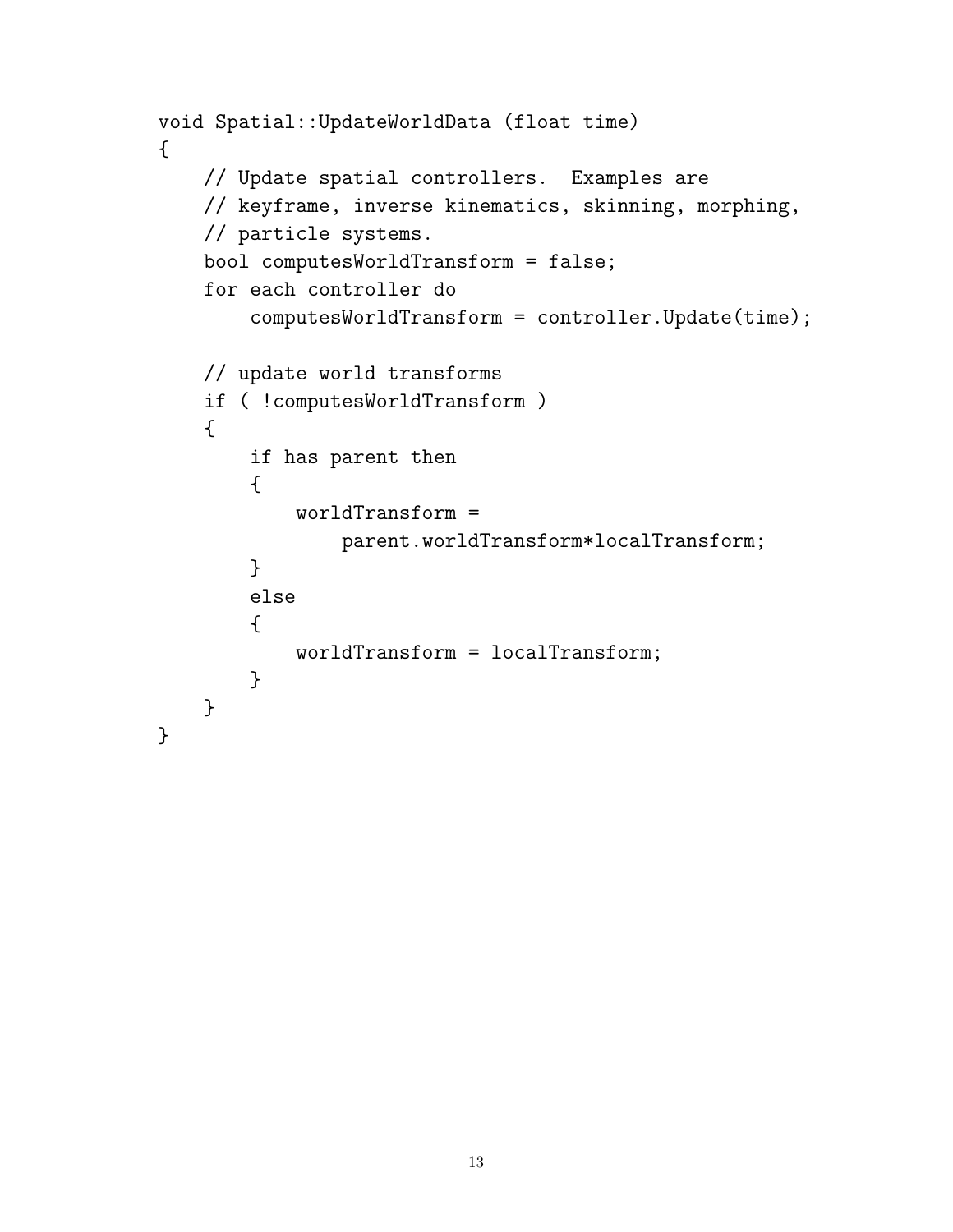• Render state updating. Each leaf node in scene tree maintains the render state that affects it. If render state attached to interior node, it must be propagated to leaves. If done as shallow copy, then render state update only required on attach/detach of state or topology changes to tree.

```
void Spatial::UpdateRS (bool initiator)
{
    // update previous state by current state
    if ( initiator )
    {
        PropagateStateFromRoot();
    }
    else
    \mathcal{L}for each renderState do
            RS.Push(renderState);
    }
    // virtual: Geometry makes shallow copy
    // Node handles recursion
    UpdateRenderState();
    // restore previous state
    if ( initiator )
    {
        RestoreStateToRoot();
    }
    else
    {
        for each renderState do
            RS.Pop(renderState);
    }
}
```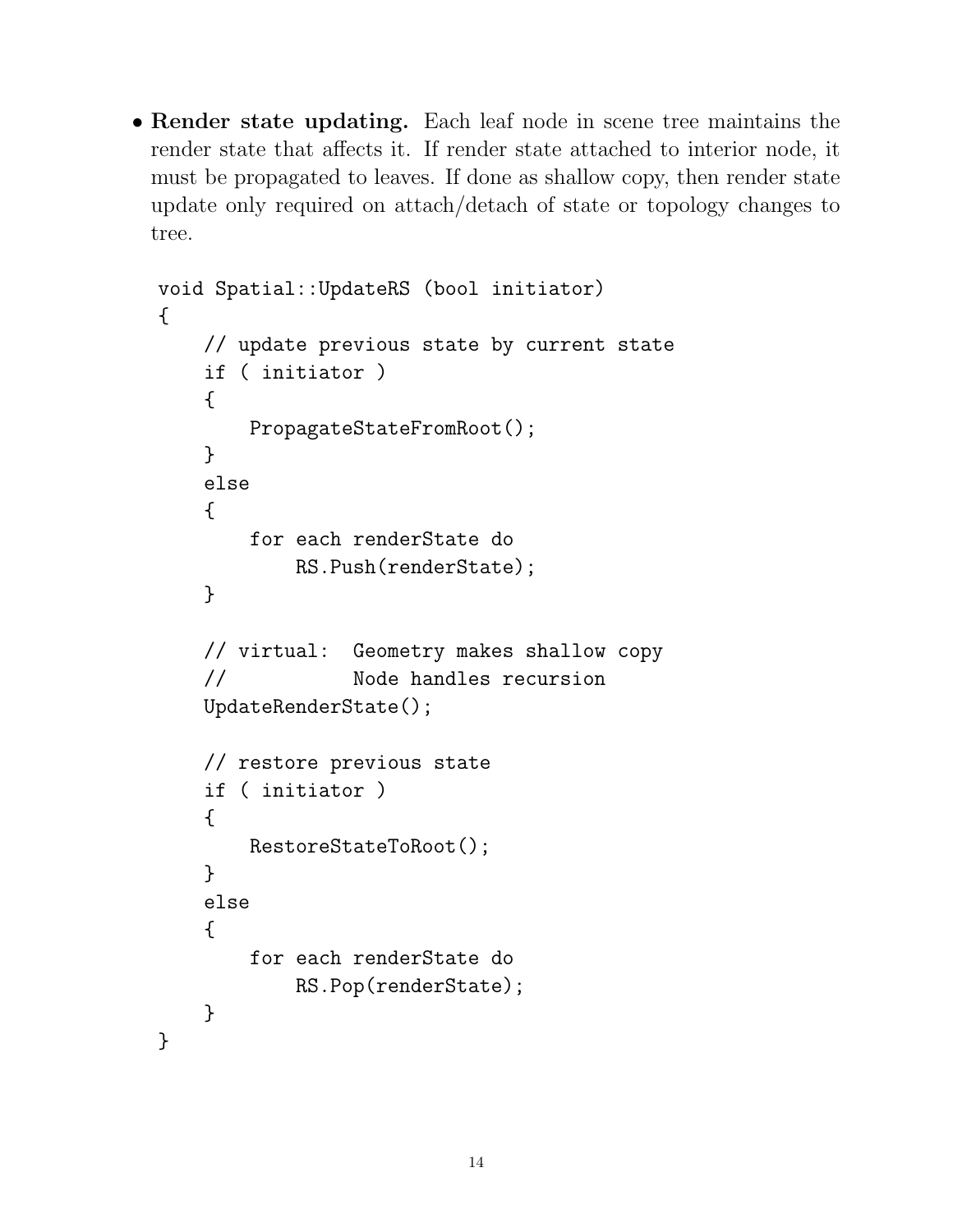SECTION 04. SCENE GRAPH MANAGEMENT.

- Render state update functions (4.2.7)
- Drawing the scene tree (4.3.7)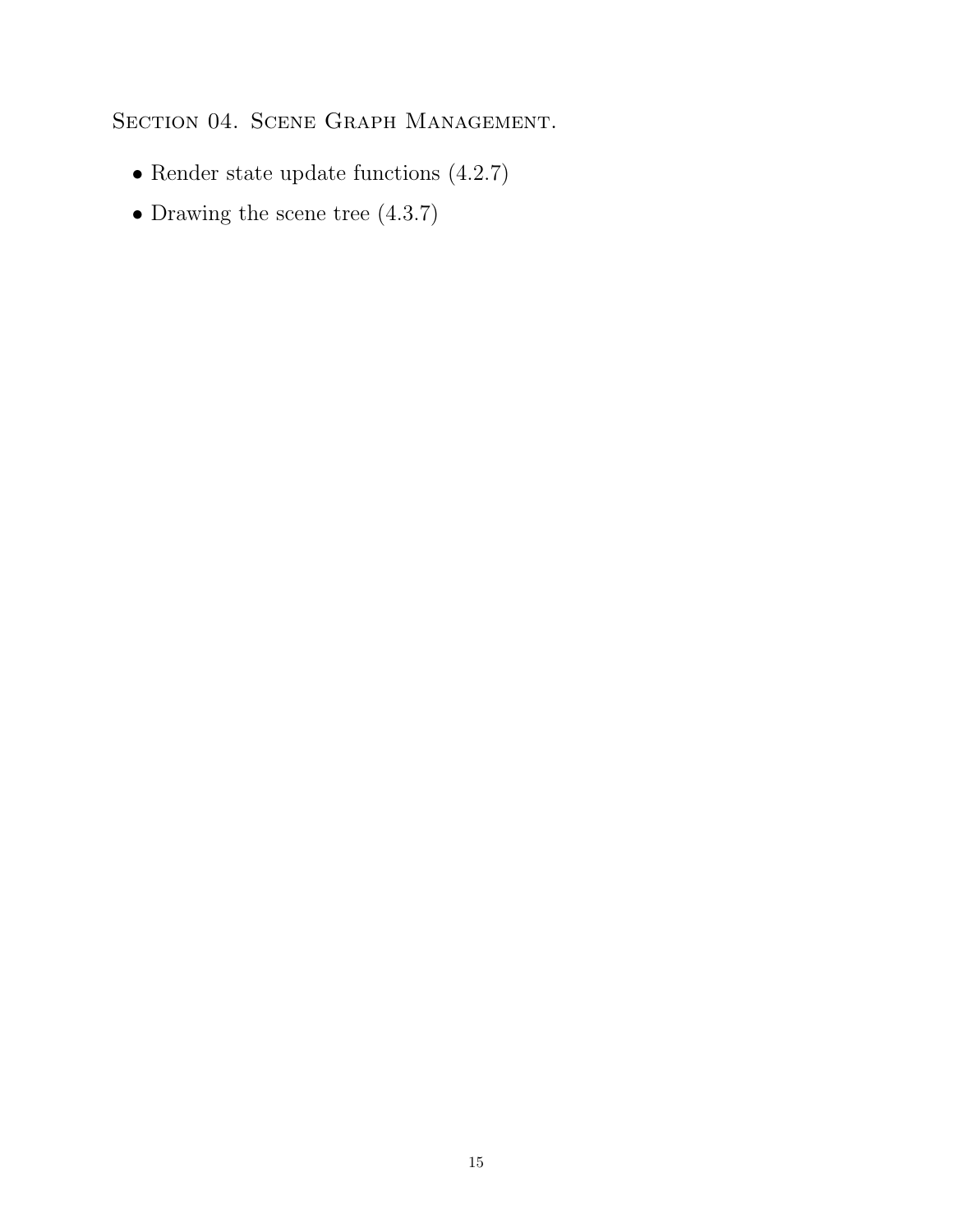```
void Node::UpdateRenderState ()
{
    for each child do
        child.UpdateRS(false); // not the initiator
}
void Geometry::UpdateRenderState ()
{
    // shallow copy current render state to local state
    RS.CopyTo(state);
}
```
• Rendering the scene. Renderer represents the rendering system that contains a Camera (coordinate system, view frustum parameters). The entry point to drawing a scene is the renderer's Draw method and starts a recursive traversal of the scene.

```
void Renderer::Draw (Node scene)
{
    scene.OnDraw(self);
}
```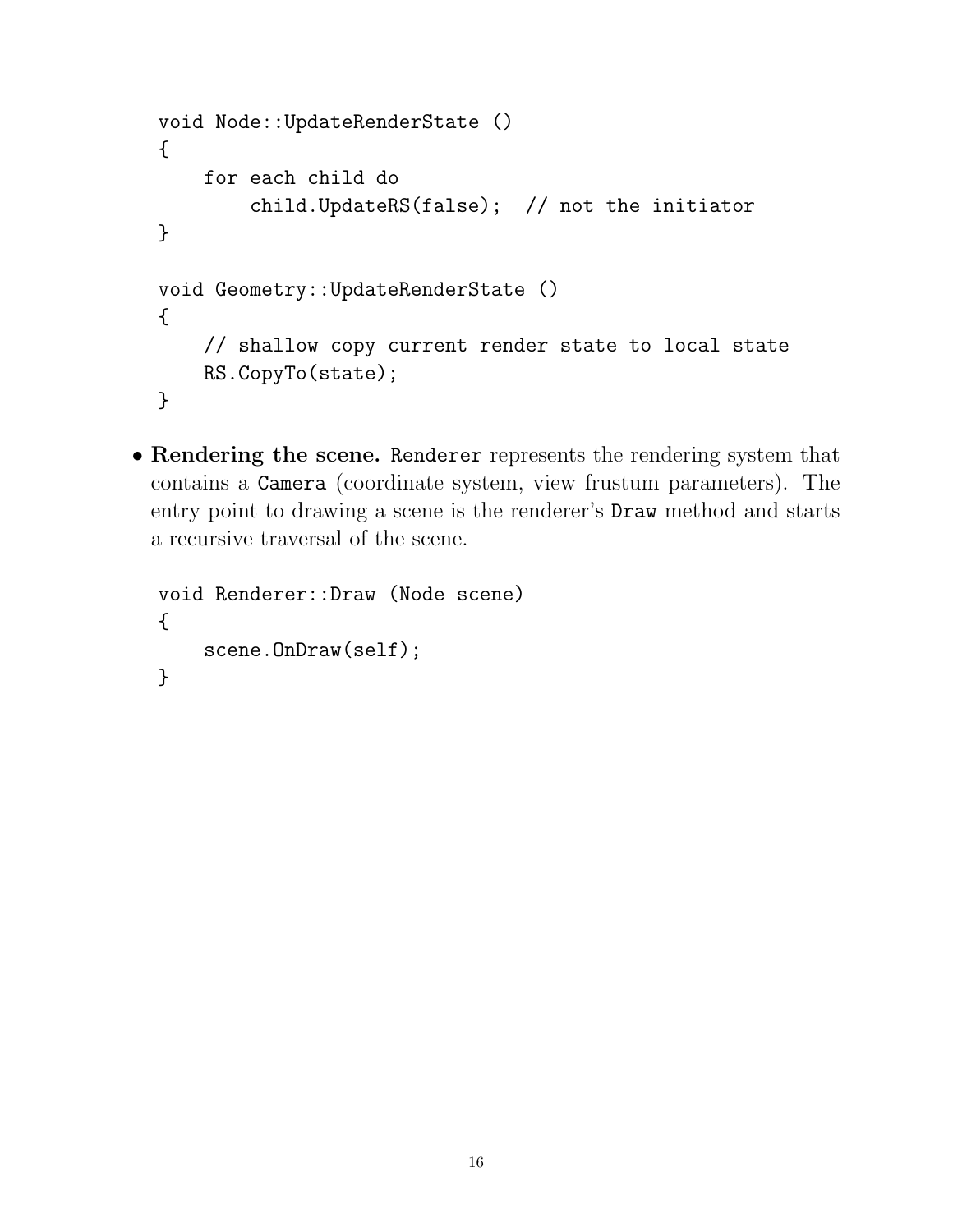```
void Spatial::OnDraw (Renderer renderer)
\mathcal{L}if ( forceCulling ) return;
    Camera camera = renderer.GetCamera();
    // Camera does plane-at-a-time culling. Frustum
    // planes can be turned off for child culling if
    // the parent is "inside" the plane.
    PlaneState state = camera.GetPlaneState();
    if ( not camera.Culled(worldBound) )
        Draw(renderer);
    // If planes were turned off, they must be turned
    // back on.
    camera.SetPlaneState(state);
}
void Node::Draw (Renderer renderer)
\mathcal{L}for each child do
        child.OnDraw(renderer);
}
void Geometry::Draw (Renderer renderer)
{
    renderer.SetState(state);
}
void GeometryDerived::Draw (Renderer renderer)
{
    Geometry::Draw(renderer);
    renderer.Draw(self); // Draw needed per derived class
}
```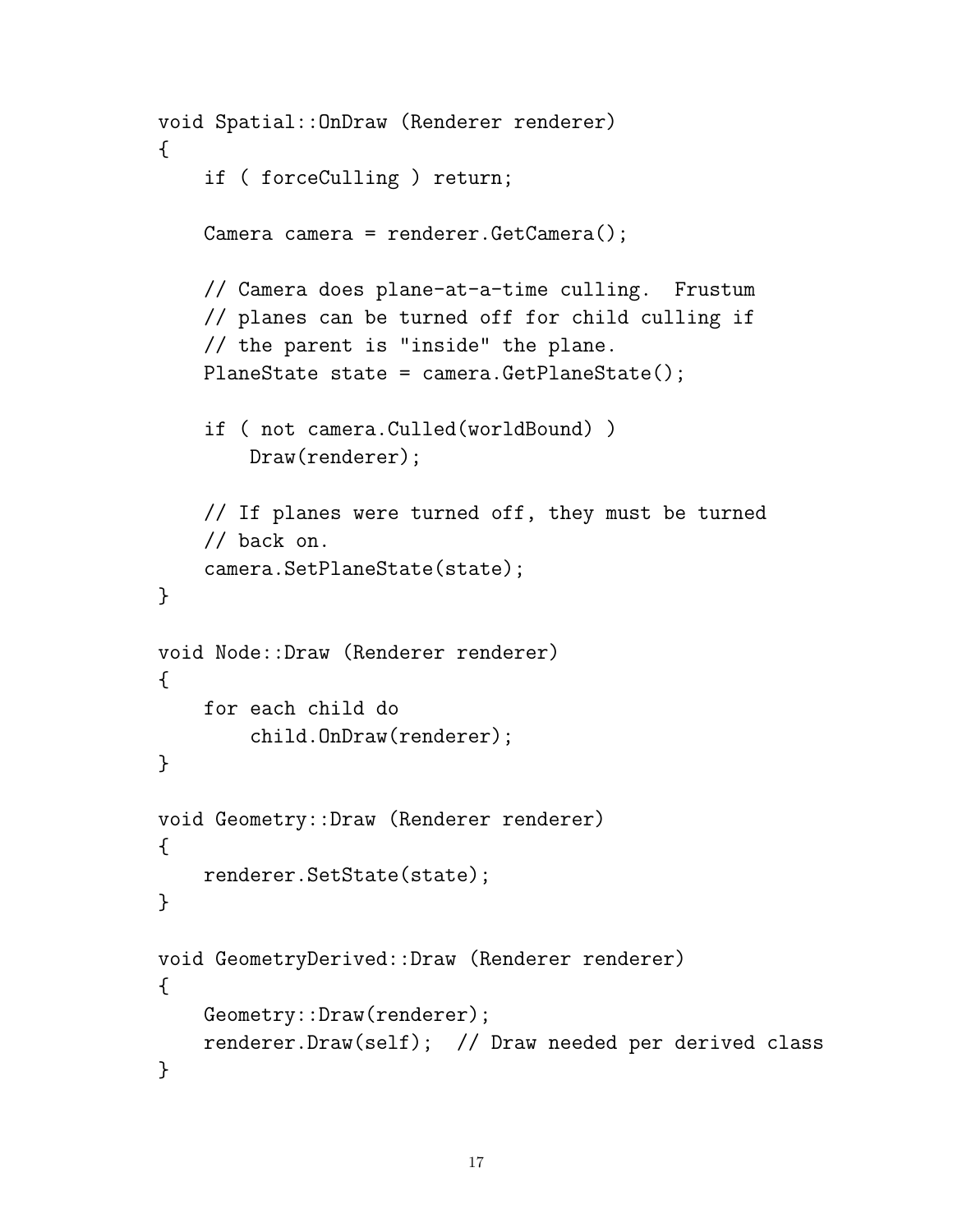• Deferred drawing to allow sorting. The Renderer object can allow a render-state sorting function to be specified. If such a function is specified, the renderer places visible objects on a list to be drawn later.

```
void Renderer::SetState (RenderState state)
{
    if ( not hasSorter )
        renderer.SetState(state);
}
void Renderer::Draw (GeometryDerived object)
{
    if ( hasSorter )
    {
        AddToDeferredDrawingList(object);
        return;
    }
    <code for drawing GeometryDerived objects>;
}
void Renderer::Draw (Node scene)
{
    scene.OnDraw(self);
    if ( hasSorter )
    {
        SortDeferredDrawingList();
        hasSorter = false;
        for each object in list do object.Draw(self);
        hasSorter = true;
        RemoveAllFromDeferredDrawingList();
    }
}
```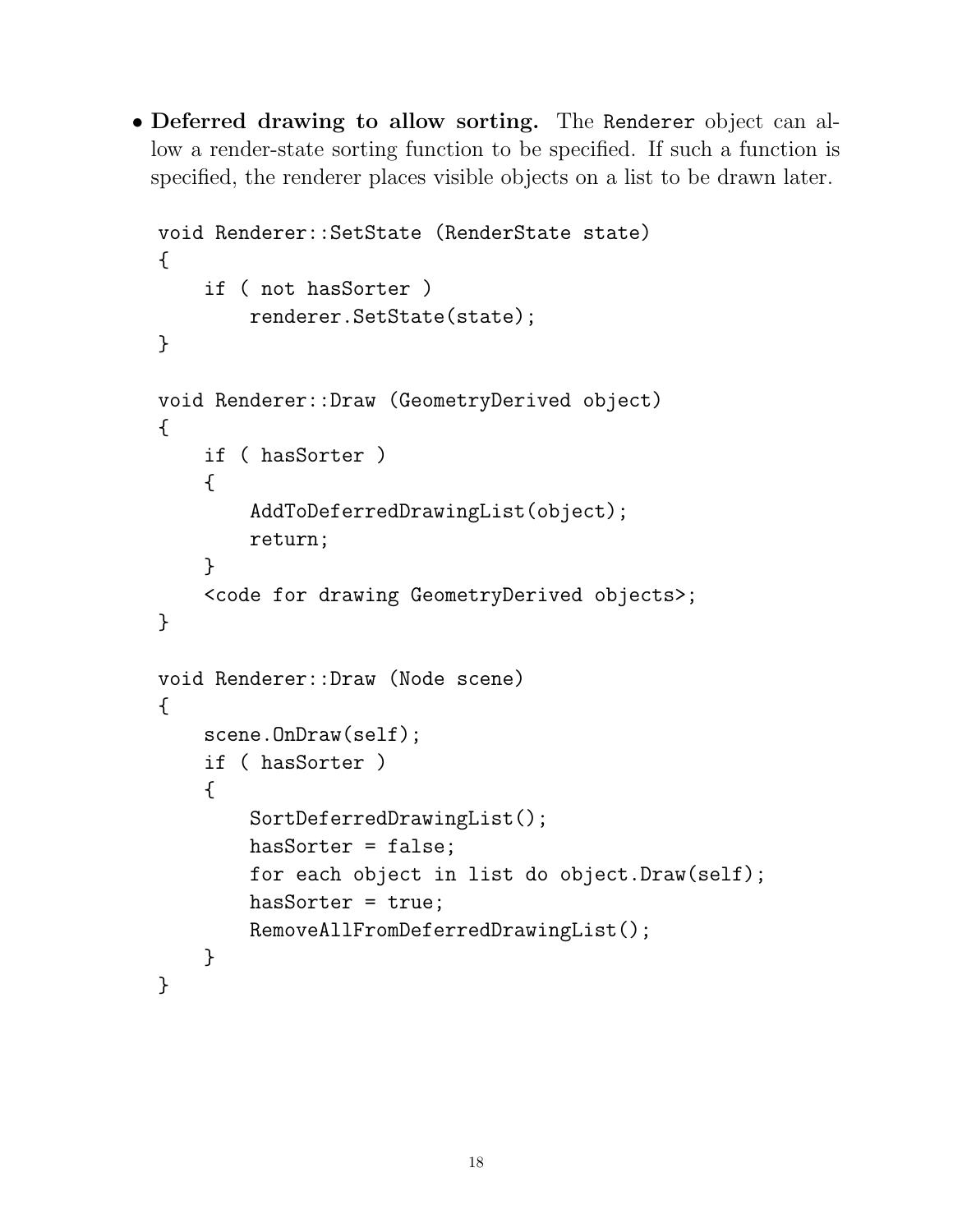SECTION 05. OBJECT-ORIENTED INFRASTRUCTURE.

- Object–Oriented Issues (Appendix A)
- Inheritance and Run Time Type Informatoin (A.3)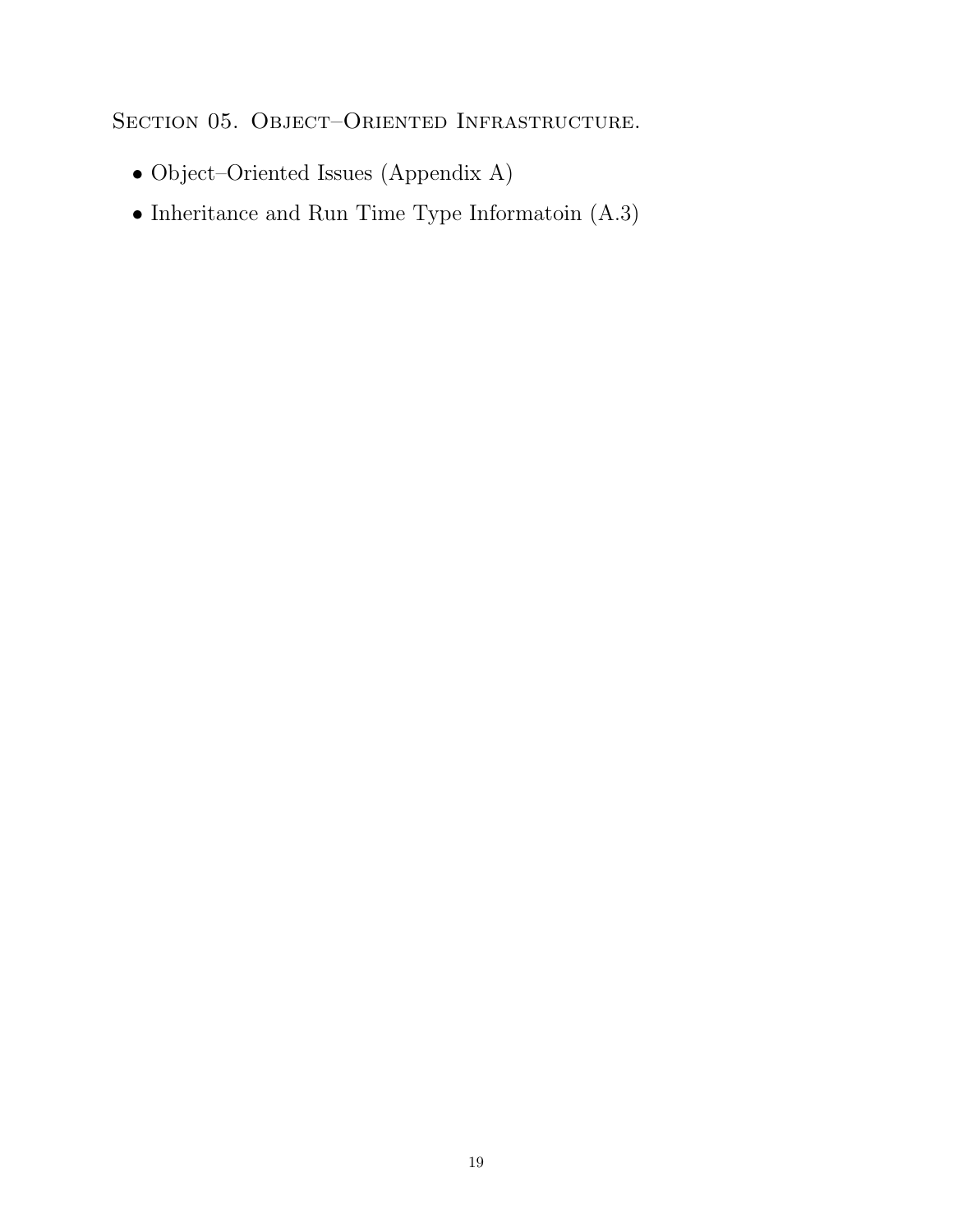- Object–Oriented Issues.
	- Run–time type information (RTTI). When an object is known only through a base class pointer, determine the class of the object. Determine that the class of an object is derived from another class. Queries for other class information may also be supported.
	- Shared objects and reference counting. Dynamically allocated objects can be referenced by two or more objects. Keep track of the number of references to an object. When an object loses its last reference, automatically delete it. The system that handles the reference counting uses objects called *smart pointers*.
	- Templates in a shared object system. Standard template libraries can be used for basic data structures (arrays, lists, stacks, queues, maps, etc.). Care must be taken to ensure side effects are properly handled.
	- Streaming. Application data is an abstract graph of objects. Need to read (write) data from (to) disk, memory, or across network.
	- Startup and shutdown. Various systems must initialize before the main program begins its work (pre–main startup) and terminate after the main program ends its work (post–main shutdown).
	- Namespaces, naming conventions, programming standards. Yes, these are important in a product, whether or not you provide source code to customers.

An object–oriented library supporting such systems requires a base class (or base classes) to host the systems. The propagation of the systems through derived classes is usually best supported by macros. In the book source, the base class is Object.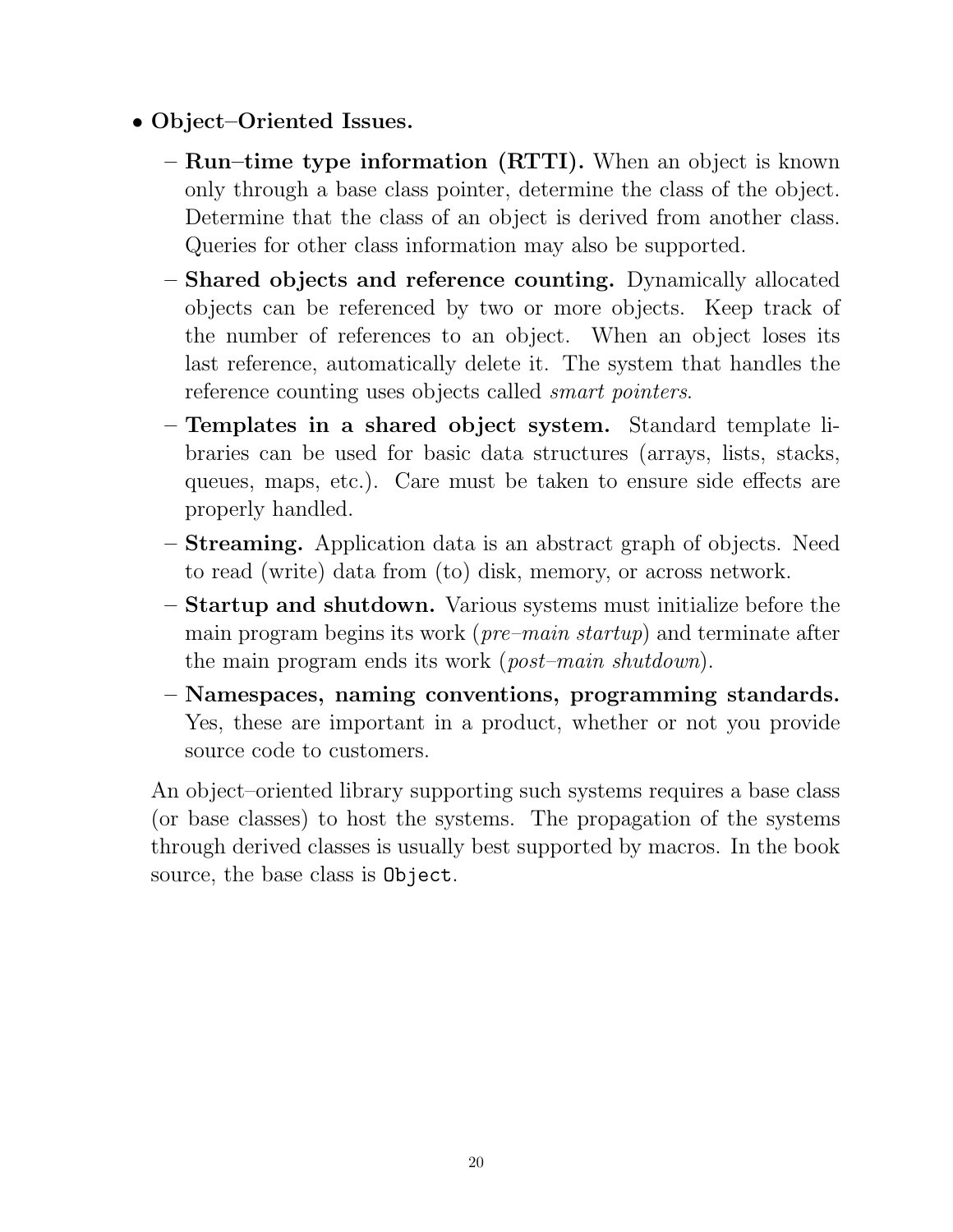- Inheritance Systems. The class system is a directed graph where each nodes represents a class and each directed arc from a node D to a node B indicates that D is a class derived from a base class B. A *single*inheritance class system is one where each connected component of the graph is a tree. Otherwise, the system is a multiple–inheritance class system. Regardless, each class has a unique object that stores information about that class (a RTTI object).
- RTTI and single inheritance. Easy to support. For a single class tree, each RTTI object stores (1) information for the class and (2) a link to the RTTI object of its immediate base class. (In book source, class information is only a string containing the name of the class.)

Given an object pointer, it can be *upcast* to a pointer of any class type along the path from object class to root class. This is always safe (in single–inheritance systems). Given a base class pointer to an object, it can be downcast to a pointer of any class type along the path from base class to object class. Multiple–inheritance systems also support crosscast (casting across base classes of a derived class). The process generally is called dynamic casting. The result of the cast is NULL if the casting is invalid. Otherwise, the correct pointer is returned. In multiple– inheritance systems, the result of the cast is not necessarily the original pointer.

Dynamic casting systems built into a compiler tend to be slow because they must support multiple inheritance and a class system that is not a single connected graph. For a specialized system (such as your own real– time graphics system), it is better to implement your own RTTI and use a single–inheritance system.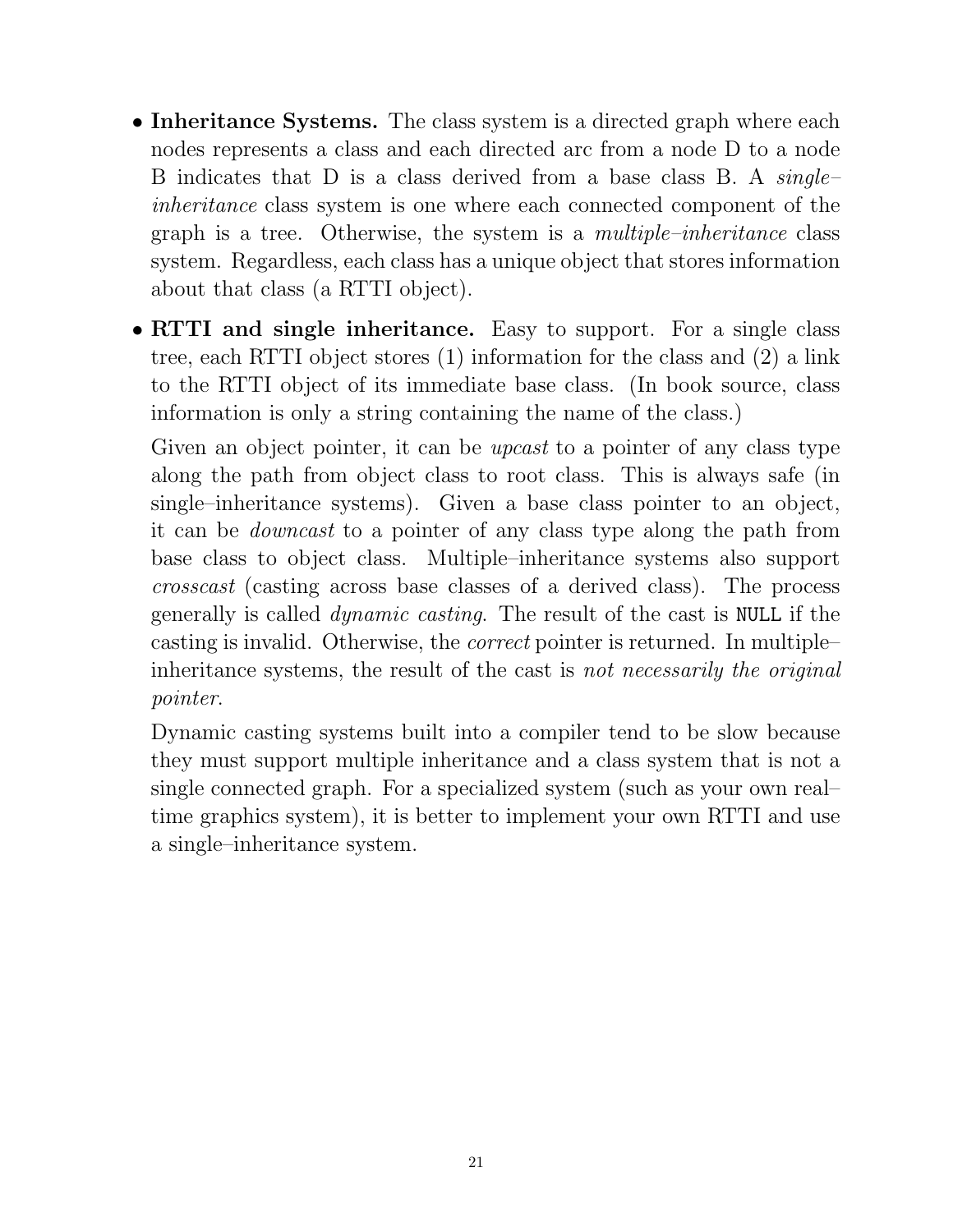```
#define DeclareRootRTTI
public:
    static const RTTI ms_kRTTI;
   virtual const RTTI* GetRTTI () const
    { return &ms_kRTTI; }
   bool IsExactlyClass (const RTTI* pkQueryRTTI) const
    { return ( GetRTTI() == pkQueryRTTI ); }
   bool IsDerivedFromClass (const RTTI* pkQueryRTTI) const
    {
        const RTTI* pkRTTI = GetRTTI();
        while ( pkRTTI )
        {
            if ( pkRTTI == pkQueryRTTI ) return true;
            pkRTTI = pkRTTI->GetBaseRTTI();
        }
        return false;
    }
   void* DynamicCast (const RTTI* pkQueryRTTI)
    { return ( IsDerivedFromClass(pkQueryRTTI) ? this : 0 ); }
#define DeclareRTTI
public:
    static const RTTI ms_kRTTI;
    virtual const RTTI* GetRTTI () const
    { return &ms_kRTTI; }
```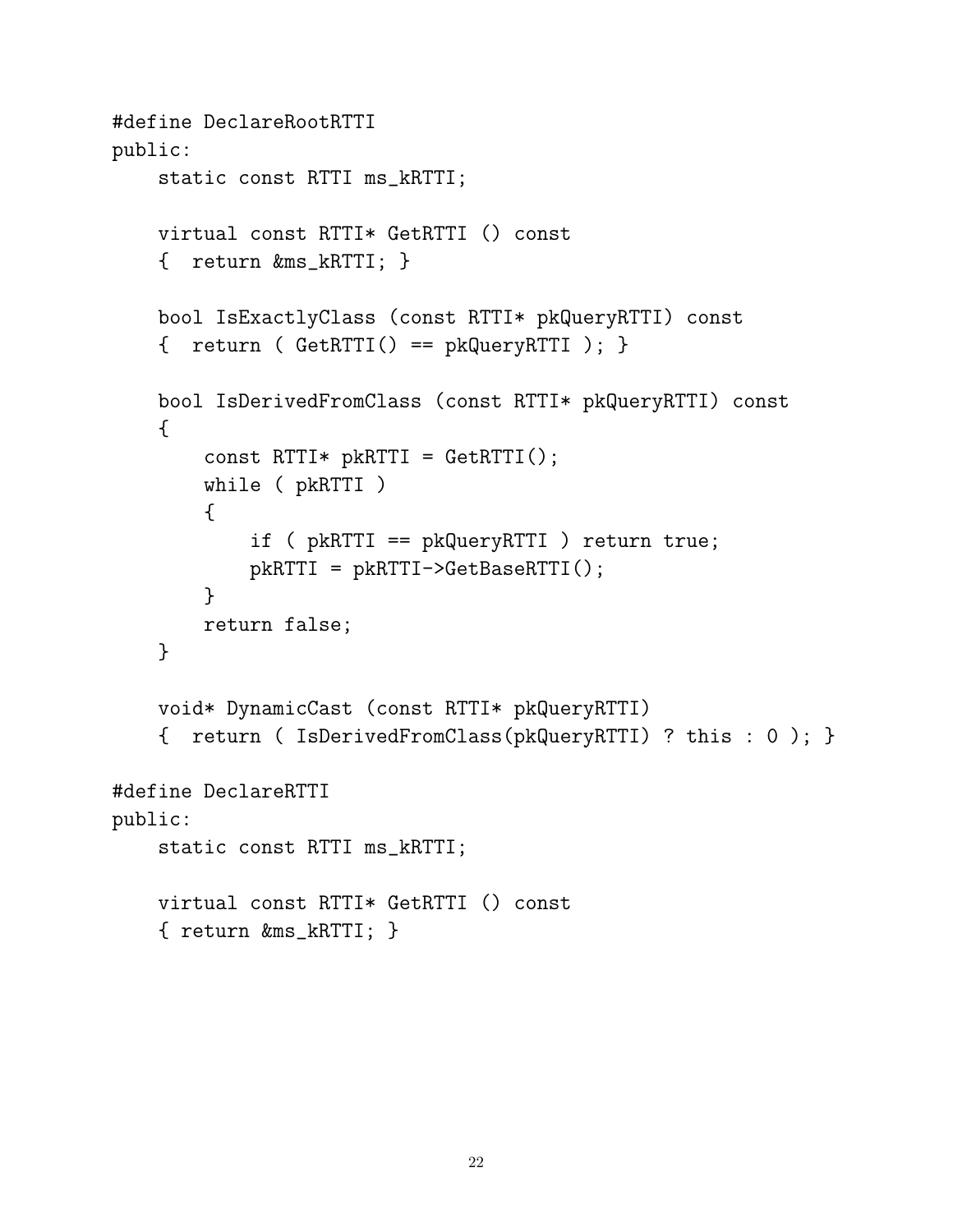These macros hide the RTTI class.

```
#define ImplementRootRTTI(rootclassname)
    const RTTI rootclassname::ms_kRTTI(#rootclassname,NULL)
#define ImplementRTTI(classname,baseclassname)
    const RTTI classname::ms_kRTTI(#classname,
        &baseclassname::ms_kRTTI)
#define IsExactlyClass(classname,pObject)
    ( pObject
      ?
      pObject->IsExactlyClass(&classname::ms_kRTTI)
      :
      false )
#define IsDerivedFromClass(classname,pObject)
    ( pObject
      ?
      pObject->IsDerivedFromClass(&classname::ms_kRTTI)
      :
      false )
#define StaticCast(classname,pObject)
    ((classname*)(void*)pObject)
#define DynamicCast(classname,pObject)
    ( pObject
      ?
      (classname*)pObject->DynamicCast(&classname::ms_kRTTI)
      :
      NULL )
```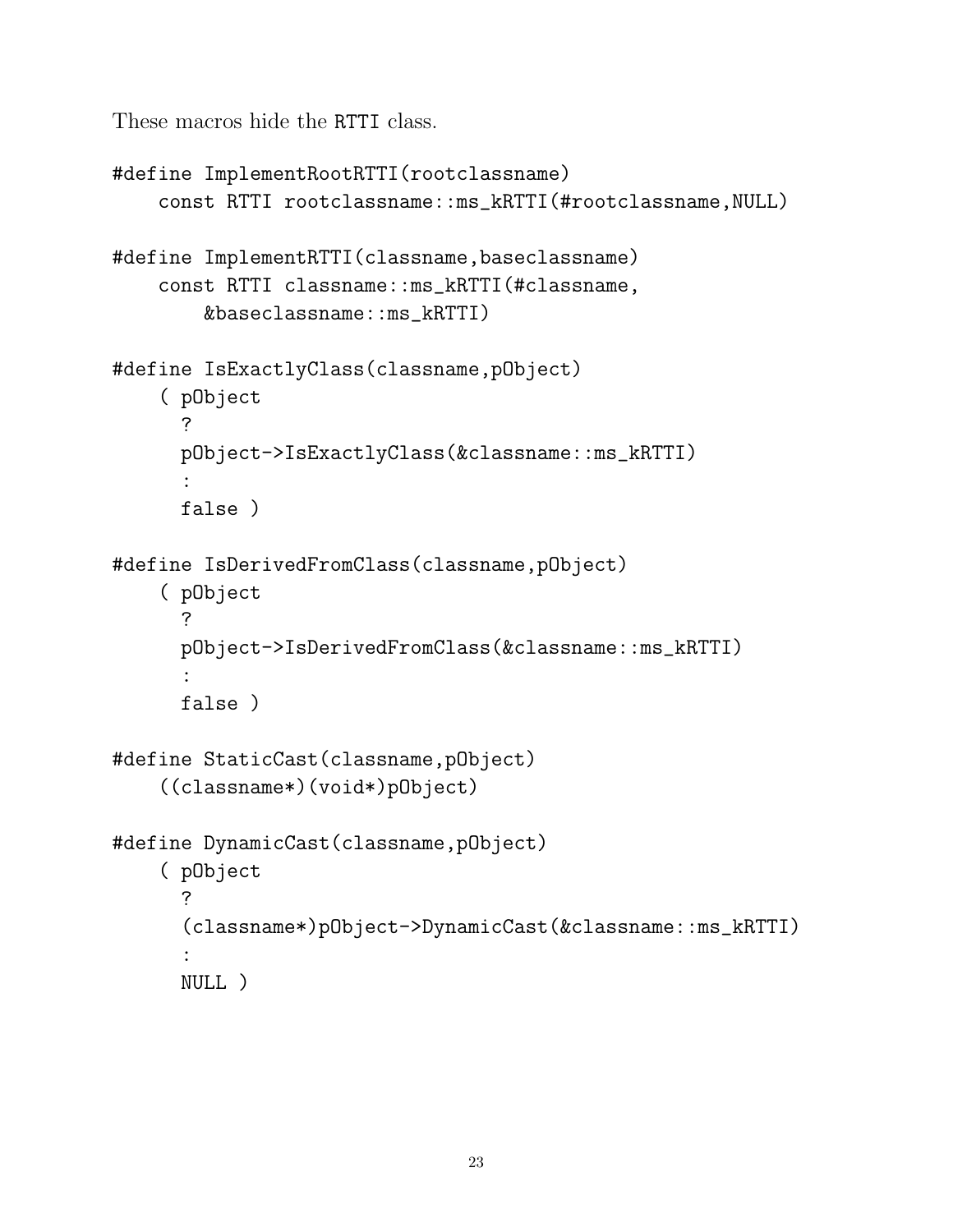SECTION 06. OBJECT-ORIENTED INFRASTRUCTURE.

- Sharing objects and reference counting (A.5)
- $\bullet$  Smart pointers (A.5)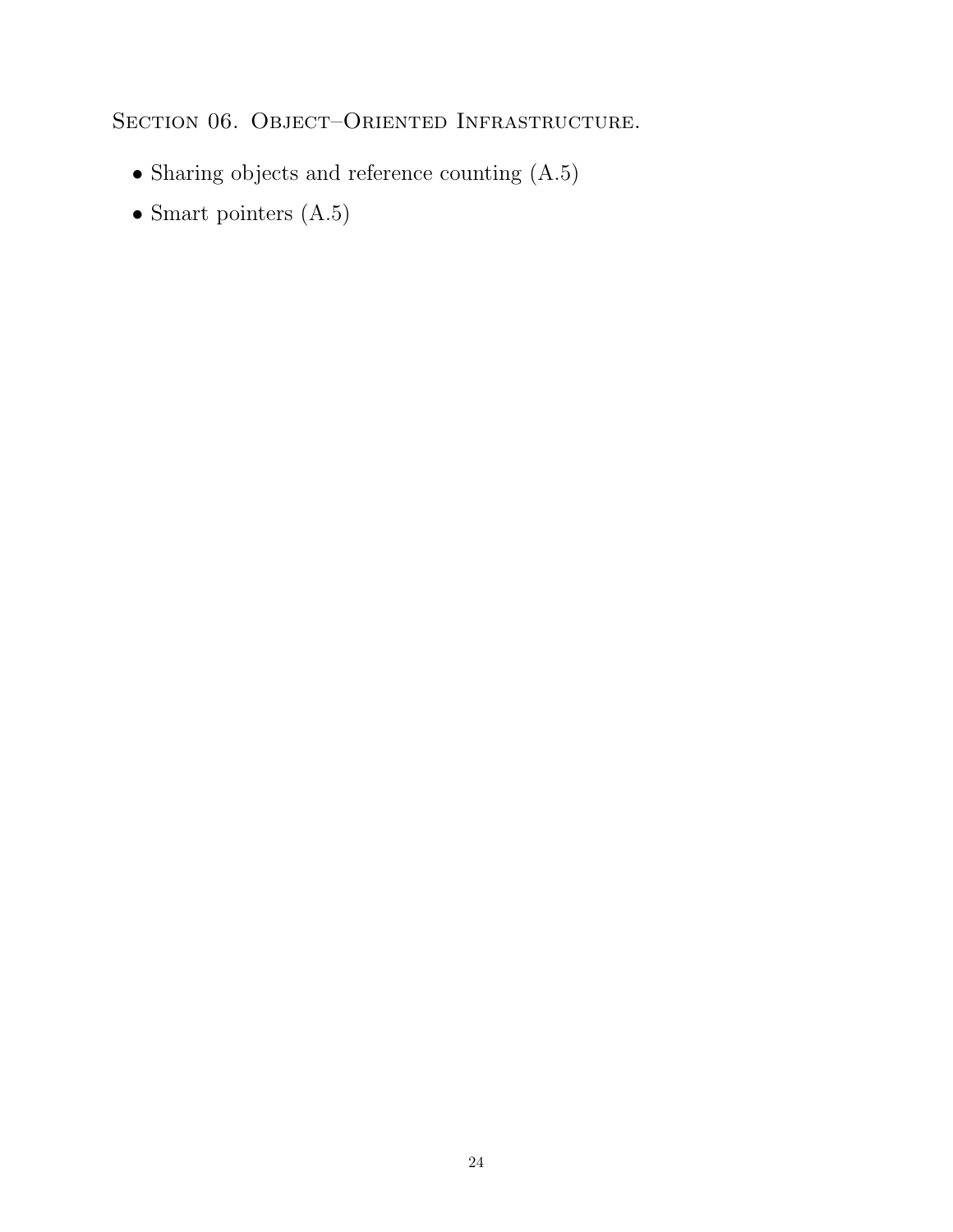```
• Shared objects and reference counting. Some issues are
```
- Implicit system (smart pointers) or explicit system (global memory manager)? Either system keeps a *reference count* per object and routines to increment/decrement the count. When count becomes zero, object should be destroyed.
- Side effects with smart pointers (example, implicit constructor/destructor calls).
- Cycles can prevent object destruction (cannot force reference count to zero).
- Object leaks (tools that track memory leaks will miss these).

```
#define DeclareRootSmartPointers
```

```
public:
    void IncrementReferences ()
    {
        m_uiReferences++;
    }
    void DecrementReferences ()
    {
        if (-m uiReferences == 0 )
            delete this;
    }
    unsigned int GetReferences ()
    {
        return m_uiReferences;
    }
private:
```
unsigned int m\_uiReferences;

```
#define SmartPointer(classname)
class classname;
typedef Pointer<classname> classname##Ptr
```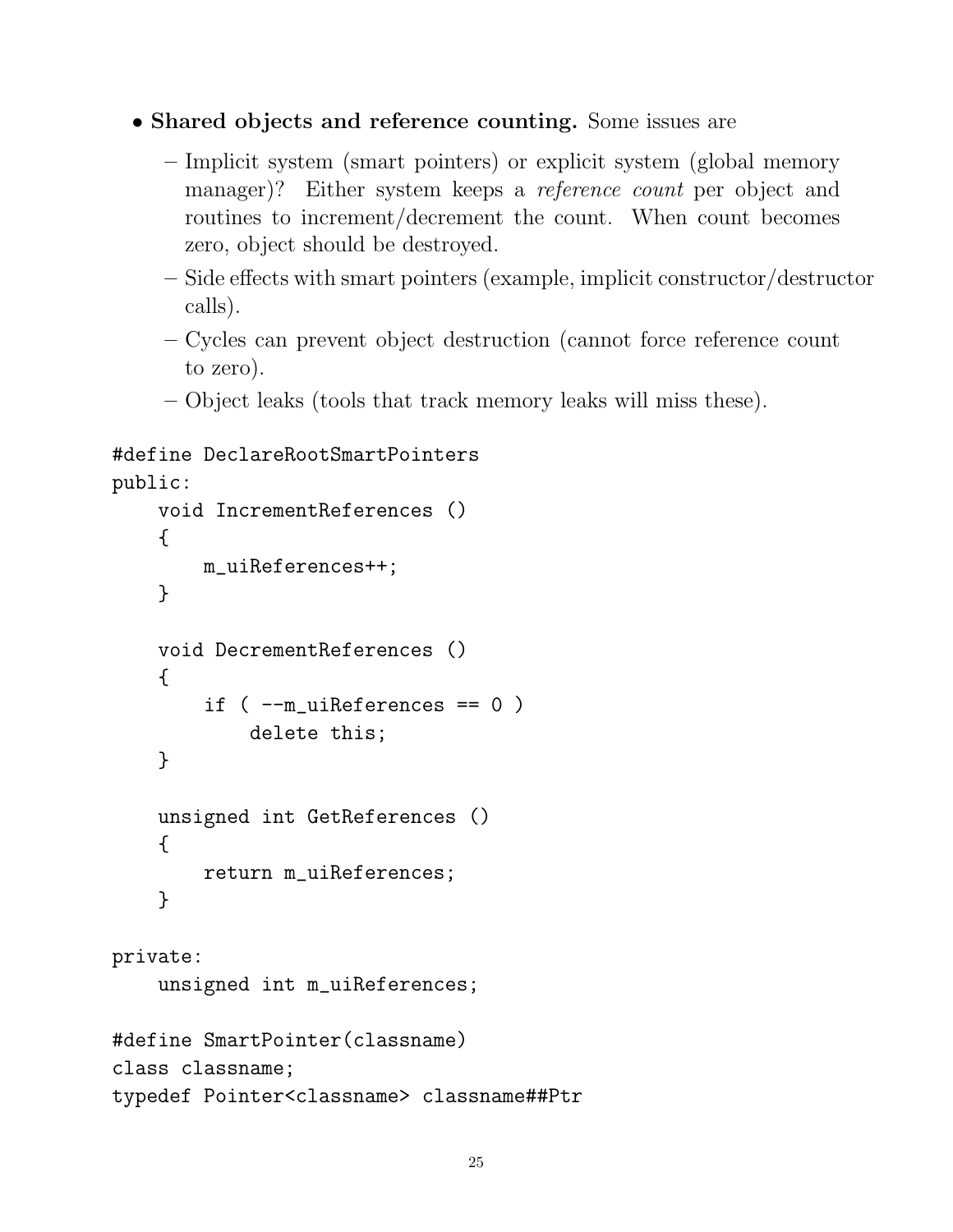```
template <class T> // T must be Object or Object-derived
class Pointer
{
public:
    Pointer (T* pkObject = 0); // increments
    Pointer (const Pointer& rkPointer); // increments
    \tilde{\text{Pointer}} (); // decrements
    // implicit conversions (get regular pointer behavior)
    operator T* () const;
    T& operator* () const;
    T* operator-> () const;
    // assignment (increment/decrement)
    Pointer& operator= (const Pointer& rkReference);
    Pointer& operator= (T* pkObject)
    { if ( m_pkObject != pkObject )
        {
            if ( m_pkObject )
                m_pkObject->DecrementReferences();
            m_pkObject = pkObject;
            if ( m_pkObject )
                m_pkObject->IncrementReferences();
        }
        return *this;
    }
    // comparisons (get regular pointer behavior)
    bool operator== (T* pkObject) const;
    bool operator!= (T* pkObject) const;
    bool operator== (const Pointer& rkReference) const;
    bool operator!= (const Pointer& rkReference) const;
protected:
    T* m_pkObject; // the shared object
};
```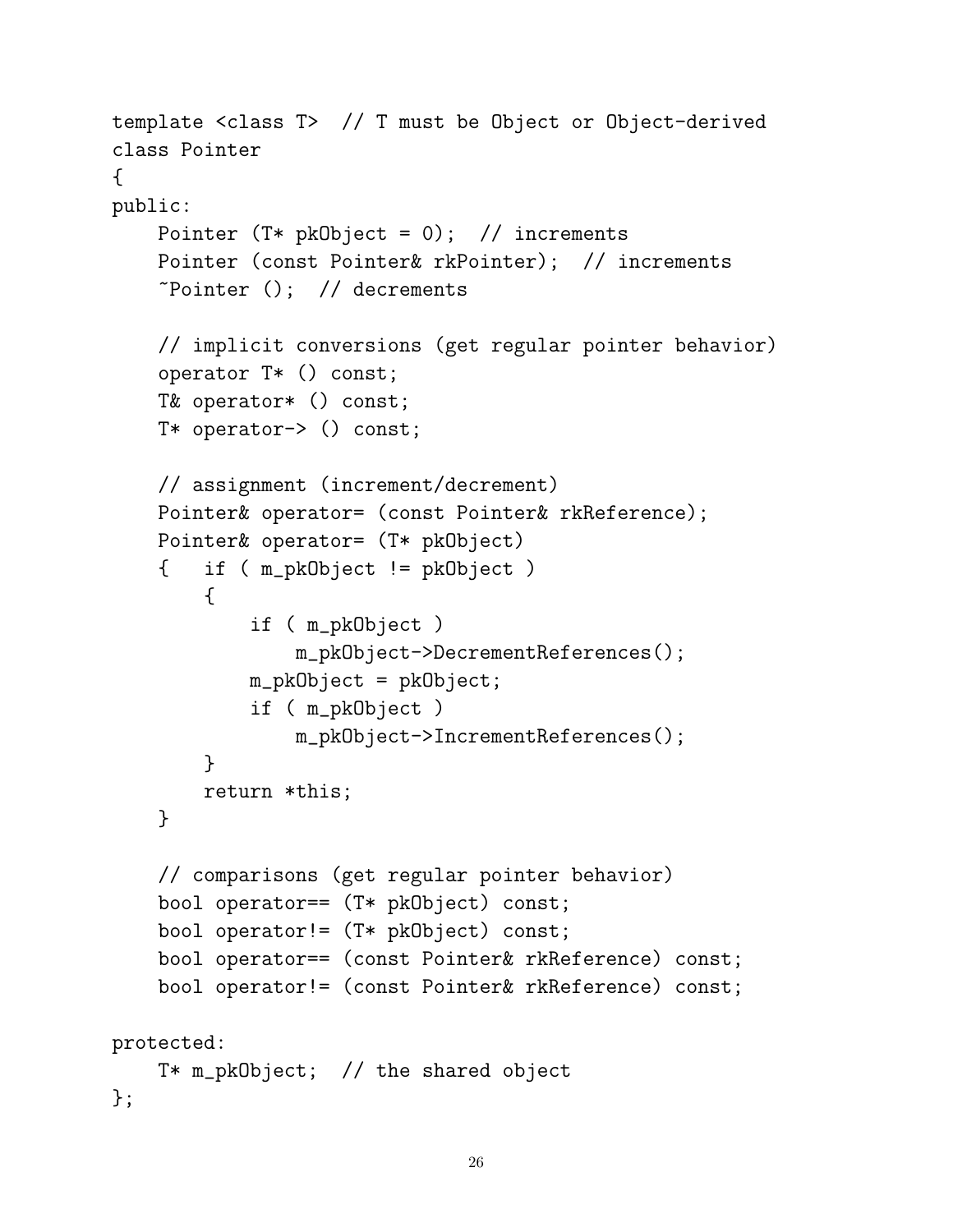SECTION 07. OBJECT–ORIENTED INFRASTRUCTURE.

• Streaming of scene graphs (A.6)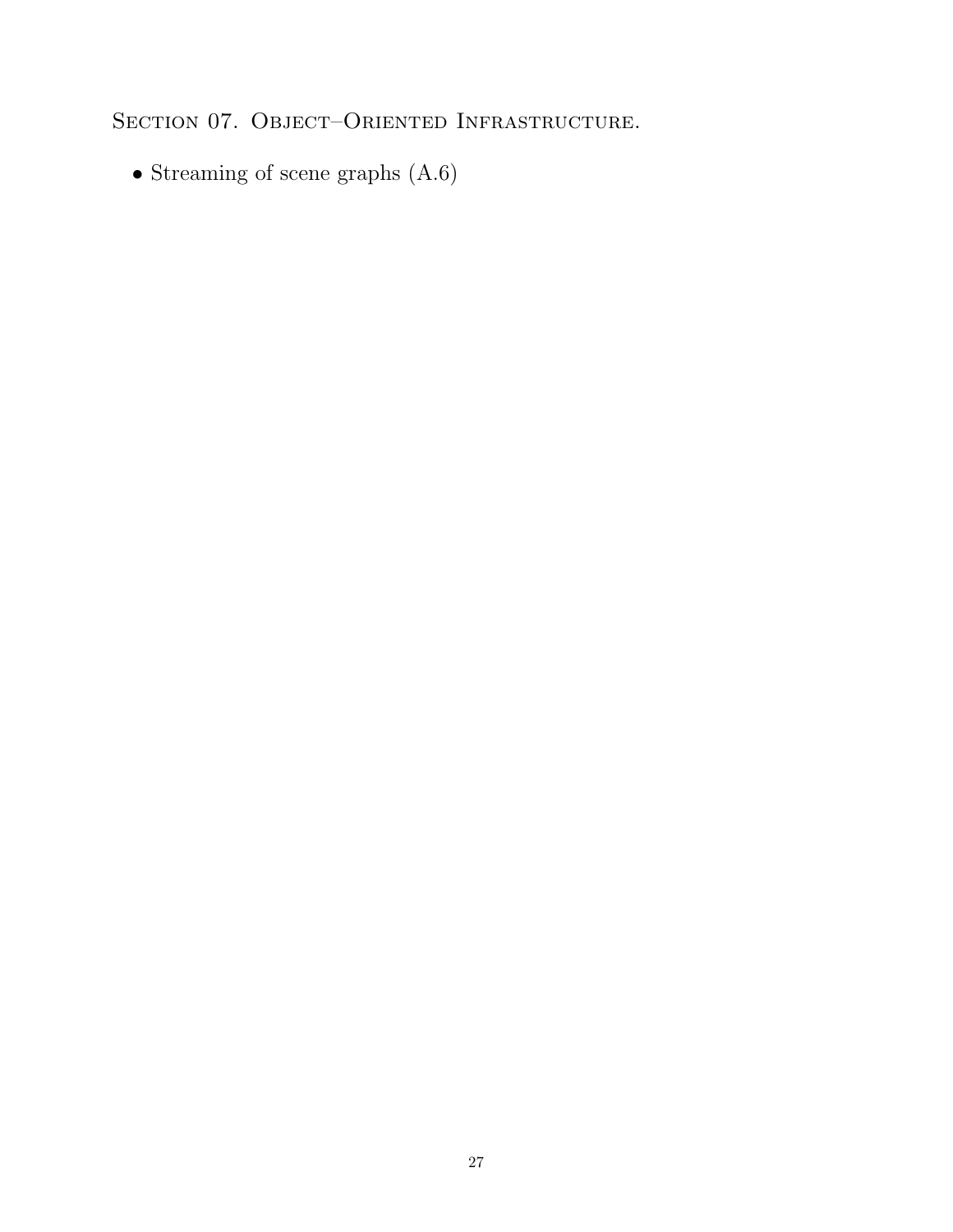• Streaming of Scene Graphs. A scene graph can be viewed as a directed graph whose nodes represent objects of type **Object** and whose directed arcs represent Object pointers. A class Stream has the job of managing the streaming.

To save a scene graph to disk or memory:

- Register. Traverse the parent–child links of the graph to create a unique list of objects. Each Spatial object adds itself to list (if not already in list) and tells each Object member to add itself to list. Beware of cycles (okay to have). Beware of multiple registration of object (can prevent).
- Save. Traverse the list of unique objects and tell each one to save itself.
	- ∗ Write RTTI identifier. (Object)
	- ∗ Write object pointer as a unique ID. (Object)
	- ∗ Tell base class to save itself.
	- ∗ Write your native data (such data does not know how to save itself). No need to Write "derived" data.
	- ∗ Write your object pointers to serve as unique IDs for loading and linking.

Loading a scene graph from disk or memory is more complicated. Stream must load "old" pointers (unique IDs), associate them with "new" pointers (newly created objects), and resolve addresses after everything is loaded. That is, the streaming system is both a *loader* and a *linker*. Stream manages a list of pairs (UniqueID,Link) for the linking phase where Link minimally stores the new pointer.

- $-$  Factory. The type of the to-be-loaded object must be known *before* you load it so you can create a new object (in memory) and load/set its data members. Stream reads the RTTI identifier, looks up the corresponding factory function that knows how to load an object of the given type, then calls the factory function to create a new object.
- $-$  Load.
	- ∗ Tell base class to load itself. Non–abstract classes create a Link object and pass it to base class calls of Load. At root class Object,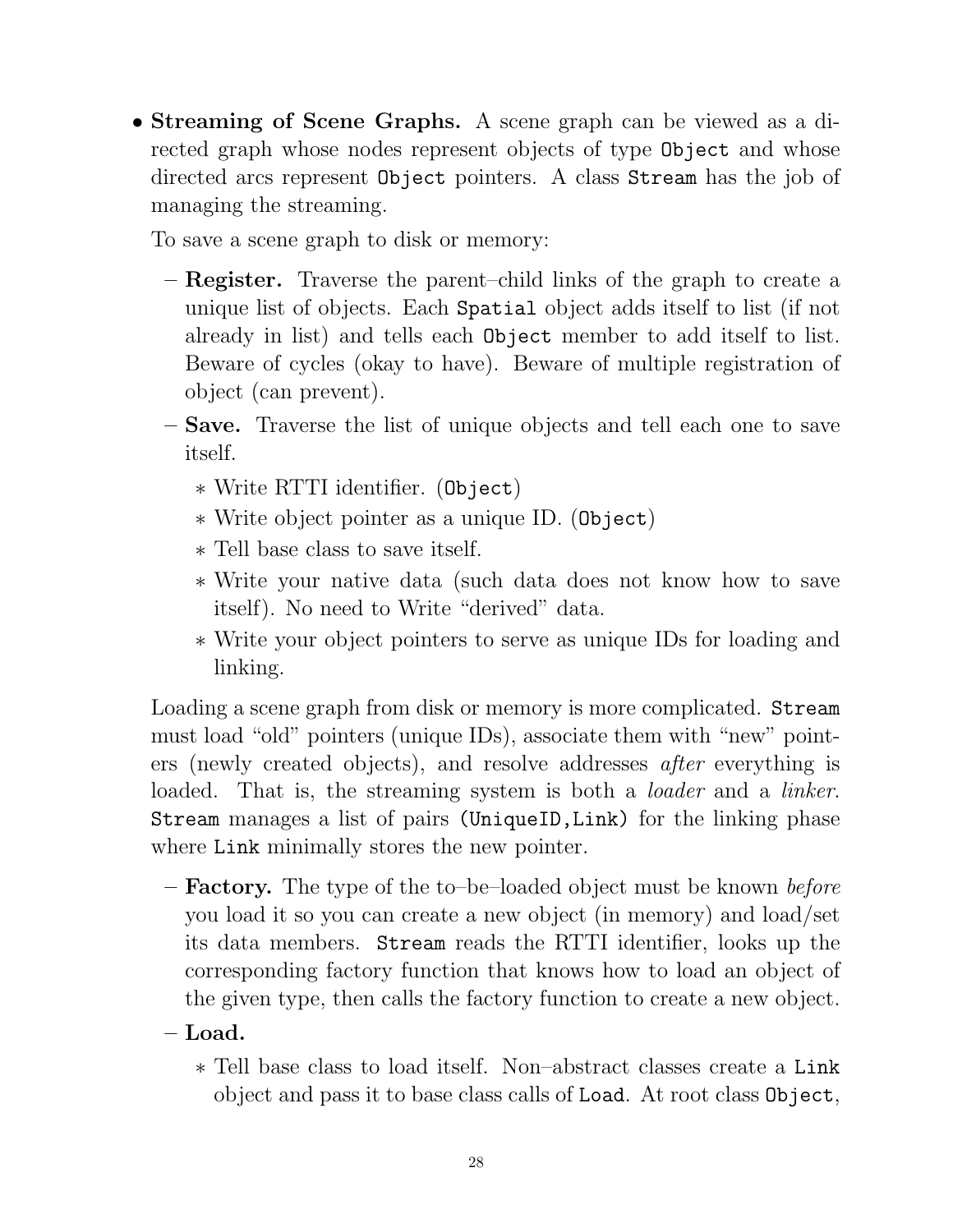Unique ID (was old object pointer) read by Object, added to the Link object, and (UniqueID,Link) pair given to Stream.

- ∗ Read your native data (such data does now know how to load itself).
- ∗ Create "derived" data from native data.
- ∗ Read your unique IDs (were old object pointers) and store them in Link object.
- Link. After loading, Stream has a list of memory objects whose Object pointer members (stored separately in the Link objects) must be replaced by the corresponding memory address of the newly created objects. Stream iterates over list of objects, gives each object its Link object, then tells object to link itself:
	- ∗ Tell base class to link itself.
	- ∗ Resolve your object pointer members.
- Post–link Semantics. Be careful to make sure that the link calls do not require obtaining information from other objects. For example, the Node link call should not make an UpdateGS call since you have no idea of link order. Objects in the subtree rooted at the node might not have been linked at the time of the call. Reserve all cross–object interactions until after the linking phase.

Saving and loading multiple scene graphs requires Stream to maintain a list of "top–level objects". If you save two scenes to file, you want to load file and have access to the two scenes. The streaming system must provide a sentinel to identify the top–level objects.

Cross–platform support requires handling issues such as byte order, floating point representation, and size of things such as Boolean type and enumerated types.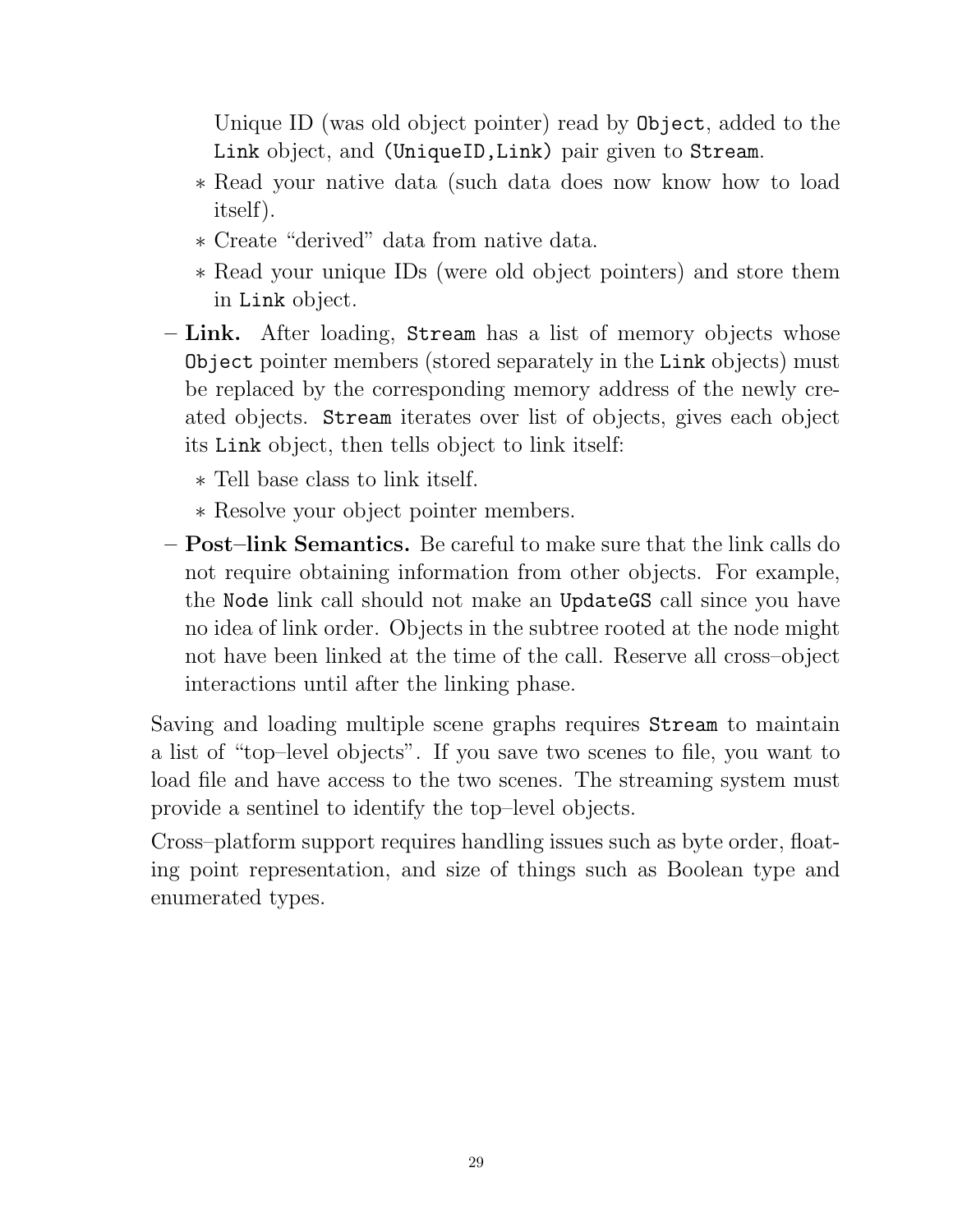SECTION 08. INTERSECTIONS AND COLLISIONS.

- Intersection queries  $(5,6)$
- Picking  $(5)$
- $\bullet$  Culling  $(4.3)$
- Collision (6)
- Bounding volume trees (6.6, but more general)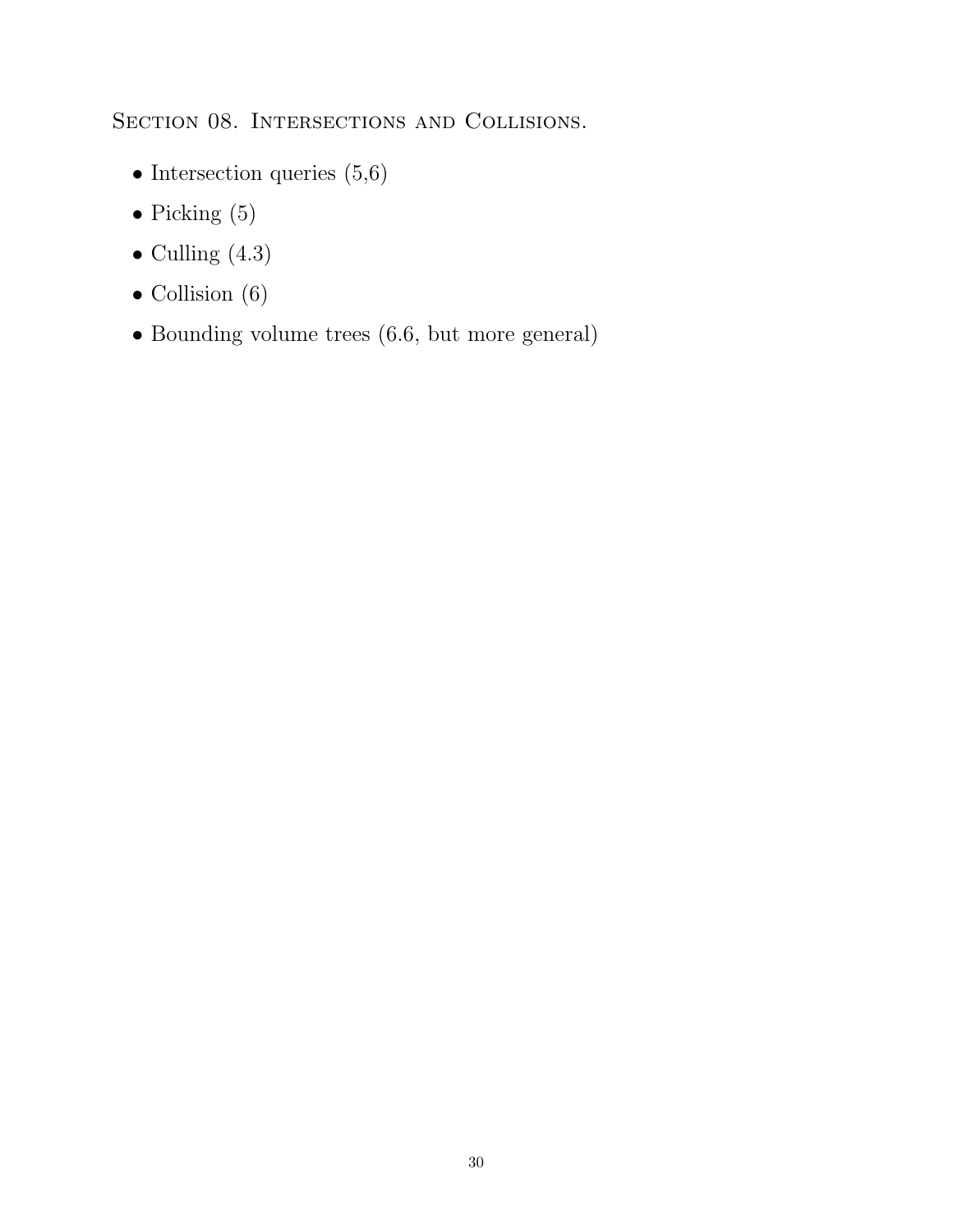- Intersection Queries. A simplistic classification scheme is
	- Picking: Intersection of line and (solid) object.
	- Culling: Intersection of plane and (solid) object.
	- Collision: Intersection of two (solid) objects.

Many folks throw all of these under the general topic of collision detection.

## • Two types of queries.

- Test. Determine if two geometric objects intersect.
- Find. Determine where two geometric objects intersect.

The *test* query is usually less expensive than the *find* query. For example, consider a line and a sphere. The line intersects the sphere if the distance from sphere center to line is smaller or equal to sphere radius (can be done with a few arithmetic operations). If the line intersects the sphere, the points of intersection can be constructed by solving a quadratic equation (involves an expensive square root operation).

• Intersection of moving objects. The test query is usually more complicated for moving objects than for stationary objects. The find query now involves computing the *first time of contact* and the *intersection set* at first contact (sometimes called the contact manifold).

A powerful method for handling intersection of convex polyhedra is the method of separating axes (projection onto lines; separation of intervals).

- The computer graphics  $N$ -body problem. Given  $N$  objects, find all intersections between them. There are  $N(N-1)$  pairs, so for large N the cost of intersection testing can be enormous. How to reduce the cost?
	- Collision groups (large scale). Partition the objects into small groups and detect intersections only between objects within a group.
	- Hierarchical decomposition (small scale). Partition each object into some hierarchical structure. The idea is to localize the search by quickly rejecting portions of the objects that do not intersect.
- Collision response (game physics). What to do when two objects intersect? (Bounce off wall, slide along wall, blow up, bend, deform, etc.)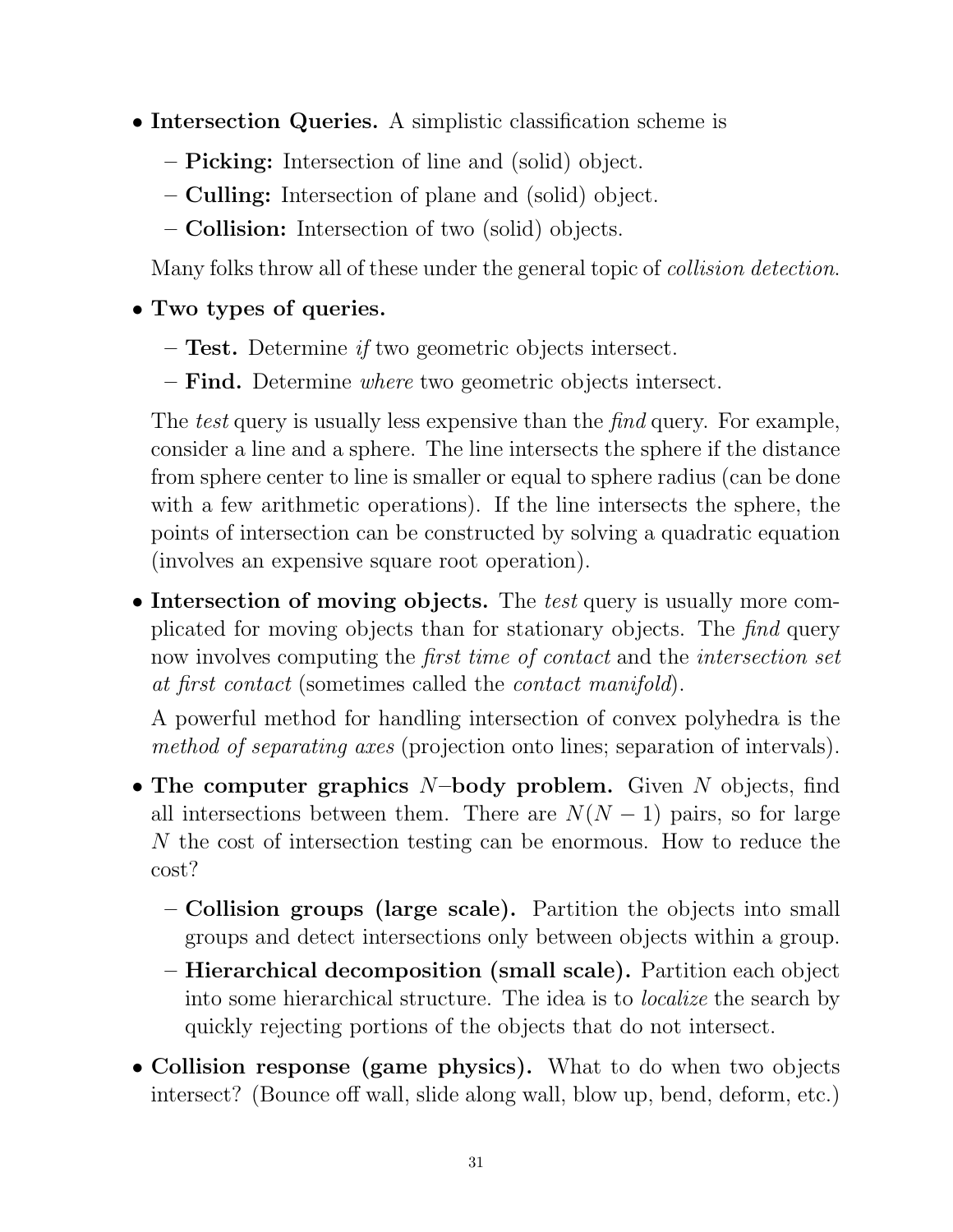• Picking. The classic problem for which the method is named is to select (via a mouse) an object shown on the 2D screen and have the program find that object in the world data base.

Read screen coordinates at mouse click. Compute corresponding point in viewport on near plane (a point in the world). Create ray from eye point passing through the viewport point. Determine which objects in the world are intersected by that ray.

An example not related to mouse clicks. Character fires laser gun at objects. Determine if objects actually hit by laser.

In a hierarchical scene graph, you can use bounding volumes to help localize the search.

```
void DoPick (Node node, Ray ray, PickResults results)
{
    if ( ray intersects node.boundingVolume ) then
    {
        if ( node is interior ) then
        {
            for ( each child of node ) do
                DoPick(child,ray,results);
        }
        else // node is leaf geometry
        {
            for ( each triangle of node ) do
                add intersection of ray-triangle to results;
        }
    }
}
```
The actual results can be processed during the pick operation or postprocessed to handle issues of selection of specific attributes (intersection location; color, texture coordinates, normal at point of intersection; sorting along ray).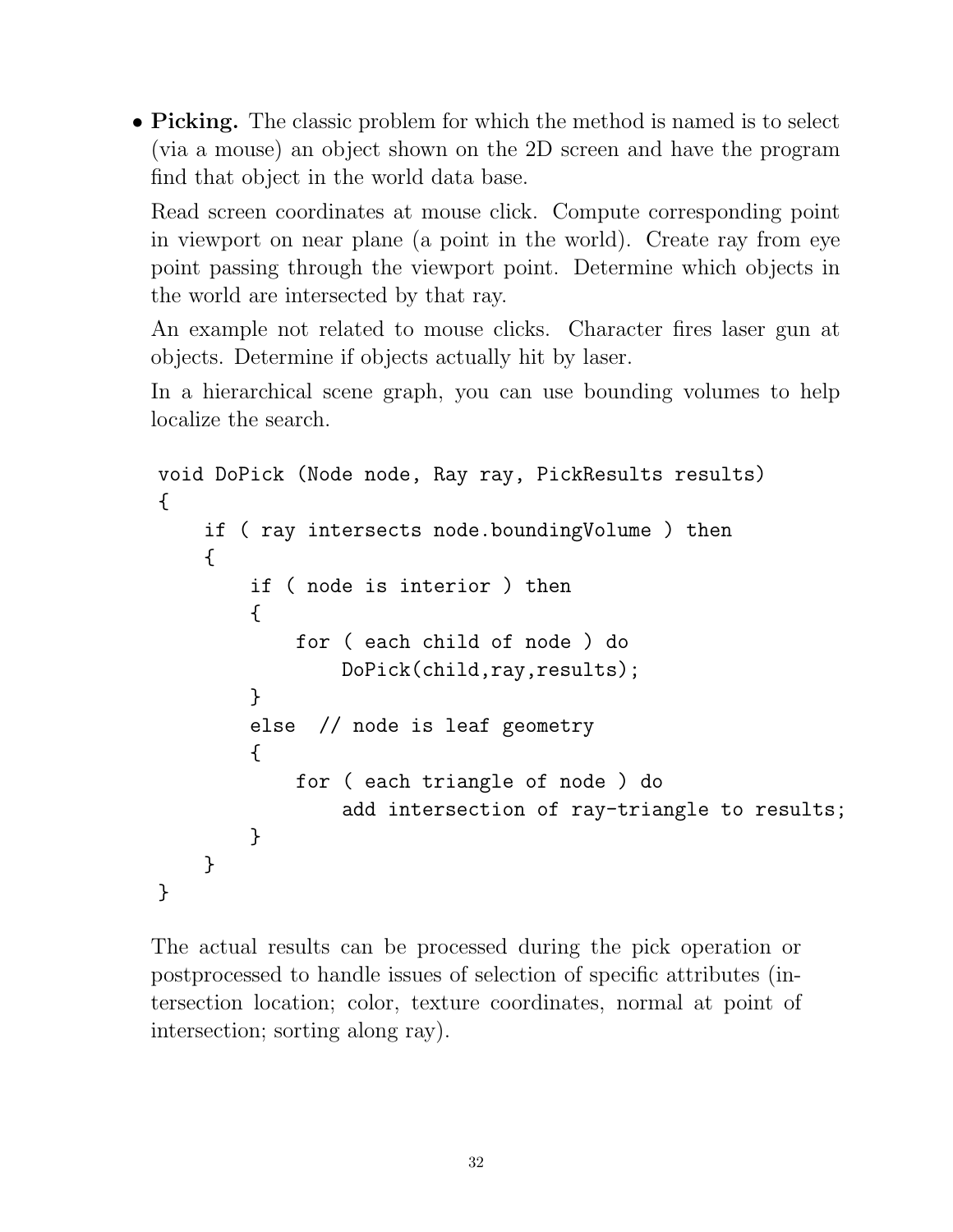• Culling. The classic problem is to determine if object (or bounding volume) is partially or fully inside the view frustum. Plane–at–a–time culling involves testing if the object/BV is outside any plane containing a face of the frustum.

An example not related to culling. Character walks around in room. Make sure it does not walk through a wall. Another example–sort a scene by binary separating planes (BSP trees).

The *test* query can be performed easily by projection onto a normal line to the plane. The find query has complexity related to that of the object of the query. Examples in 2D: convex polygon, ellipse (will discuss in class in some detail).

- Collision. The most difficult of the problems. The prototypical hierarchical approach for comparing two triangle meshes is OBB trees (more generally, bounding volume trees). This is a top–down approach. Construction of binary tree involves:
	- Construct bounding volume for mesh.
	- Project triangles (or some related data such as center of mass) onto a special line.
	- Use some statistic on the projection to partition triangles into two submeshes (split by average, split by median).
	- Repeat the process on the two submeshes.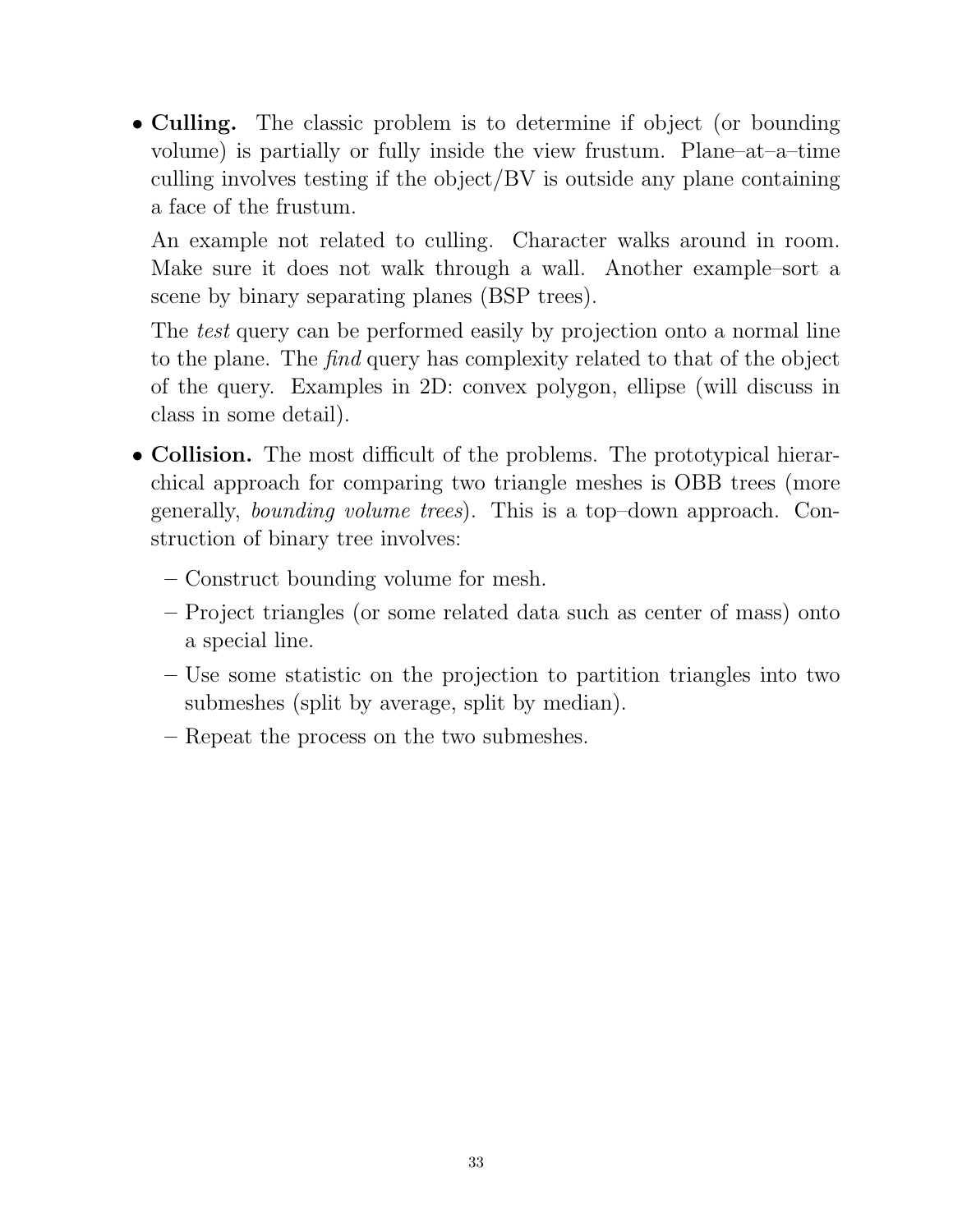Comparison of two BV trees for intersection involves double recursion:

```
void IntersectionQuery (Tree T0, Tree T1)
{ if ( BV(T0) intersects BV(T1) )
    { if ( T0 is interior node )
        { IntersectionQuery(T0.LChild,T1);
            IntersectionQuery(T0.RChild,T1);
        }
        else if ( T1 is interior node ) // T0 is leaf
        { IntersectionQuery(T0,T1.LChild);
            IntersectionQuery(T0,T1.RChild);
        }
        else // T0 and T1 are leaves
        { for ( each triangle G0 of T0 ) do
            { for ( each triangle G1 of T1 ) do
                { if ( G0 and G1 intersect ) then
                       report intersection results;
                }
           }
       }
    }
}
```
Complications.

- BV Tree is constructed in *model space*. The objects are in world space, so bounding volumes must be transformed from model space to world space. (Discuss space–versus–time trade off.)
- How to report results?
- What if model space geometry changes? (Object not moving rigidly.)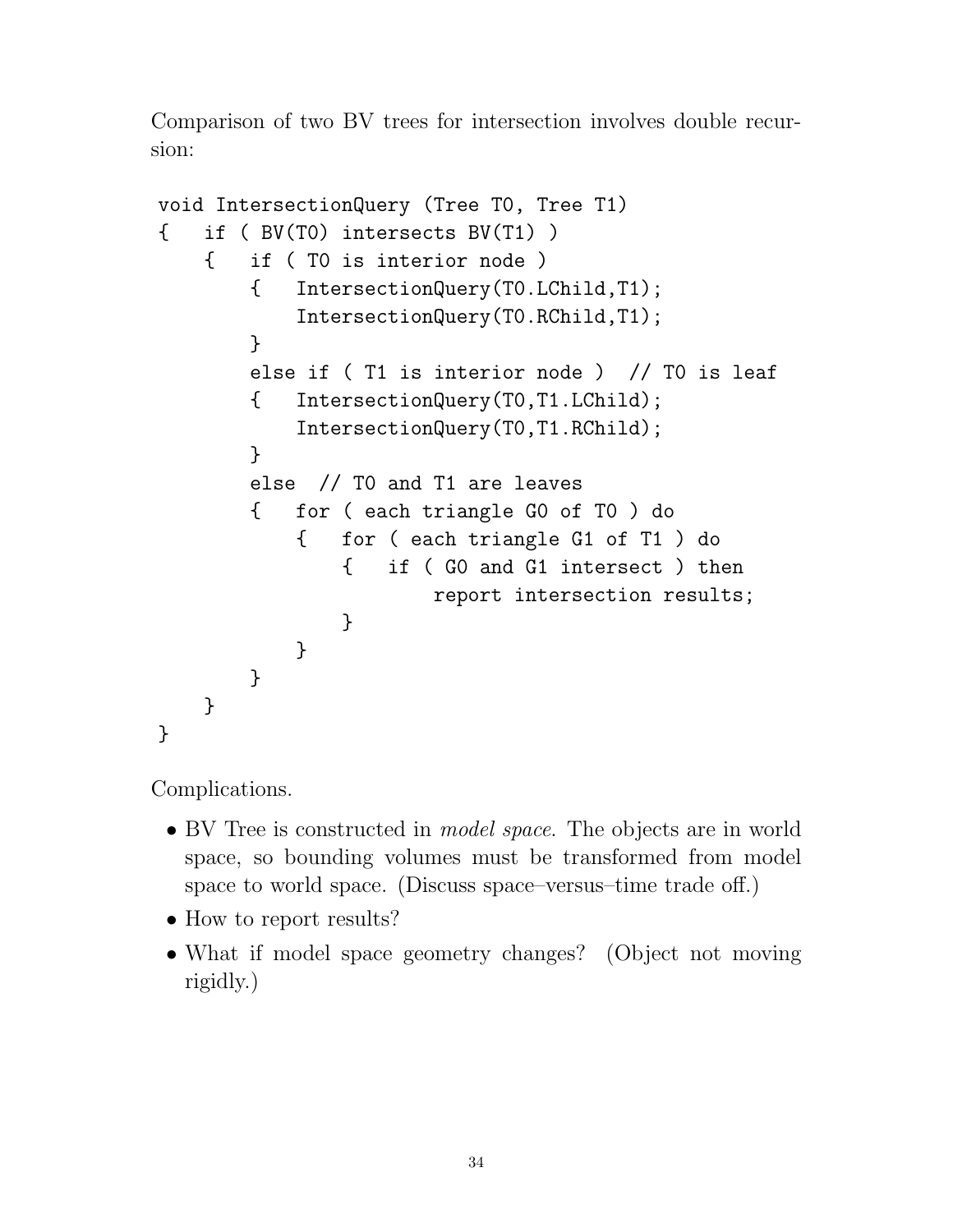SECTION 09. INTERSECTIONS AND COLLISIONS.

 $\bullet$  Method of separating axes (Various parts in book, but really new material to appear in the Geometric Methods book. PDF document to use is MethodOfSeparatingAxes.pdf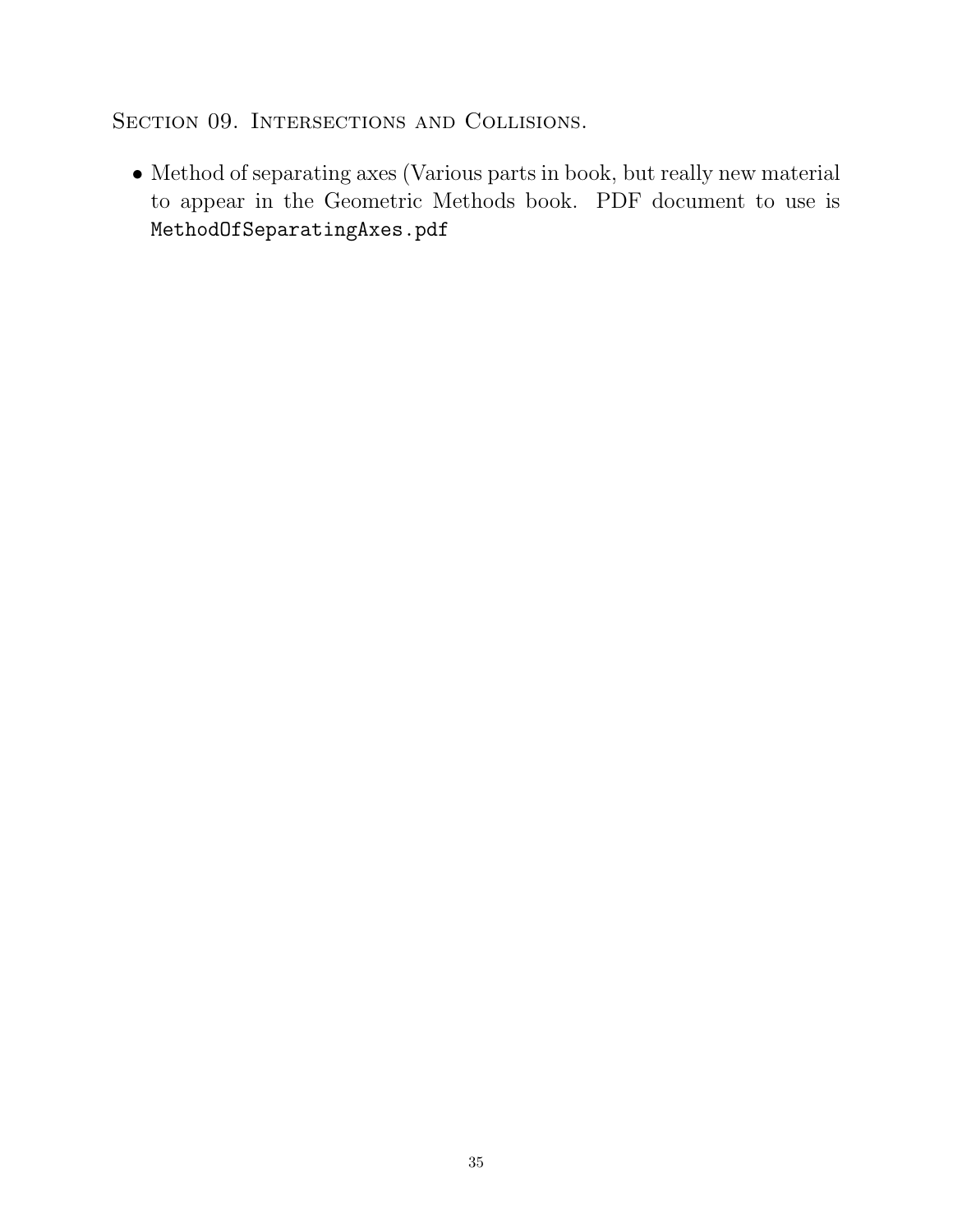- Method of Separating Axes. Two convex objects do not intersect if and only if there exists a line for which the projections of the objects onto the line do not intersect. Such a line is called a separating axis.
	- Sufficient to consider lines through the origin.
	- If projection intervals of the convex objects  $C_i$  are  $[\lambda_{\min}^{(i)}, \lambda_{\max}^{(i)}]$ , then the separation test is:

$$
\lambda_{\max}^{(0)} < \lambda_{\min}^{(1)} \text{ or } \lambda_{\max}^{(1)} < \lambda_{\min}^{(0)}.
$$

- Sufficient to consider  $\vec{D}$  and not  $-\vec{D}$ . Not important that  $\vec{D}$  be unit length.
- The set of potential separating axes for convex polygons (2D,3D) and convex polyhedra (3D) is finite. (In 2D, illustrate with axis–aligned rectangles, oriented rectangles, triangles. In 3D illustrate with axis– aligned boxes, oriented boxes, triangles.)
- Separation of non–polygonal and non–polyhedral objects is typically more complicated. (In 2D, illustrate with ellipses. In 3D, illustrate with ellipsoids and cylinders.)

Direct implementation is

```
void ComputeInterval (ConvexPolygon C, Point D,
    float& min, float& max)
{
   max = min = Dot(D,C.V(0));for (i = 1; i < C.N; i++){ value = Dot(D, C. V(i));
        if ( value < min ) min = value;
        else if ( value > max ) max = value;
    }
}
```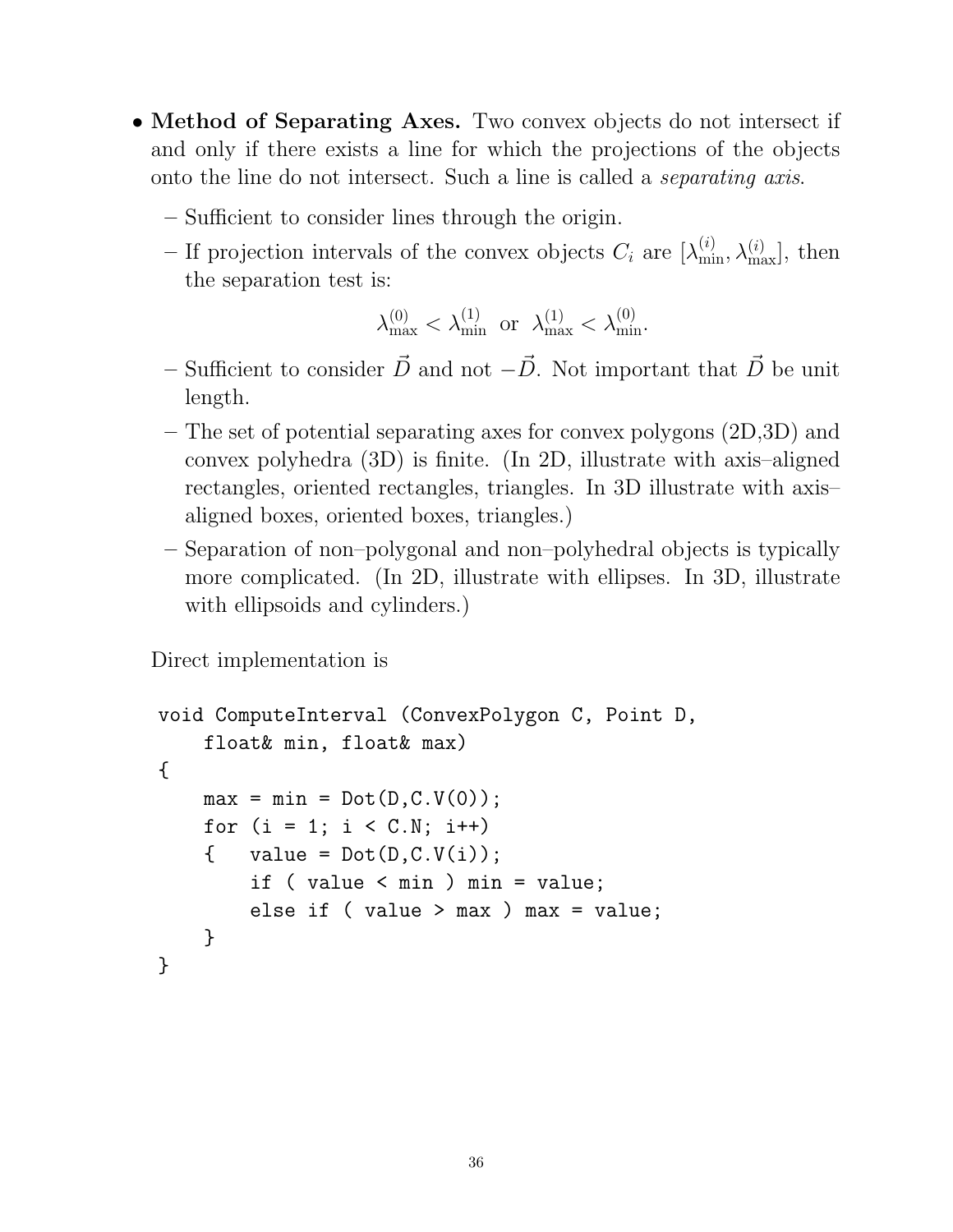```
bool TestIntersection (ConvexPolygon C0, ConvexPolygon C1)
\{// test edge normals of C0 for separation
    for (i1 = 0; i0 = CO.N-1; i1 < CO.N; i0 = i1, i1++)\{ D = Perp(CO.V(i1) - CO.V(i0));
        ComputeInterval(C0,D,min0,max0);
        ComputeInterval(C1,D,min1,max1);
        if (max1 < min0 || max0 < min1)
            return false;
    }
    // test edge normals of C1 for separation
    for (i1 = 0; i0 = C1.N-1; i1 < C1.N; i0 = i1, i1++)\{ D = Perp(C1.V(i1) - C1.V(i0));
        ComputeInterval(C0,D,min0,max0);
        ComputeInterval(C1,D,min1,max1);
        if (max1 < min0 || max0 < min1)
            return false;
    }
    return true;
}
```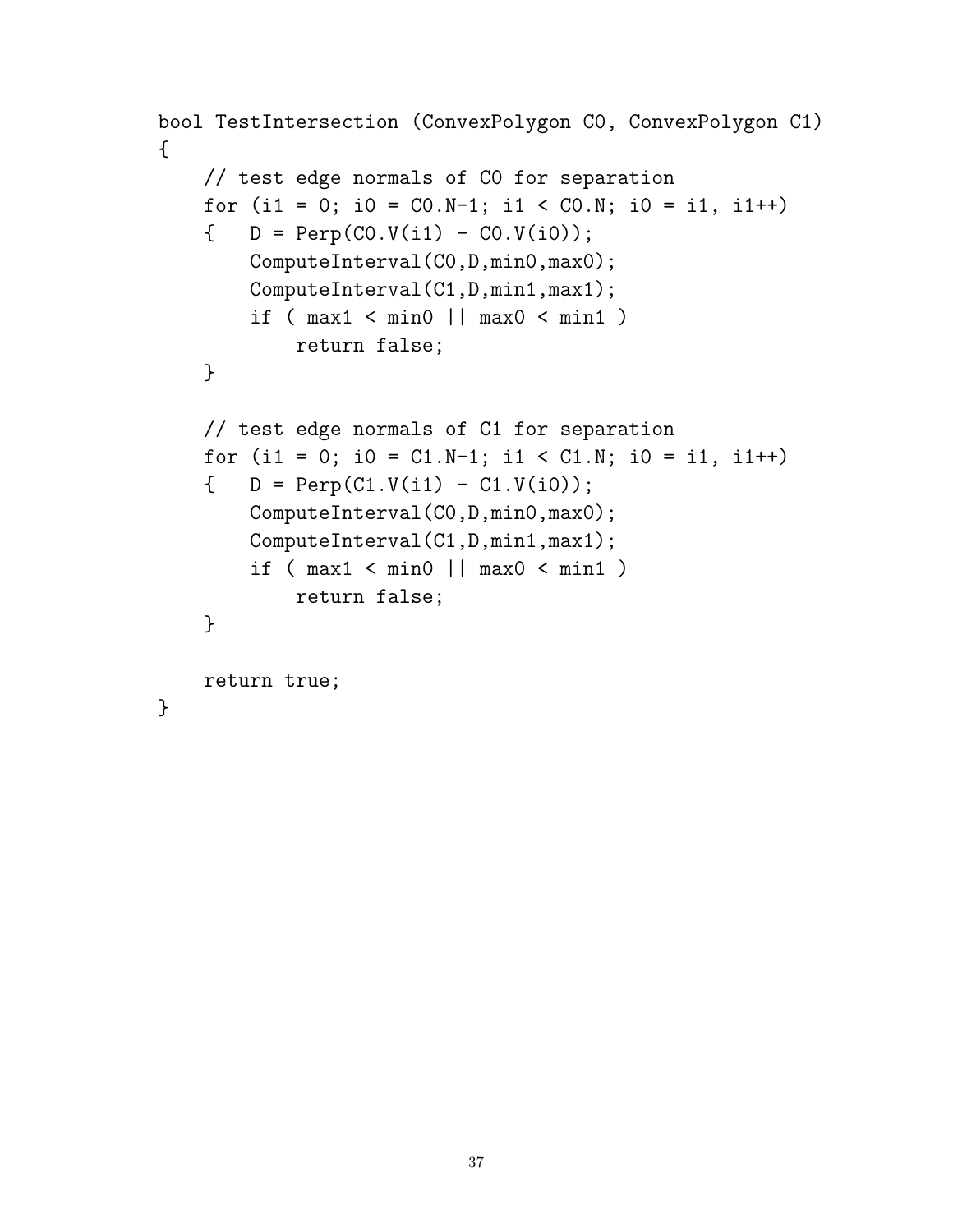More efficient implementation is

```
int GetMiddleIndex (int i0, int i1, int N)
{
    if ( i0 < i1 )
        return (i0 + i1)/2;
    else
        return (i0 + i1 + N)/2 % N);
}
int GetExtremeIndex (ConvexPolygon C, Point D)
{
    i0 = 0; i1 = 0;while ( true )
    {
        iM = GetMiddleIndex(i0,i1);
        iNext = (iM + 1) % N;E = C.V(iNext) - C.V(iM);if ( Dot(D,E) > 0 )
        {
            if ( iM != i0 ) i0 = iM; else return i1;
        }
        else
        {
            iPrev = (iM + N - 1) % N;
            E = C.V(iM) - C.V(iPrev);if ( Dot(D,E) < 0 ) i1 = iM; else return iM;
        }
    }
}
```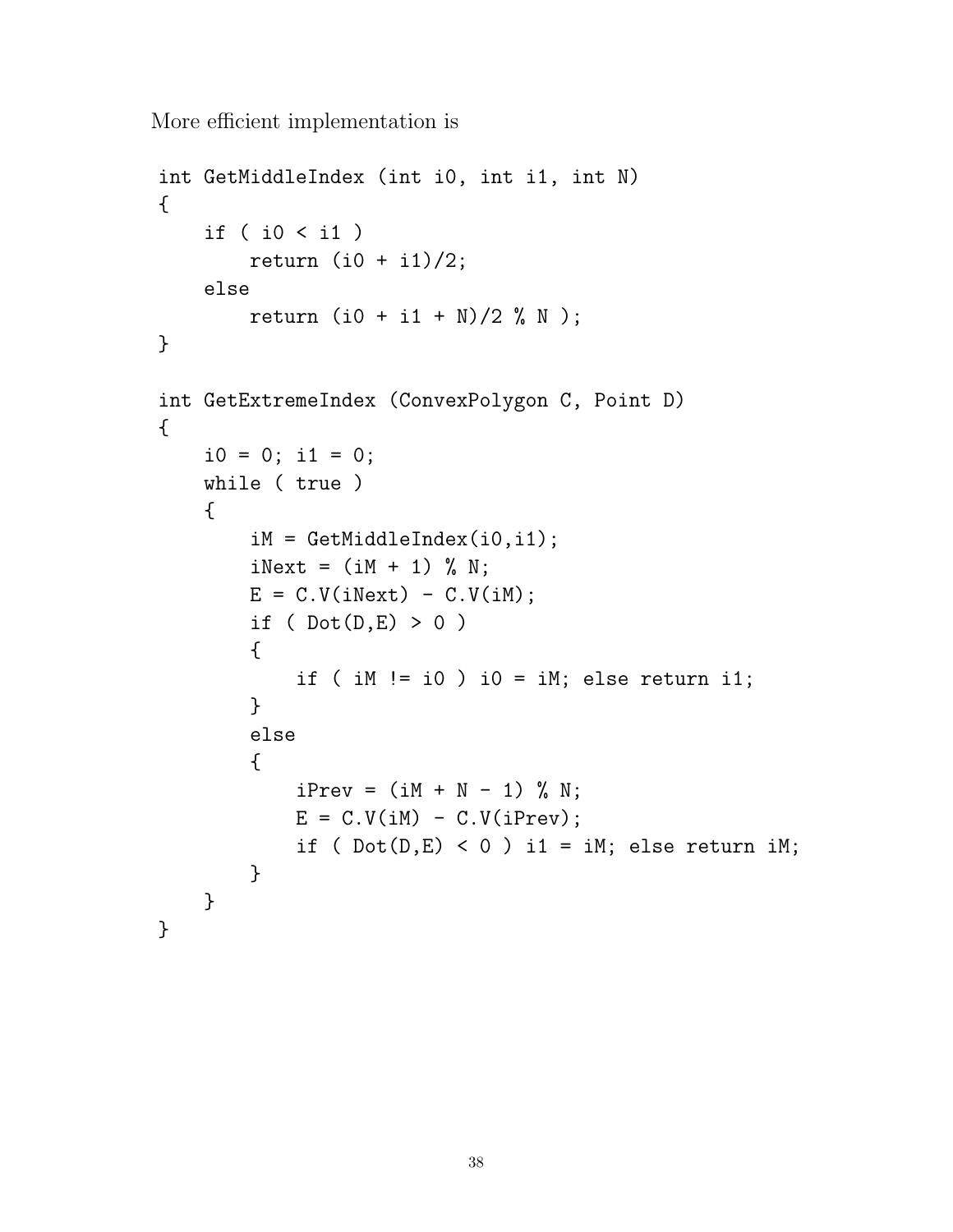```
bool TestIntersection (ConvexPolygon C0, ConvexPolygon C1)
\mathcal{L}// Test C0 edges for separation. Because of ccw
   // ordering, projection interval for C0 is [m,0], m <= 0.
    // Try to determine if C1 on positive side of line.
   for (i1 = 0, i0 = CO.N-1; i1 < CO.N; i0 = i1, i1++){
        D = \text{Perp}(CO.V(i1) - CO.V(i0));iMin = GetExtremeIndex(C1,-D);
        diff = C1.V(iMin) - CO.V(i1);if ( Dot(D,diff) > 0 )
        { // C1 entirely on positive side of C0.V(i0)+t*D
            return false;
        }
    }
    // Test C1 edges for separation. Because of ccw
   // ordering, projection interval for C1 is [m,0], m <= 0.
   // Try to determine if C0 on positive side of line.
   for (i1 = 0, i0 = C1.N-1; i1 < C1.N; i0 = i1, i1++){
        D = Perp(C1.V(i1) - C1.V(i0));iMin = GetExtremeIndex(C0, -D);diff = CO.V(iMin) - C1.V(i1);if ( Dot(D,diff) > 0 )
        { // C0 entirely on positive side of C1.V(i0)+t*D
            return false;
        }
    }
    return true;
}
```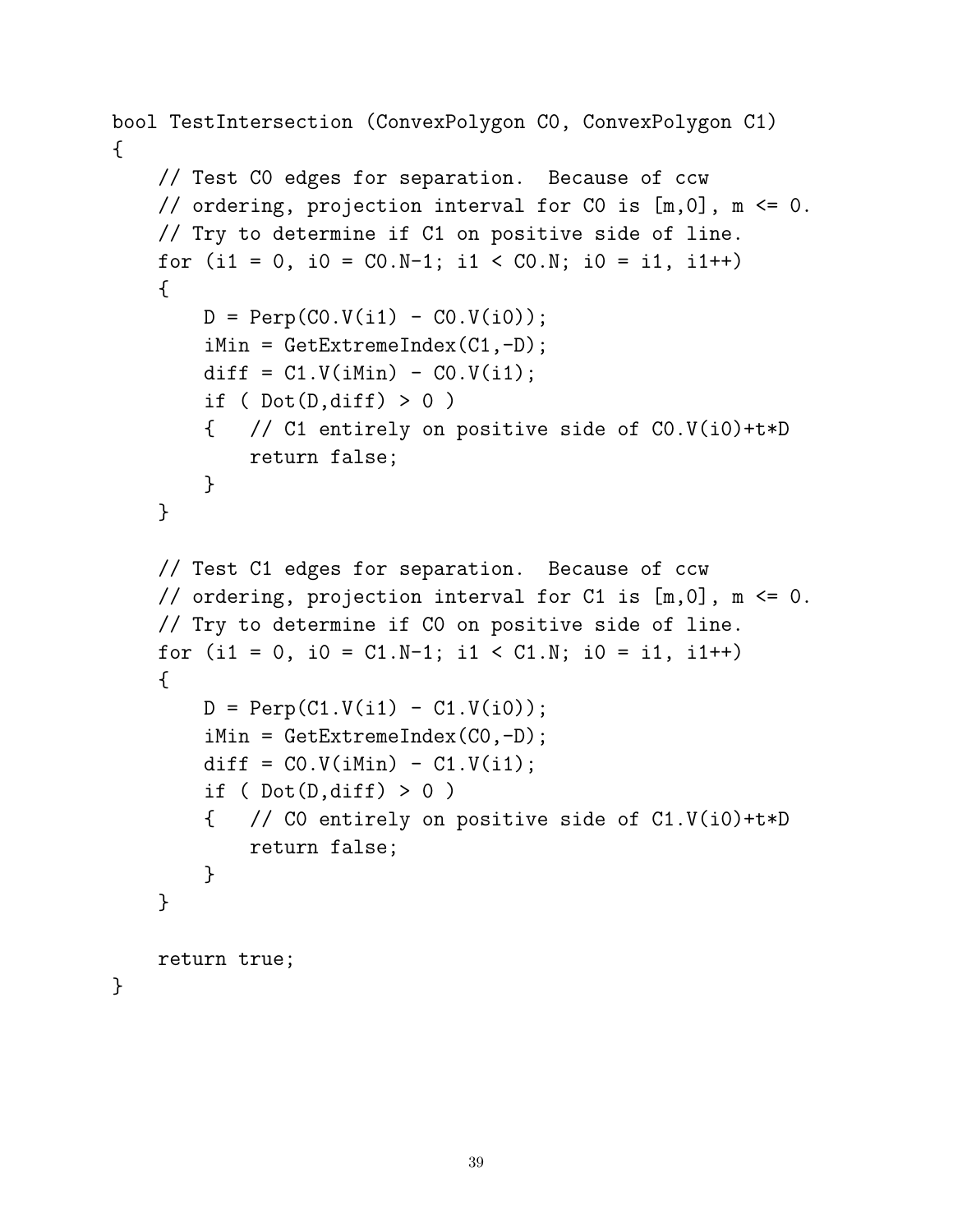SECTION 10. INTERSECTIONS AND COLLISIONS.

- Separation of moving convex polyhedra (MethodOfSeparatingAxes.pdf)
- First time of contact
- $\bullet$  Intersection set at first time of contact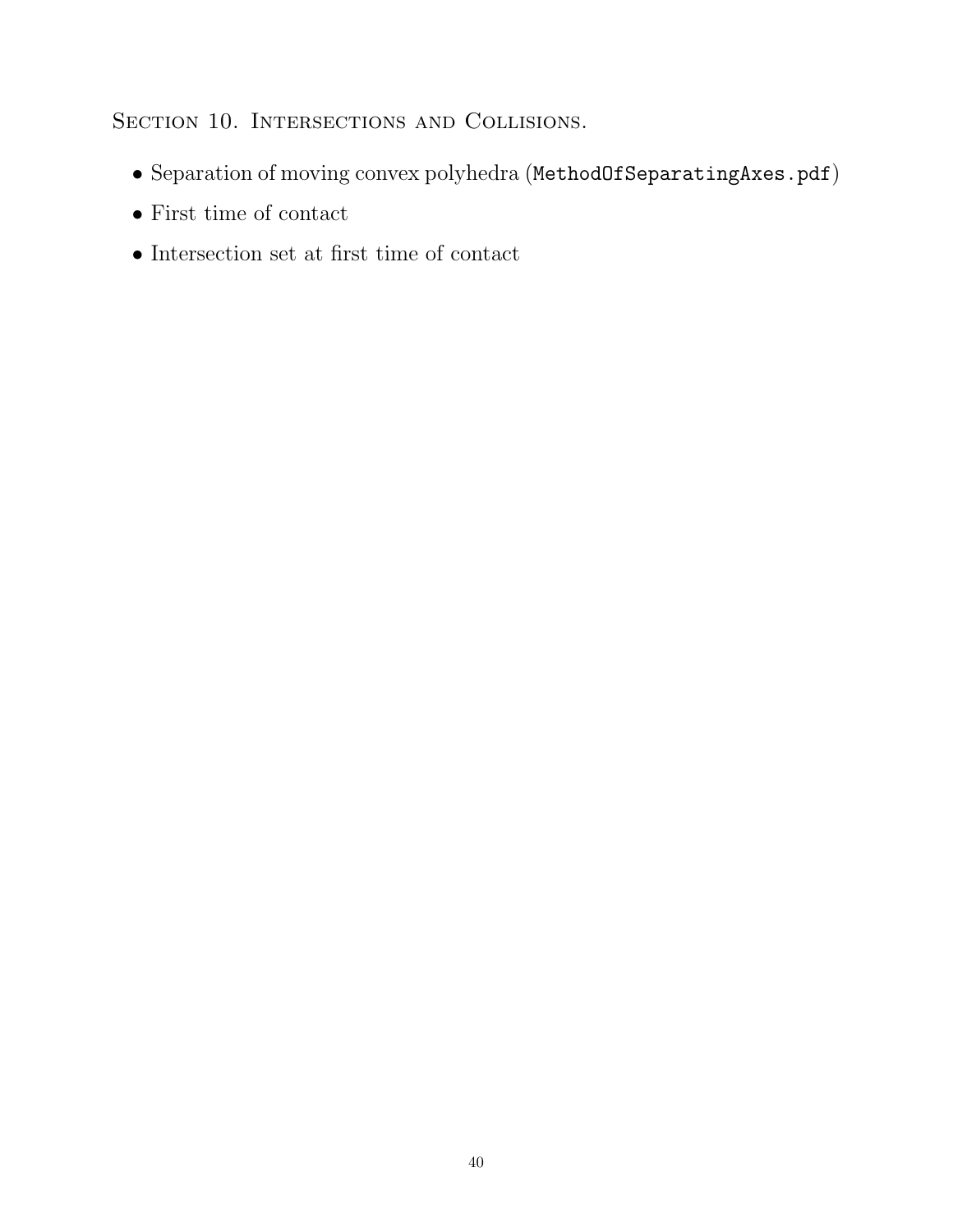- Separation of Moving Convex Polyhedra. Given two moving convex polyhedra that are not initially intersecting:
	- If the first intersection is at time  $T_{\text{first}} > 0$ , then their projections along every line must intersect at that time. An instant before first time of contact, there must be at least one separating axis.
	- If the last intersection is at time  $T_{\text{last}} > 0$ , then their projections along every line must intersect at that time. An instant after last time of contact, there must be at least one separating axis.
	- Compute first and last contact times of the polyhedra by computing first and last contact times of the projection intervals.  $T_{\text{first}}$  is computed as the largest time for which there is at least one separating axis for each  $t \in (-\infty, T_{\text{first}}]$ . T<sub>last</sub> is computed as the smallest time for which there is at least one separating axis for each  $t \in [T_{\text{last}}, \infty)$ .
	- If  $T_{\text{first}} \leq T_{\text{last}}$ , the polyhedra intersect if and only if  $t \in [T_{\text{first}}, T_{\text{last}}]$ . It is possible in the construction that  $T_{\text{first}} > T_{\text{last}}$ , in which case the objects never intersect.

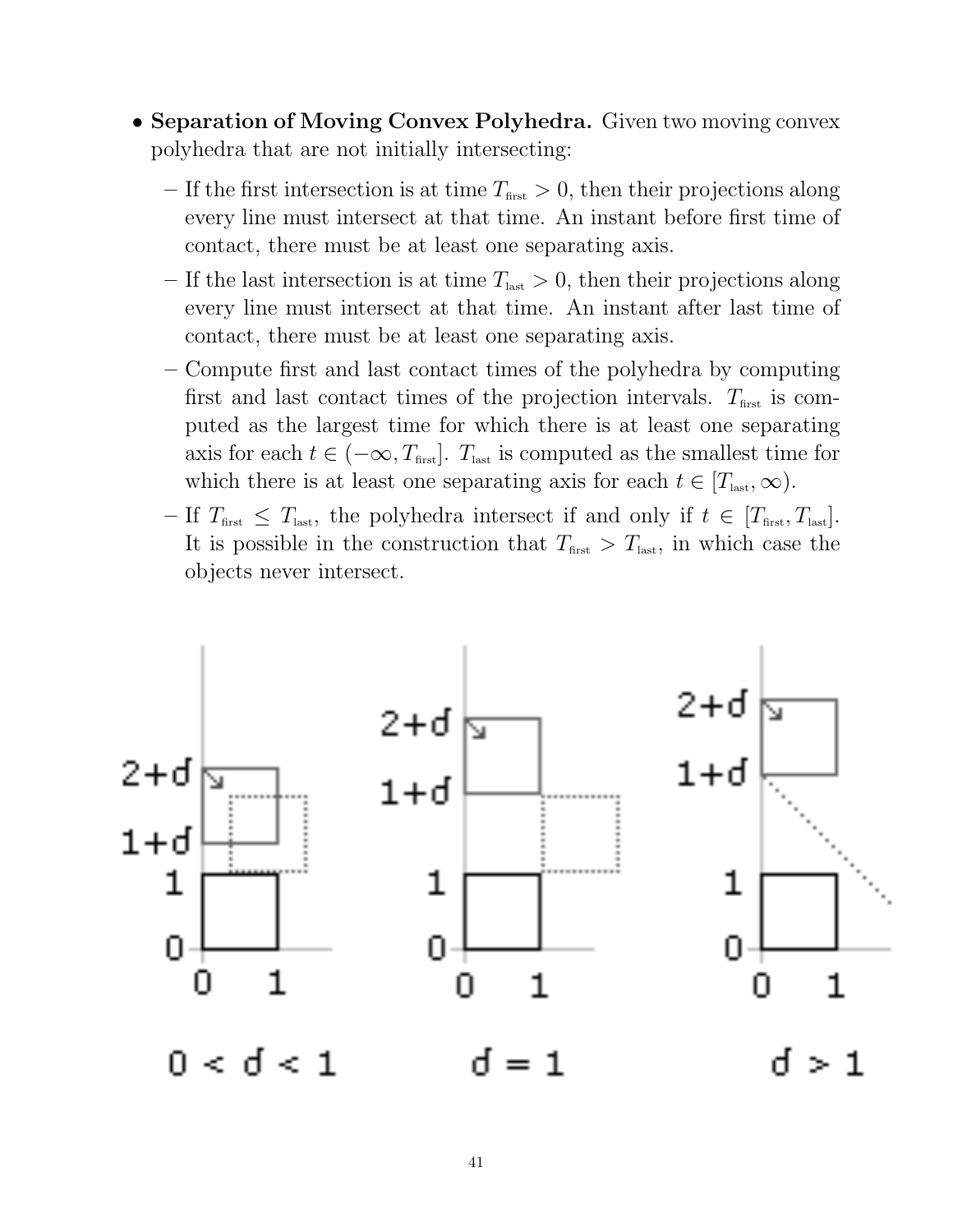```
bool TestIntersection (Convex C0, Convex C1, float TMax,
   float& TFirst, float& TLast)
\{ W = C1.W - C0.W; // CO is stationary, Cl is movingS = Union(C0.S,C1.S); // all potential separating axes
   TFirst = -INFINITY; TLast = INFINITY;
   for each D in S do
   \{ speed = Dot(D, W);
       ComputeInterval(C0,D,min0,max0);
       ComputeInterval(C1,D,min1,max1);
       if ( max1 < min0 ) // C1 initially on 'left' of C0
       { if ( speed <= 0 ) return false; // moving apart
           T = (min0 - max1)/speed; if (T > TFirst) TFirst = T;
           if ( TFirst > TMax ) return false; // 'quick out'
           T = (max0 - min1)/speed; if (T < TLast) That = T;if ( TFirst > TLast ) return false; // 'quick out'
       }
       else if ( max0 < min1 ) // C1 initially on 'right' of C0
       { if ( speed >= 0 ) return false; // moving apart
           T = (max0 - min1)/speed; if (T > TFirst) TFirst = T;if ( TFirst > TMax ) return false; // 'quick out'
           T = (min0 - max1)/speed; if (T < TLast) That = T;if ( TFirst > TLast ) return false; // 'quick out'
       }
       else // interval(C0) and interval(C1) overlap
       { if ( speed > 0 )
           T = (max0 - min1)/speed; if (T < TLast) That = T;if ( TFirst > TLast ) return false; // 'quick out'
           }
           else if ( speed < 0 )
           T = (min0 - max1)/speed; if (T < TLast) That = T;if ( TFirst > TLast ) return false; // 'quick out'
           }
       }
   }
   return true;
}
```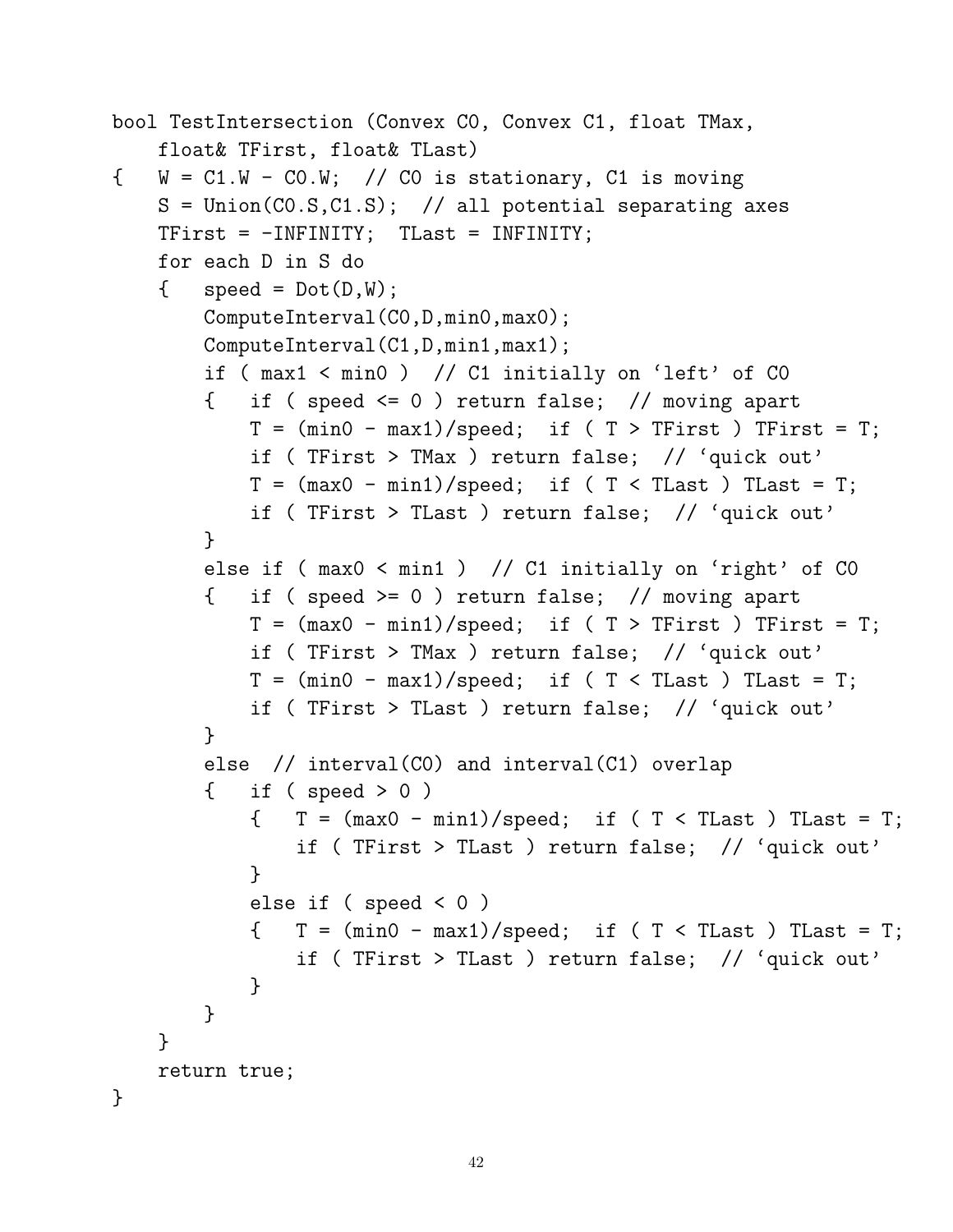• Intersection Set at First Time of Contact. Generally tedious to code, but still tractable. In addition to computing first time of contact, keep track of which vertices project to the extremes. This information tells you the orientation of the two convex objects relative to each other at the time of contact: vertex–vertex, vertex–edge, edge–edge (2D or 3D), vertex–face, edge–face, face–face (3D).

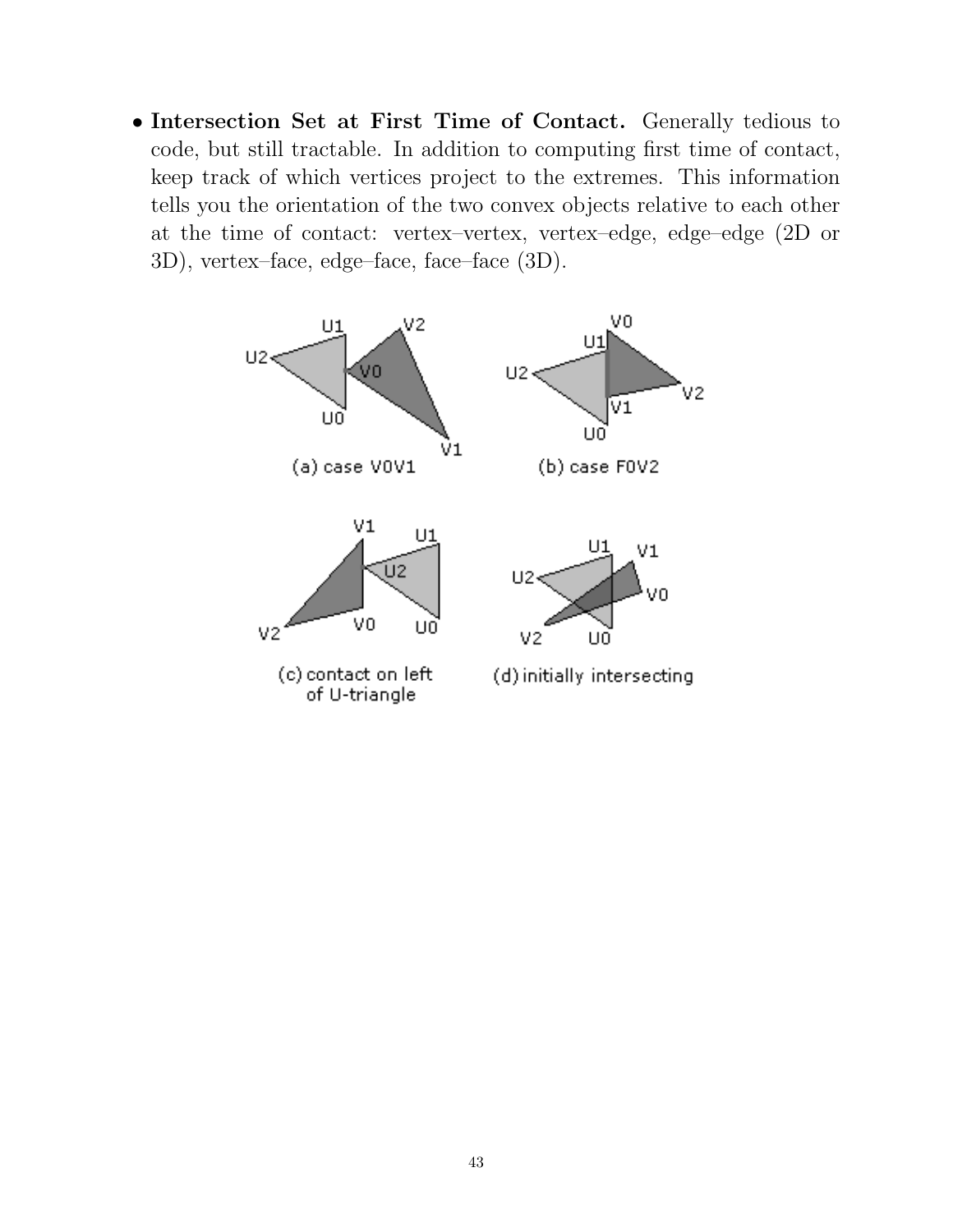SECTION 11. INTERSECTIONS AND COLLISIONS.

 $\bullet$  Finding the contact set (<code>MethodOfSeparatingAxes.pdf</code> )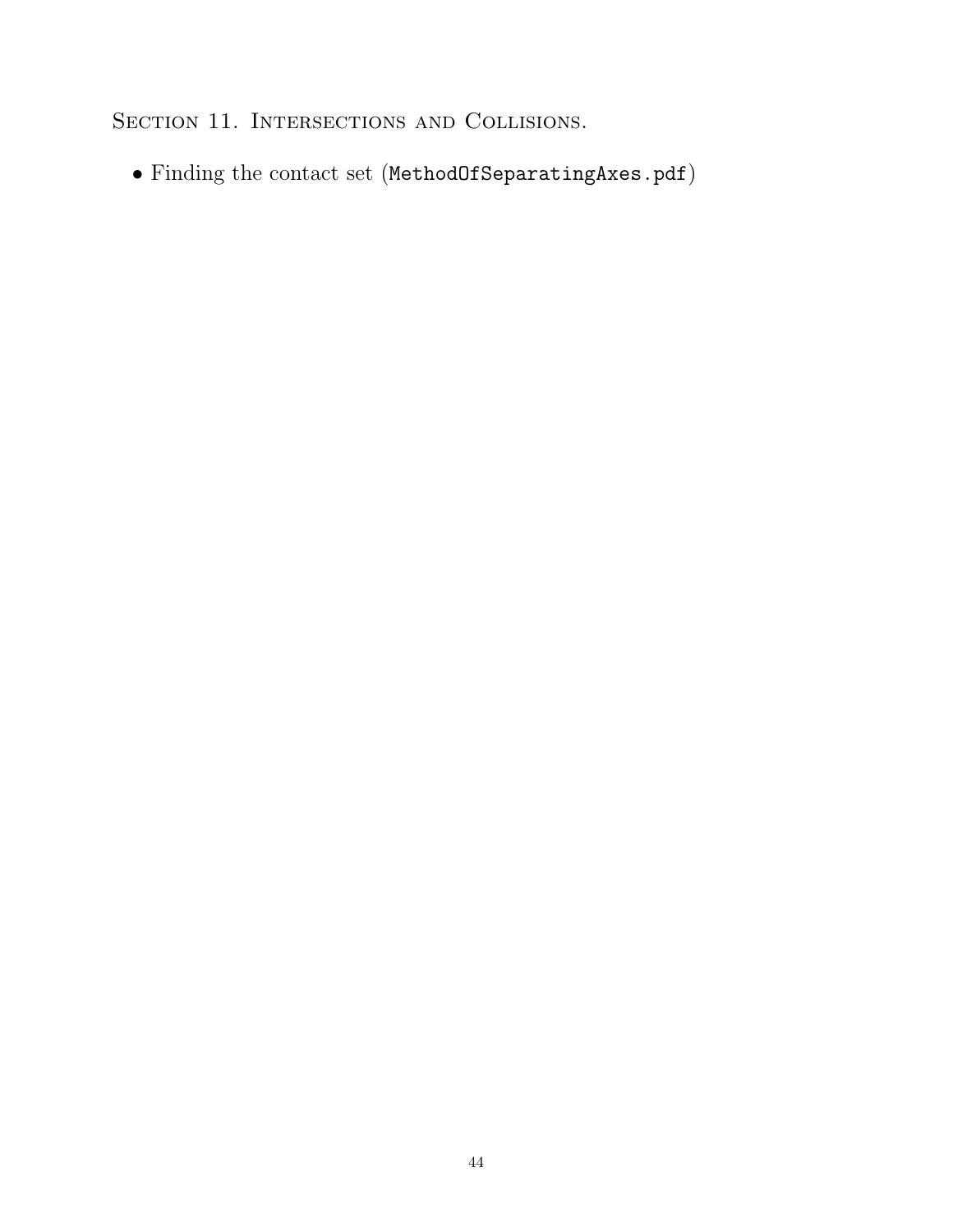• Finding the Contact Set. Illustrated with two moving triangles in 3D. How the triangles are just touching depends on which vertices project to which extremes of the projection interval: All 3 project to same point, 2 project to min and 1 projects to max, 1 projects to min and 2 project to max, 1 projects to min and 1 projects to max.

```
ProjectionMap { M3, M21, M12, M11 };
Config { ProjectionMap map; int index[3]; float min, max; };
Config GetConfiguration (Point D, Point U[3])
{ d0 = Det(D,U[0]); d1 = Det(D,U[1]); d2 = Det(D,U[2]);if ( d0 \leq d1 )
    { if ( d1 \leq d2 ) // d0 \leq d1 \leq d2{ cfgmap = ((d0!=d1):(d1!=d2?M11:M12):(d1!=d2?M21:M3));cfg.index[] = { 0,1,2 };cfg.min = d0; cfg.max = d2;
        }
        else if ( d0 <= d2 ) // d0 <= d2 < d1
        \{ if ( d0 != d2 )\{ \text{cfg}.\text{map} = M11;cfg.index[] = { 0, 2, 1 };}
            else
            \{ \text{cfg-map} = M21; \}cfg.index[] = \{ 2,0,1 \}; // keep even permutation!
            }
            cfg.min = d0; cfg.max = d1;}
        else // d2 < d0 <= d1
        { cfg.map = ( d0 != d1 ? M11 : M12 );
            cfg.index[] = { 2,0,1 };
            cfg.min = d2; cfg.max = d1;}
    }
    else if ( d2 <= d1 ) // d2 <= d1 < d0
    { if ( d2 != d1 )
        \{ \text{cfg-map} = M11; \}cfg.index[0] = \{ 2, 1, 0 \};
        }
        else
        \{ \text{cfg-map} = M21; \}cfg.index[] = \{ 1, 2, 0 \}; // keep even permutation!
        }
        cfg.min = d2; cfg.max = d0;}
    else if ( d2 <= d0 ) // d1 < d2 <= d0
    { cfg.map = ( d2 != d0 ? M11 : M12 );
        cfg.index[] = { 1,2,0 };
        cfg.min = d1; cfg.max = d0;}
    else // d1 < d0 < d2
    \{ \text{cfgmap} = M11; \}cfg.index[] = { 1,0,2 };cfg.min = d1; cfg.max = d2;}
}
```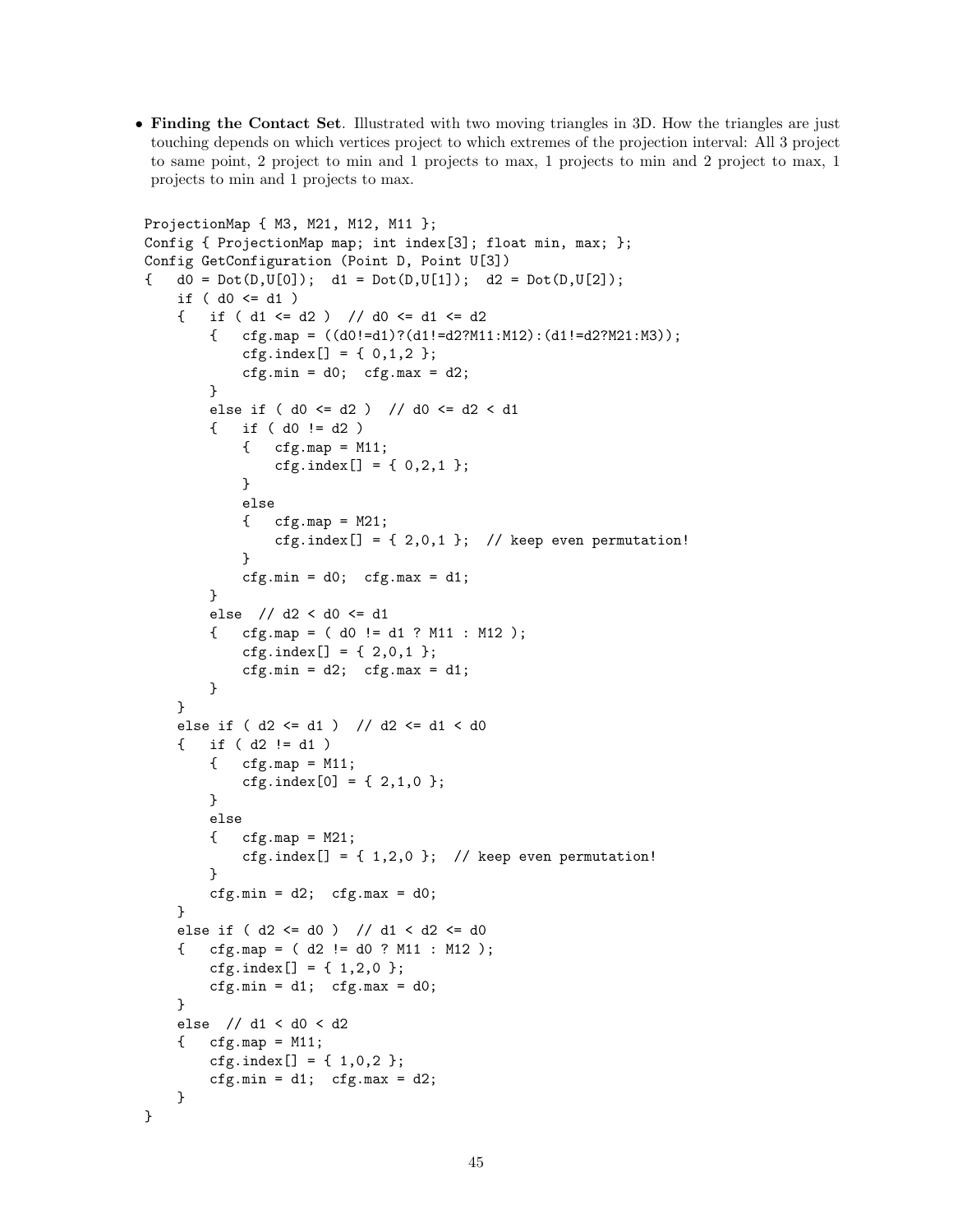```
bool Update (Config UC, Config VC, float speed,
   Side& side, Config& TUC, Config& TVC, float& TFirst, float& TLast)
{
   if ( VC.max < UC.min ) // V-interval initially on 'left' of U-interval
    {
       if ( speed <= 0 ) return false; // intervals moving apart
       T = (UC.min - VC.max)/speed;if ( T > TFirst ) { TFirst = T; side = LEFT; TUC = UC; TVC = VC; }
       T = (UC.max - VC.min)/speed; if (T < TLast ) That = T;if ( TFirst > TLast ) return false;
   }
   else if ( UC.max < VC.min ) // V-interval initially on 'right' of U-interval
    {
       if ( speed >= 0 ) return false; // intervals moving apart
       T = (UC.max - VC.min)/speed;if ( T > TFirst ) { TFirst = T; side = RIGHT; TUC = UC; TVC = VC; }
       T= (UC.min - VC.max)/speed; if (T < TLast ) Thus = T;if ( TFirst > TLast ) return false;
   }
   else // U-interval and V-interval overlap
    {
       if ( speed > 0 )
        {
           T = (UC.max - VC.min)/speed;if (T < TLast ) TLast = T; if (TFirst > TLast ) return false;
        }
       else if ( speed < 0 )
        {
           T = (UC.min - VC.max)/speed;if ( T < TLast ) TLast = T; if ( TFirst > TLast ) return false;
        }
   }
   return true;
}
```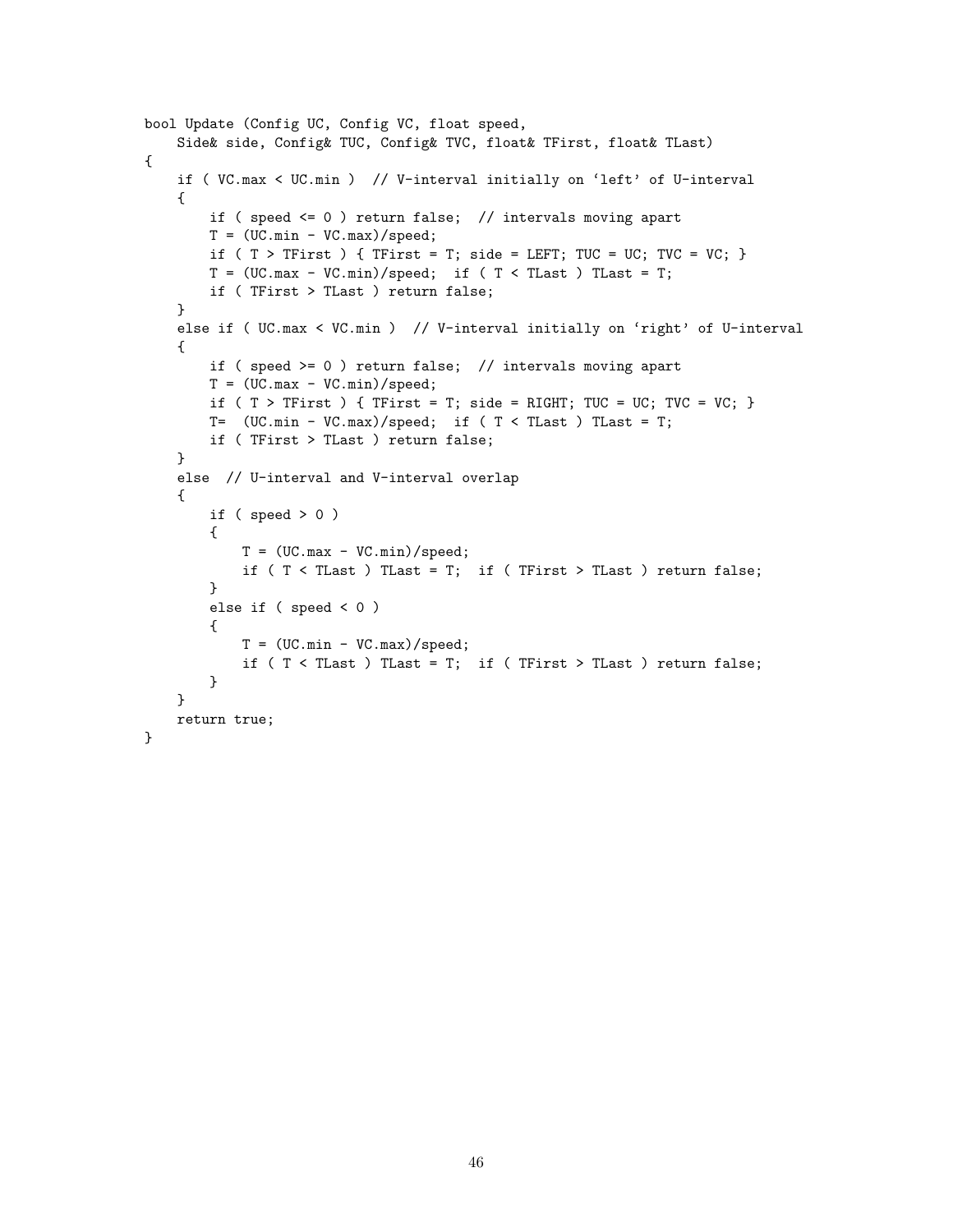```
ContactSet GetFirstContact (Point U[3], Point W0, Point V[3], Point W1,
   Side side, Config TUC, Config TVC, float TFirst)
{
    // move triangles to first contact
    Point UTri[3] = { U[0]+TFirst*W0, U[1]+TFirst*W0, U[2]+TFirst*W0 };
    Point VTri[3] = { V[0]+TFirst*W1, V[1]+TFirst*W1, V[2]+TFirst*W1 };
    Segment USeg, VSeg;
    if ( side == RIGHT ) // V-interval on right of U-interval
    { if ( TUC.map == M21 || TUC.map == M111 ) return UTri[TUC.index[2]];
        if ( TVC.map == M12 || TVC.map == M111 ) return VTri[TVC.index[0]];
        if (TUCmap == M12){ USeg = <UTri[TUC.index[1]],UTri[TUC.index[2]]>;
            if (TVC-map == M21){ VSeg = <VTri[TVC.index[0]],VTri[TVC.index[1]]>;
                return SegSegIntersection(USeg,VSeg); }
            else // TVC.map == M3
            { return SegTriIntersection(USeg,VTri); }
        }
        else // TUC-map == M3{ if ( TVC.map == M21 )
            { VSeg = <VTri[TVC.index[0]],VTri[TVC.index[1]]>;
               return SegTriIntersection(VSeg,UTri); }
            else // TVC-map == M3{ return CoplanarTriTriIntersection(UTri,VTri); }
        }
    }
    else if ( side == LEFT ) // V-interval on left of U-interval
    \{ if (TVC.map == M21 || TVC.map == M111 ) return VTri[TVC.index[2]];
        if ( TUC \text{ .map } == M12 || TUC \text{ .map } == M111 ) return UTri[TUC \text{ .index}[0]];
        if (TVC-map == M12){ VSeg = <VTri[TVC.index[1]],VTri[TVC.index[2]]>;
            if (TUCmap == M21){ USeg = <UTri[TUC.index[0]],UTri[TUC.index[1]]>;
               return SegSegIntersection(USeg,VSeg); }
            else // TUC.map == M3
            { return SegTriIntersection(VSeg,UTri); }
        }
        else // TVC-map == M3{ if ( TUC.map == M21 )
            \{ USeg = \langleUTri[TUC.index[0]],UTri[TUC.index[1]]>;
               return SegTriIntersection(USeg,VTri); }
            else // TUC-map == M3{ return CoplanarTriTriIntersection(UTri,VTri); }
        }
    }
    else // triangles were initially intersecting
    { return TriTriIntersection(UTri,VTri); }
}
```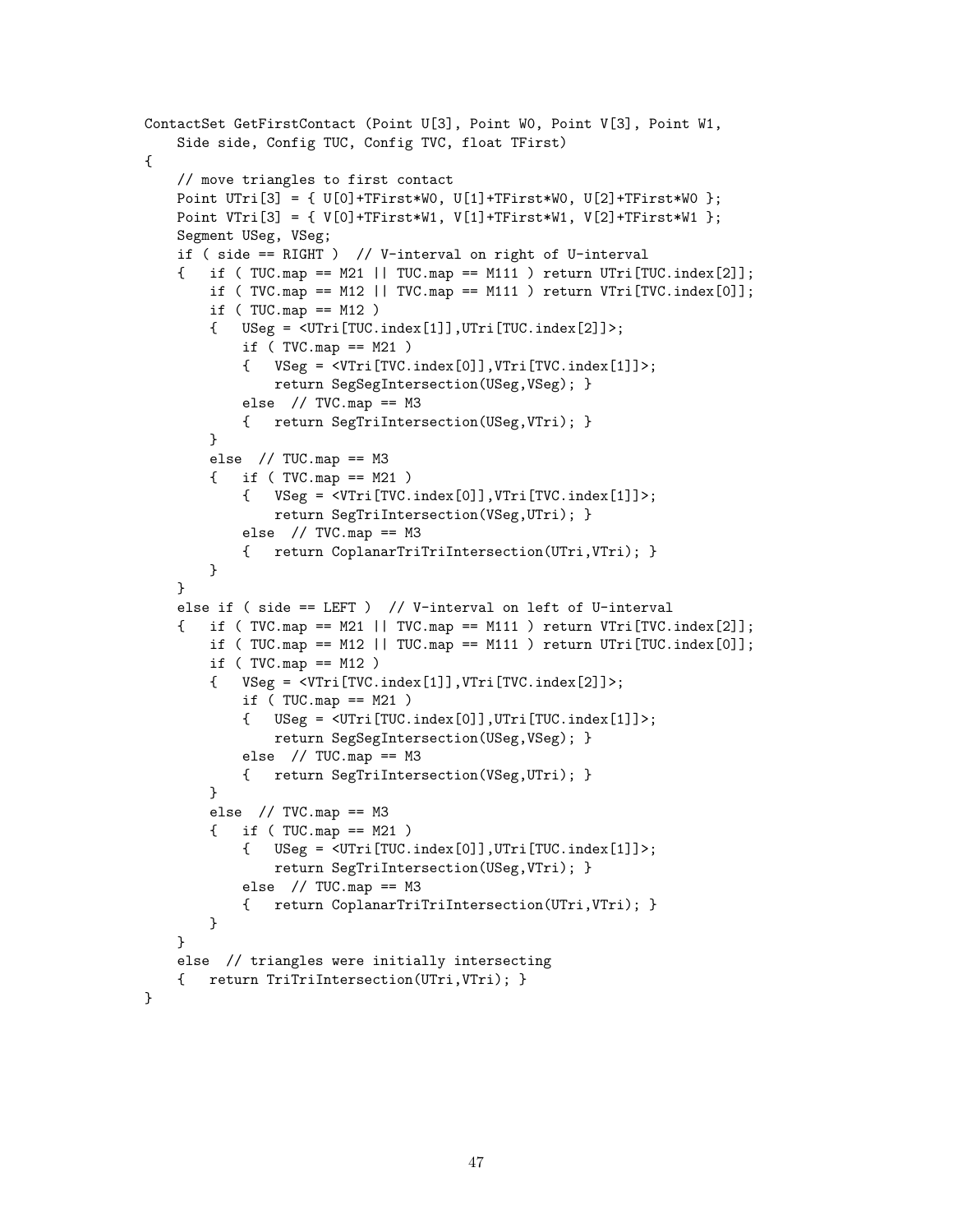```
bool TrianglesIntersect (Point U[3], Point W0, Point V[3], Point W1,
   float& TFirst, float& TLast, ContactSet& contact)
{
   W = W1 - W0;S = set of all potential separating axes;
   TFirst = 0; TLast = INFINITY;
   side = NONE;
   Config TUC, TVC;
   for each D in S do
    {
       speed = Dot(D,W);Config UC = GetConfiguration(D, U);Config VC = GetConfiguration(D, V);if ( !Update(UC,VC,speed,side,TUC,TVC,TFirst,TLast) )
            return false;
   }
   contact = GetFirstContact(U,WO,V,W1,side,TUC,TVC,TFirst);
   return true;
}
```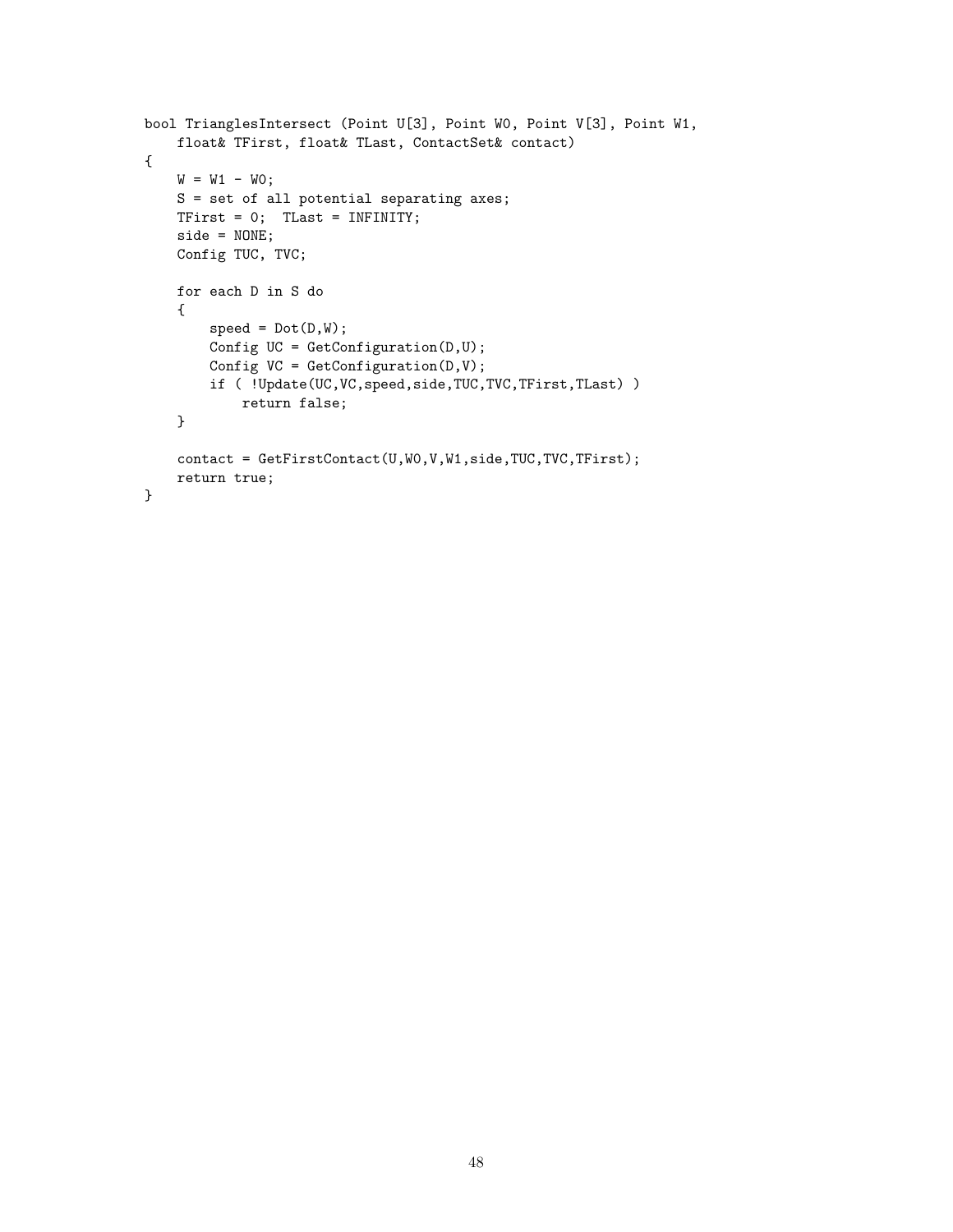SECTION 12. CURVES.

• Definitions and basic concepts (7.1, 7.2, 7.3)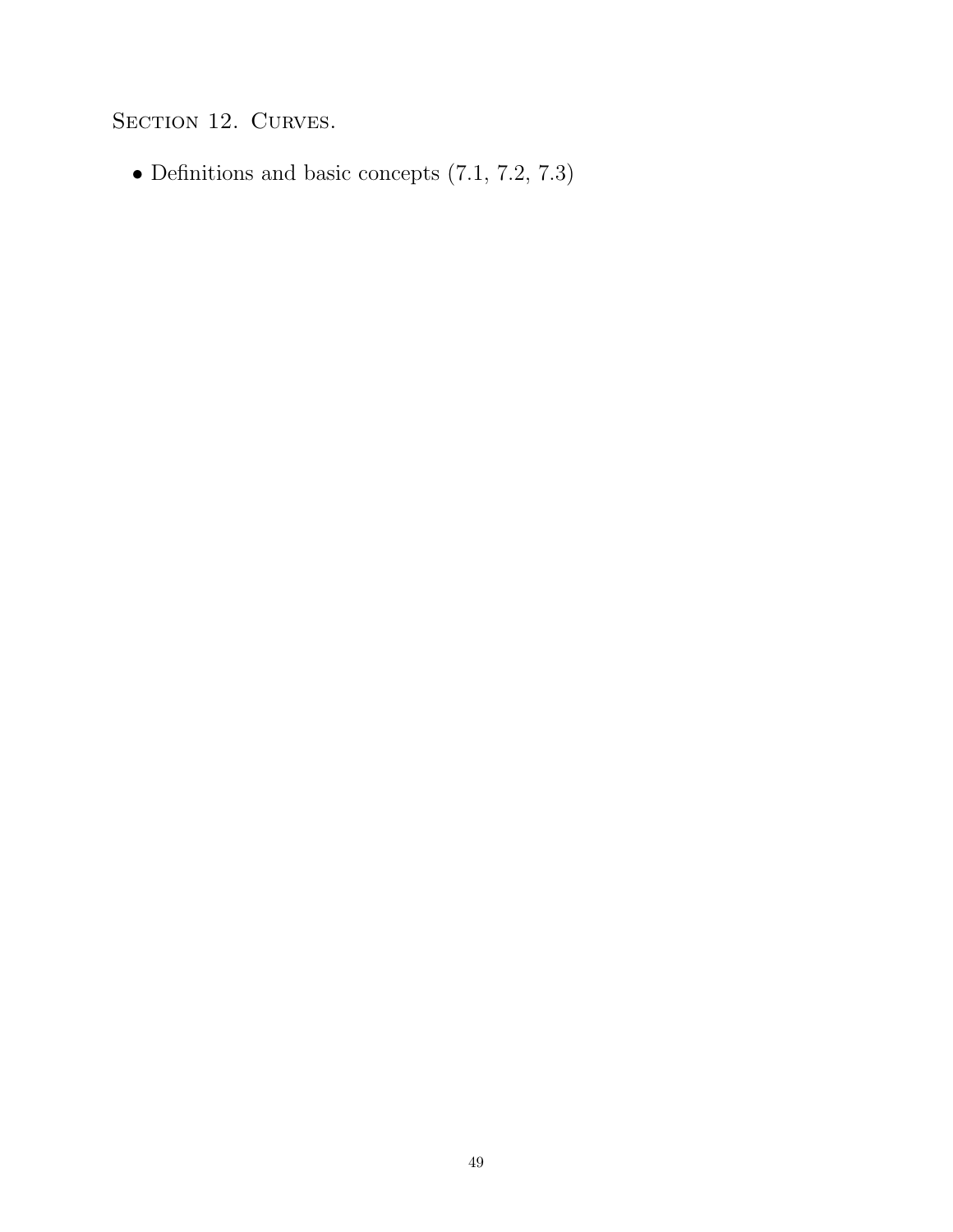- Curves. Useful in games for scripted paths (travel along path with constant speed, change orientation based on how sharp an object turns along path). Also useful for tube surfaces and blended surfaces from curve boundaries.
- Definitions. A parametric curve in *n*-dimensions is  $\vec{X}(t)$  where  $t \in [a, b]$  $(typically [0, 1]).$ 
	- End points:  $\vec{X}(a), \vec{X}(b)$
	- Tangent (velocity):  $\vec{X}'(t)$ , the derivative with respect to t
	- $-$  Speed:  $|\vec{X}'(t)|$
	- Arc length:  $s(t) = \int_a^t$  $\frac{d}{dt}|\vec{X}'(\tau)|d\tau$
	- Total length:  $L = s(b)$
	- Normalized arc length:  $\eta(t) = s(t)/L \in [0, 1]$
	- Curve  $\vec{X}(s)$  is parameterized by arc length s if  $|\vec{X}'(s)| \equiv 1$ .
- Coordinate Frame for Planar Curve. If the tangent vector is  $\vec{T}(s) =$  $(\cos(\theta(s)), \sin(\theta(s))),$  then a normal vector is  $\vec{N}(s) = (-\sin(\theta(s)), \cos(\theta(s))).$ The vectors form a coordinate frame satisfying

$$
\vec{T}'(s) = \kappa(s)\vec{N}(s)
$$

$$
\vec{N}'(s) = -\kappa(s)\vec{T}(s)
$$

where  $\kappa(s) = \theta'(s)$  is the curvature of the curve. In terms of  $(x(t), y(t))$ ,

$$
\kappa(t) = \frac{x'(t)y''(t) - x''(t)y'(t)}{((x'(t))^2 + (y'(t))^2)^{3/2}}.
$$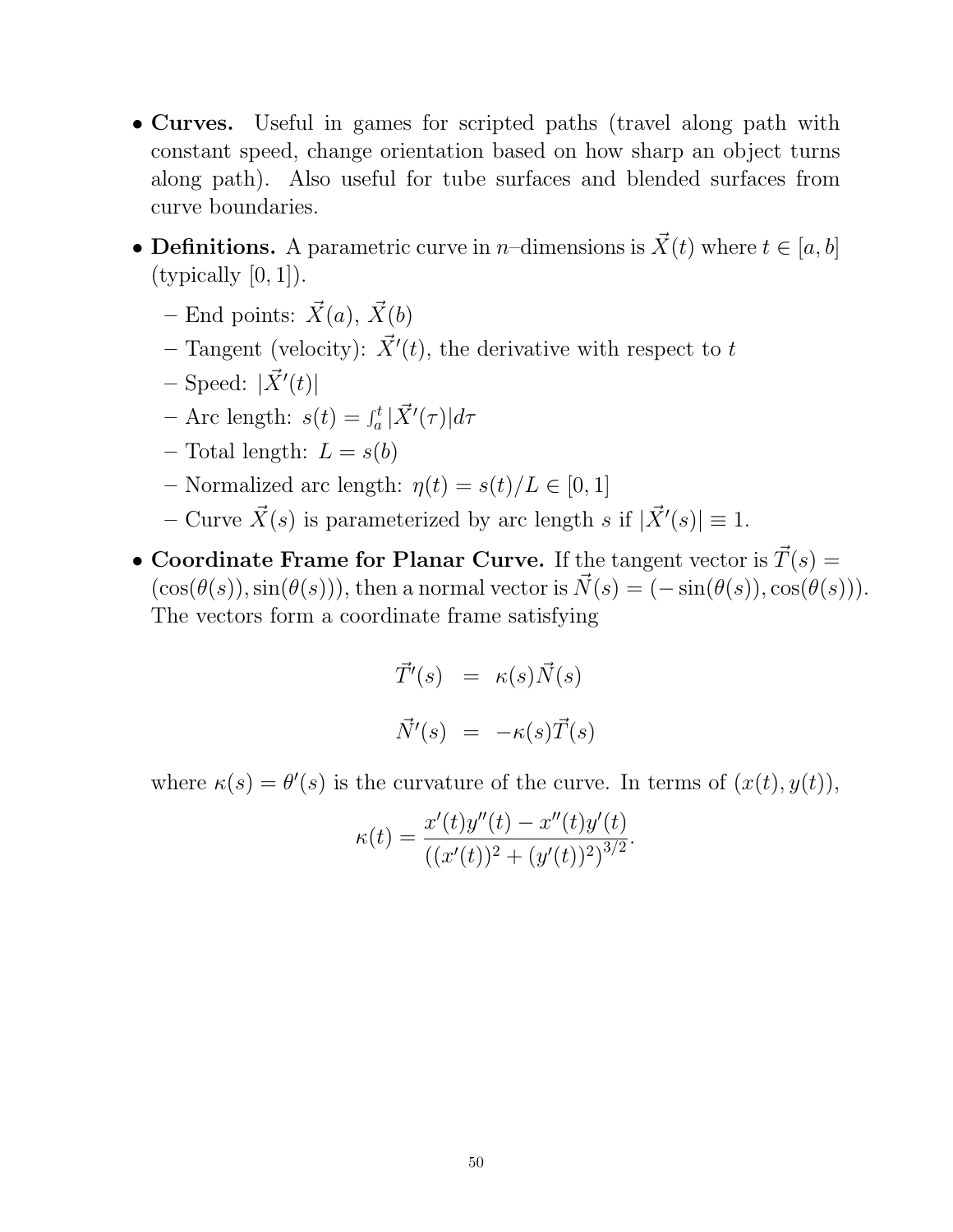• Coordinate Frame for Space Curve. Tangent is  $\vec{T}(s)$ , normal is  $\vec{N}(s)$ , binormal is  $\vec{B}(s) = \vec{T}(s) \times \vec{N}(s)$ . The vectors form a coordinate frame satisfying

$$
\vec{T}'(s) = \kappa(s)\vec{N}(s)
$$
  

$$
\vec{N}'(s) = -\kappa(s)\vec{T}(s) + \tau(s)\vec{B}(s)
$$
  

$$
\vec{B}'(s) = -\tau(s)\vec{N}(s)
$$

where  $\kappa(s)$  is curvature and  $\tau(s)$  is torsion. In terms of t,

$$
\kappa(t) = \pm \frac{|\vec{X}' \times \vec{X}''|}{|\vec{X}'|^3}
$$

and

$$
\tau(t) = \frac{\vec{X}' \cdot \vec{X}'' \times \vec{X}'''}{|\vec{X}' \times \vec{X}''|^2}.
$$

• Reparameterize by Arc Length. Standard question is how to select points that are equally spaced along curve. The idea is to move an object (perhaps the camera) along a path with constant speed. Given uniform samples in time, compute positions that are uniformly spaced in distance (measured as arc length along curve). That is, select  $t_i \in [a, b]$ for  $0 \leq i \leq n$  with  $t_0 = a$  and  $t_n = b$ . If  $s_i = s(t_i)$  are the arc lengths, we want  $s_i = Li/n$ .

The basic problem is to select s and solve for t in the integral for arc length. In most cases, the integral is not expressible in terms of elementary functions. Even if it were, we need to invert the result. If  $s = f(t)$ , we want  $t = f^{-1}(s)$ . Inversion itself is usually not possible in terms of elementary functions. Must resort to numerical methods.

Define  $F(t) = f(t) - s$  for  $t \in [a, b]$  and for a specified s. We want a t for which  $F(t) = 0$ . Use Newton's method. Select initial guess  $T_0$ . Iterate

$$
T_{i+1} = T_i - \frac{F(T_i)}{F'(T_i)}, \ \ i \ge 0
$$

until convergence criteria are met  $(F(T_i))$  close enough to zero,  $T_{i+1} - T_i$ is close enough to zero, too many iterations, etc.).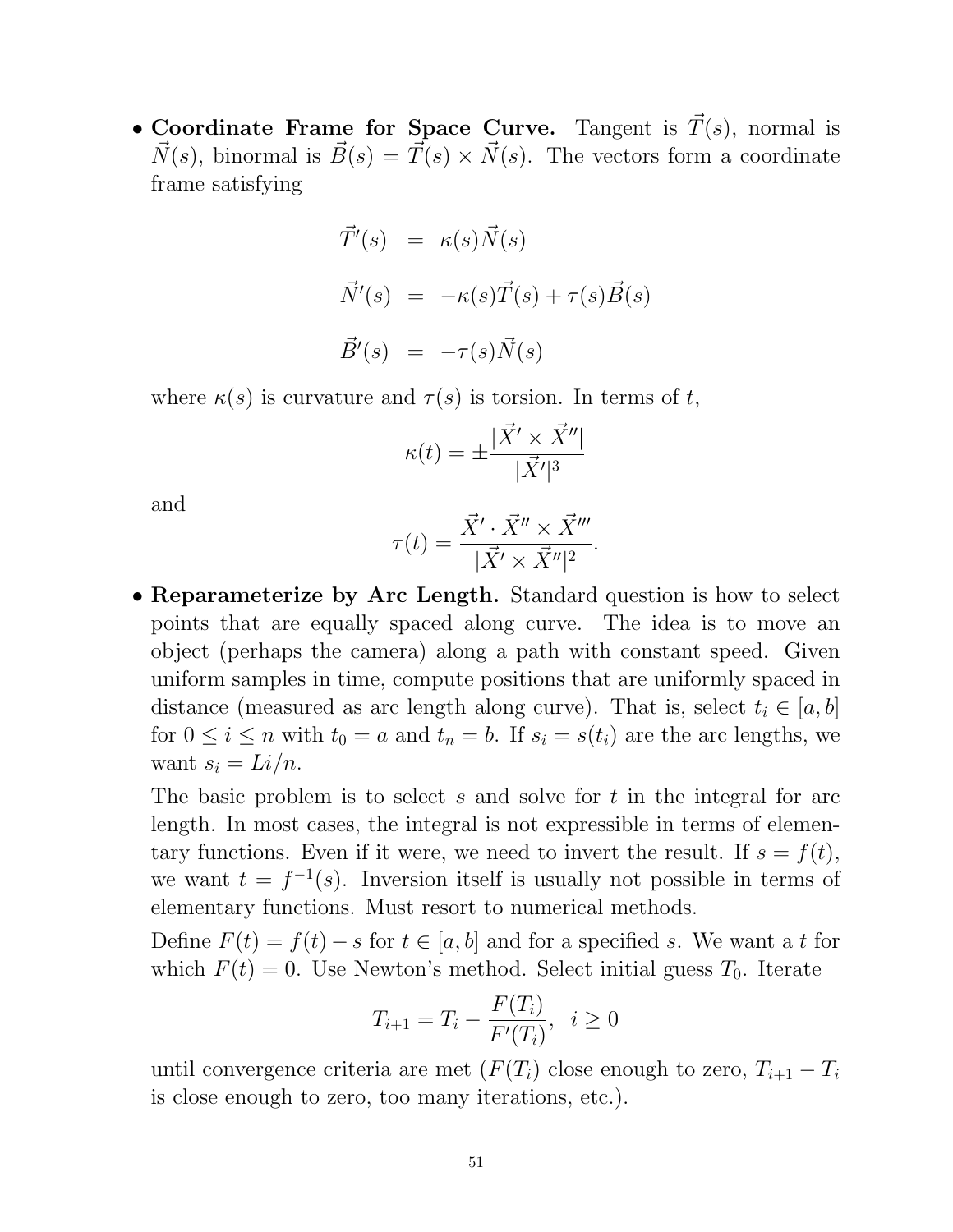```
Input: tmin, tmax, L, s in [0,L], and a curve X(t)Output: t in [tmin,tmax] corresponding to s
// Choose initial guess based on relative location
// of s in [0,L]ratio = s/L;
t = (1 - ratio)*tmin + ratio*tmax;// iterate using Newton's method
for (i = 0; i < IMAX; i+){
   F = X.Length(t) - s;if ( |F| < EPSILON ) // might also track/test |t1-t0|
        return t;
   DF = X.Speed(t);t = t - F/DF; // warning: What if DF nearly zero?
}
// No convergence, return best guess? Inform caller?
```
return t;

• Degree Reduction. An attempt to approximate a given polynomial curve  $\vec{X}(t)$  by another polynomial curve  $\vec{Y}(t)$  such that degree( $\vec{Y}$ ) < degree( $\vec{X}$ ) and norm $(\vec{X}, \vec{Y}) < \varepsilon$ . For simplicity, assume the domain is  $[0, 1]$ .

A nonstandard approach from a computer graphics perspective is to use a least squares approximation using the  $L^2$  norm, possibly with constraints. If  $\vec{X}(t) = \sum_{i=0}^{n} \vec{a_i} t^i$ ,  $\vec{Y}(t) = \sum_{j=0}^{m} \vec{b_j} t^j$ ,  $m < n$ , the unknowns  $\vec{b_j}$ are determined by minimizing

$$
E(\vec{b}_0,\ldots,\vec{b}_m) = \int_0^1 |\vec{X}(t) - \vec{Y}(t)|^2 dt.
$$

This reduces to solving a linear system of equations. A variation with constraints is to force end point equality,  $\vec{X}(0) = \vec{Y}(0)$  and  $\vec{X}(1) = \vec{Y}(1)$ . Function E has two less vector components in this case.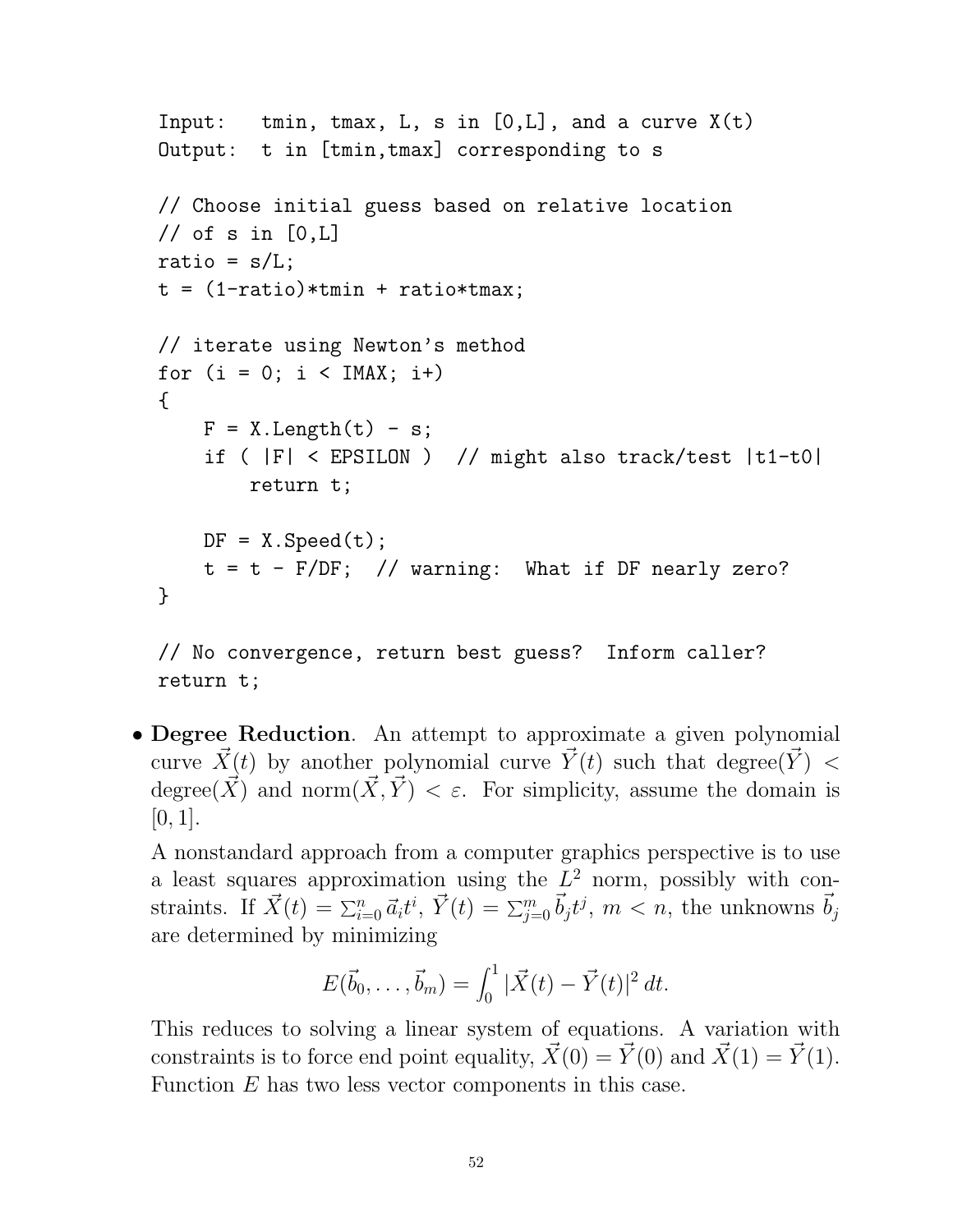SECTION 13. CURVES.

• Subdivision (7.4)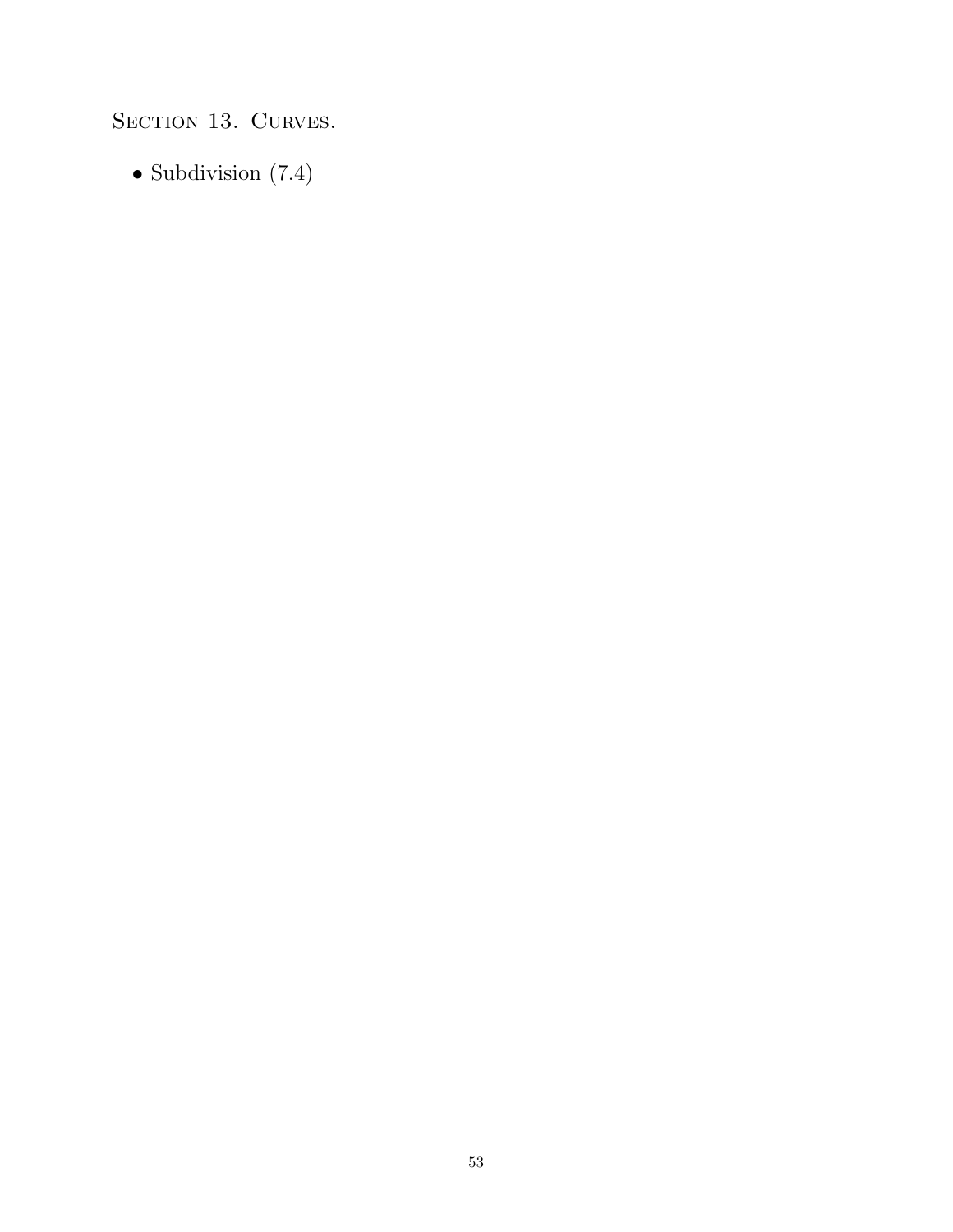- Subdivision. Given a curve  $\vec{X}(t)$  for  $t \in [a, b]$ , a subdivision is a set of points  $\vec{X}_i = \vec{X}(t_i)$  where  $t_i \in [a, b]$  for  $0 \leq i \leq n$  and  $t_{i+1} > t_i$ . The implied polyline is an approximation to the curve.
- Subdivision by Uniform Sampling. Select  $t_i = a + (b a)i/n$ . Easy to compute points, but polyline may not be a good approximation to the curve. Consider a worst case example of  $\vec{X}(t) = (t, \sin(t))$  for  $t \in [0, 2\pi]$ ;  $t_0 = 0, t_1 = \pi, t_2 = 2\pi$ . (Problem is Nyquist frequency. *n* not large enough to capture high frequencies in curve.)
- Subdivision by Arc Length. Total length of curve is L. Compute  $t_i$  corresponding to arc length  $s_i = Li/n$ . Need to use the algorithm for reparameterization by arc length. Useful for sampling a curve that represents the path of an object/camera that is traveling at constant speed. This method can also miss variation in the curve.
- Subdivision by Midpoint Distance. Recursively bisect  $[a, b]$ . The bisection step on an interval  $[t_{\ell}, t_r]$  is performed if the distance between  $\overline{X}((t_{\ell}+t_r)/2)$  and the line segment connecting  $\overline{X}(t_{\ell})$  and  $\overline{X}(t_r)$  is smaller than a prescribed tolerance. Beware of pathological cases such as  $\vec{X}(t) =$  $(t, \sin(t))$  for  $t \in [0, 2\pi]$ . Similar pathologies if bisection is based on  $\overrightarrow{X}$ <sup>*n*</sup> at the midpoint.

```
void Bisect (int level, float t0, Point x0, float t1,
    Point x1, List L)
{ if ( level > 0 ) // control maximum recursion depth
    \{ tm = (t0+t1)/2;
         xm = x(tm);
         d0 = length of segment <math>\langle x0, x1 \rangle</math>;d1 = distance from xm to segment <math>\langle x0, x1 \rangle</math>;if (d1/d0 > epsilon)\{ Bisect(level-1,t0,x0,tm,xm);
             Bisect(level-1,tm,xm,t1,x1);
              return;
         }
    }
    L.AddToEnd(x1);
}
```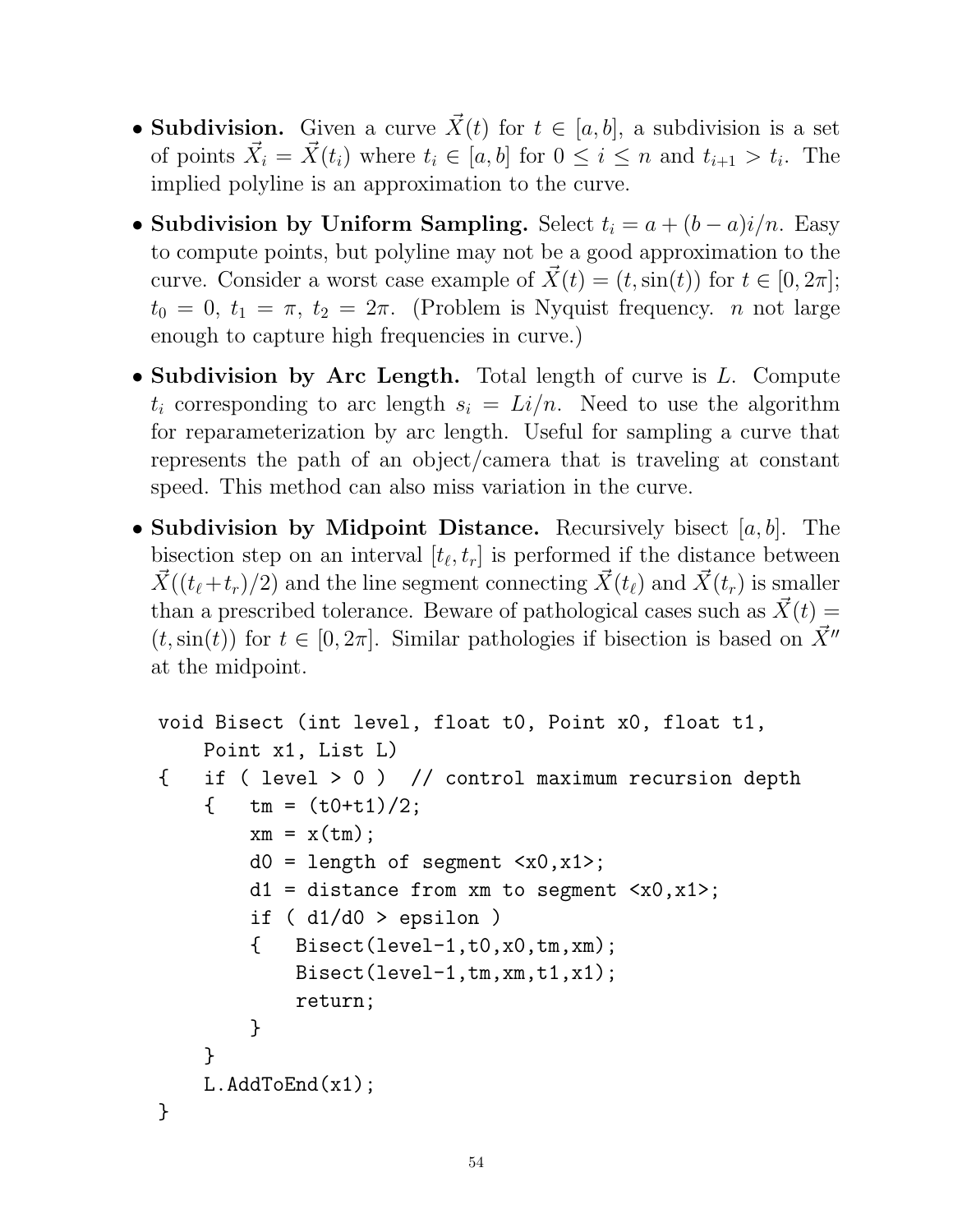$// x(t)$  is curve on [tmin, tmax] maxLevel = <user specified>;  $L = \{ x(tmin) \}$ ; Bisect(maxLevel,tmin,x(tmin),tmax,x(tmax),L);

• Subdivision by Variation. A global approach to error control. Recursively bisect if the variation between the curve on the subinterval and the line segment connecting the end points of the interval is small enough. For subinterval  $[t_{\ell}, t_r]$  with  $t_m = (t_{\ell} + t_r)/2$ , variation is

$$
V = \int_{t_{\ell}}^{t_r} |\vec{X}(t) - \vec{L}(t)|^2 dt
$$

where  $\vec{L}(t)$  is the line segment connecting  $\vec{X}(t_\ell)$  and  $\vec{X}(t_r)$ .

• Subdivision by Minimizing Variation. Select  $n$  ahead of time (a "point budget"). Define  $V_i$  to be the variation on  $[t_i, t_{i+1}]$  between the curve and the line segment connecting the end points. Define

$$
E(t_0, ..., t_n) = \sum_{i=0}^{n} V_i.
$$

Select the  $t_i$  that minimizes  $E$ .

• Subdivision by Curvature. A couple of ideas. One is to compute total absolute curvature  $K$  (integral of absolute curvature over parameter domain). Uniformly subdivide  $[0, K]$  into  $\kappa_i = Ki/n$ . Determine  $t_i$  for which the integral of absolute curvature on  $[0, t_i]$  is  $\kappa_i$ . Another idea is to select n ahead of time. Treat the points  $\vec{X}(t_i)$  as positively charged particles that repel each other. Instead of using inverse squared distance law, replace distance by absolute curvature.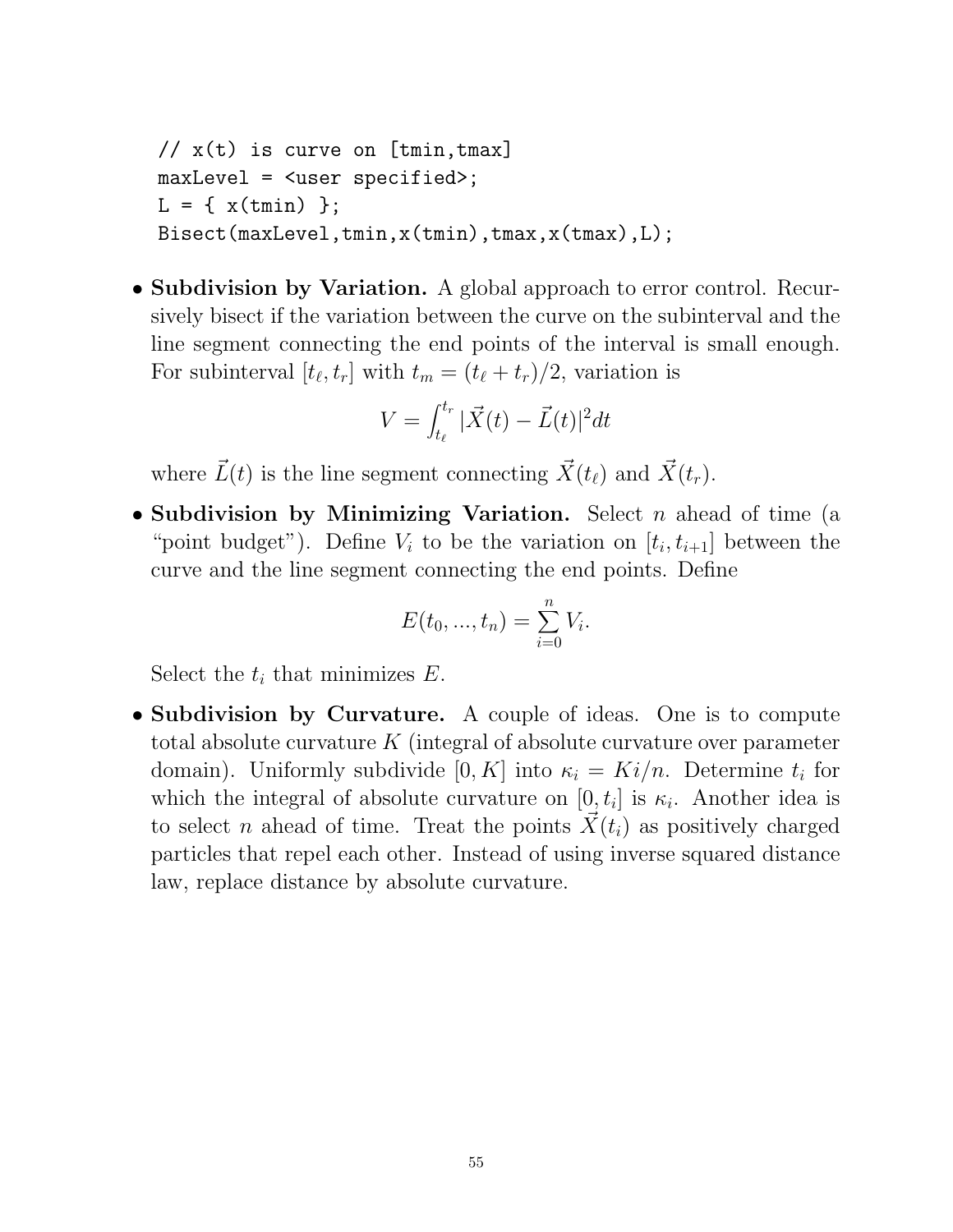• Fast Subdivision of Cubic Curves. Use recursive bisection based on second derivative of curve at midpoint. The curve can be represented as a Taylor polynomial (expanded at  $t$ ) by

$$
\vec{X}(t \pm d) = \vec{X}(t) \pm d\vec{X}'(t) + \frac{d^2}{2}\vec{X}''(t) \pm \frac{d^3}{6}\vec{X}'''(t).
$$

Leads to the two identities

$$
\vec{X}(t) = [\vec{X}(t+d) + \vec{X}(t-d) - d^2\vec{X}''(t)]/2
$$

and

$$
\vec{X}''(t) = [\vec{X}''(t+d) + \vec{X}''(t-d)]/2.
$$

If you know  $\vec{X}(t \pm d)$  and  $\vec{X}''(t \pm d)$ , then you can compute  $\vec{X}(t)$  and  $\vec{X}''(t)$ .

```
void Subdivide (float t0, float t1, Point x0, Point x1,
    Point sd0, Point sd1, List L)
{
    sdmid = (sd0 + sd1)/2;d = t1 - t0;dsqr = d*d;nonlinearity = dsqr*sdmid;
    if ( Length(nonlinearity) > epsilon )
    {
        tmid = (t0 + t1)/2;xmid = (x0 + x1 - nonlinearity)/2;L.InsertBetween(xmid,x0,x1);
        Subdivide(t0,tmid,x0,xmid,sd0,sdmid);
        Subdivide(tmid,t1,xmid,x1,sdmid,sd1);
    }
}
x0 = x(tmin);
x1 = x(tmax);
sd0 = x''(tmin);sd1 = x''(tmax);L = \{ x0, x1 \};Subdivide(tmin,tmax,x0,x1,sd0,sd1,L);
```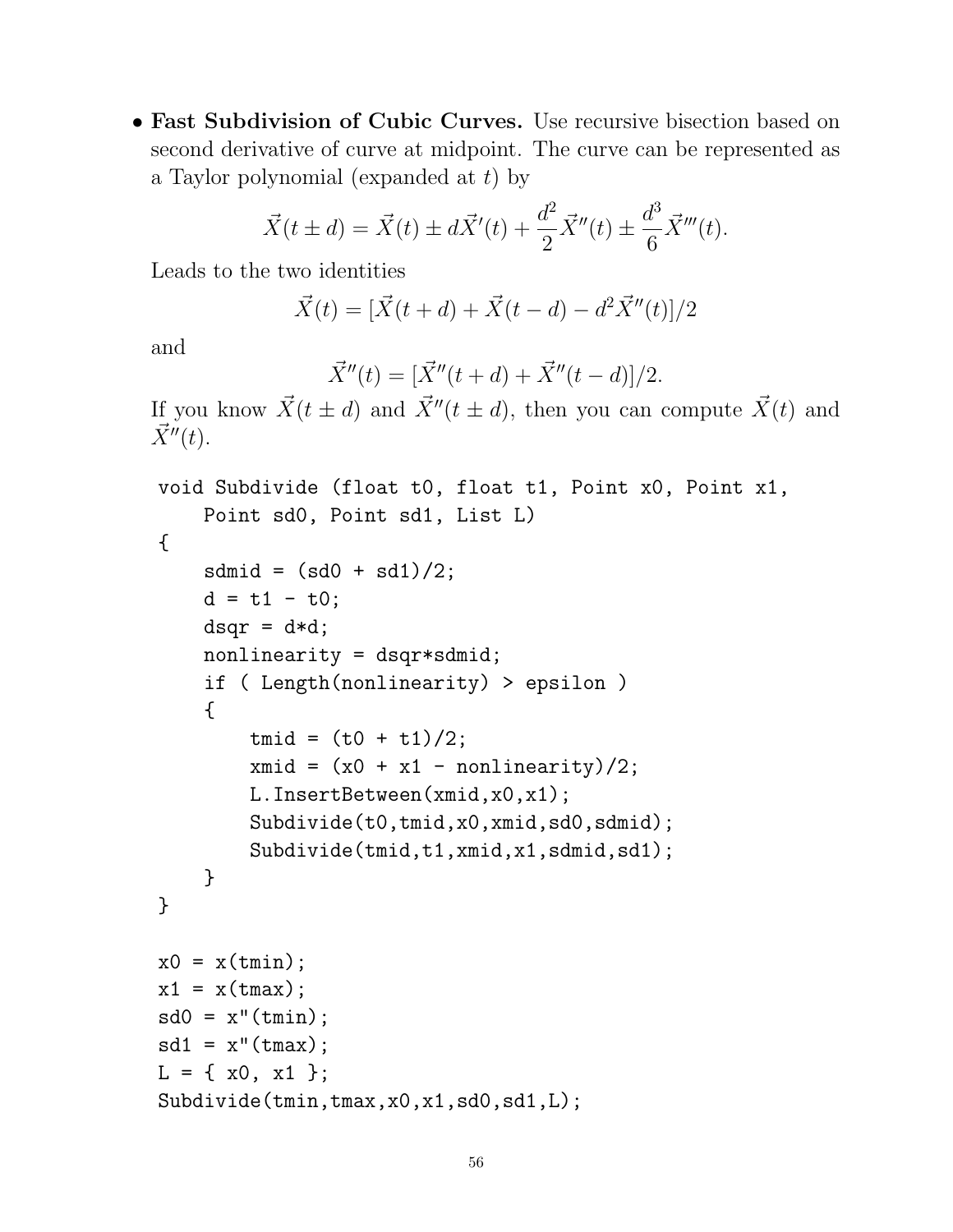## SECTION 14. SURFACES.

- Definitions and basic concepts (8.1, 8.2, 8.3)
- Subdivision (8.4)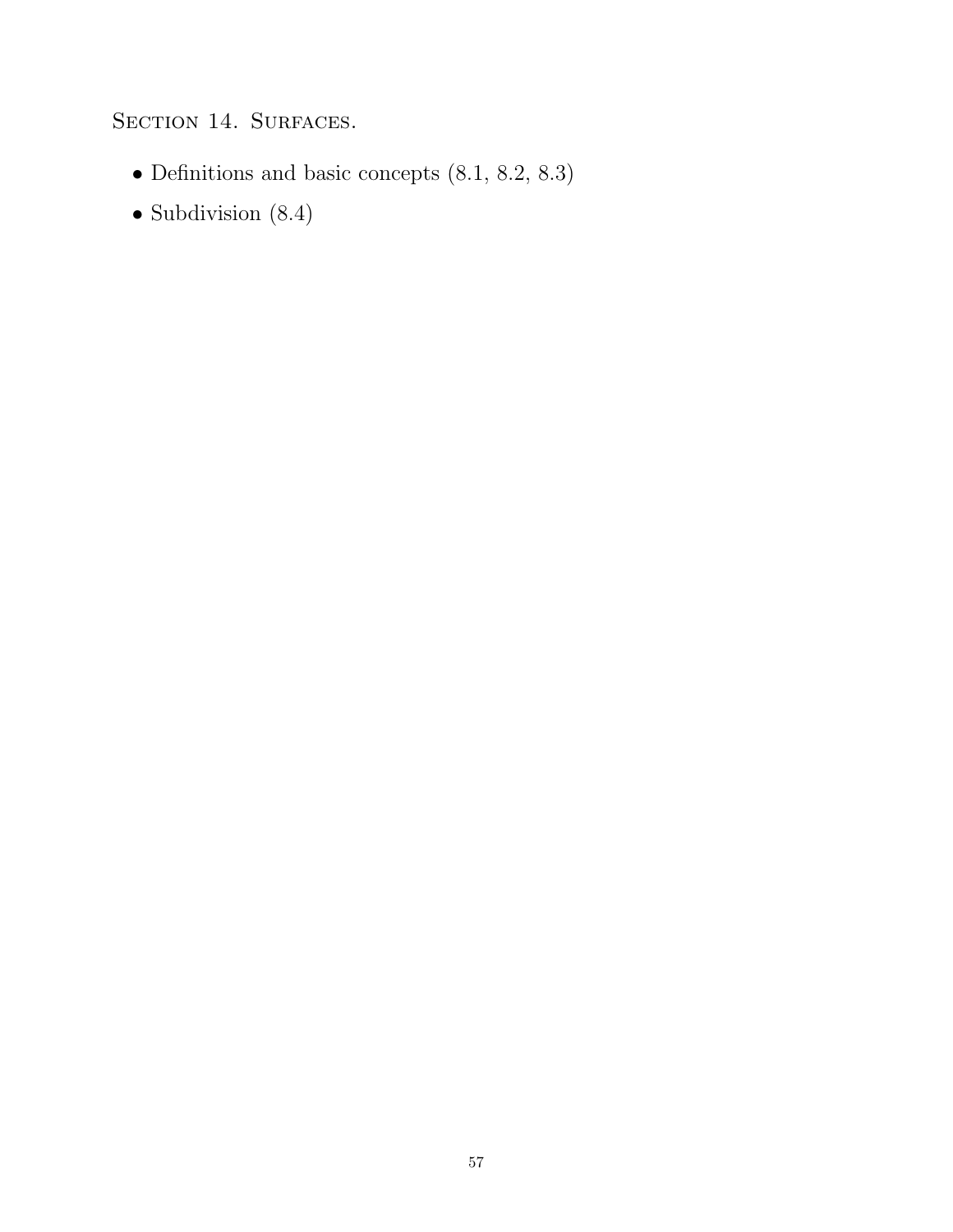- **Surfaces.** Useful in games for building smoother looking models. Polygon models have a fixed level of detail (you can always reduce the level of detail). Surfaces have "infinite level of detail", but you do choose a level (perhaps dynamically) and tessellate the surfaces to generate triangles for the renderer. Good for game consoles (limited memory, lots of processing power).
- Definitions. A parametric rectangle patch is a function  $\vec{X}(s, t)$  where  $(s, t) \in [s_0, t_1] \times [s_0, t_1]$  (typically  $[0, 1] \times [0, 1]$ ).
	- Corner points:  $\vec{X}(s_i, t_j)$  (4 choices)
	- Boundary curves:  $\vec{X}(s_i, t)$ ,  $\vec{X}(s, t_j)$  (4 choices)

A parametric triangle patch has  $(s, t)$  in a triangle domain, typically  $s \ge 0, t \ge 0, \text{ and } s + t \le 1.$ 

- Corner points:  $\vec{X}(0, 0), \vec{X}(1, 0), \vec{X}(0, 1)$
- Boundary curves:  $\vec{X}(s, 0), \vec{X}(0, t), \vec{X}(s, s)$

In both cases,

- Tangent basis:  $\vec{X}_s(s,t)$ ,  $\vec{X}_t(s,t)$  (subscripts indicate partial derivatives)
- Normal field:  $\vec{X}_s \times \vec{X}_t$  (normalize for unit length vectors)
- Surface area:  $\int f_{D_0} |\vec{X}_s \times \vec{X}_t| ds dt$  for  $D_0$  a subset of domain D for  $(s, t).$
- Surface curvature: The stuff of differential geometry. Heavy on the math.
- Degree Reduction. An attempt to approximate a given polynomial patch  $\vec{X}(s, t)$  by another polynomial patch  $\vec{Y}(s, t)$  such that degree( $\vec{Y}$ ) < degree(X) and norm $(X, Y) < \varepsilon$ . Same nonstandard approach as for curves, use a least squares approach and minimize

$$
E(\vec{\rho}) = \int_D |\vec{X}(s,t) - \vec{Y}(s,t;\vec{\rho})|^2 ds dt.
$$

A bit more challenging than for curves. You need to handle reduction on shared boundaries in a way to guarantee at least continuity across the boundary.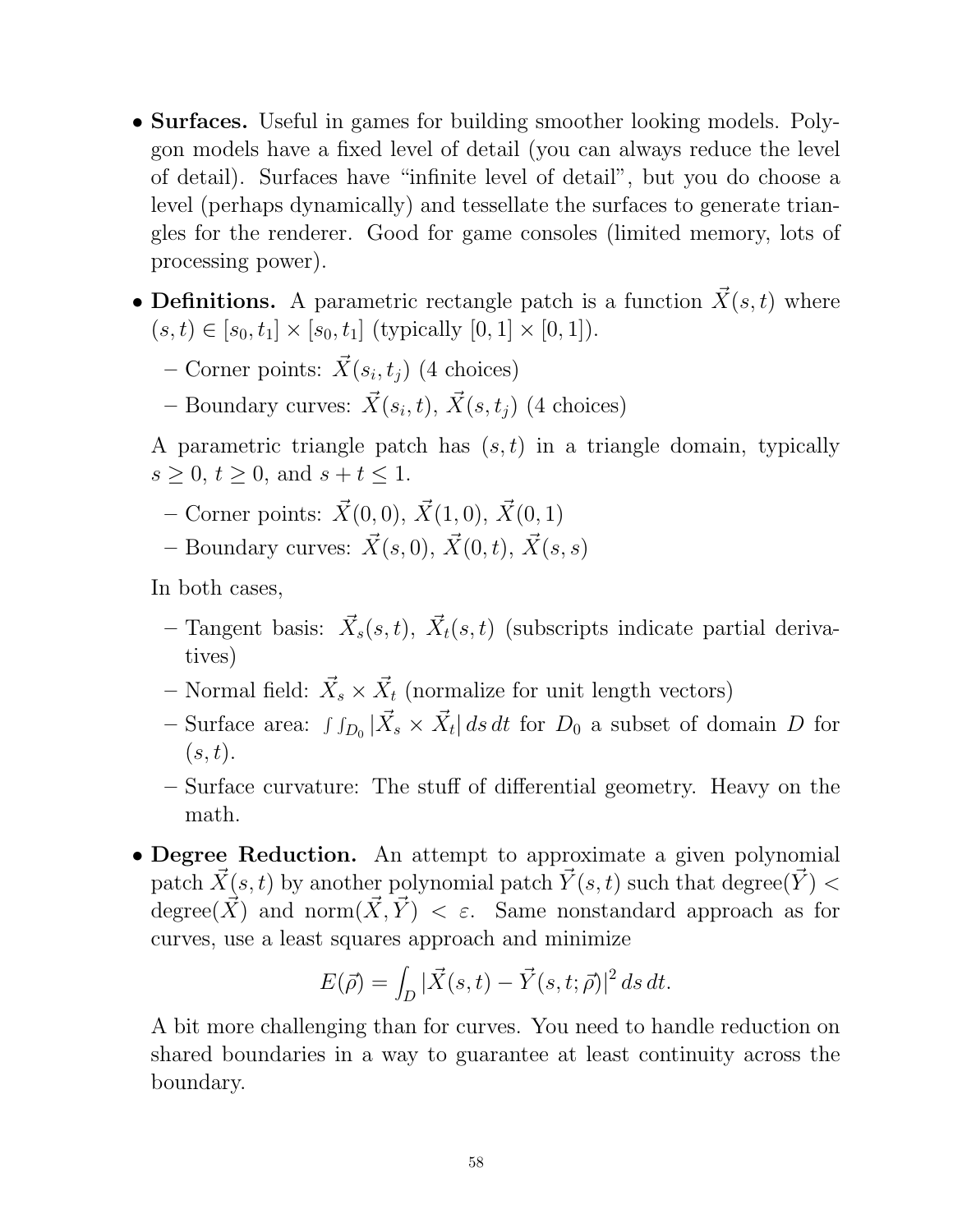• Subdivision of surfaces. Many ways to do this, just like for curves. Uniform subdivision is "easy" to implement, but recursive subdivision is faster. Illustrated for bicubic Bézier patches,

$$
\vec{X}(s,t) = \sum_{i=0}^{3} \sum_{j=0}^{3} B_{3,i}(s) B_{3,j}(t) \vec{P}_{i,j}
$$

where  $B_{n,i}(r)$  is a Bernstein polynomial. Do an operation count for a single evaluation. Get about 90 operations.

```
void UniformSubdivide (int level, BezierPatch X, int& size,
    Point vertex[size][size])
{
    p = pow(2,level);size = p+1;allocate vertex[][];
    for (i = 0; i < size; i++){
        s = i/p;for (j = 0; j < size; j++){
            t = j/p;vertex[i][j] = X(s,t); // evaluate patch
        }
    }
}
```
• Fast subdivision. Similar to curves. Uses the identities

$$
\vec{X}(s,t) = (\vec{X}(s+d,t) + \vec{X}(s-d,t) - d^2 \vec{X}_{ss}(s,t)) / 2
$$
\n
$$
\vec{X}(s,t) = (\vec{X}(s,t+d) + \vec{X}(s,t-d) - d^2 \vec{X}_{tt}(s,t)) / 2
$$
\n
$$
\vec{X}_{ss}(s,t) = (\vec{X}_{ss}(s+d,t) + \vec{X}_{ss}(s-d,t)) / 2
$$
\n
$$
\vec{X}_{tt}(s,t) = (\vec{X}_{tt}(s,t+d) + \vec{X}_{tt}(s,t-d)) / 2
$$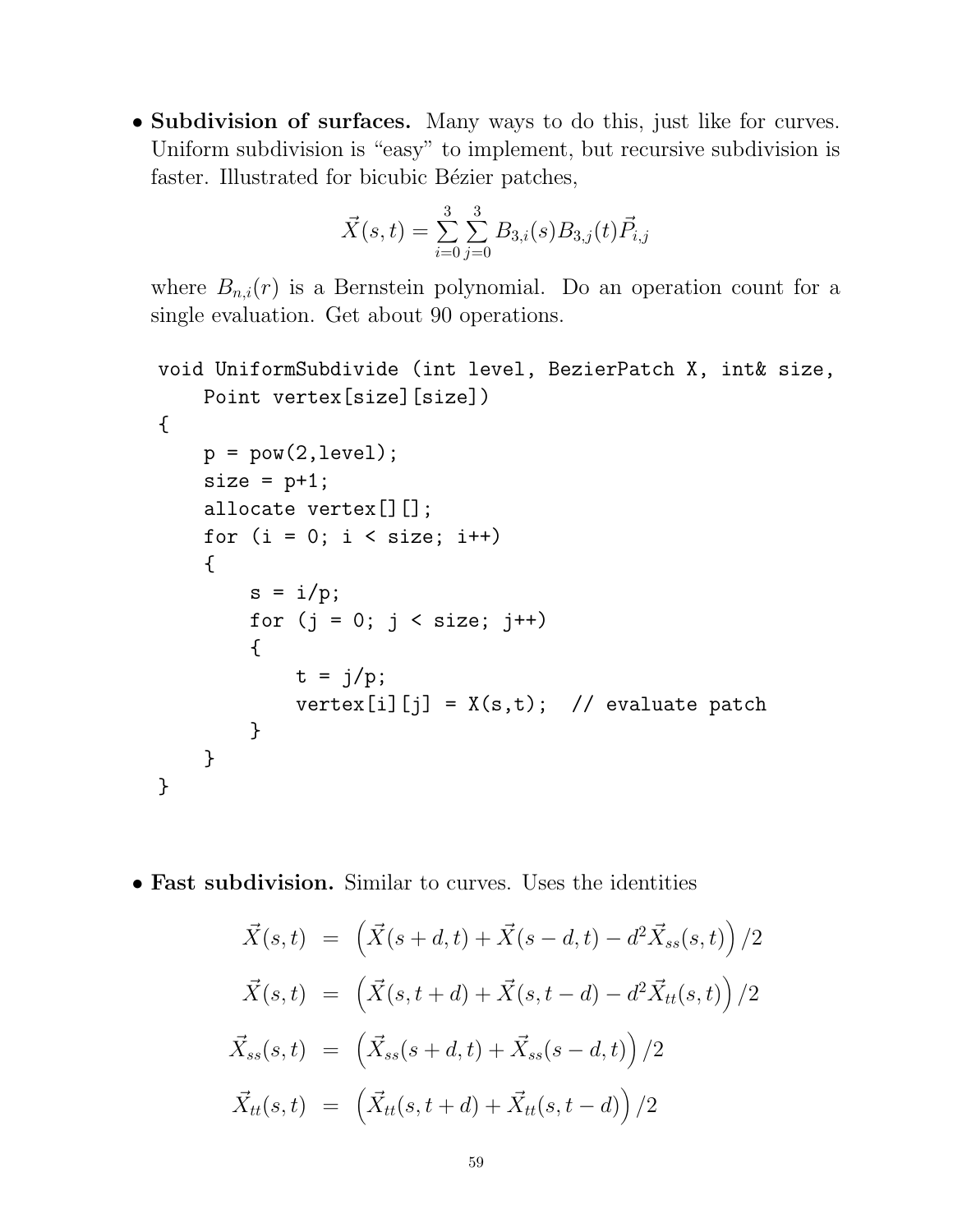If rectangle subdomain is  $[s_0, s_1] \times [t_0, t_1]$  and if  $s_m$  and  $t_m$  are midpoints with  $d = s_m - s_0 = t_m - t_0$ , the idea is to compute  $\vec{X}_{ss}(s_m, \bullet), \vec{X}_{sstt}(s_m, \bullet),$  $\vec{X}_{tt}(s_m, \bullet), \ \vec{X}(s_m, \bullet)$ . Similar construction for points  $(\bullet, t_m)$ . Finally, compute center  $\vec{X}(s_m, t_m)$ . The operation count is a bit tedious, but is about 34 operations per vertex in the subdivision (about 2.5 times faster than the double loop evaluation). Some issues.

- The most obvious implementation of recursive subdivision will compute interior vertices multiple times (at most twice).
- If patch is flat in a subregion, why subdivide? Want nonuniform subdivision. Need to worry about cracking.
- If patch is far from camera, why subdivide? Want the subdivision to be controlled both by geometry of patch and by screen space metric.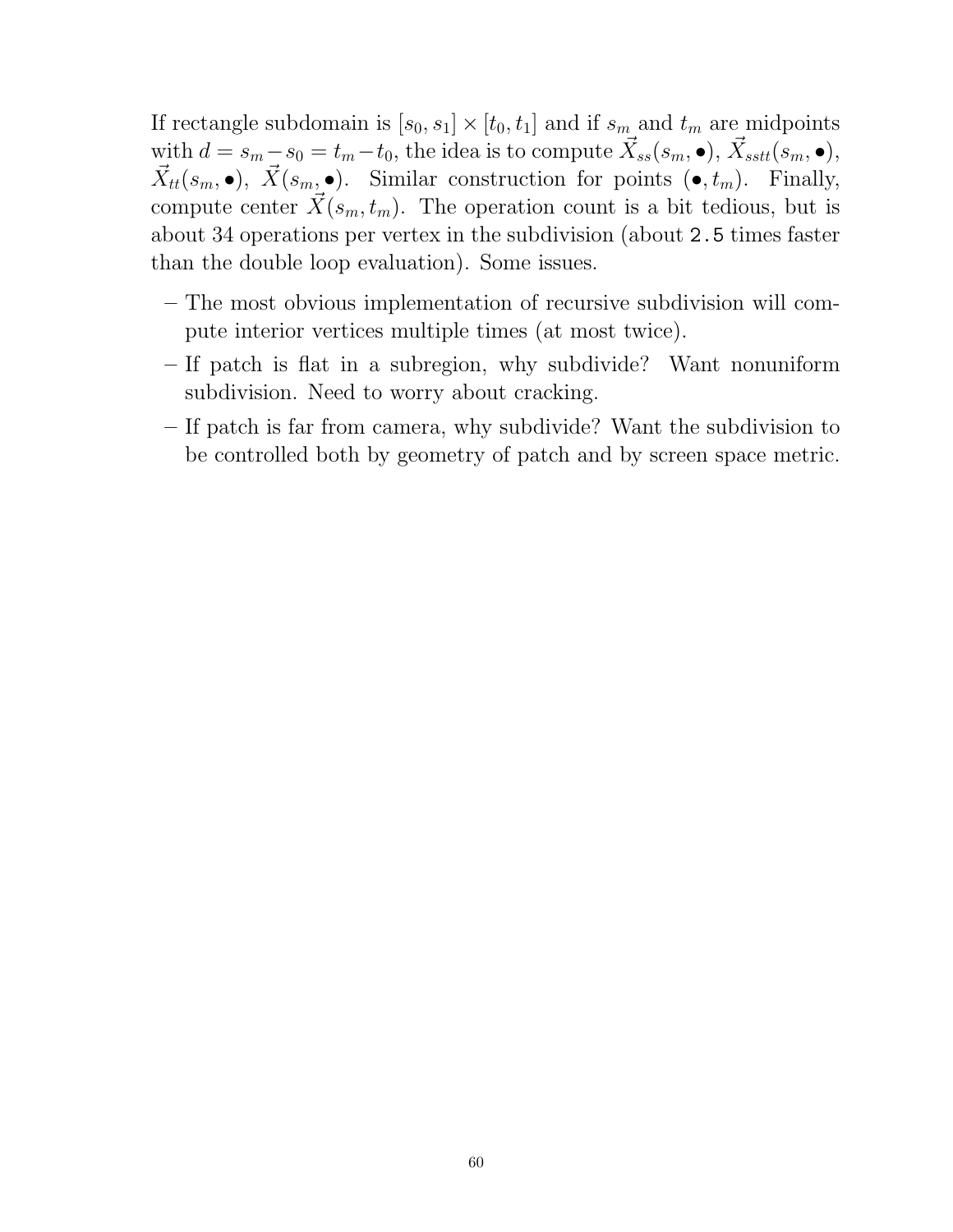SECTION 15. ANIMATION.

- $\bullet$  Basic concepts (9)
- Key frame animation (9.1)
- $\bullet$  TCB splines (7.3.4)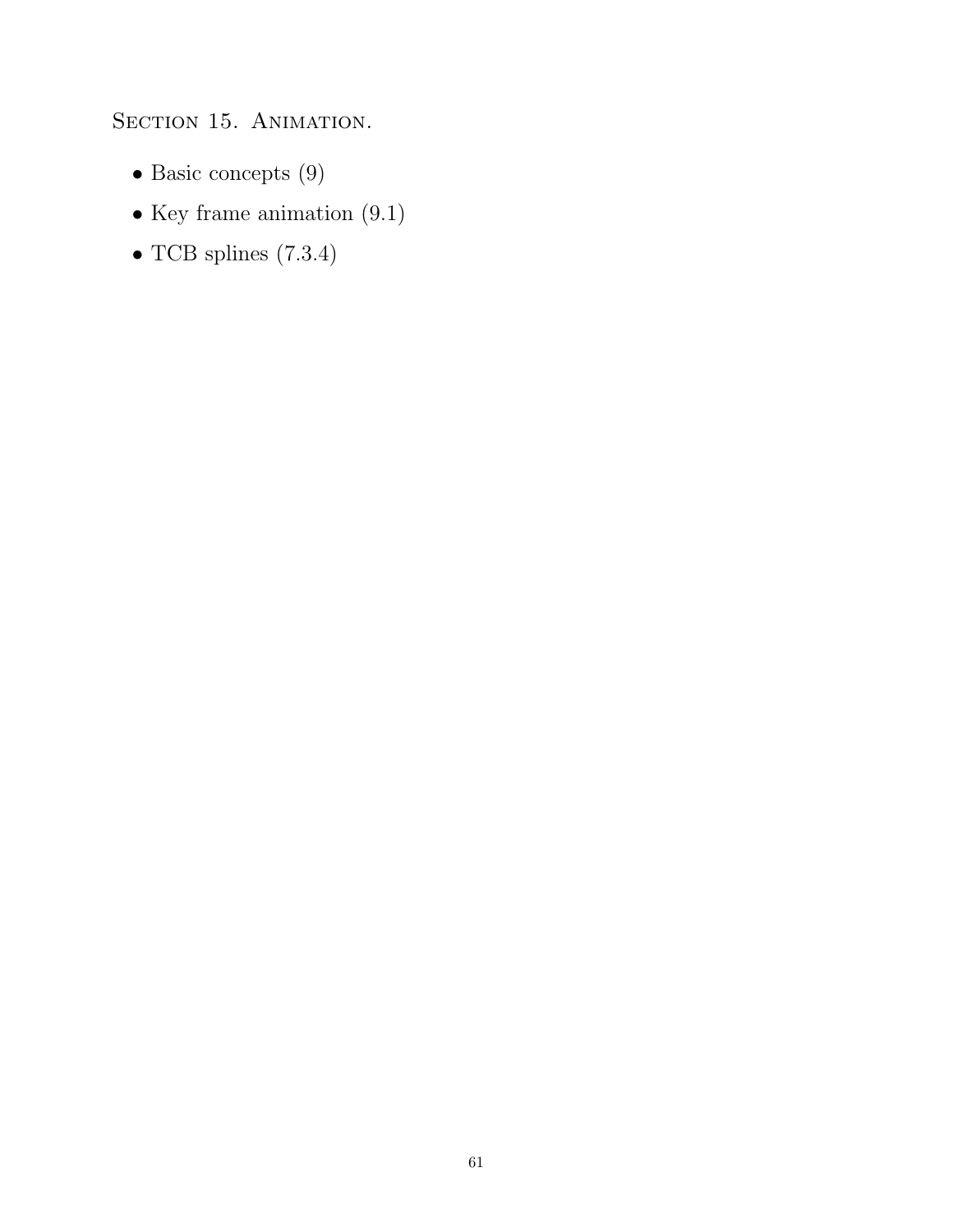• Animation. The process of controlling any time–varying quantity in a scene graph. The implementation in the book uses the concept of a controller attached to a node that modifies the behavior of that node (examples: modifies transforms, model vertex data, render state). During the UpdateGS pass, the UpdateWorldData method is called and gives each controller a chance to modified the data it controls.

Special topics to be discussed: key frame animation, inverse kinematics, skin–and–bones, morphing.

• Key Frame Animation. At a single node in the scene graph, a sequence of transforms with corresponding times is provided, each transform representing a pose of the represented object at its corresponding time. Each time–transform pair is called a key frame or simply key. The animation is obtained by computing the between transforms via some type of interpolation.

In the book implementation, transforms are separated into rotation, translation, and scale. A key frame system allows sequences of each type of transform at a node. It is not required that multiple sequences at a node all have the same number of keys.

Many forms of interpolation can be applied, but in most cases the interpolator is required to be exact; that is, the original keys must lie on the interpolated curve (preserve the artist's data). Most popular:

- Translation. Use TCB splines (Kochanek, Bartels). T is tension which controls how sharply the curve bends at a control point. C is continuity which controls the visual variation in continuity at a control point, B is bias which controls the direction of the path at a control point by computing a weighted combination of one–sided derivatives at the control point.
- Rotation. Use quaternions to represent the rotation matrices. Use SLERP (spherical linear interpolation) or SQUAD (spherical quadratic interpolation).
- **Scale**. Given two scales  $s_0$  and  $s_1$  and a time  $t \in [0, 1]$ , either use a weighted arithmetic mean  $(1-t)s_0 + ts_1$  or a weighted geometric mean  $s_0^{(1-t)} s_1^t$  $\frac{t}{1}$ .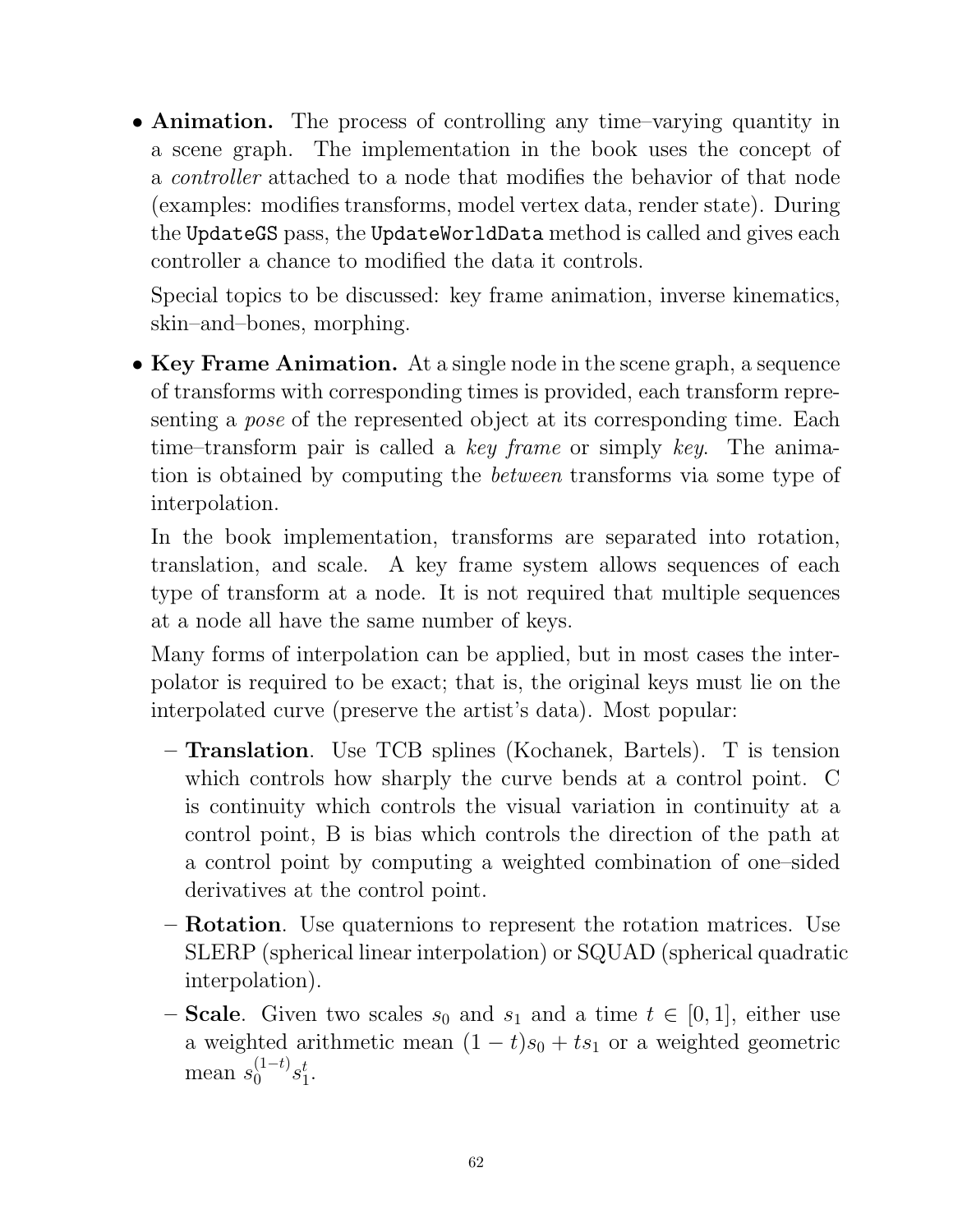• TCB Splines. Given consecutive positions  $\vec{P}_i$  and  $\vec{P}_{i+1}$  and tangent vectors  $\vec{T}_i$  and  $\vec{T}_{i+1}$ , use a Hermite interpolation basis  $H_0(t) = 2t^3 - 3t^2 + 1$ ,  $H_1(t) = -2t^3 + 3t^2$ ,  $H_2(t) = t^3 - 2t^2 + t$ , and  $H_3(t) = t^3 - t^2$  to create a curve

$$
\vec{X}_i(t) = H_0(t)\vec{P}_i + H_1(t)\vec{P}_{i+1} + H_2(t)\vec{T}_i + H_3(t)\vec{T}_{i+1}
$$

for  $t \in [0, 1]$ . Catmull–Rom splines is special case where  $\vec{T}_i = (\vec{P}_{i+1} - \vec{P}_{i+1})$  $\vec{P}_{i-1})/2.$ 

Allow outgoing tangent at  $t = 0$ ,  $\vec{T}_i^0$ . Allow incoming tangent at  $t = 1$ ,  $\vec{T}_{i+1}^1$ . Use incoming tangent instead of  $\vec{T}_i$  and outgoing tangent instead of  $\vec{T}_{i+1}$  in curve formula.

– Introduce tension parameter  $\tau \in [0, 1]$ ,

$$
\vec{T}_i^0 = \vec{T}_i^1 = \frac{1-\tau}{2}\left(\left(\vec{P}_{i+1} - \vec{P}_i\right) + \left(\vec{P}_i - \vec{P}_{i-1}\right)\right).
$$

Catmull–Rom is  $\tau = 0$ . Increase  $\tau$  tightens the curve at the control point. Decrease  $\tau$  slackens the curve.

– Introduce continuity parameter  $\gamma \in [-1, 1],$ 

$$
\vec{T}_{i}^{0} = \left(\frac{1-\gamma}{2}\left(\vec{P}_{i+1} - \vec{P}_{i}\right) + \frac{1+\gamma}{2}\left(\vec{P}_{i} - \vec{P}_{i-1}\right)\right)
$$

and

$$
\vec{T}_i^1 = \left(\frac{1+\gamma}{2}\left(\vec{P}_{i+1} - \vec{P}_i\right) + \frac{1-\gamma}{2}\left(\vec{P}_i - \vec{P}_{i-1}\right)\right).
$$

Curve tangent is continuous when  $\gamma = 0$ . Increase  $\gamma$  to produce a corner in the curve. Direction of corner depends on sign of  $\gamma$ .

– Introduce bias parameter  $\beta \in [-1, 1],$ 

$$
\vec{T}_i^0 = \vec{T}_i^1 = \left(\frac{1-\beta}{2}\left(\vec{P}_{i+1}-\vec{P}_i\right) + \frac{1+\beta}{2}\left(\vec{P}_i-\vec{P}_{i-1}\right)\right).
$$

Equally weighted one–sided tangents when  $\beta = 0$ . For  $\beta$  near -1, outgoing tangent dominates the direction of the path. For  $\beta$  near 1, incoming tangent dominates the direction of the path.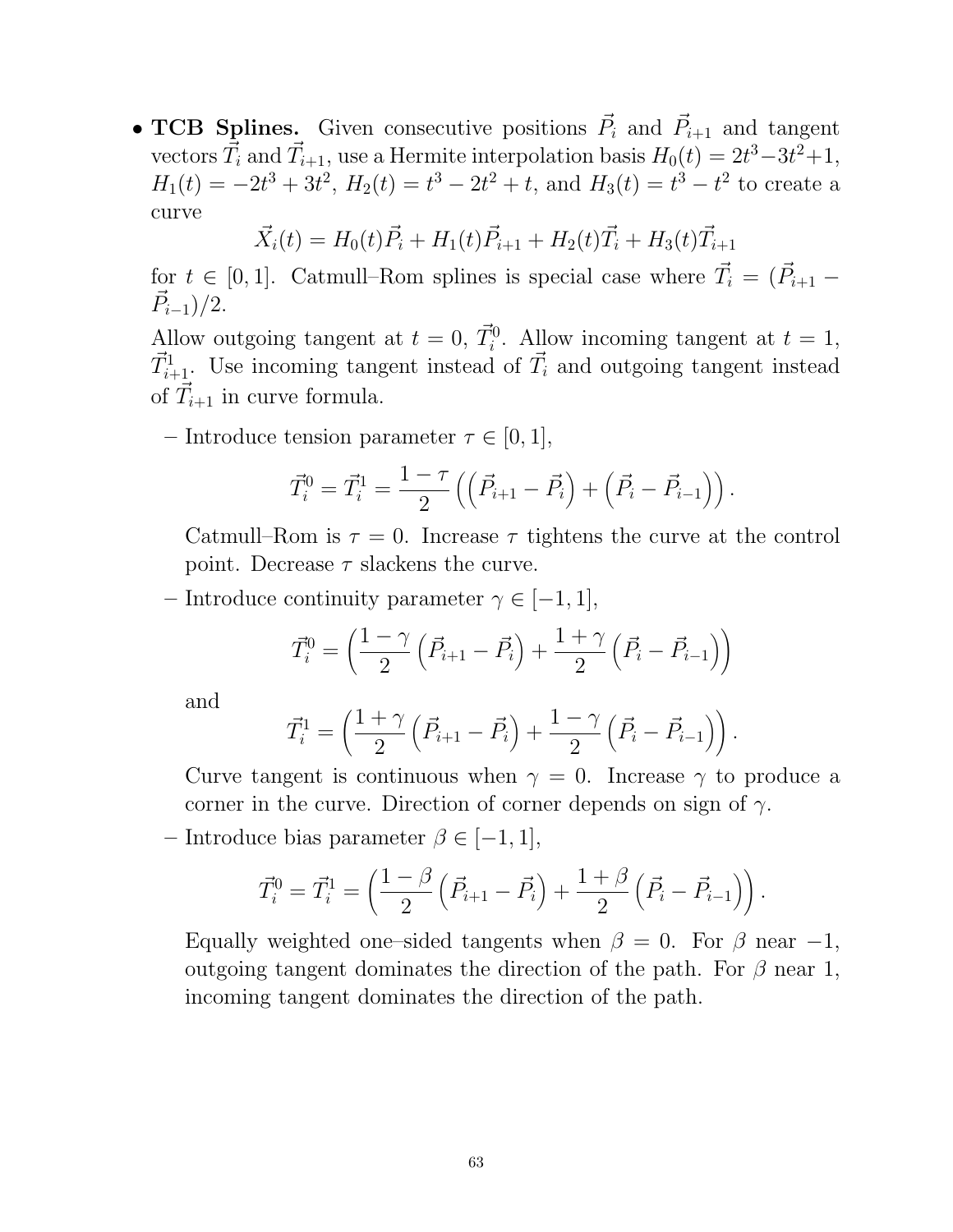– Combine all three parameters

$$
\vec{T}_i^0 = \left( \frac{(1-\tau)(1-\gamma)(1-\beta)}{2} \left( \vec{P}_{i+1} - \vec{P}_i \right) + \frac{(1-\tau)(1+\gamma)(1+\beta)}{2} \left( \vec{P}_i - \vec{P}_{i-1} \right) \right)
$$

and

$$
\vec{T}_i^1 = \left( \frac{(1-\tau)(1+\gamma)(1-\beta)}{2} \left( \vec{P}_{i+1} - \vec{P}_i \right) + \frac{(1-\tau)(1-\gamma)(1+\beta)}{2} \left( \vec{P}_i - \vec{P}_{i-1} \right) \right).
$$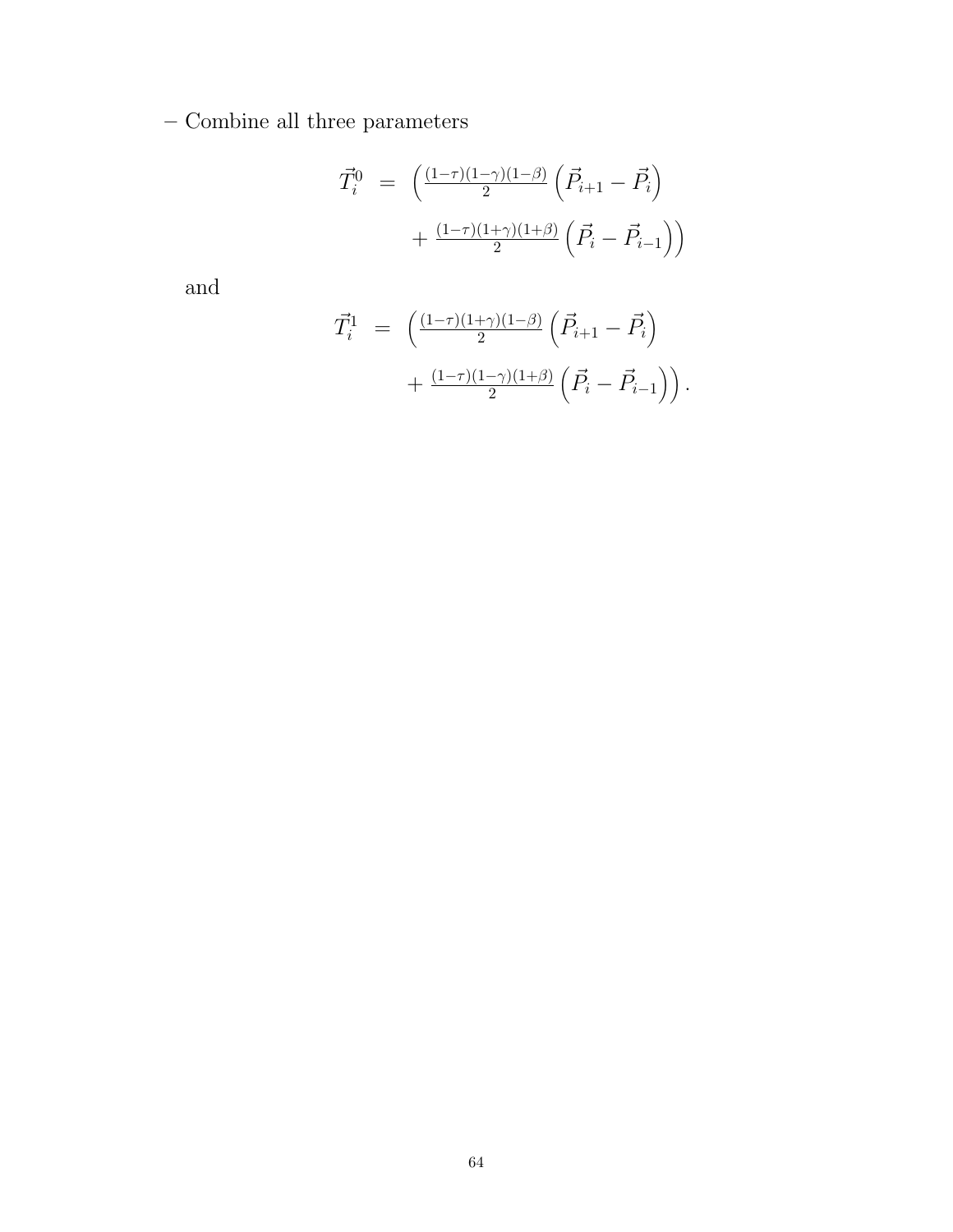SECTION 16. ANIMATION.

- $\bullet$  Quaternions (2.3)
- Representations of rotations (space/time trade offs)
- Interpolation of rotations  $(9.1.4)$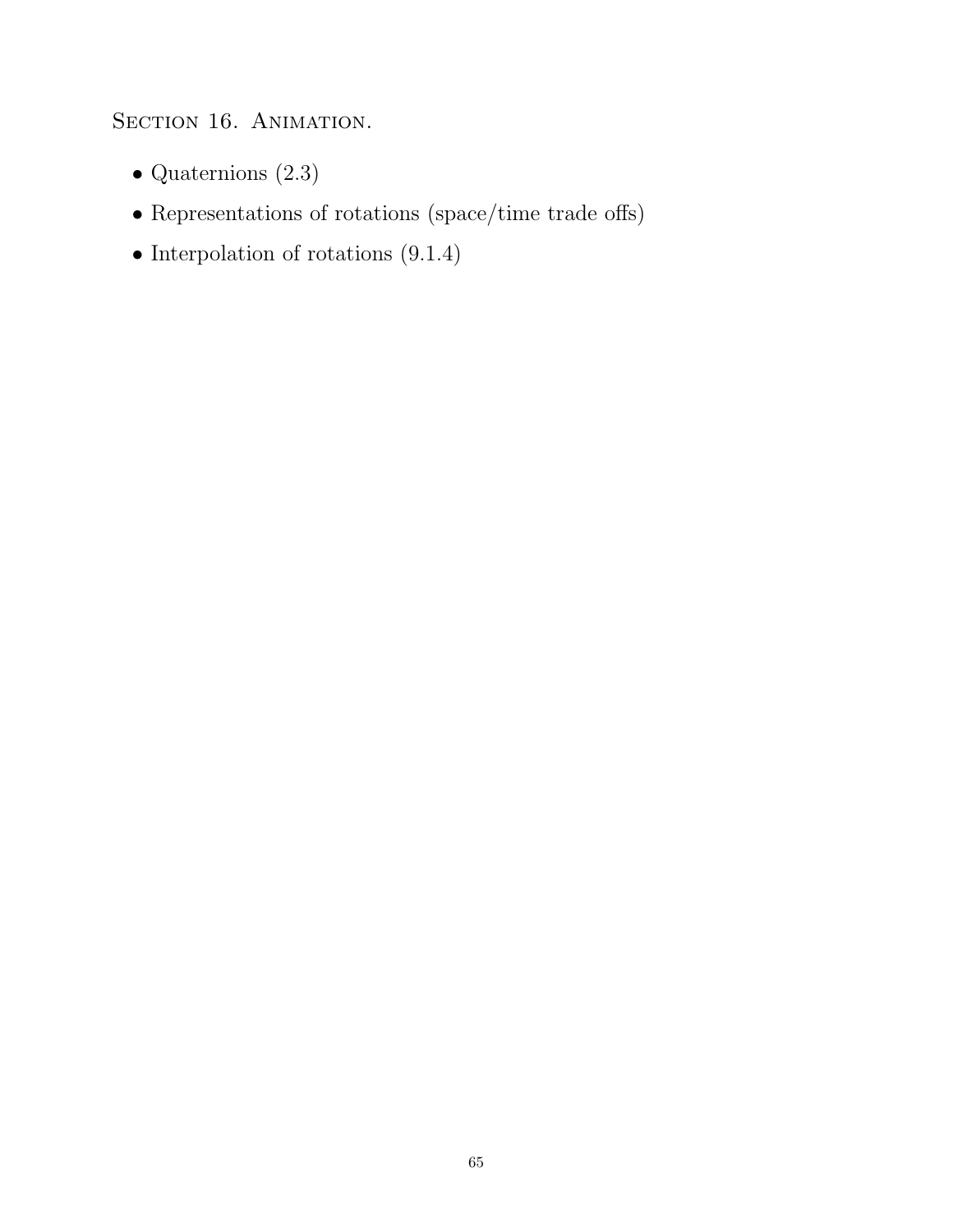• Quaternions. Given a rotation about an axis  $\vec{U} = (u_0, u_1, u_2)$  by angle θ, the quaternion representing the rotation is  $q = cos(\theta/2) + U sin(\theta/2)$ where  $\hat{U} = u_0 i + u_1 j + u_2 k$  (proof is detailed).

Game engine libraries typically have conversions between rotation matrices, axis–angle form, and quaternions. Which form is 'better'? Another set of trade offs. Memory: Rotation matrices use 9 float. Quaternions and angle–axis each use 4 floats.

- Transforming.
	- **Matrix form.**  $R\vec{V}$  uses  $9m + 6a$ . Total = 15 ops.
	- Angle–axis form.

$$
R\vec{V} = \vec{V} + (\sin \theta)\vec{U} \times \vec{V} + (1 - \cos \theta)\vec{U} \times (\vec{U} \times \vec{V}).
$$

Need to compute  $sin(\theta)$  and  $cos(\theta)$ . Using math libs, can be very expensive. Can use polynomial approximations or tables instead.

Precompute  $\sin \theta$  and  $1 - \cos \theta$ . Increase memory usage to 6 floats (still cheaper than matrices).  $\vec{U} \times \vec{V}$  uses  $6m + 3a$ .  $\vec{U} \times (\vec{U} \times \vec{V})$  uses  $6m + 3a$ . Multiply each of the cross products by a scalar,  $6m$ . Add three vectors, 6a. Total =  $18m + 12a = 30$  ops.

- Quaternion form.  $R\vec{V}$  computed as the imaginary part of  $q\hat{V}q^*$ . Product of two quaternions uses  $16m + 12a$ . But  $\hat{V}$  has no real part, so  $q\hat{V}$  takes  $12m+8a$ . Product  $(q\hat{V})q^*$  has no real part, uses  $12m+9a$ . Total =  $24m + 17a = 41$  ops.

However, conversion from quaternion to matrix uses  $12m + 12a$  operations. Matrix form uses 15 ops, so Total  $=$  39 ops.

For transforming  $N$  vectors, matrix form uses  $15N$  operations, angleaxis form uses 30N operations, quaternion form uses  $24 + 15N$  operations. Unfortunately, hardware T & L cards require matrices, not quaternions.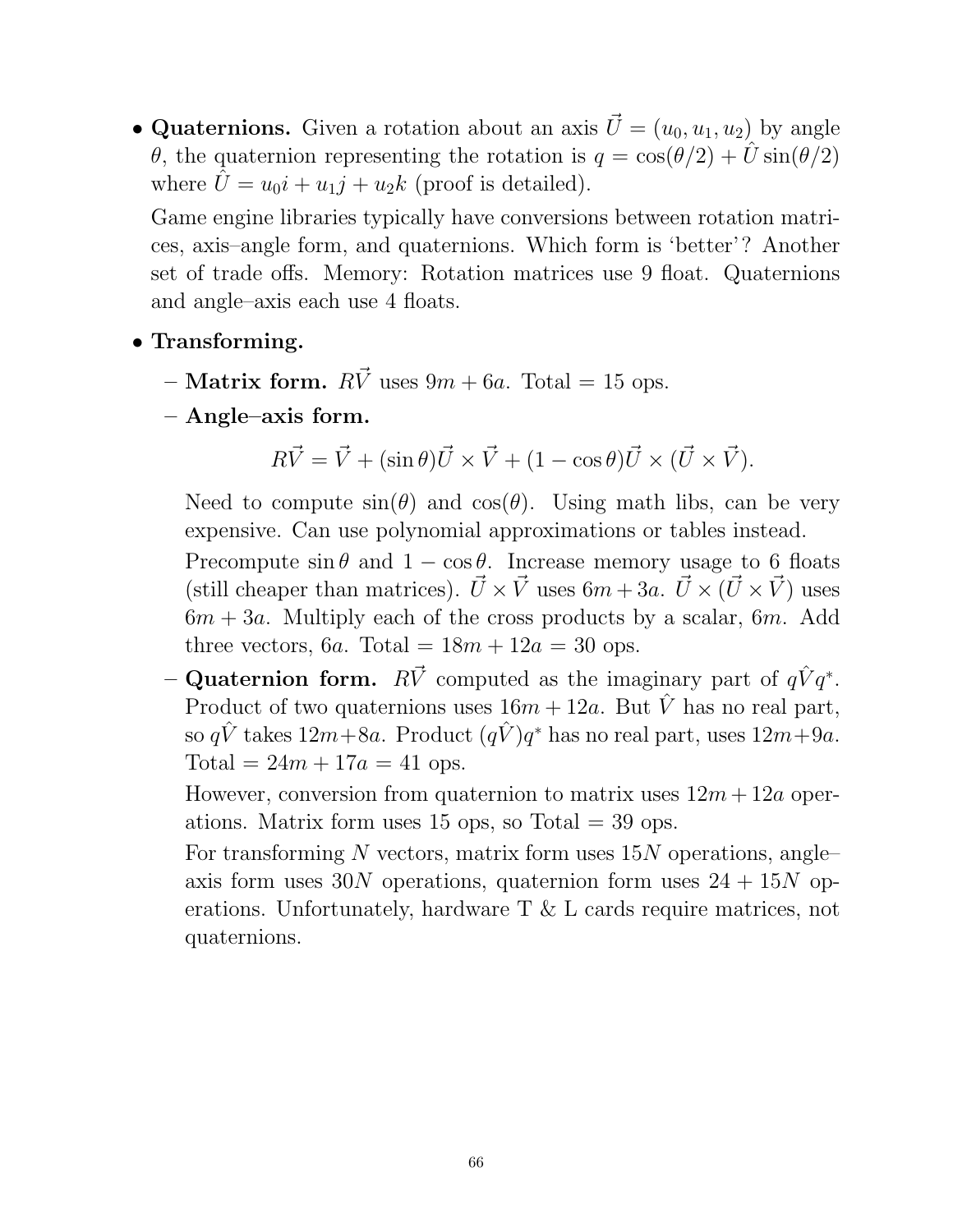- Interpolation. Neither the rotation form nor angle–axis form lead to a natural form of interpolation. Quaternions do. Need to interpolate points on the unit hypersphere in 4D.
- Slerp. Spherical linear interpolation. Motivation in 2D. Given two points  $p$  and  $q$  on the unit circle, what is the parameterization of the shortest arc between them,  $f(t; p, q)$  for  $t \in [0, 1]$ , that has 'constant speed'. Turns out to be

$$
f(t) = \frac{\sin((1-t)\theta)p + \sin(t\theta)q}{\sin\theta}
$$

where  $\theta$  is the angle between p and q. It can be shown that  $|f'(t)| =$  $|\theta/\sin\theta|$ , a constant.

Same formula works even if  $p$  and  $q$  are unit vectors in higher dimensions.

• **Squad.** Spherical quadratic interpolation. Higher–degree fit of points (really a cubic interpolation), get a smoother fit, but requires 3 Slerps. Can modify to support TCB style interpolation.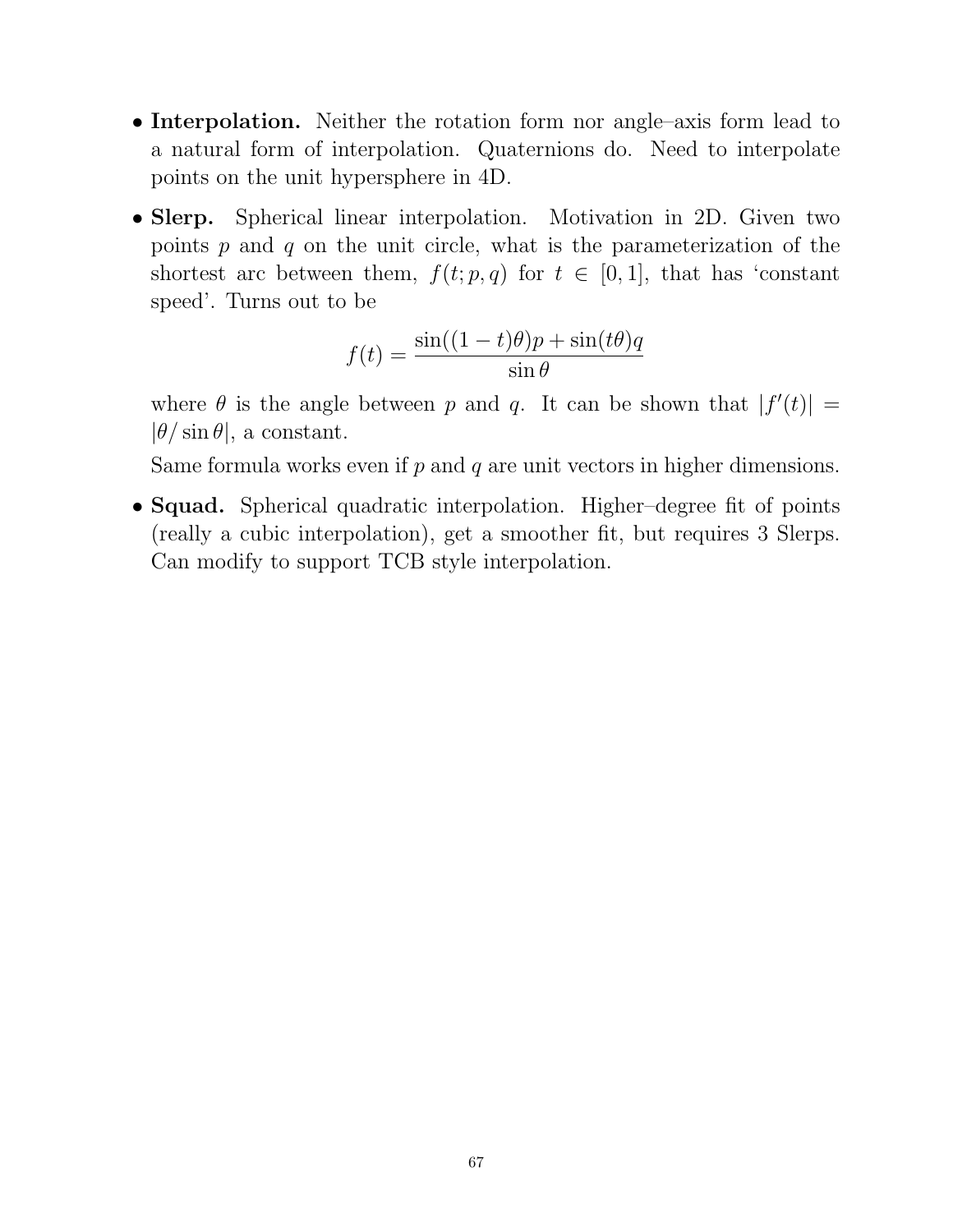## SECTION 17. ANIMATION.

- $\bullet$  Kinematics, forward and inverse  $(9.2)$
- $\bullet$  Skinning (9.3)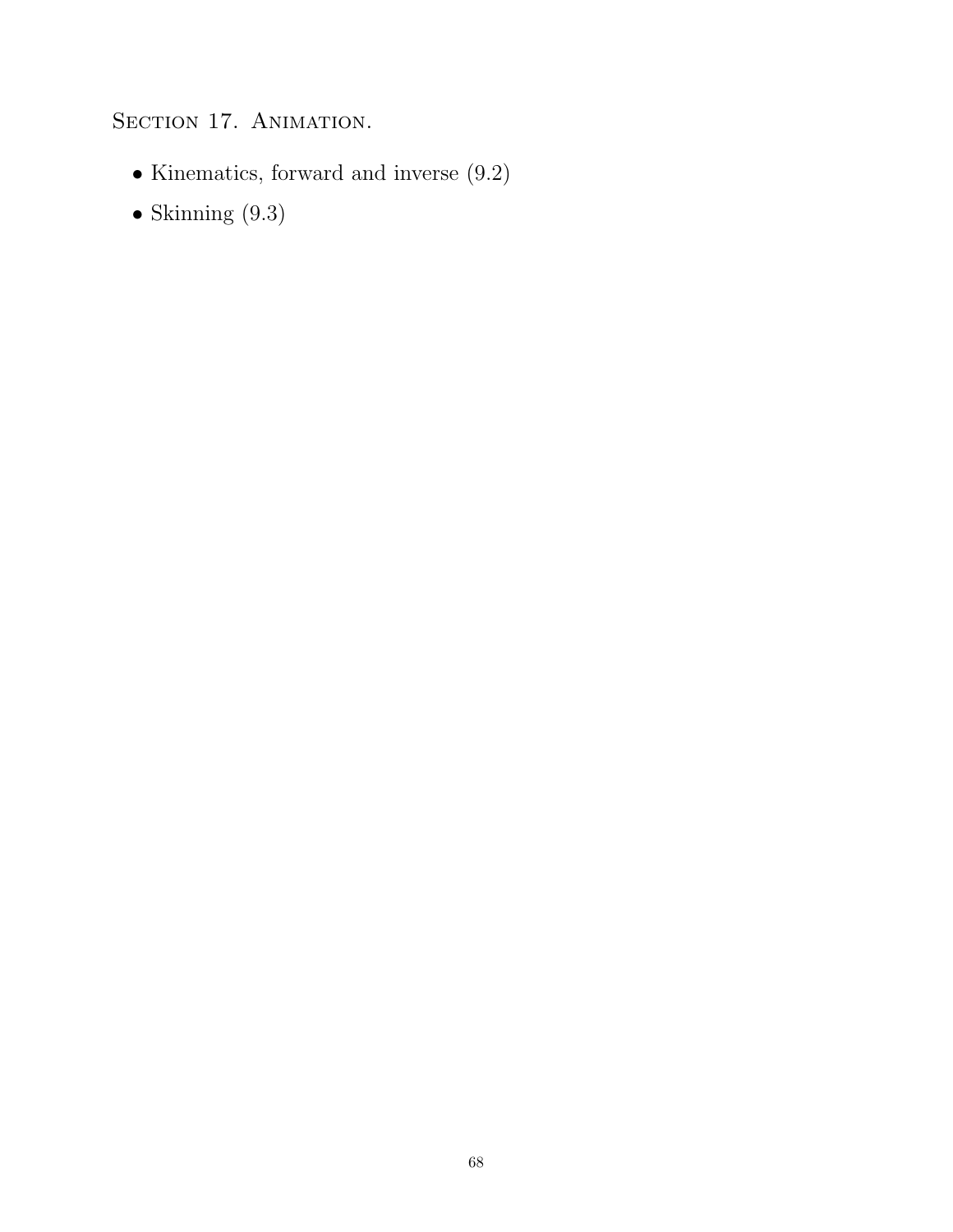- Kinematics. The study of motion without considerations of mass or forces. Consider a polyline  $\vec{P}_i$  for  $0 \leq i \leq n$ . Write as  $\vec{P}_{i+1} = \vec{P}_i + L_i \vec{U}_i$ . Last point  $\vec{P}_n$  is a function of lengths  $L_i$  and unit directions  $\vec{U}_i$  for  $0 \leq i < 1$ n. The polyline is called a *manipulator* and  $\vec{P}_n$  is called an *end effector*. Each  $\vec{U}_i$  can be represented in a coordinate system with origin  $\vec{P}_i$  and axis directions stored as the columns of a rotation matrix  $R_i$ . Given an Euler angle factorization of  $R_i$ , the corresponding angles are called the *joint* angles of the manipulator. So  $\vec{U}_i = \vec{U}_i(\alpha_i, \beta_i, \gamma_i)$  and  $\vec{P}_n = \vec{P}_n(\vec{L}, \vec{\alpha}, \vec{\beta}, \vec{\gamma})$ .
- Forward Kinematics. Given  $L_i$  and  $\vec{U}_i$ , compute  $\vec{P}_n$ .
- Inverse Kinematics. Given  $\vec{P}_n$ , determine the  $L_i$  and  $\vec{U}_i$  that yield the point if possible. If not, try to get "close enough". Given the desired goal  $\vec{G}$ , want to find a set of parameters to minimize  $|\vec{P}_n(\vec{L}, \vec{\alpha}, \vec{\beta}, \vec{\gamma}) - \vec{G}|$ . The problem is that there may be no solution or there may be multiple solutions (possibly infinitely many).

In practice, the lengths  $\vec{L}$  are fixed and the goal  $\vec{G}$  varies continuously with time. Last set of joint angles of the manipulator is used as a starting point for computing the next set of joint angles (take what you get, constrain the parameters).

- Variations. Multiple goals (finite set of points, line, plane). Multiple end effectors. Tree manipulator. Physics parameters associated with manipulator (spring–like, elastic, damped motion).
- Cyclic Coordinate Descent. Method of solving the inverse kinematics problem. Minimize  $|\vec{P}_n - \vec{G}|$  a joint at a time. Multiple passes made over the manipulator until some stopping criteria are met.

Example. Initial point of manipulator is  $\vec{I}$ , end effector is  $\vec{E}$ , goal is  $\vec{G}$ . For unconstrained rotation, want  $\vec{E}$  on line containing  $\vec{I}$  and  $\vec{G}$ . For rotation constrained to a plane  $\vec{N} \cdot (\vec{X} - \vec{I}) = 0$  (one degree of freedom), want  $\vec{E}$  on line containing  $\vec{I}$  and the projection of  $\vec{G}$  onto the plane.

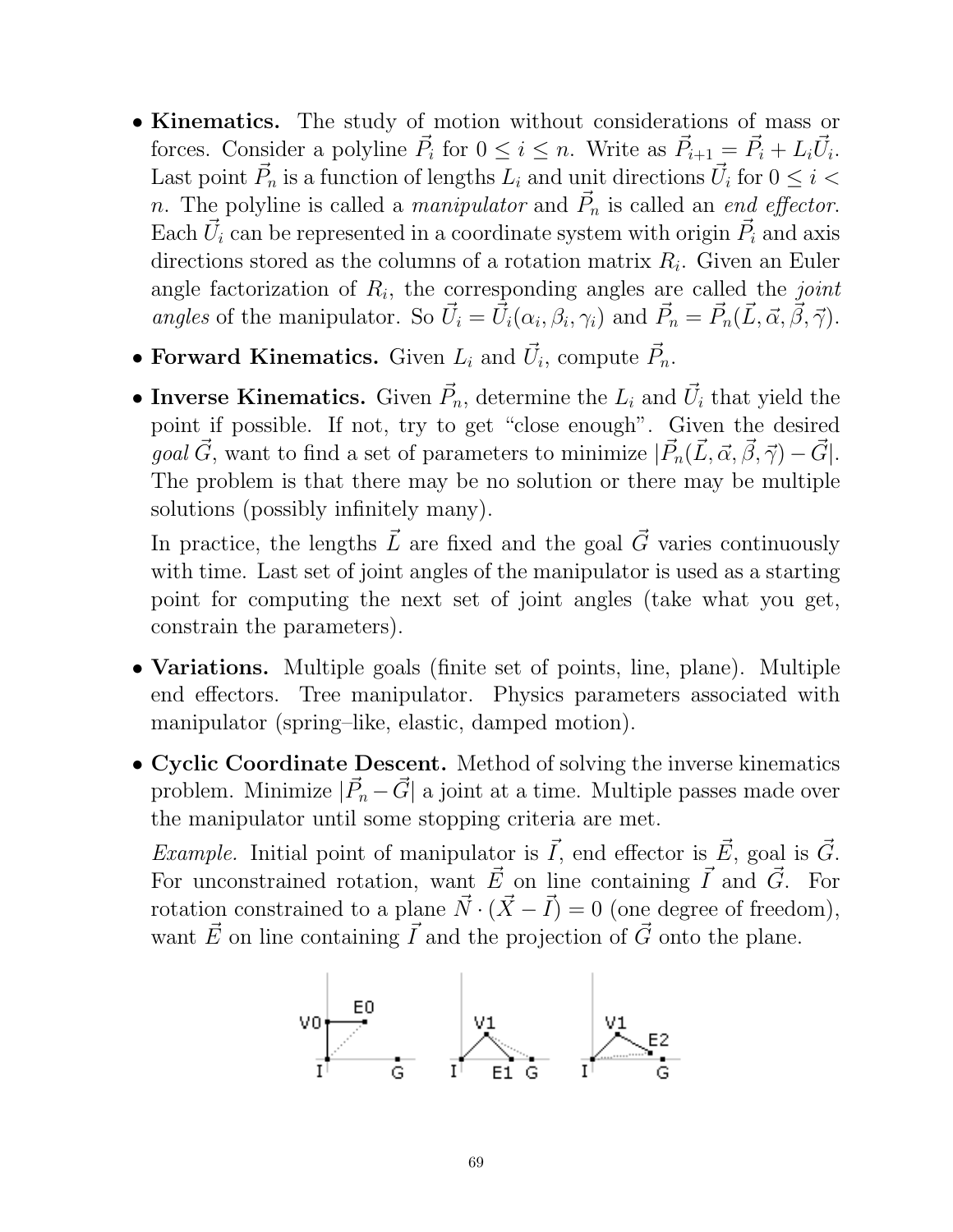• Skinning. A *skin* is a triangle mesh whose world vertices are computed based on their relationship to a set of bones (transforms). Each bone has a list of vertices it affects. Each affected vertex has an offset  $\vec{P}$  relative to the bone and a weight  $w$ . The incremental contribution to the final vertex is

$$
w\left(\sigma R\vec P + \vec T\right)
$$

where the bone has world scale  $\sigma$ , world rotation  $R$ , and world translation  $\vec{T}$ . Since the world vertices are computed for the skin, the skin and bones should share a common parent, but the world transform for the skin must be set to the identity (bones observe the world transform at the common parent, skin ignores it).

Update is

- Move the bones by changing their local transforms.
- Update the scene graph to propagate transforms down the hierarchy. The bones are updated first, the skin mesh second.
- When the skin mesh is visited, the world vertices are computed by iterating over all bones. For each bone, contributions are computed for the vertices it affects.
- The skin mesh is sent to the renderer for drawing, but the renderer is told the world transform is the identity.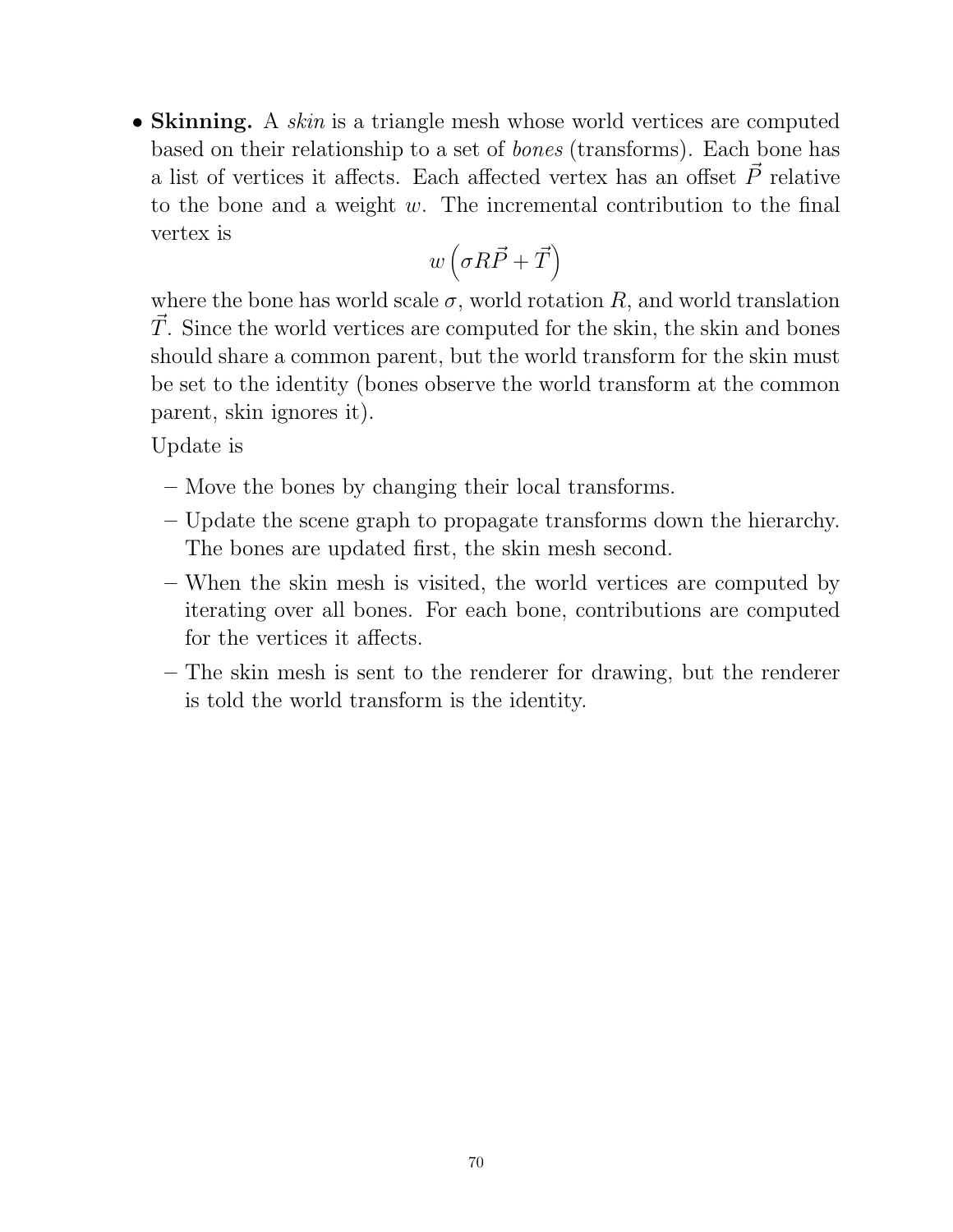```
bool MgcSkinController::Update (MgcReal)
{
    // The skin vertices are calculated in the bone world
    // coordinate system. The bone world coordinates already
    // includes the world transform of the common parent, so
    // the world transforms for the skin mesh should be the
    // identity.
    MgcGeometry* pkGeom = (MgcGeometry*) m_pkObject;
    pkGeom->SetWorldTransformToIdentity();
    // set all vertices to the zero vector
    MgcVector3* akVertex = pkGeom->Vertices();
    memset(akVertex,0,pkGeom->GetVertexQuantity()*sizeof(MgcVector3));
    // update dependent vertices for each bone
    for (unsigned int uiB = 0; uiB < m_uiBoneQuantity; uiB++)
    { MgcNode* pkBone = m_apkBone[uiB];
        MgcMatrix3 kSRot = pkBone->WorldScale()*pkBone->WorldRotate();
        unsigned int uiVMax = m_auiSkinVertexQuantity[uiB];
        SkinVertex* pkSV = m_aakSkinVertex[uiB];
        for (unsigned int uiV = 0; uiV < uiVMax; uiV++, pkSV++)
        { MgcVector3 kVTrn = kSRot*pkSV->m_kOffset +
                pkBone->WorldTranslate();
            akVertex[pkSV->m_uiIndex] += pkSV->m_fWeight*kVTrn;
        }
    }
    // update vertex normals if the skin has them
    if ( pkGeom->Normals() ) pkGeom->UpdateModelNormals();
    pkGeom->UpdateModelBound();
    // controller computes world transform
    return true;
}
```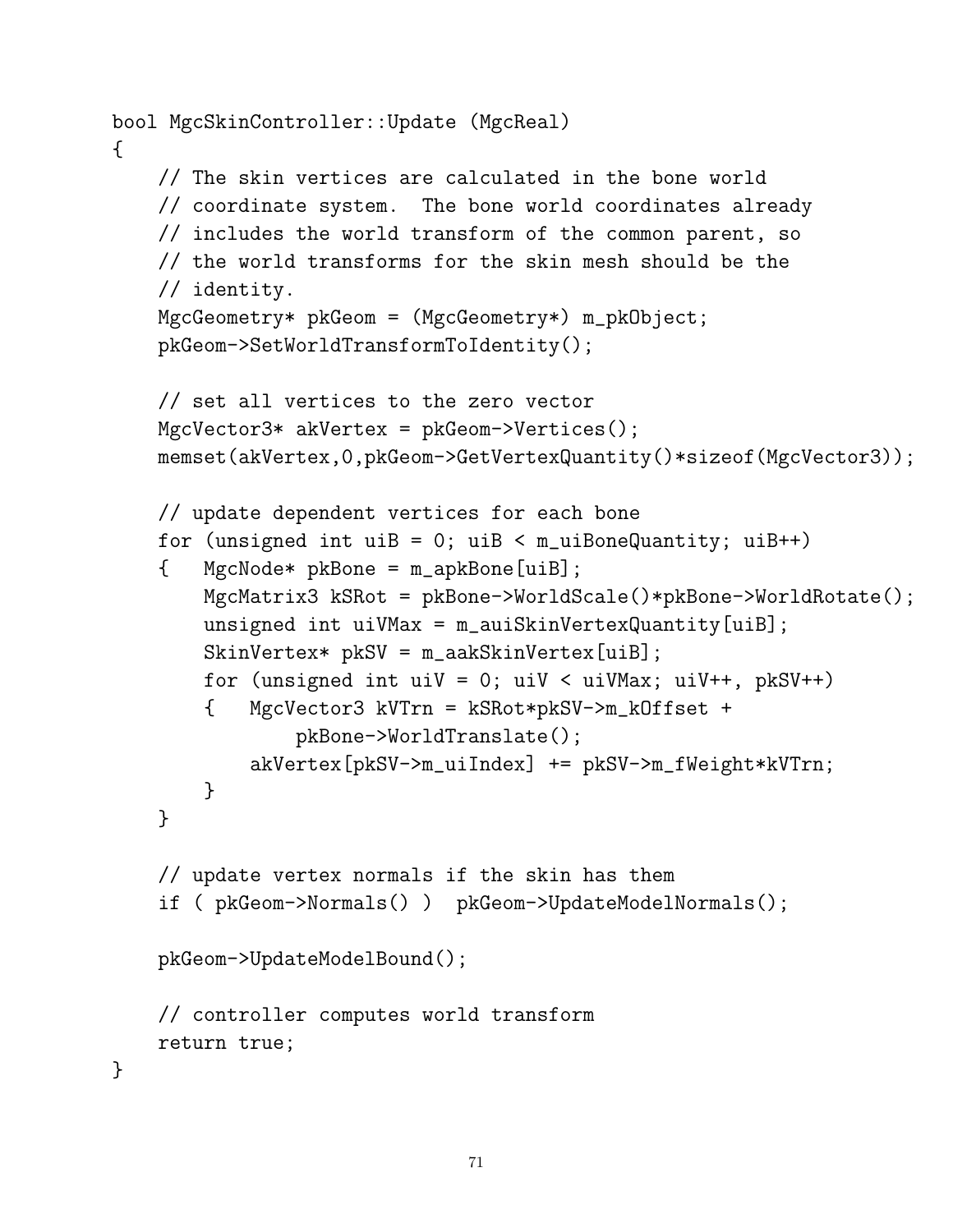## SECTION 18. LEVEL OF DETAIL.

- Basic concepts (10, 10.1, 10.2)
- Line mesh decimation (not in book, use PolylineReduction.pdf)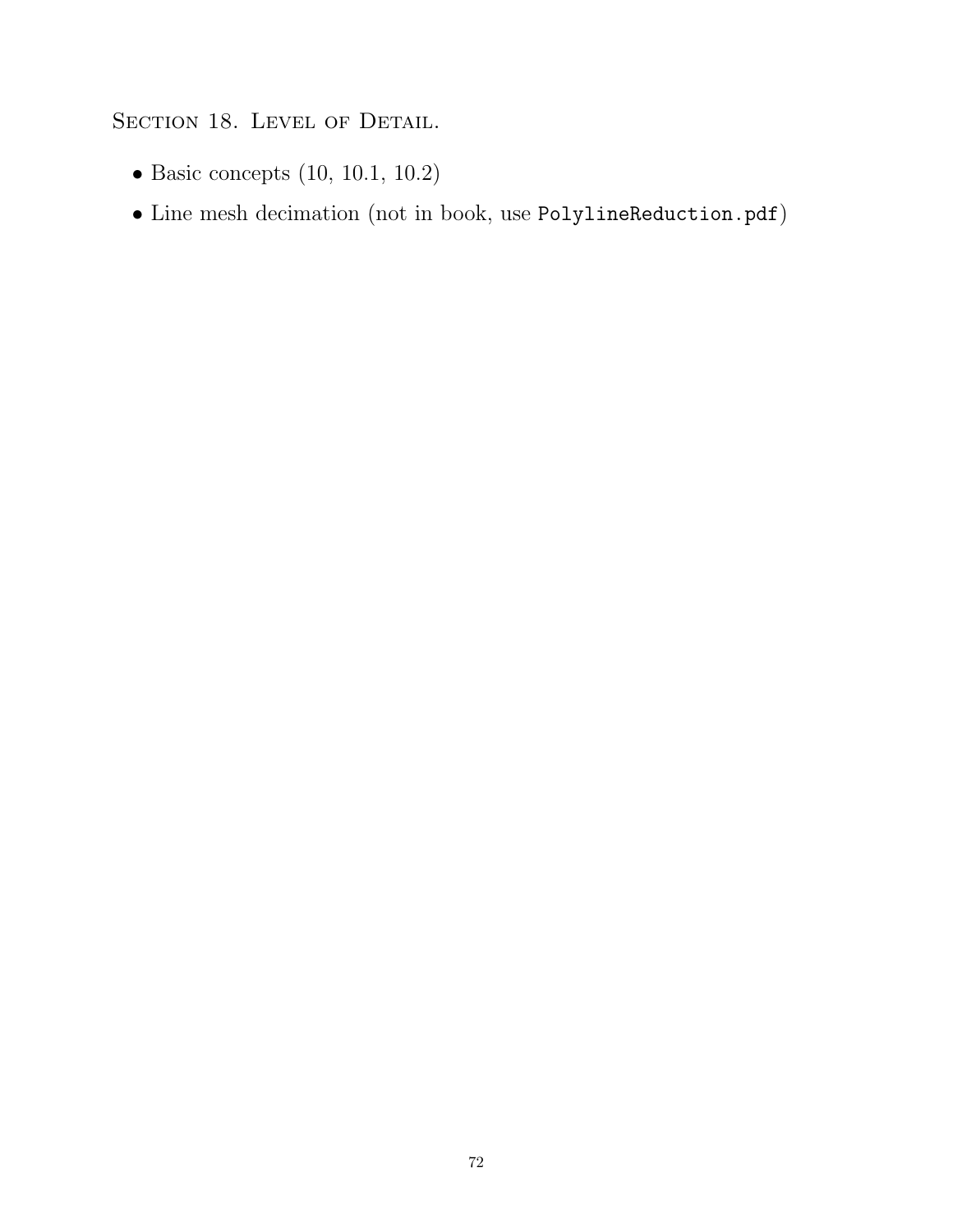- Level of Detail. An object near the eye point require a large number of triangles to make it look realistic. The number of pixels covered by the rendered object is also large. If the object is far from the eye point, the number of pixels covered by the rendered object is small. The triangle– to–pixel ratio increases dramatically. No need to spend many cycles just to draw a few pixels.
	- Sprites/Billboards. 2D representations of 3D objects are used to reduce the complexity of the object. Example: Trees typically drawn as pair of rectangles with alpha blended textures, the pair intersecting in an 'X'. Example: Grandstands in a race. Audience typically drawn as rows of rectangular billboards that always face the camera.
	- Discrete Level of Detail. Create multiple representations of the same objecte. Use a switch node to select which one drawn. Selection based on distance of LOD center from eye point. Difference in triangle counts between consecutive models is typically large. Artists generate these, takes time.
	- Continuous Level of Detail. In the context of triangle decimation, really a discrete level of detail, but the difference in triangle count between models is small. Typically generated procedurally off line. Generating a good set of texture coordinates and normals can be difficult.
	- Infinite Level of Detail. Given a surface representation, tessellate as finely as you have the time. Typically generated at run time.
- Line Mesh Decimation. To illustrate the basic concepts for triangle mesh decimation, consider line meshs in the plane. Simplest example is an nonintersecting open polyline or a closed polyline that is a simple closed curve. Given three consecutive vertices  $\vec{X}_{i-1}$ ,  $\vec{X}_i$ ,  $\vec{X}_{i+1}$ , compute the distance from  $\vec{X}_i$  to segment  $\langle \vec{X}_{i-1}, \vec{X}_{i+1} \rangle$ . If distance small compared to segment length, then the middle point is a good candidate for removal from the polyline. The ratio of distance to length is a weight assigned to the middle vertex. Compute weights for all points, remove the point of minimum weight. For an open polyline, assign infinite weight to the end points to keep it from shrinking. For a line mesh with points shared by three or more edges, assign such points infinite weight to preserve the topology.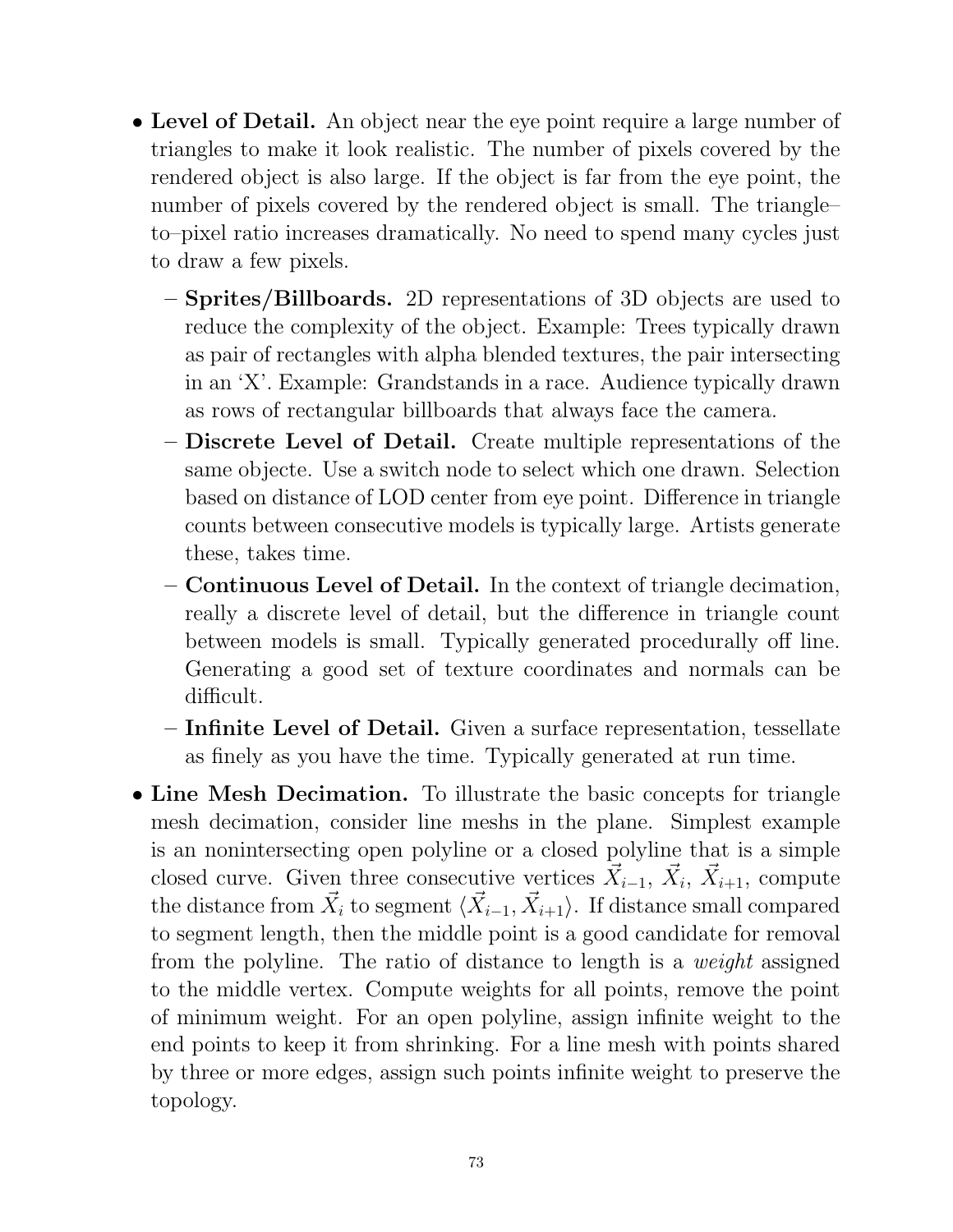- Simple Algorithm. Apply the reduction recursively. Compute the weights for all vertices. Remove the vertex of minimum weight to obtain a new polyline. Repeat the reduction on the new polyline. This is an  $O(N^2)$  algorithm for N vertices.
- Faster Algorithm. When processing the reduced polyline, no need to recalculate weights at vertices that were unaffected by the reduction. In fact, if  $\vec{X}_i$  is removed, only the weights change at  $\vec{X}_{i-1}$  and  $\vec{X}_{i+1}$ . Can do in constant time. But you still need to search for the minimum weight, an  $O(N)$  operation. You still have  $O(N^2)$  for full reduction, but the constant in the asymptotics is smaller.
- Even Better. Use a min heap data structure that supports  $O(1)$  lookup. Removal of minimum from heap requires  $O(logN)$  update. Initial heap sorting takes  $O(N \log N)$  time. When weights change, internal heap values change; heap can be updated in  $O(logN)$  time when this happens (not a standard heap operation). If you have to search for the heap nodes corresponding to the changed weights, in worst case that is  $O(N)$ . However, you can store heap indices with the vertex information to support  $O(1)$  lookup of the changed items. Full reduction is therefore  $O(NlogN)$ . For nonintersecting polylines (at most 2 edges per vertex), the heap node information is

```
HeapRecord
{
   int V; // vertex index
   int H; // heap index
   float W; // vertex weight
   HeapRecord* L; // points to left vertex neighbor
   HeapRecord* R; // points to right vertex neighbor
}
```
Is more complicated with general line meshes.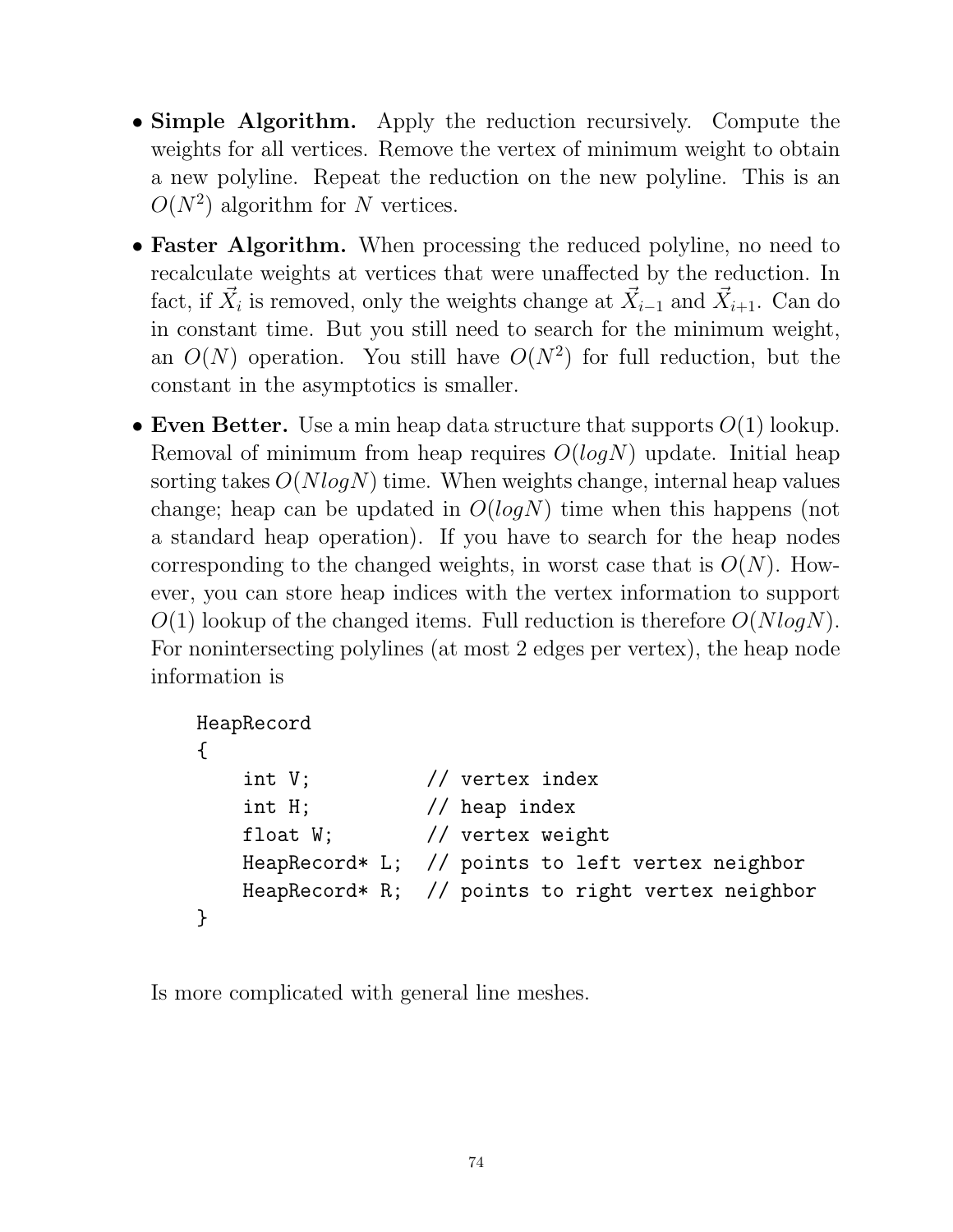Example (see PolylineReduction.pdf file). Polygon is



Initial heap binary tree is

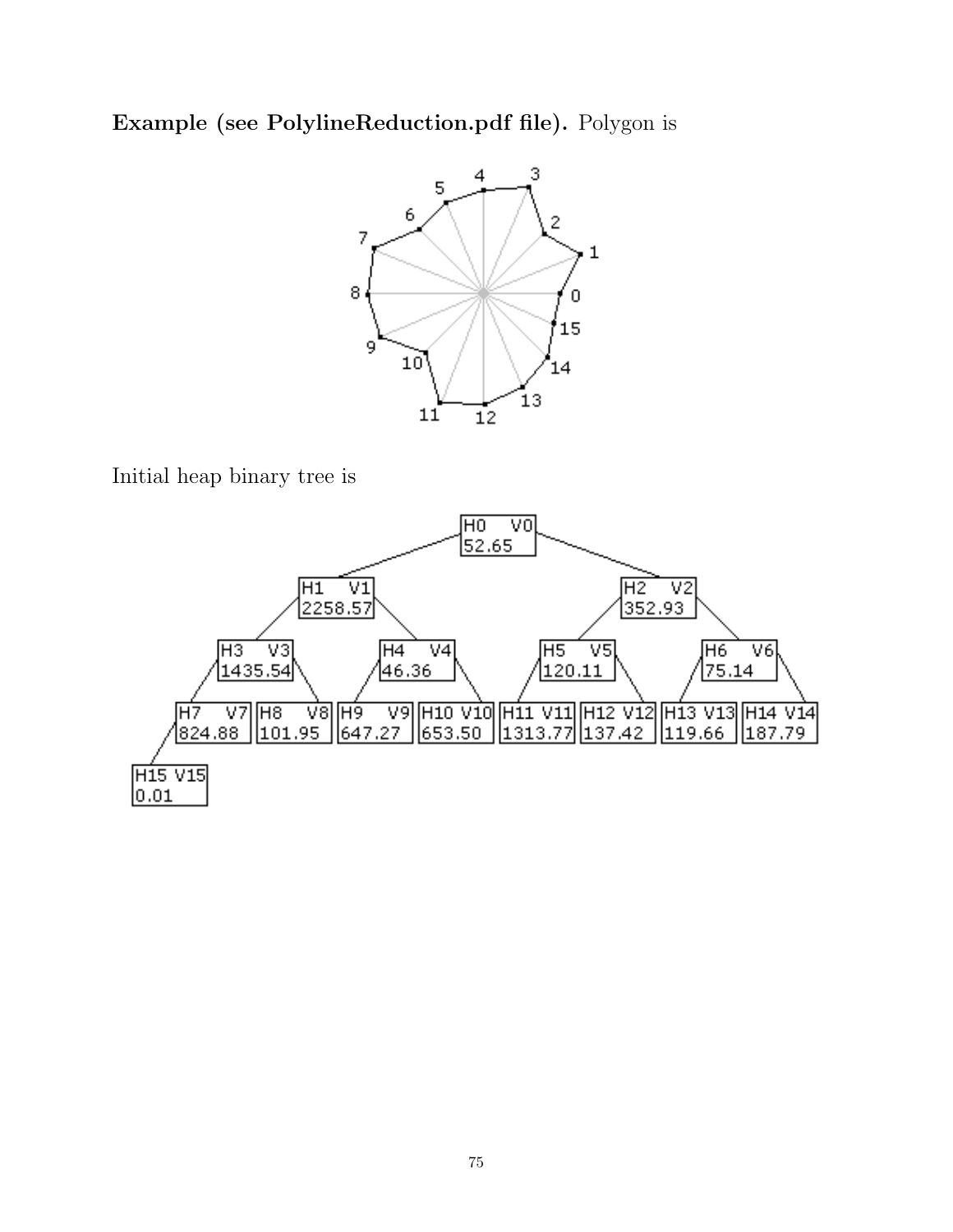Sorted heap is



Remove minimum (vertex 15)



Update to restore to heap

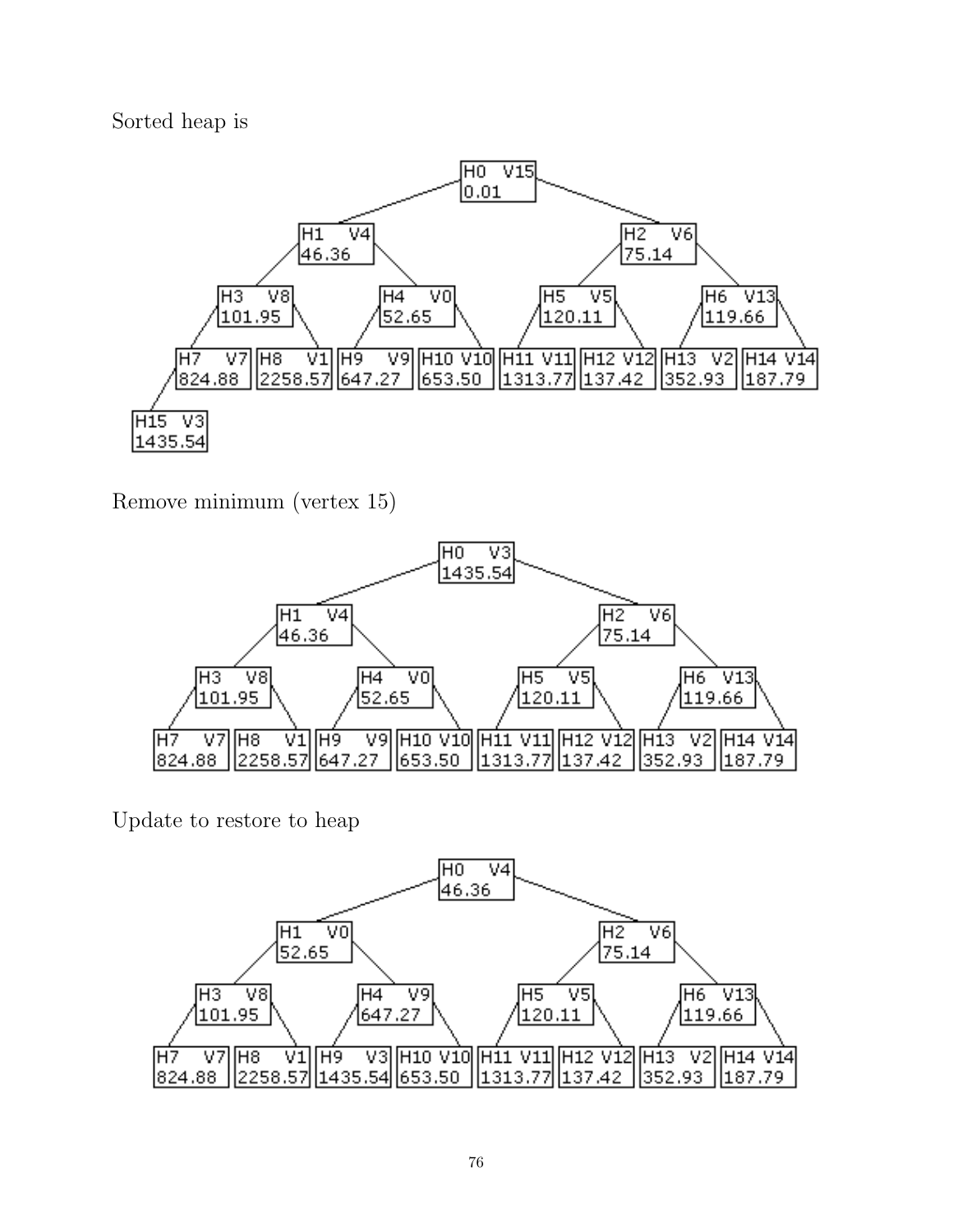Weights at vertices 0 and 14 change (no update needed)



Remove minimum (vertex 4)



Weights at vertices 3 and 5 change (update needed at 5)

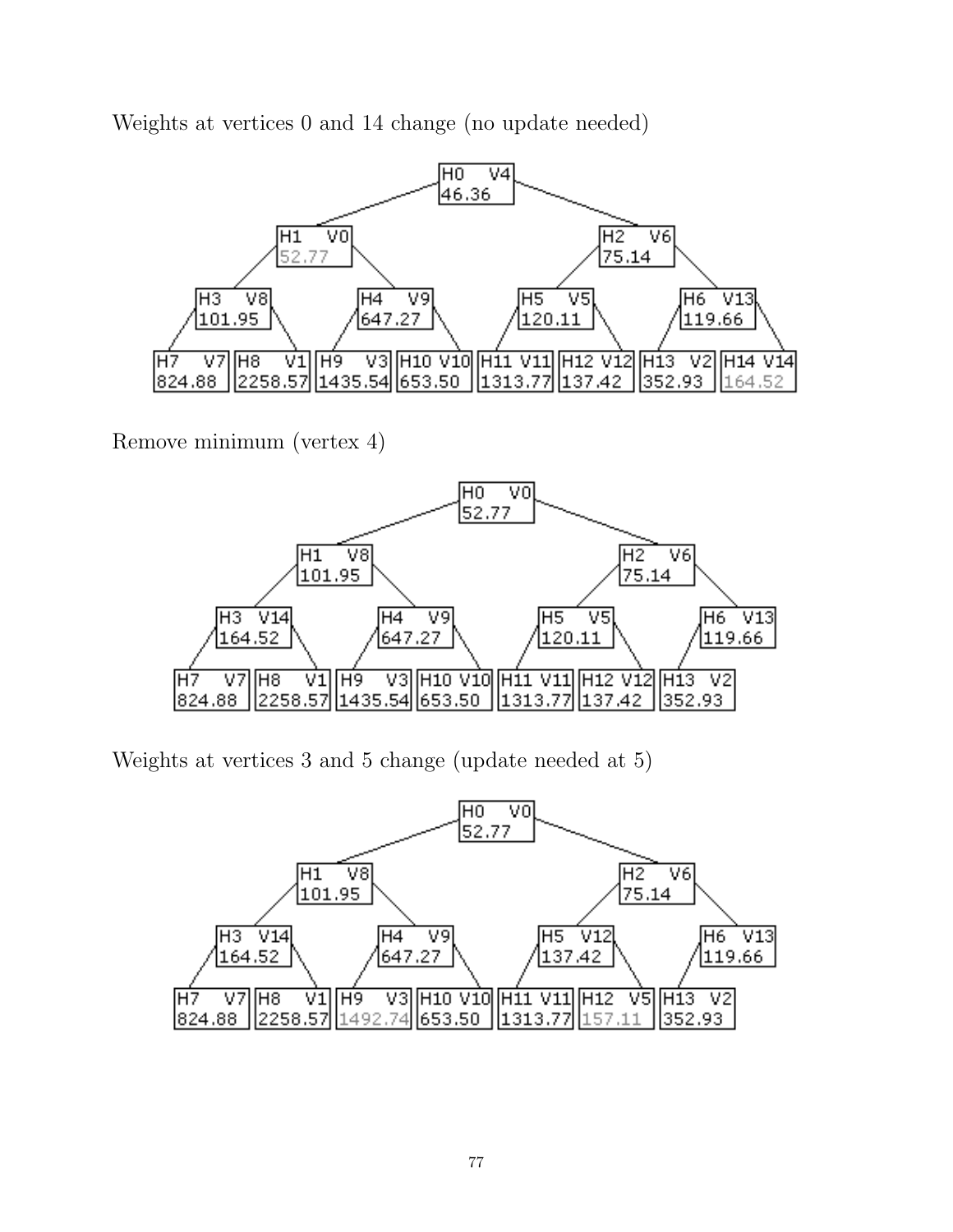- Dynamic change in LOD. The reduction for a nonintersecting polyline generated a sequence of vertices to be removed. The heap record used a doubly–linked list for representing the polyline. At run time you can avoid the list handling and store edge connectivity in an array. For n vertices, array has  $2n - 2$  entries grouped in pairs for open polyline,  $2n - 1$  entries for closed polyline. Sort the index pairs so that the first edge removed is the last edge in the array.
	- Decrease LOD. Decrement edge–pair quantity by 1, replace appropriate index in first part of array by the removed vertex index.
	- Increase LOD. Increment edge–pair quantity by 1, restore appropriate index in first part of array. This requires remembering where you changed the index with each collapse. Can compute this mapping once (at decimation time), then just use during run time.
- Vertex Reordering. Permute the vertex array so that the first vertex removed is the last vertex in the array. Requires remapping the edge connectivity array. Supports batch transforming of contiguous blocks of vertices. Increase or decrease in LOD requires simply an increment or decrement of vertex quantity.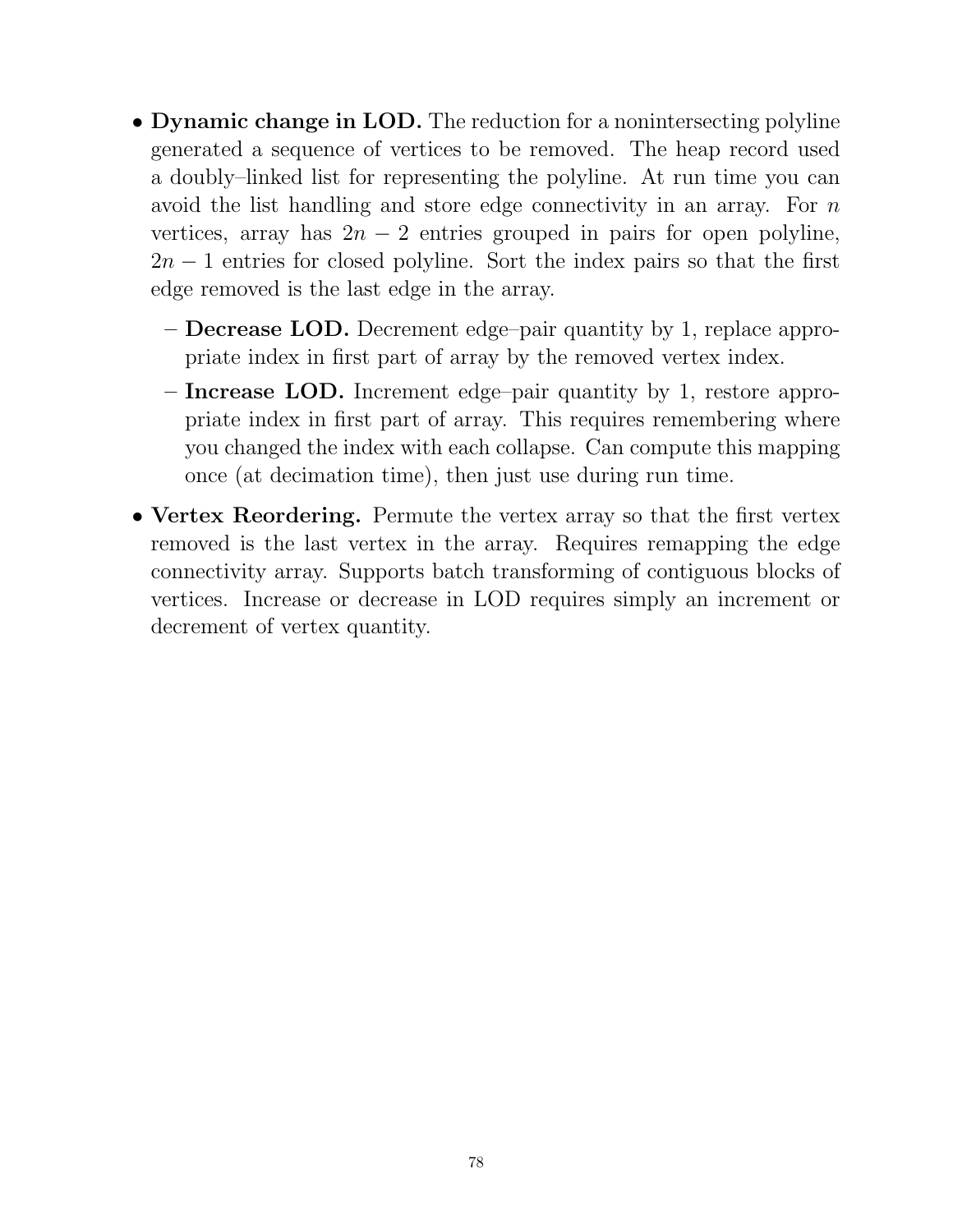SECTION 19. LEVEL OF DETAIL.

• Triangle mesh decimation (10.3 with a lot of details added)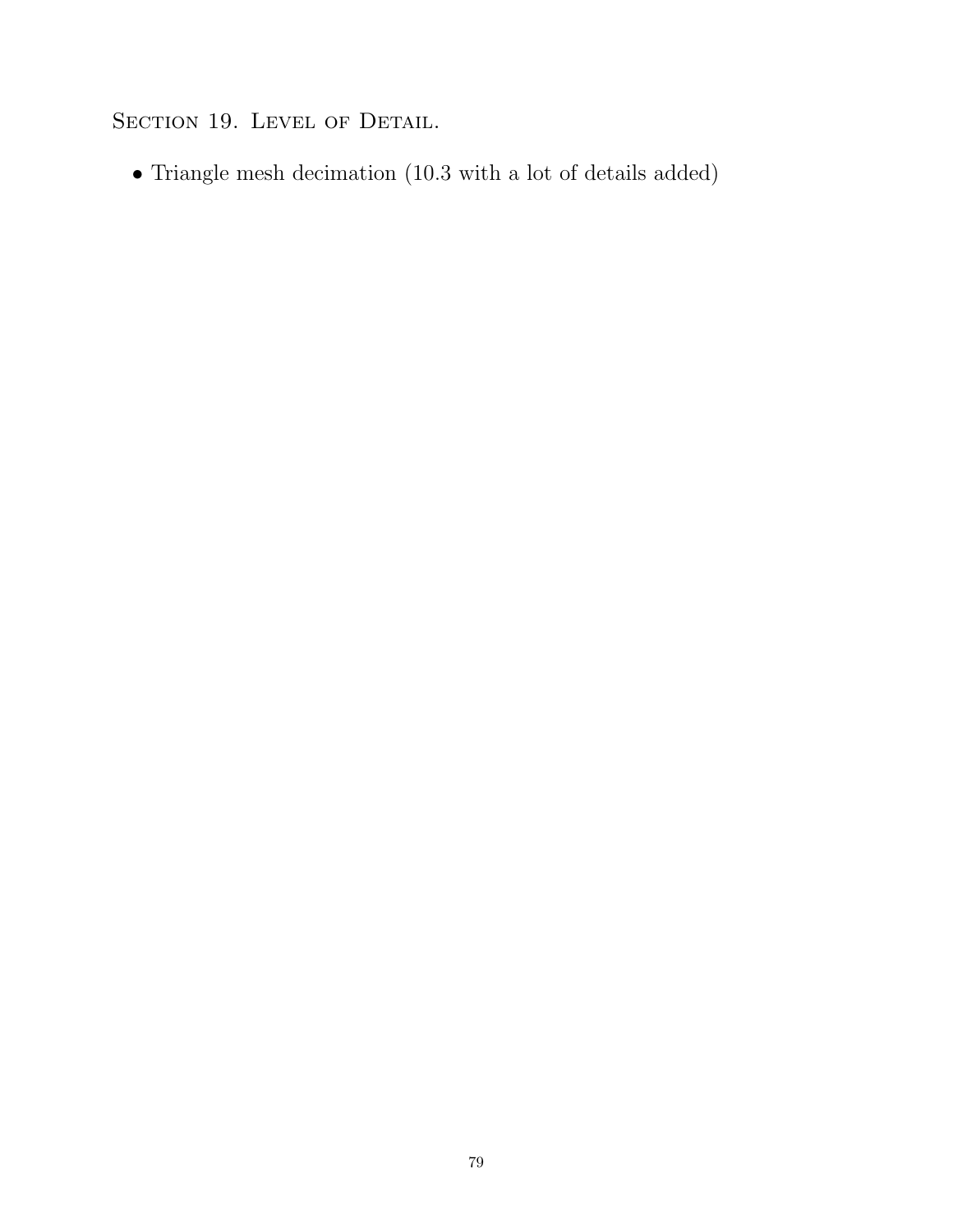• Triangle Mesh Decimation. Same idea as for line meshes, but many more tedious details to take care of. Vertex collapse for a line mesh amounted to removing a vertex of minimum weight, then informing its right neighbor to connect itself to the left neighbor. For a triangle mesh, the concept is an *edge collapse*. An edge  $\langle v_k, v_t \rangle$  of minimum weight is removed. The vertex  $v_k$  is the keep vertex and  $v_t$  is the throw vertex. The edge and  $v_t$  are removed from the mesh. All triangles sharing the edge are deleted. All remaining triangles sharing  $v_t$  have it replaced by  $v_k$ . Typical example



A not–so–typically–shown example that illustrates how a mesh can fold over independent of the geometry of the mesh.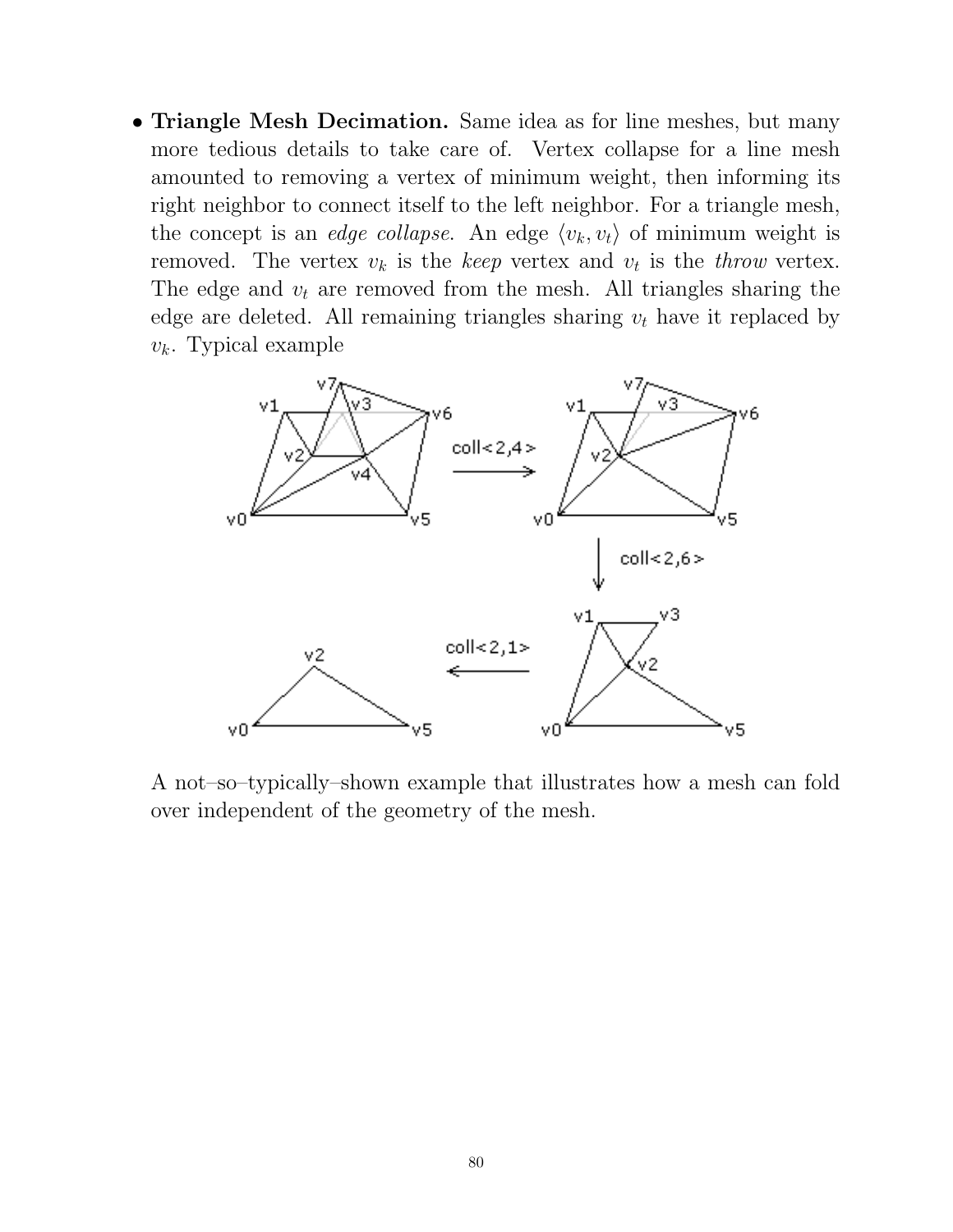

In the top collapse, the triangles are counterclockwise ordered as  $(0, 4, 3)$ ,  $\langle 4, 1, 2 \rangle$ , and  $\langle 4, 2, 3 \rangle$ . The collapse of vertex 4 to vertex 0 leads to deletion of  $\langle 0, 4, 3 \rangle$  and modification of  $\langle 4, 1, 2 \rangle$  to  $\langle 0, 1, 2 \rangle$  and modification of  $\langle 4, 2, 3 \rangle$  to  $\langle 0, 2, 3 \rangle$ . Both modified triangles are visible in the figure as counterclockwise.

In the bottom collapse, the modified triangle  $(0, 2, 3)$  is counterclockwise (by design, collapses always preserve this), but the triangle appears to be clockwise in the figure (upside down, it folded over).

Avoid the problem by doing a look–ahead on the collapse. If any potentially modified triangle causes a folding (application specifies normal– angle threshold), assign infinite weight to the offending edge.

To avoid shrinking of mesh, assign infinite weights to boundary edges.

To preserve topology, assign infinite weights to edges with three or more shared triangles.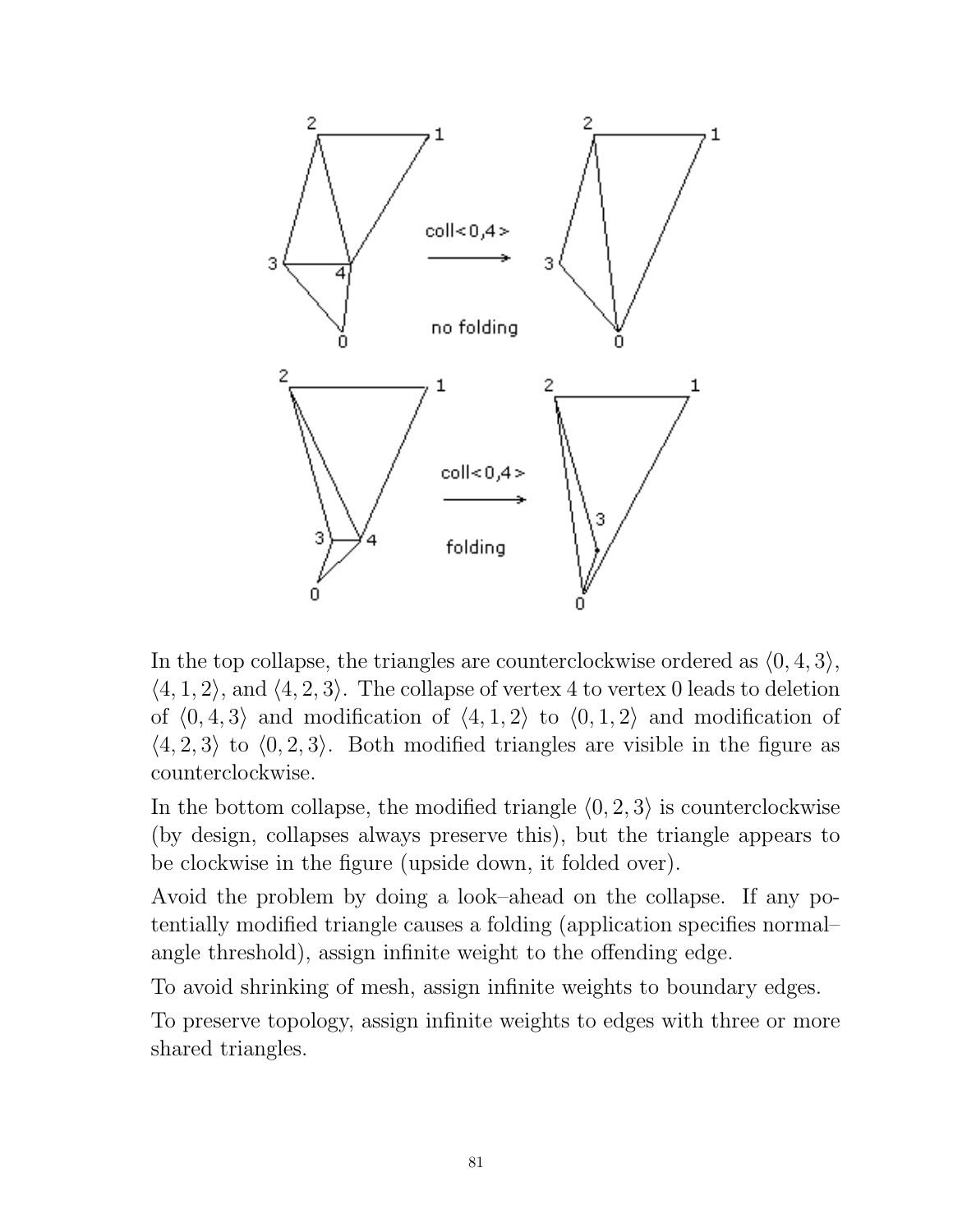Data Structures. It is sufficient to store the following information about the mesh.

```
Vertex =
{
    int V; // index into vertex array
    EdgeSet E; // edges sharing V
    TriangleSet T; // triangles sharing vertex
}
Edge ={
    int V0, V1; // store with V0 = min(V0, V1)TriangleSet T; // triangles sharing edge
    int H; // index into heap array
    float W; // weight of edge
}
Triangle =
{
    int V0, V1, V2; // store with V0 = min(V0, V1, V2)int T; // unique triangle index
}
```
An insert operation modifies the appropriate data structures (creates new components only when necessary). A remove operation also modifies the data structures and deletes components only when their reference counts decrease to zero.

The heap is implemented as an array of pointers to Edge objects. It is initialized just as for polylines. An iteration is made over the edges in the mesh and the heap array values are filled in. An initial sort is made to force the array to represent a min heap.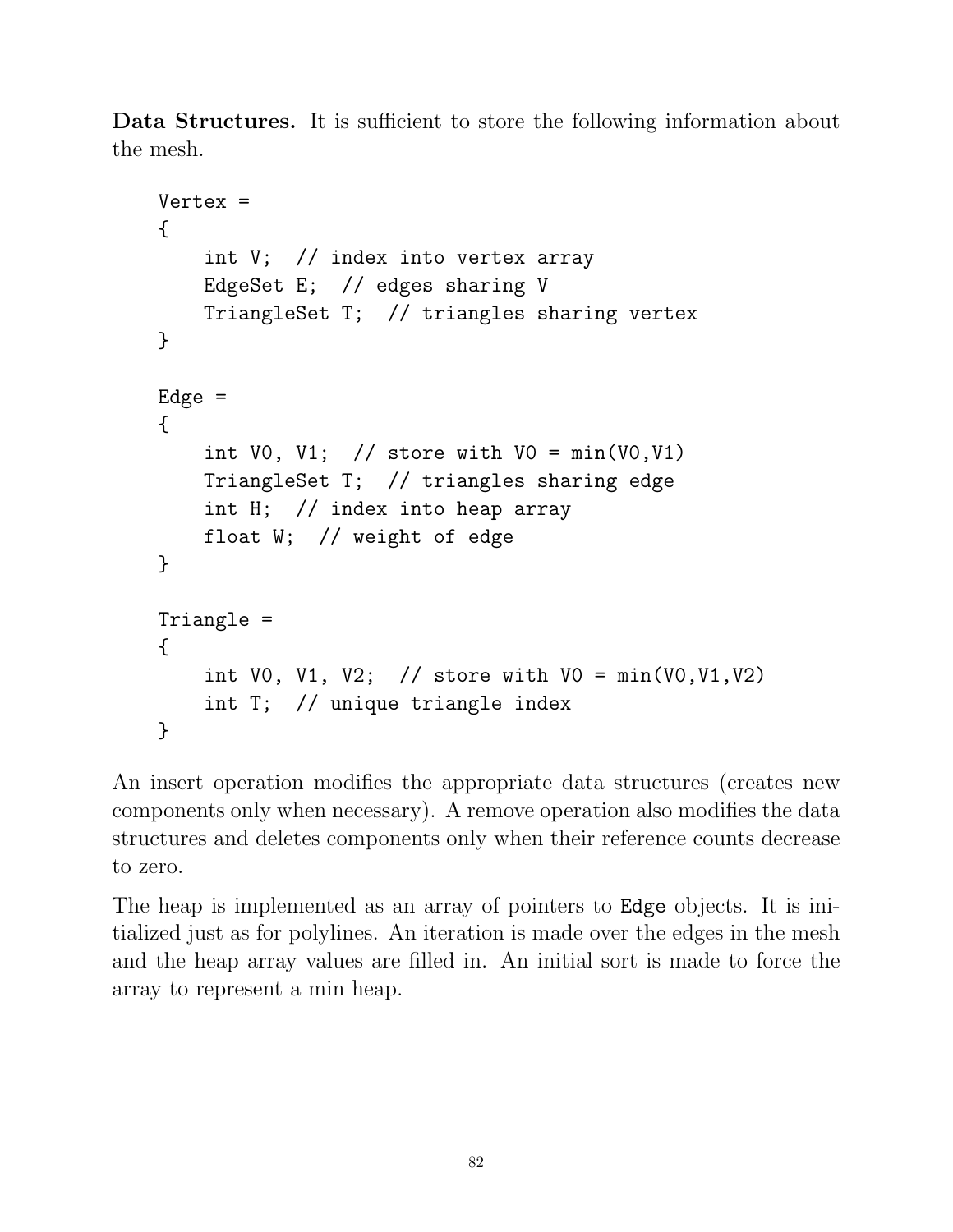The edge collapse is

```
void EdgeCollapse (int VKeep, int VThrow)
{
    for each triangle T sharing edge <VKeep,VThrow> do
        RemoveTriangle(T);
    for each triangle T sharing VThrow do
    {
        RemoveTriangle(T);
        replace VThrow in T by VKeep;
        InsertTriangle(T);
    }
    // Set of potentially modified edges consists of all edges
    // shared by the triangles containing the VKeep. Modify
    // the weights and update the heap.
    EdgeSet Modified;
    for each triangle T sharing VKeep do
        insert edges of T into Modified;
    for each edge E in Modified do
    {
        compute weight E.W;
        update the heap at index E.H;
    }
}
```
During the insert and remove of triangles, edges are inserted and/or deleted in a weak sense. Multiple attempts are made to insert an edge shared by two modified triangles. Each time the attempt occurs, the offending triangle had changed, so the edge weight changes. To reduce code complexity, just allow the edge weight to be updated each time rather than trying to minimize the number of updates. Of course, if an edge is inserted the first time, its weight is newly added to the heap.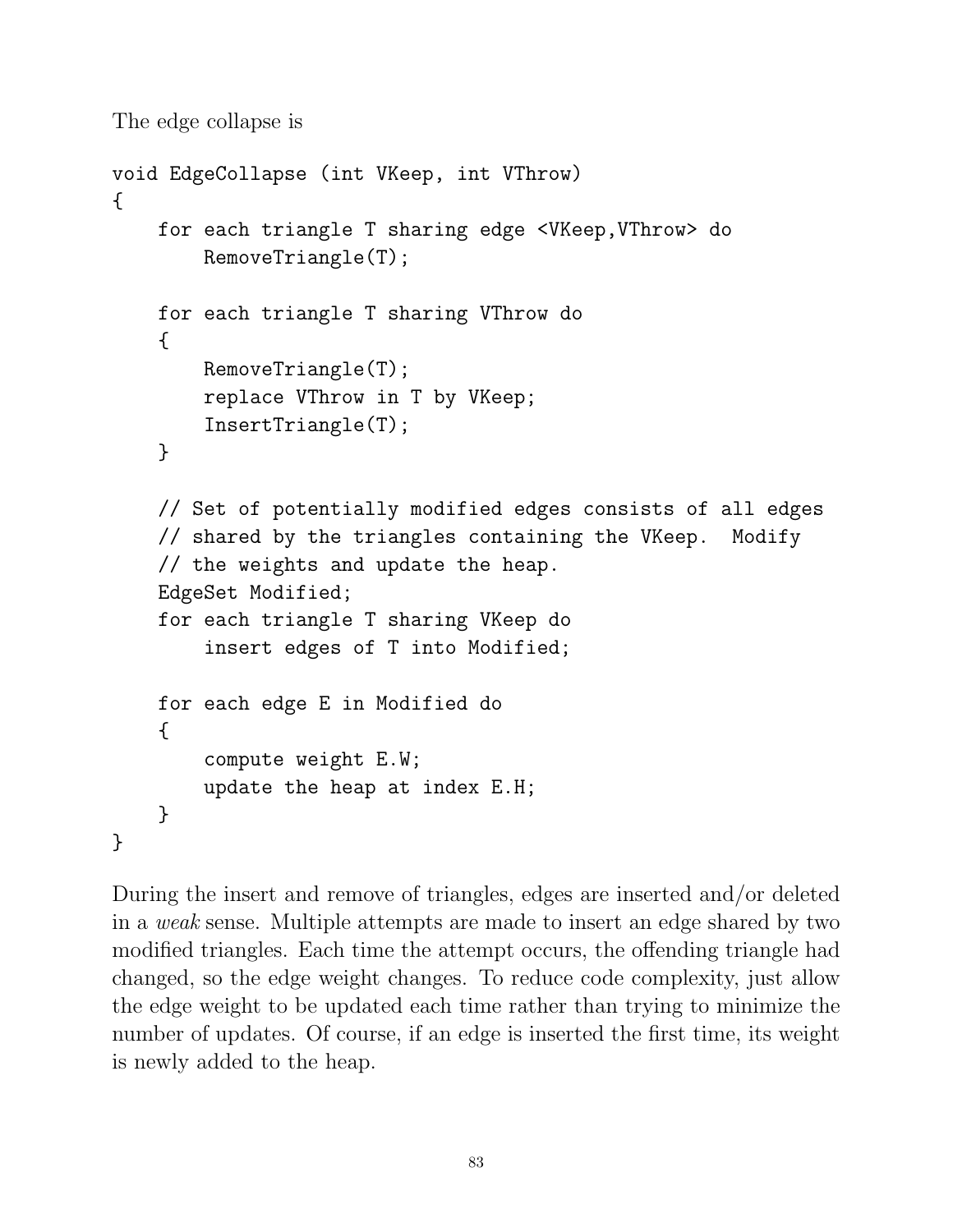When an edge is deleted, it must be removed from the heap. However, the edge might not be at the root of the heap. Artificially set the weight to be  $-\infty$ , call the heap update to bubble the edge to the root, then remove it.

Vertices are also deleted (and sometimes inserted). Although the edge collapse makes it appear as if only the throw vertex is deleted, others can be. After each collapse, you can store the deleted vertex indices in an array that eventually represents the permutation for reordering vertices.

The function that removes triangles can be set up to store an array of the deleted triangle indices for use in reordering the triangle connectivity array.

After all edge collapses, you can build the collapse records

```
CollapseRecord
{
    int VKeep, VThrow;
    int VQuantity; // vertices remaining after collapse
    int TQuantity; // triangles remaining after collapse
    // connectivity indices in [0..TQ-1] that contain VThrow
    int IQuantity;
    int Index[];
}
```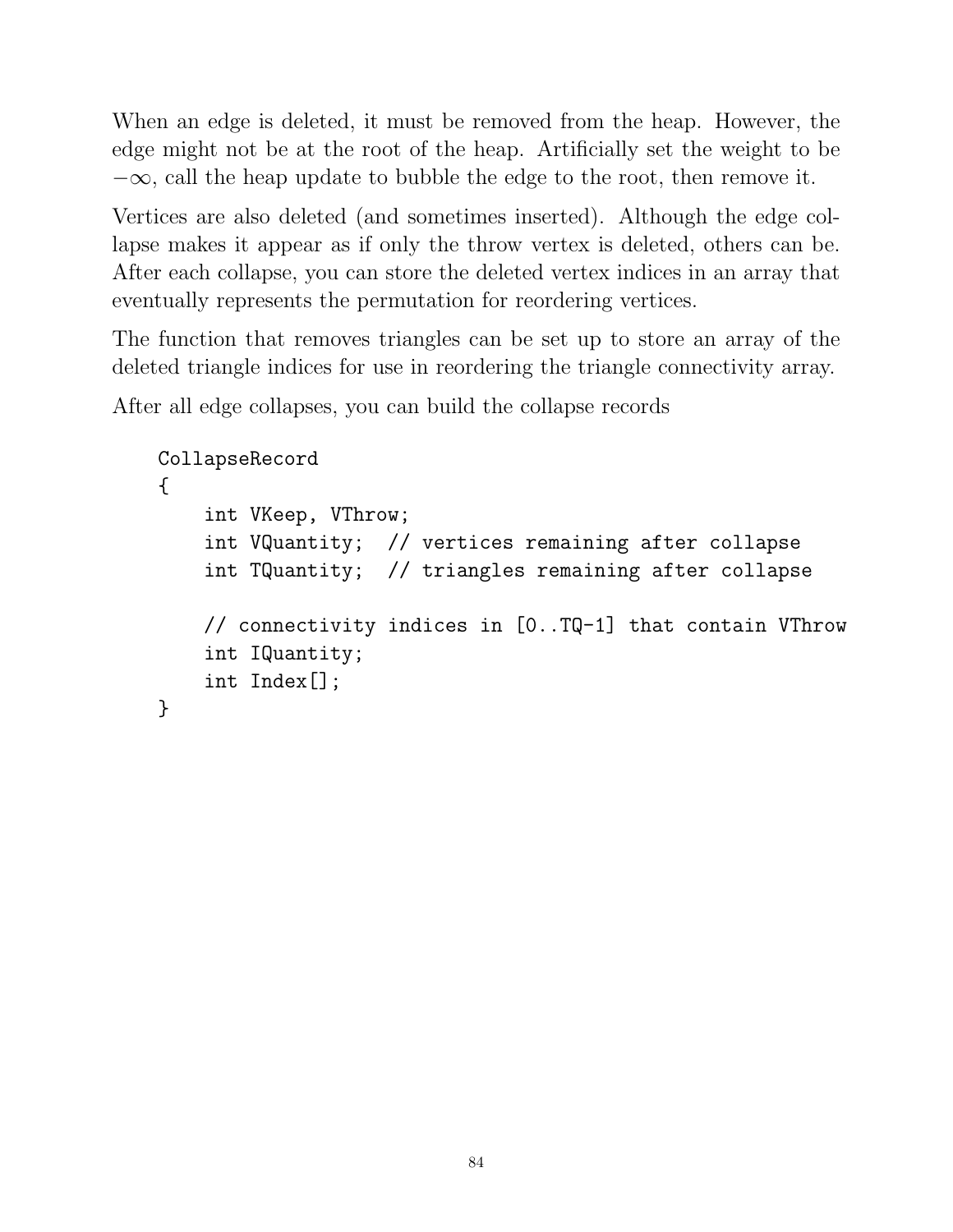- Dynamic change in LOD. Each edge collapse in the triangle decimation generated a set of deleted vertices and a set of deleted triangles. This information can be used to generate a sequence of records representing the collapses. The sequence can be used at run time to change the LOD. Just as for polylines, sort the triangle connectivity array (array of triples of vertex indices) so that the last triangles in the array are the first triangles deleted by an edge collapse. Sort the vertices so that the last vertices in the array are the first vertices deleted by an edge collapse (requires permuting the indices in the triangle connectivity array).
	- Decrease LOD. Decrement triangle–triple quantity by the amount stored in the corresponding record. Replace the appropriate indices in first part of array by the index of the deleted vertex.
	- Increase LOD. Increment triangle–triple quantity by the amount stored in the corresponding record. Restore the appropriate indices in first part of array. This requires remembering where you changed the indces with each collapse. Can compute this mapping once (at decimation time), then just use during run time.

The vertex reordering supports batch transforming of contiguous blocks of vertices and avoids having to repack data for the renderer each time the LOD changes.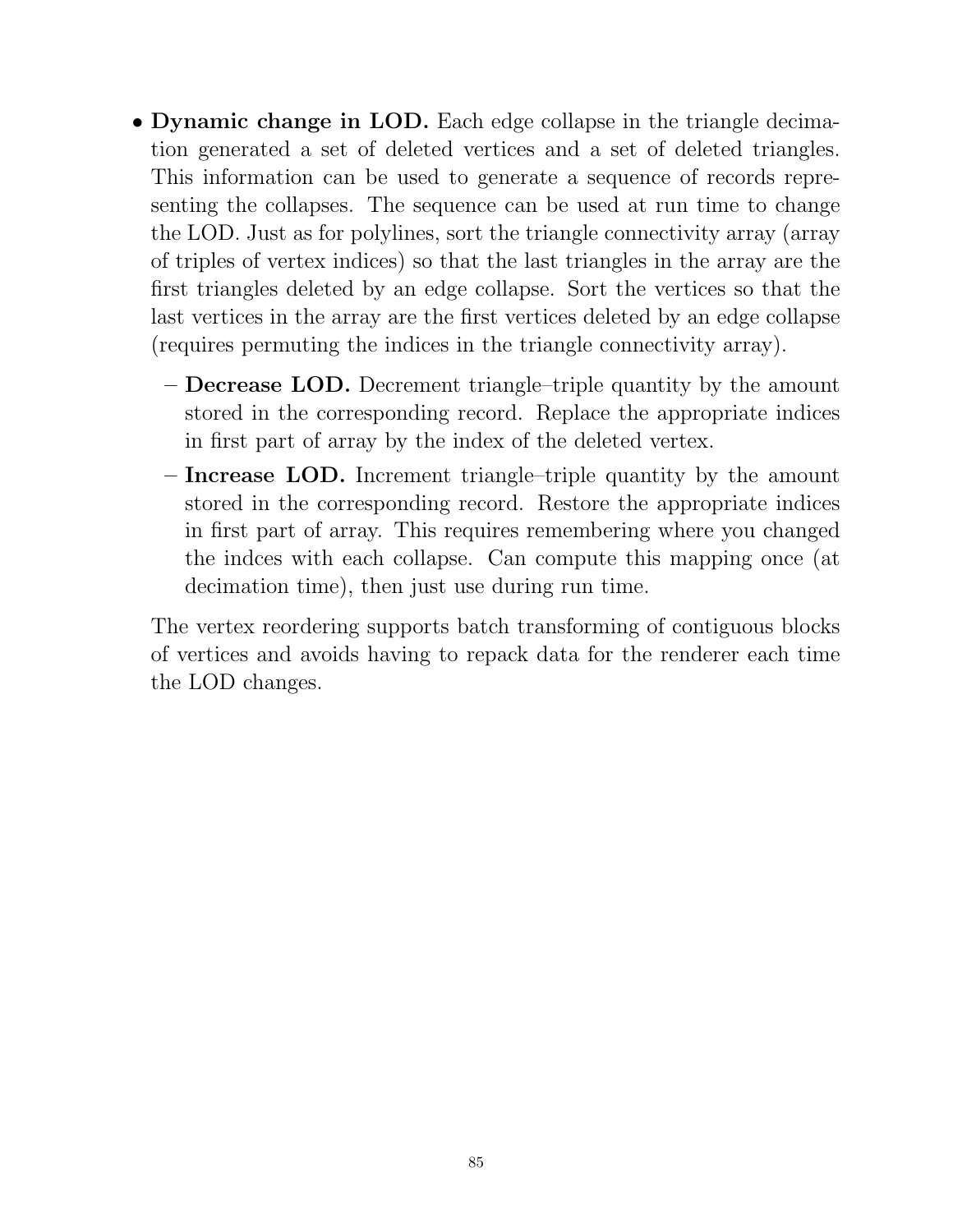SECTION 20. GAME PHYSICS (NOT IN BOOK).

 $\bullet$  Motivation by a couple of examples.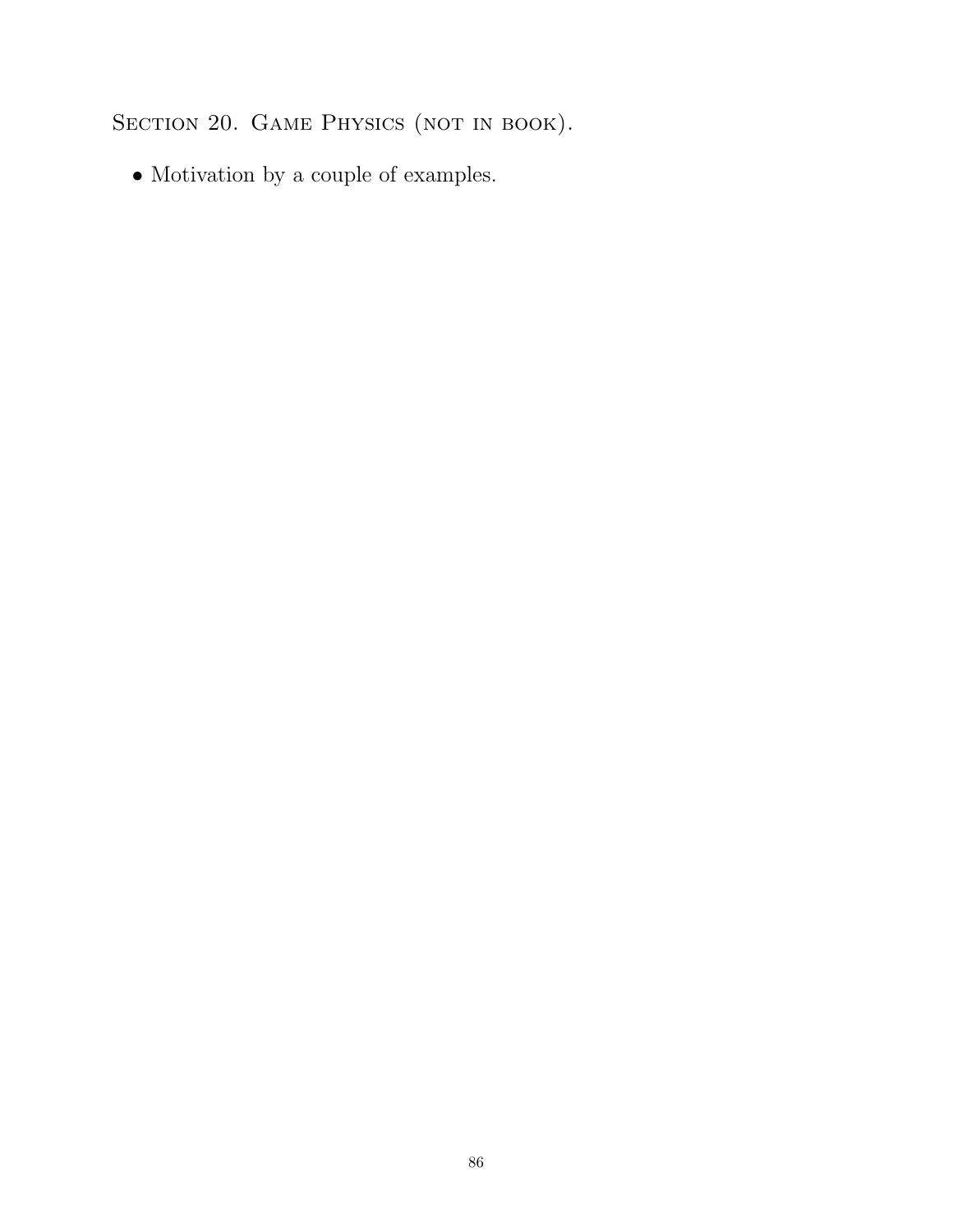Game Physics. Currently a somewhat nebulous term. In its simplest form, the term is used to refer to collision response, how a rigid object change its behavior after a collision. The response does not necessarily have to be modeled according to real physics. More complicated is to try to impose physical models involving equations of motion, including concepts such as angular velocity, angular momentum, friction, dissipation of energy, elasticity, etc.

Example. Consider a rigid sphere moving with constant velocity in a room with rigid walls. If the sphere collides with a wall, how should the direction of motion change? Similar analysis for balls on a billiards table that intersect the edges and intersect each other.



The sphere has initial center  $\vec{C}_0$  and radius  $R$  and travels with constant linear velocity  $\vec{V}_0$ . The center path is  $\vec{C}_0 + t\vec{V}_0$  for  $t \geq 0$ . At time  $T > 0$ , the sphere just touches a wall contained by a plane  $\vec{N} \cdot \vec{X} = d$  where  $\vec{N}$  is a unit vector. The contact time is the solution to  $\vec{N} \cdot (\vec{C}_0 + T\vec{V}_0) - d = R$ , or

$$
T = \frac{R - (\vec{N} \cdot \vec{C_0} - d)}{\vec{N} \cdot \vec{V_0}}.
$$

This does assume that the sphere is moving towards the wall,  $\vec{N} \cdot \vec{V}_0 < 0$ , and that the center is initially more than  $R$  units of distance away from the wall,  $\vec{N} \cdot \vec{C_0} - d > R$ . Assuming the angle of incidence is equal to the angle of reflection,

$$
\vec{V}_1 = \vec{V}_0 - 2(\vec{N} \cdot \vec{V}_0)\vec{N}.
$$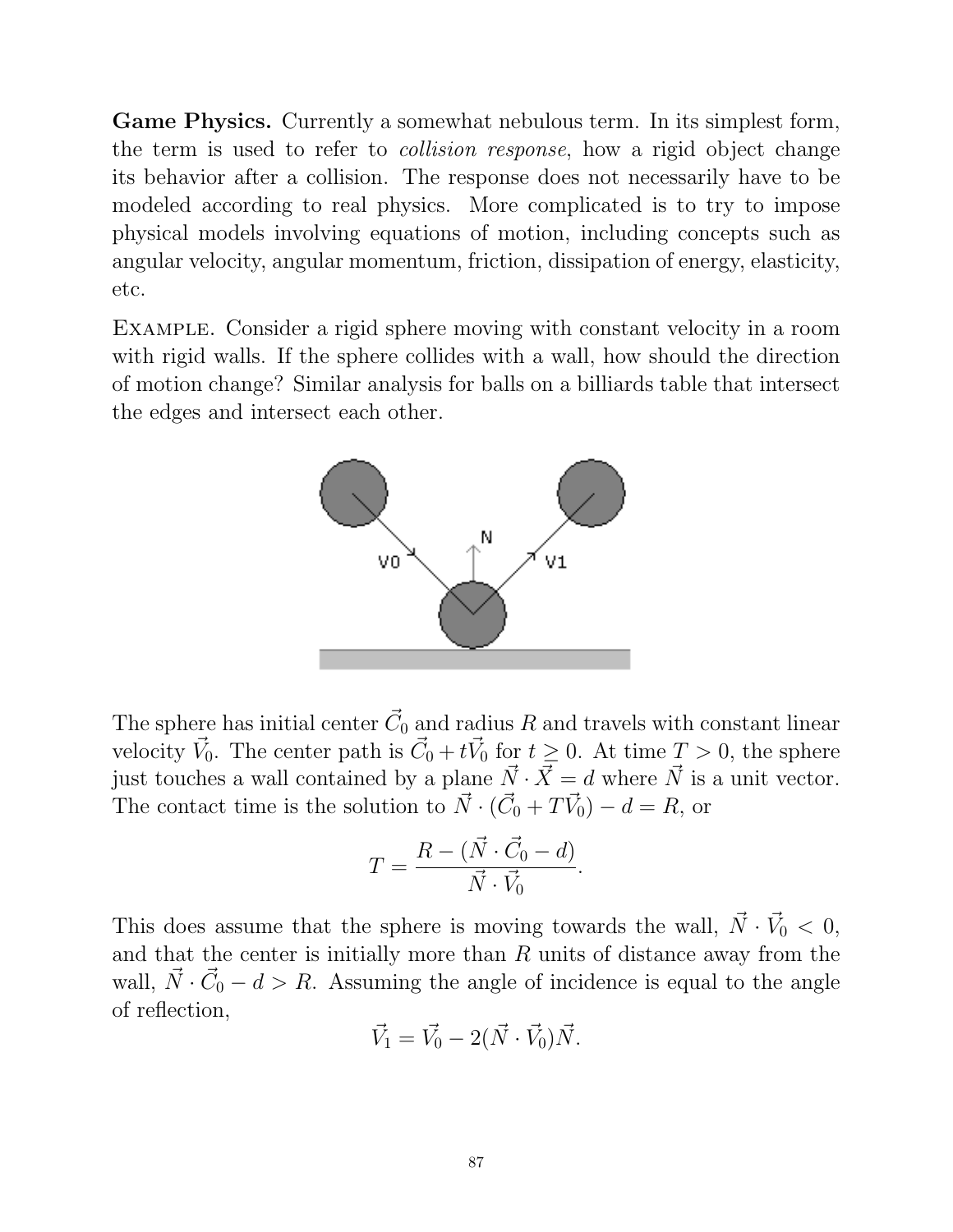The path of the center is

$$
\vec{C}(t) = \begin{cases}\n\vec{C}_0 + t\vec{V}_0, & t \in [0, T] \\
\vec{C}_0 + T\vec{V}_0 + t\vec{V}_1, & t > T\n\end{cases}
$$

If you want the energy to dissipate as a result of the collision, select a factor  $\lambda \in (0,1)$  and use  $\lambda \vec{V}_1$  as the resulting velocity. Do so after each collision. Eventually the velocity is close enough to zero that you should clamp it to zero (avoids "creeping" objects).

Example. Suppose the object is not totally symmetric, is traveling with linear velocity, but has some angular velocity that causes it to rotate about its center.



Let  $\vec{C}_0$  be the center of the object. The angular velocity is represented by a rotation corresponding to a center of rotation  $\vec{C_0}$  and an axis  $\vec{A_0}$ . The angular speed is  $\omega_0$ , so the angle of rotation is  $\theta(t) = \theta_0 + \omega_0 t$ . The path of the center is

$$
\vec{C}(t) = \vec{C}_0 + t\vec{V}_0.
$$

Let  $\vec{K}_0$  be the initial position of a point on the boundary of the object. The path of the point is

$$
\vec{K}(t) - \vec{C}(t) = R(\vec{A}_0, \theta(t)) (\vec{K}_0 - \vec{C}_0).
$$

Let  $\vec{P}$  be the first point of contact (what is it?) at time  $t_0 > 0$ .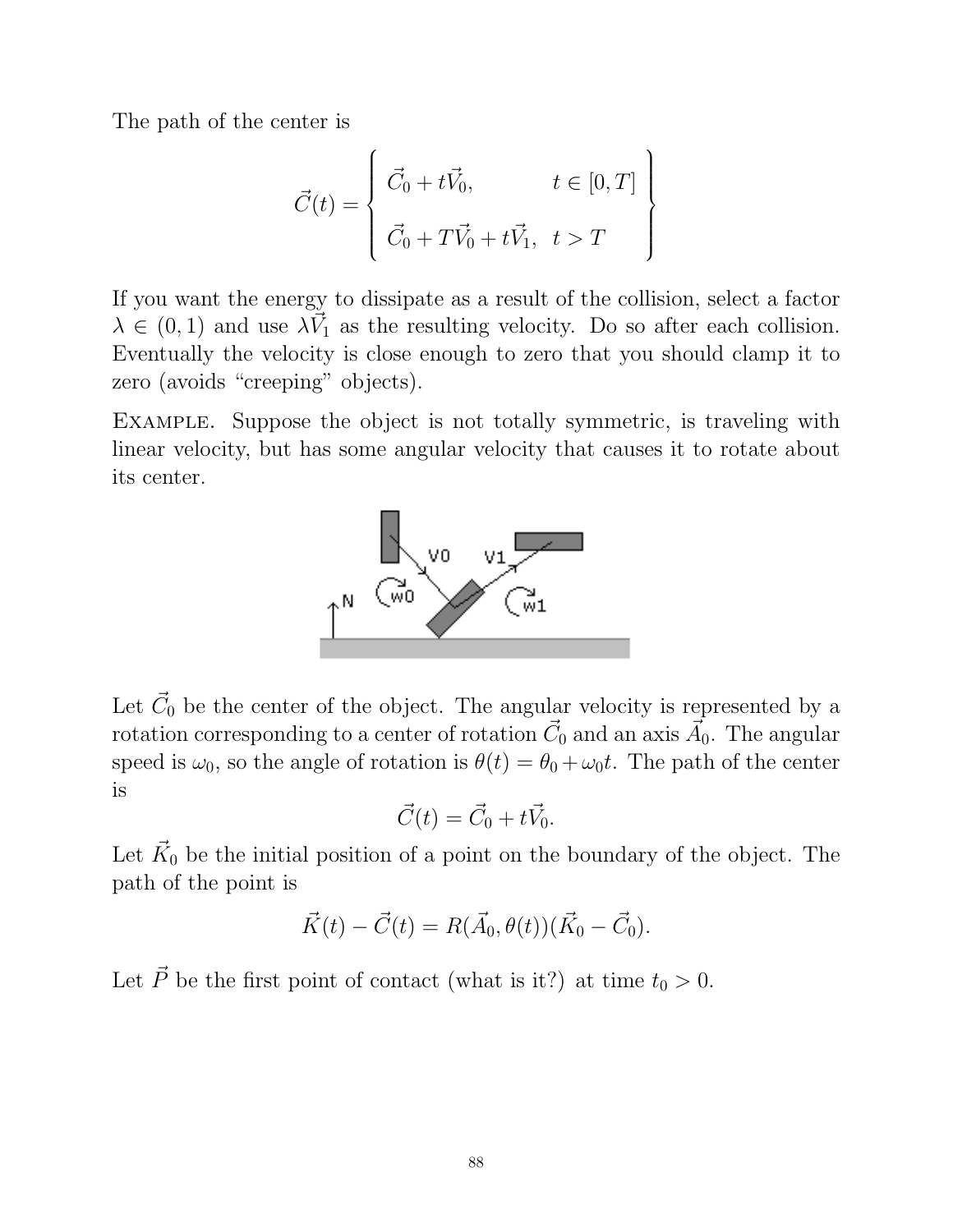

The angular velocity should be adjusted based on the moment arm  $\vec{D}$  =  $\vec{C}(t_0) - \vec{P}$  and the angular speed should be inversely proportional to size. The new axis of rotation is

$$
\vec{A}_1 = \frac{\vec{N} \times \vec{D}}{|\vec{N} \times \vec{D}|}.
$$

The unit–length tangent vector  $\vec{T}$  that makes  $\vec{A}$ ,  $\vec{N}$ ,  $\vec{T}$  a right–handed orthonormal coordinate frame is

$$
\vec{T} = \vec{A} \times \vec{N}.
$$

A choice for angular speed is

$$
\omega_1 = \frac{\rho \vec{T} \cdot \vec{V}_0}{|\vec{N} \times \vec{D}|}
$$

for a positive constant  $\rho$ . Observe that  $\omega_1$  is directly proportional to the speed of the object  $|\vec{V}_0|$  and is inversely proportional to the size of the object (as  $\vec{D}$  increases in length,  $\omega_1$  decreases in magnitude).

For dissipation of energy, select  $\lambda_0 \in (0,1)$  and use  $\lambda_0 \vec{V}_1$  instead of  $\vec{V}_1$ , and select  $\lambda_1 \in (0,1)$  and use  $\lambda_1 \rho$  instead of  $\rho$ .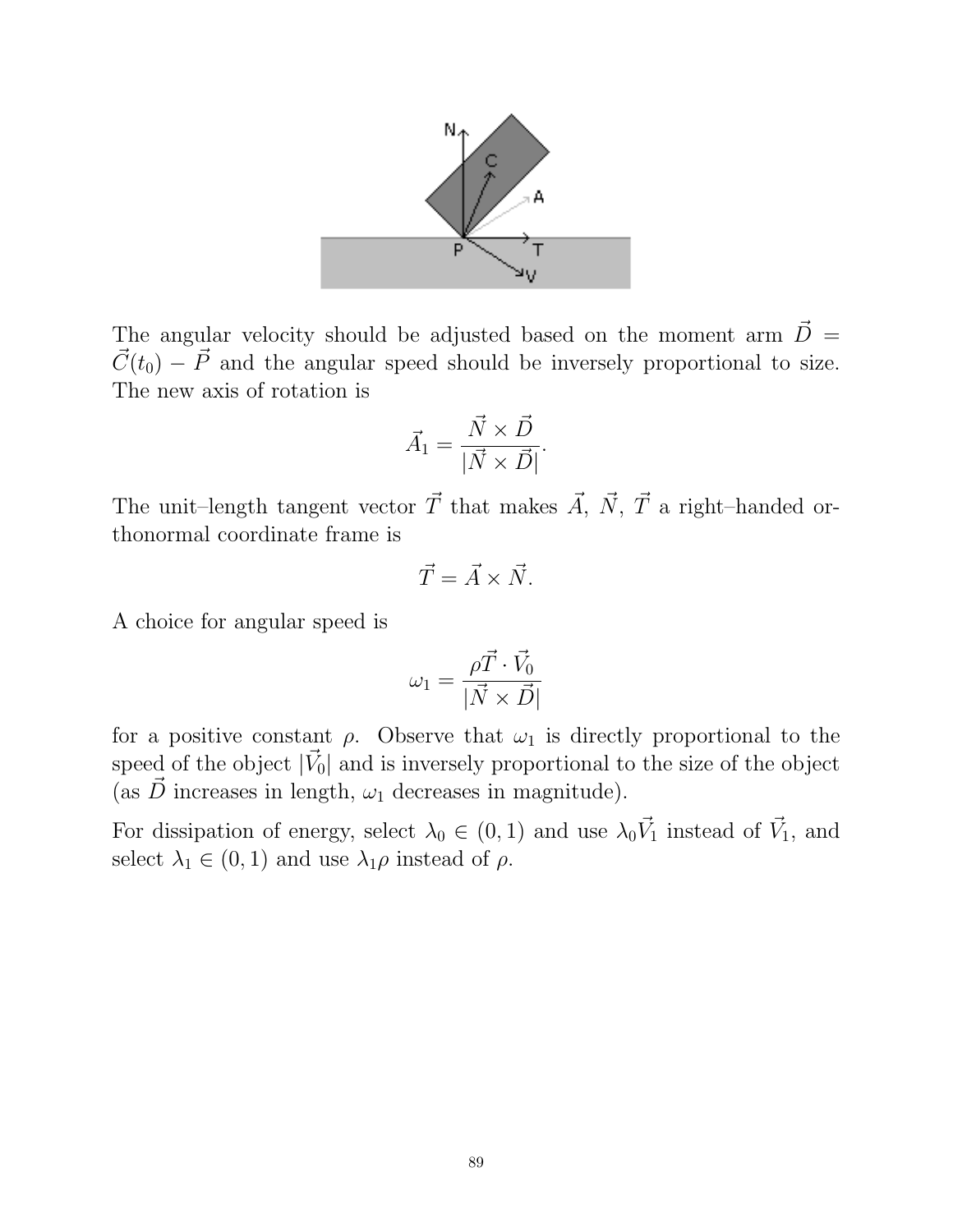SECTION 21. GAME PHYSICS (NOT IN BOOK).

- Physical modeling (example of pendulum).
- Numerical solution of model by explicit Euler.
- Numerical solution of model by implicit Euler.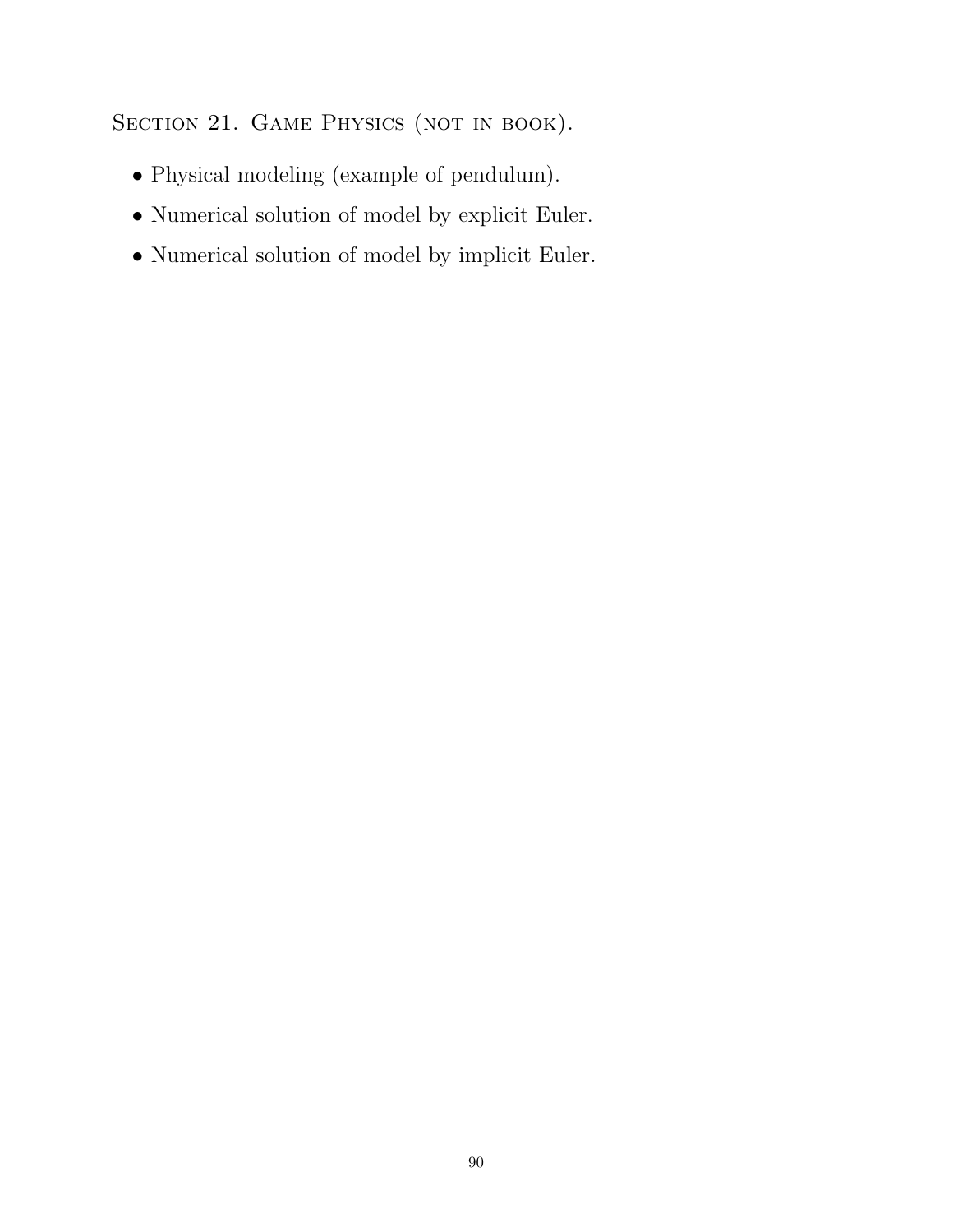Physical Modeling. The equations of motion are specified from physical principles. For rigid bodies, Newton's law  $F = ma$  is used. For bodies whose mass changes over time, law is really  $F = d(mv)/dt$  (rate of change of momentum). In a game application, the idea is to set up the differential equations that model motion and solve them. The numerical stability of a differential equation solver depends on the physical stability of the model, so the solver should be carefully chosen.

EXAMPLE. A simple pendulum consists of a particle of mass  $m$  attached to a rigid wire of length L. The other end of the wire is attached to a pivot point. The pendulum is constrained to move only in a plane.



The equation of motion is

$$
X''(t) + K \sin(X(t)) = 0, \ \ X(0) = X_0, \ \ X'(0) = V_0
$$

where  $K = g/(mL)$ . There is no closed–form solution to this equation. For  $X_0 = 0$  and small  $V_0$ , the equation is approximated by  $X''(t) + KX(t) = 0$ which has solution

$$
X(t) = \frac{V_0}{\sqrt{K}} \sin\left(\sqrt{K}t\right),\,
$$

so there should be oscillatory behavior.

Euler's method provides an approximate solution to the first–order equation  $X' = F(X, t)$ ,  $X(0) = X_0$ . Approximate the derivative by a forward difference

$$
\frac{dX}{dt} \doteq \frac{X(t+h) - X(t)}{h}
$$

.

Replace in the differential equation and solve for

$$
X(t+h) = X(t) + hF(X(t), t).
$$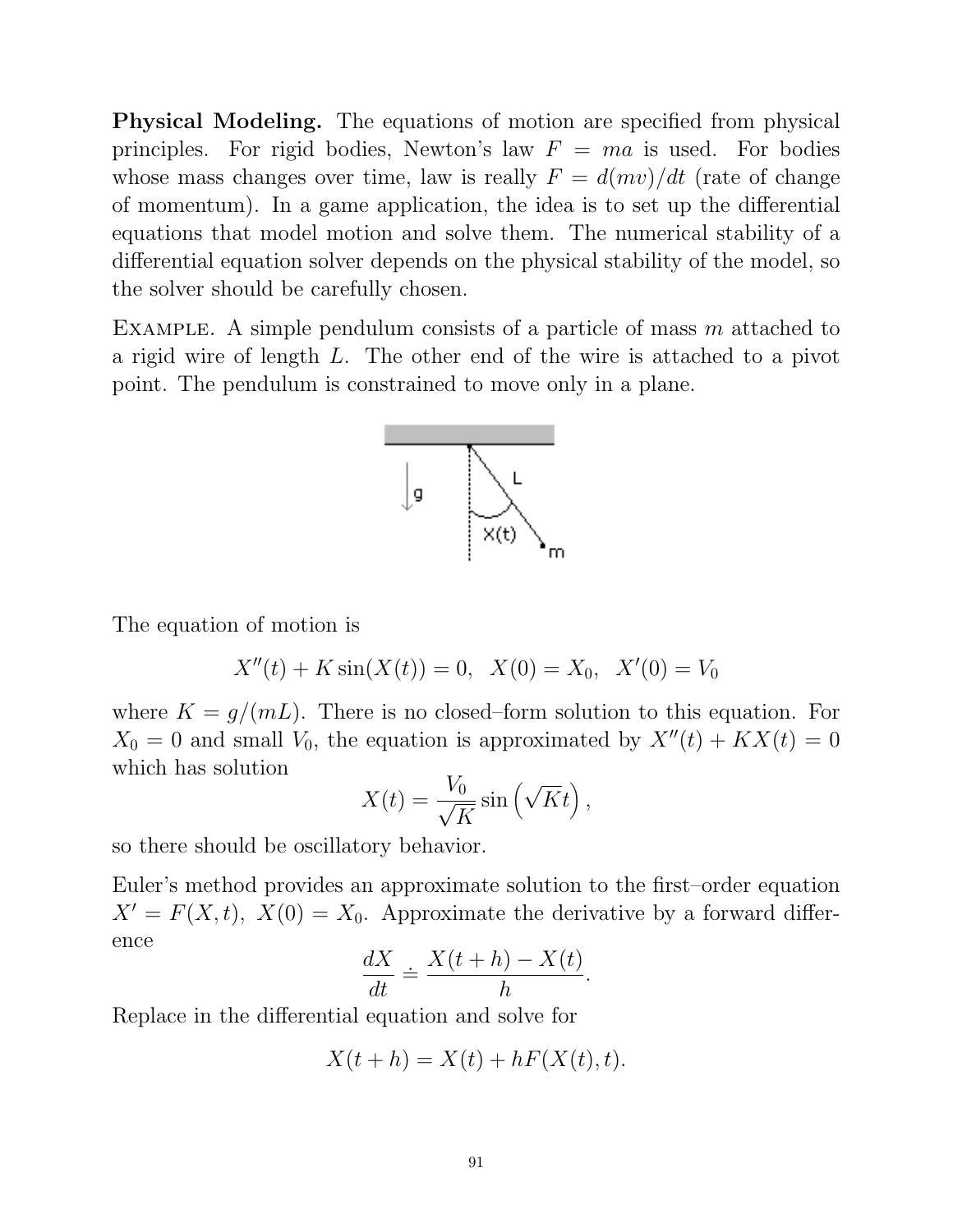For a second-order equation  $X'' = F(X, X', t)$ , set  $Y(t) = X'(t)$  so that  $Y'(t) = X''(t) = F(X, Y, t)$ . We now have a first-order system

$$
\begin{bmatrix} X' \\ Y' \end{bmatrix} = \begin{bmatrix} Y \\ F(X,Y,t) \end{bmatrix}.
$$

Euler's method provides an approximate solution

$$
\begin{bmatrix} X(t+h) \\ Y(t+h) \end{bmatrix} = \begin{bmatrix} X(t) + hY(t) \\ Y(t) + hF(X(t), Y(t), t) \end{bmatrix}
$$

.

Euler's method for the pendulum problem is unstable. The errors accumulate so that the numerical solution leads to larger and larger oscillations about the *equilibrium* position  $X = 0$ .

Euler's method is an *explicit method*. The value  $X(t+h)$  is given explicitly in terms of quantities at time t. These methods tend to be *conditionally stable*. Implicit methods tend to have better stability properties.

Approximate the derivative by a backward difference instead,

$$
\frac{dX}{dt} \doteq \frac{X(t) - X(t-h)}{h},
$$

and replace in the differential equation,  $X(t) = X(t - h) + hF(X(t), t)$ . Replace t by  $t + h$  to get

$$
X(t+h) = X(t) + hF(X(t+h), t+h).
$$

Observe that  $X(t+h)$  occurs on both sides of the equation, so it is an *implicit* term. Generally it is not possible to solve for  $X(t+h)$  explicitly. Define  $X_0 = X(0)$  and  $X_1 = X(h)$ ; then  $X_1 = X_0 + hF(X_1, h)$ . Apply Newton's method to solve  $G(X_1) = X_0 + hF(X_1, h) - X_1 = 0$  for  $X_1$ . Trade off: time for stability.

Simple code for Euler's explicit.

float\* ExplicitEuler (float fX0, float fY0, float fH, int iN) {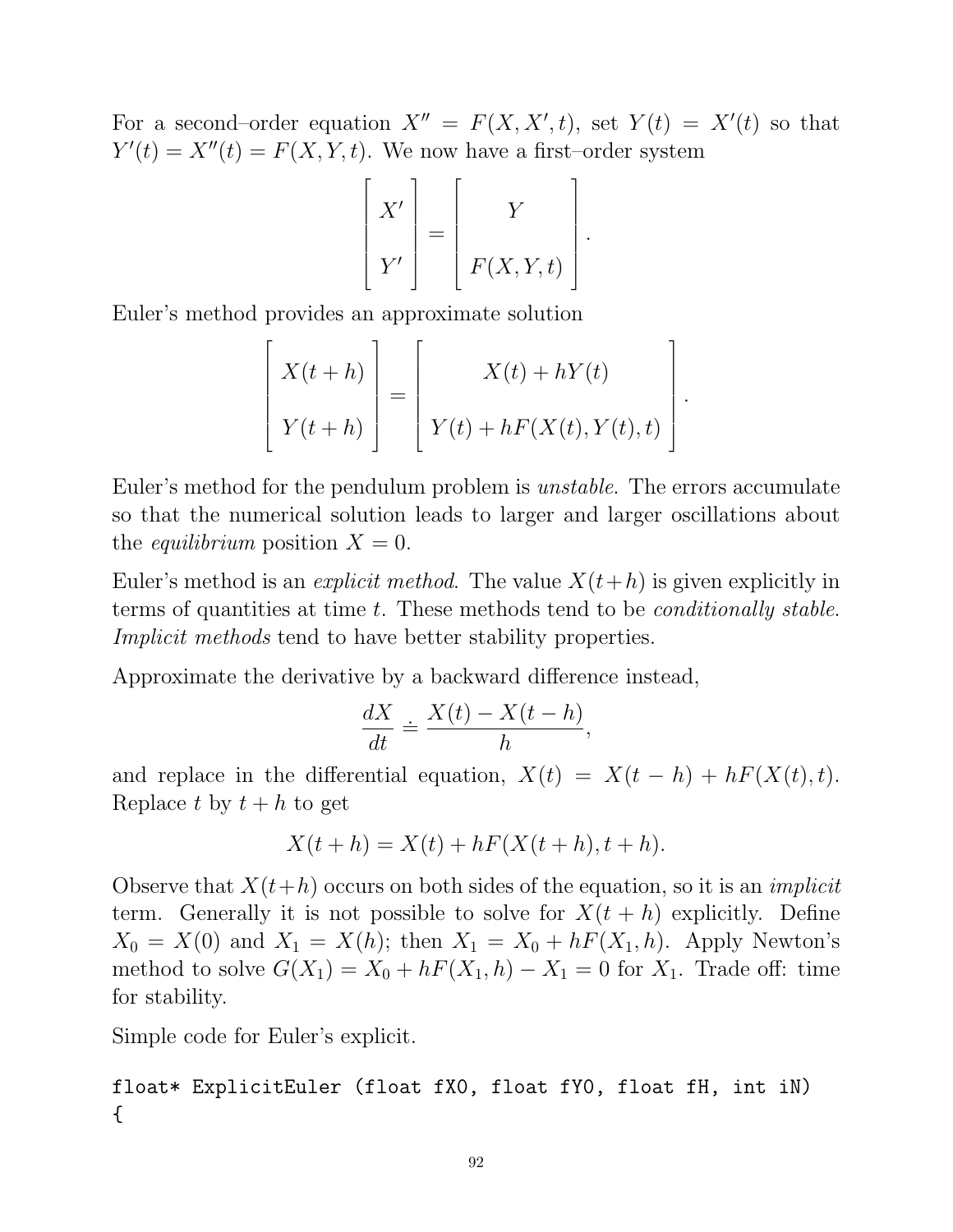```
float* afExplicit = new float[iN];
    for (int i = 0; i < iN; i++){
        float fX1 = fX0 + fH*fY0;float fY1 = fY0 - fH*gs_fK*sinf(fX0);
        afExplicit[i] = fX1;
        fX0 = fX1;fY0 = fY1;}
    return afExplicit;
}
```
Simple code for Euler's implicit.

```
float* ImplicitEuler (float fX0, float fY0, float fH, int iN)
{
    const float fK0 = gs_fK*fH*fH;float* afImplicit = new float [iN];
    for (int i = 0; i < iN; i++){
        float fK1 = fX0 + fH*fY0;
        float fX1 = fX0;
        for (int j = 0; j < 32; j++){
            float fG = fX1 + fK0*sinf(fX1) - fK1;float fGDer = 1.0f + fK0*cost(fX1);fX1 -= fG/fGDer;}
        float fY1 = fY0 - fH*gs_fK*sinf(fX1);afImplicit[i] = fX1;
        fX0 = fX1;fYO = fY1;}
    return afImplicit;
```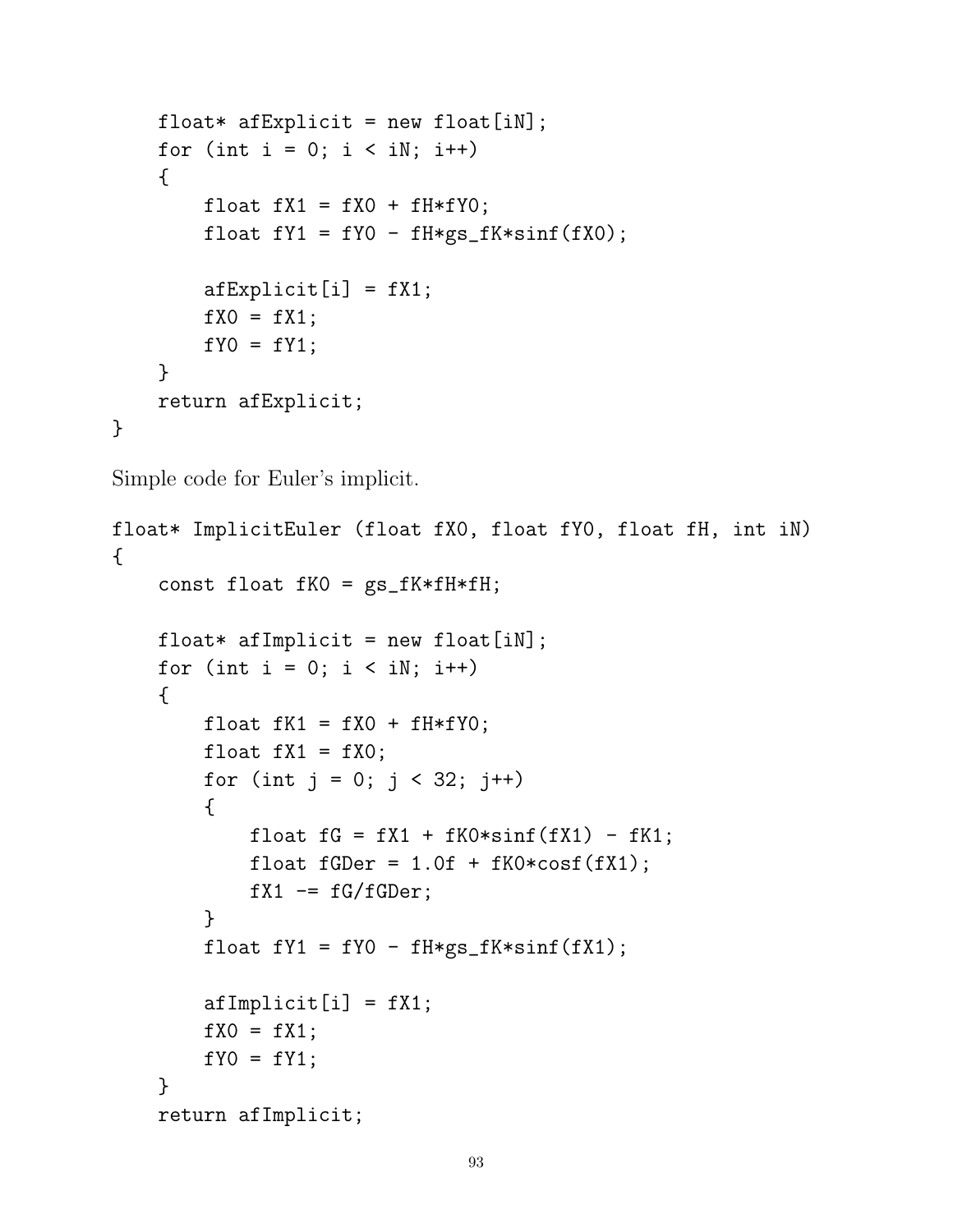Output for  $X_0 = 0.1$ ,  $Y_0 = 1$ ,  $h = 0.1$ , and 256 iterations.

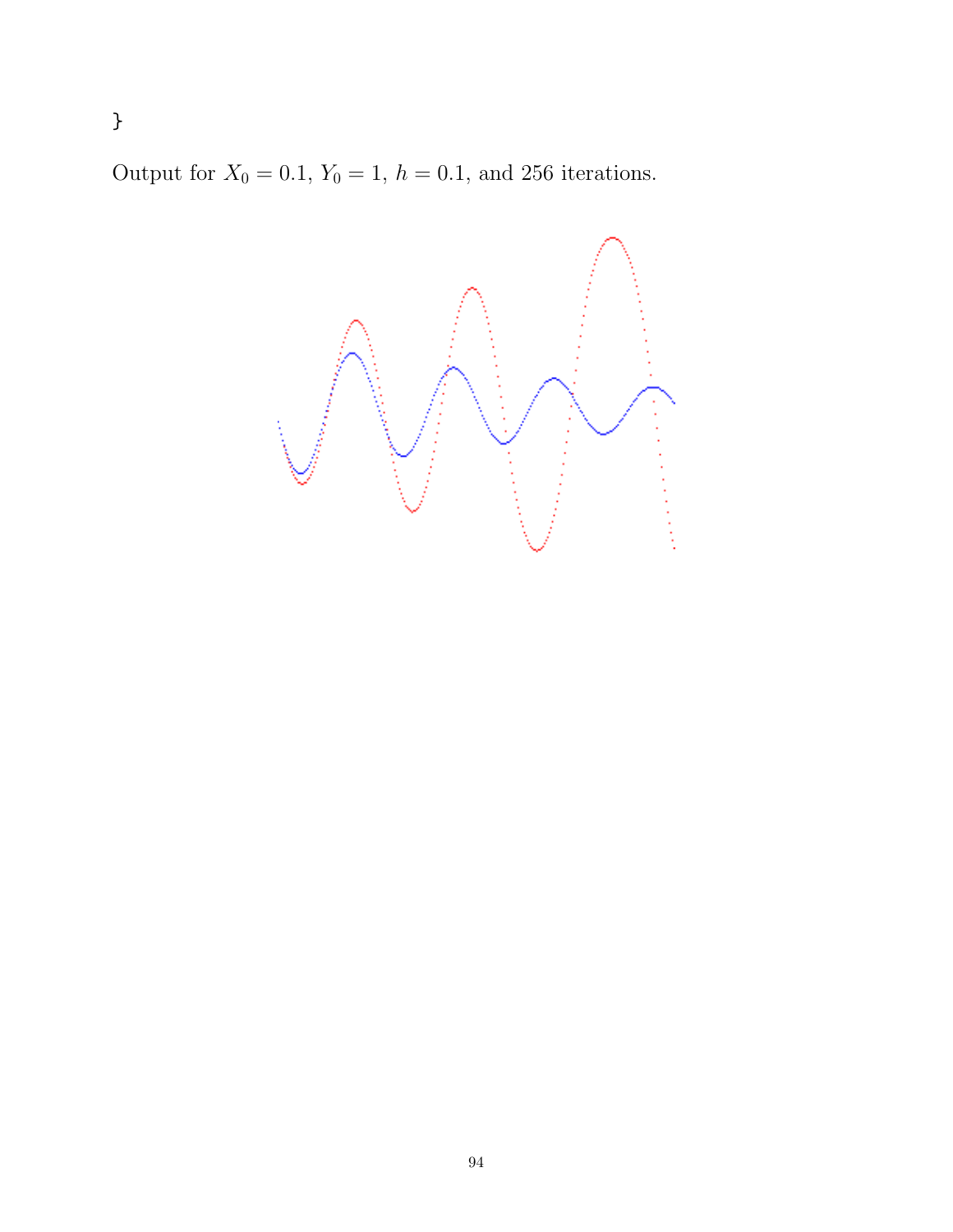## SECTION 22. GAME PHYSICS (NOT IN BOOK).

- $\bullet$  Linearized stability analysis
- Modal equation
- Numerical stability of solver is directly related to physical stability at equilibrium points (step size for solver cannot be chosen arbitrarily)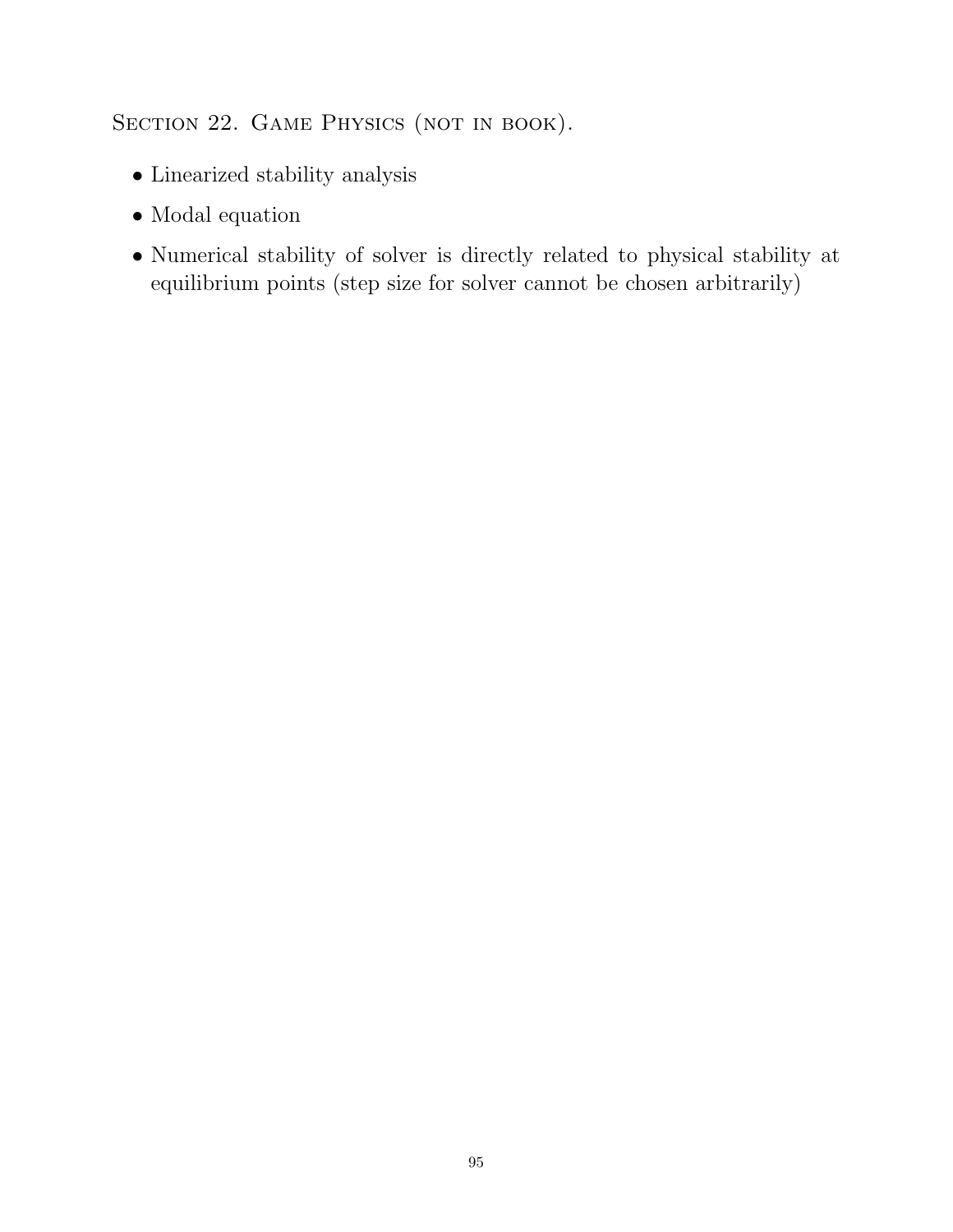Linearized Stability Analysis. The (nonlinear) equation of motion can be approximated by a linear equation near each equilibrium state. Consider the simple pendulum with damping

$$
X''(t) + PX'(t) + K\sin(X(t)) = 0, \ \ X(0) = X_0, \ \ X'(0) = V_0
$$

where  $P > 0$  and  $K > 0$ . The two equilibrium states are  $X(t) = 0$  and  $X(t) = \pi$ . At  $X(t) = 0$ , the linearized equation is

$$
X''(t) + PX'(t) + KX = 0.
$$

The corresponding *characteristic equation* is  $\lambda^2 + P\lambda + K = 0$ . At  $X(t) = \pi$ , the linearized equation is

$$
X''(t) + PX'(t) - KX = \pi.
$$

The corresponding characteristic equation to the homogeneous equation is  $\lambda^2 + P\lambda - K = 0$ . An equilibrium solution is stable whenever the roots to its characteristic equation both have negative real parts. If both real parts are zero, you get marginal stability (undamped pendulum, for example). Assuming  $P > 0$ ,  $X = 0$  is stable since the roots are √

$$
\lambda = \frac{-P \pm \sqrt{P^2 - 4K}}{2}.
$$

Both roots are negative real numbers when  $P^2 \geq K$  or have negative real parts when  $P^2 < 4K$ . Equilibrium solution  $X = \pi$  is unstable since the roots are √

$$
\lambda = \frac{-P \pm \sqrt{P^2 + 4K}}{2}.
$$

Both roots are real–valued, but one is positive and one is negative.